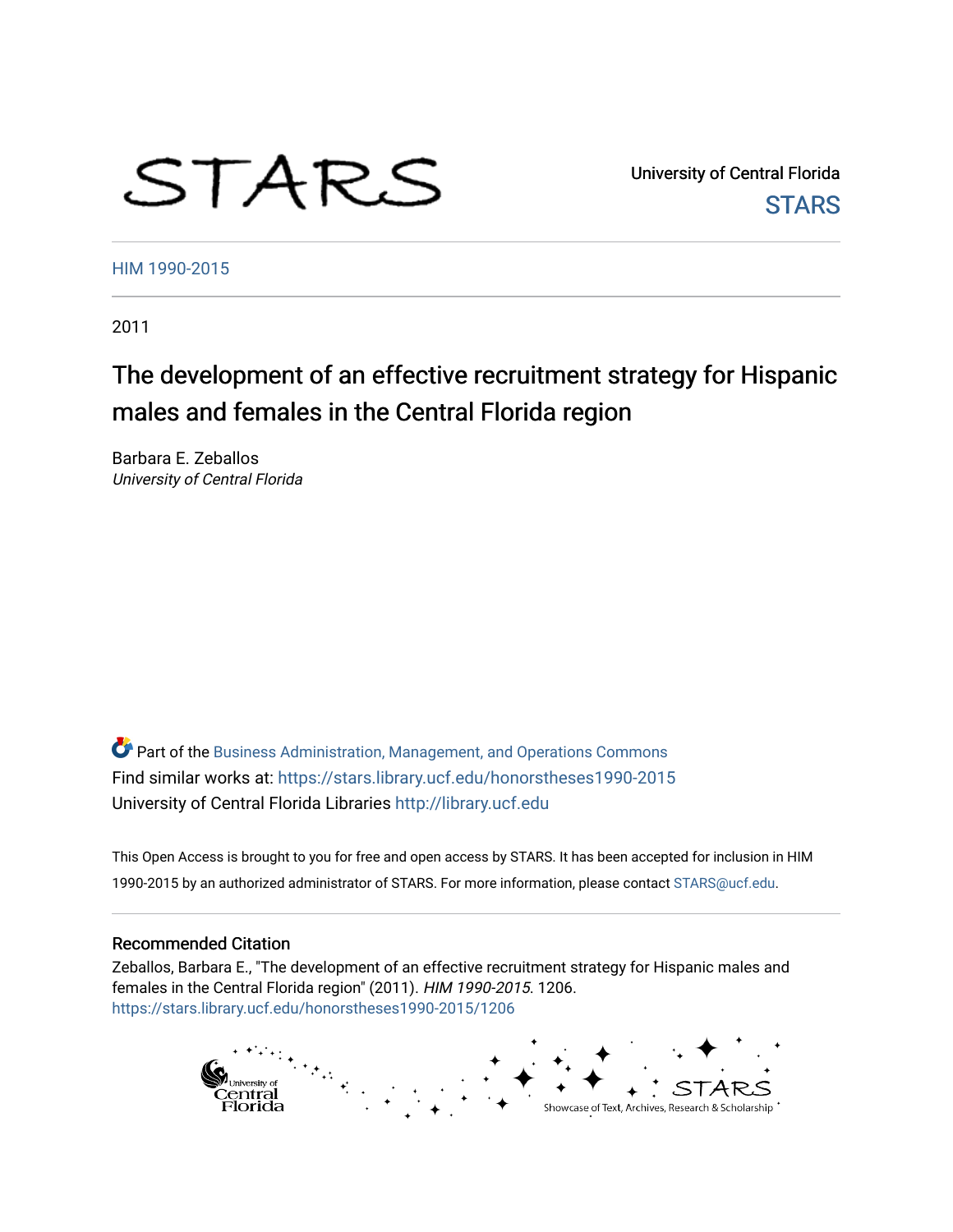# THE DEVELOPMENT OF AN EFFECTIVE RECRUITMENT STRATEGY FOR HISPANIC MALES AND FEMALES IN THE CENTRAL FLORIDA REGION

by

# BARBARA E. ZEBALLOS

A thesis submitted in partial fulfillment of the requirements for the Honors in the Major Program in Management in the College of Business Administration and in The Burnett Honors College at the University of Central Florida Orlando, Florida

Summer Term 2011

Thesis Chair: Dr. Benjamin Rockmore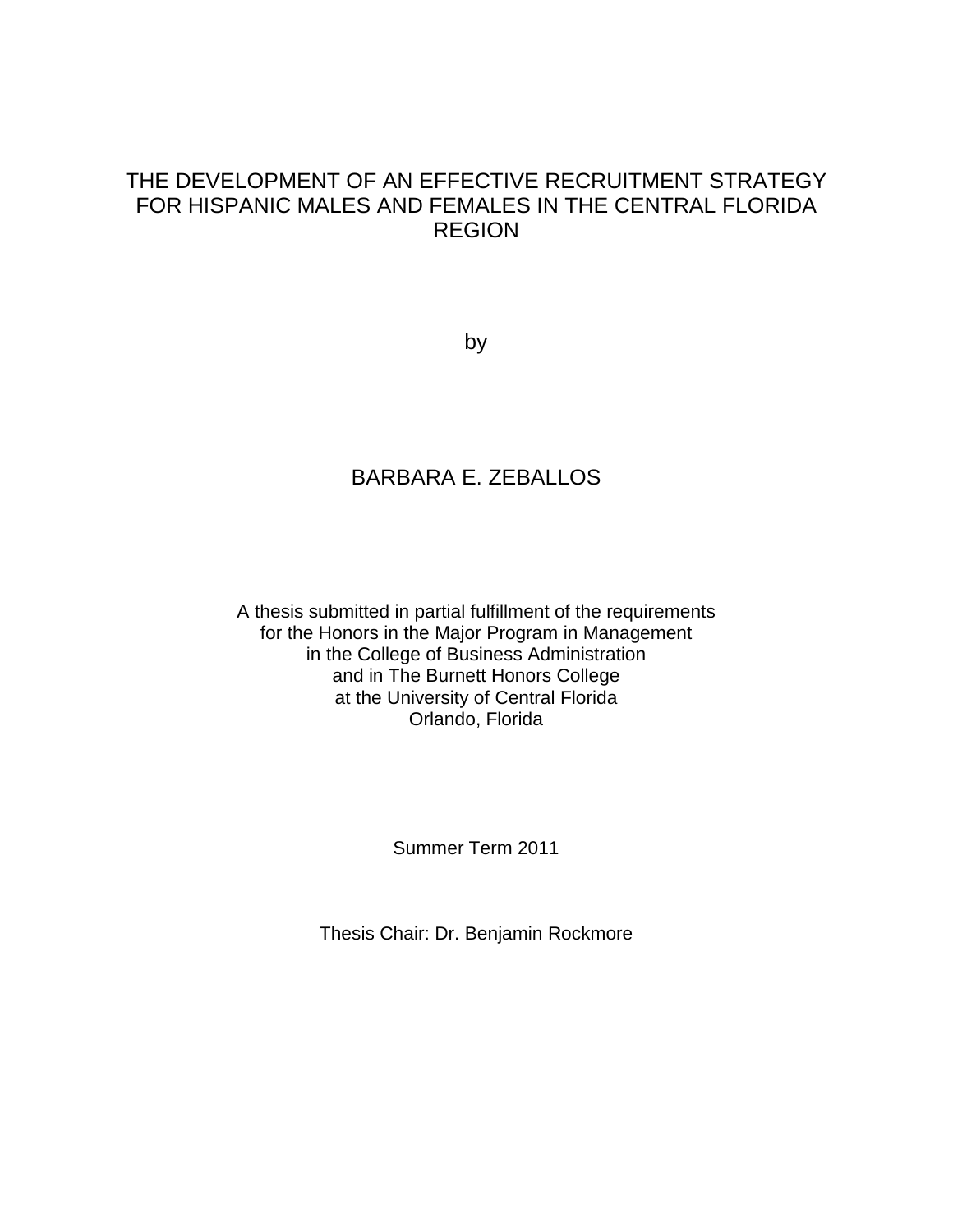# **ABSTRACT**

This study examines the similarities and differences between males and females from the Hispanic and Non-Hispanic White population in the Central Florida labor force regarding recruitment strategies and techniques of the Baby Boomers, Generation X and the Millennial population. The purpose of this study is to identify those Human Resources recruitment practices that are most effective in retaining: (1) males and females from the Hispanic population, and (2) whether or not theses recruitment tactics affect the generation groups differently. The proposed issues will be assessed by collecting information from organizations, current employees, and job applicants.

This study will use three research methods in addressing the stated purpose and objectives: literature review, focus groups, and questionnaire surveys. The literature review will explore present recruitment techniques, social and cultural similarities and differences between Hispanics and Non-Hispanic White, and generational differences. The main goal of the focus groups is to identify relevant recruitment issues as stated by Central Florida organizations, current employees, and job applicants. From the literature review and results of the focus groups two surveys will be develop to determine: (1) present recruitment practices used by Central Florida organizations; and (2) preferred recruitment practices among Hispanics and Non-Hispanic Whites.

The results of this study will identify whether certain recruitment practices perceived as being most appealing and desirable vary among Hispanics and Non-Hispanic Whites. Based on the findings, the study will provide recommendations for

ii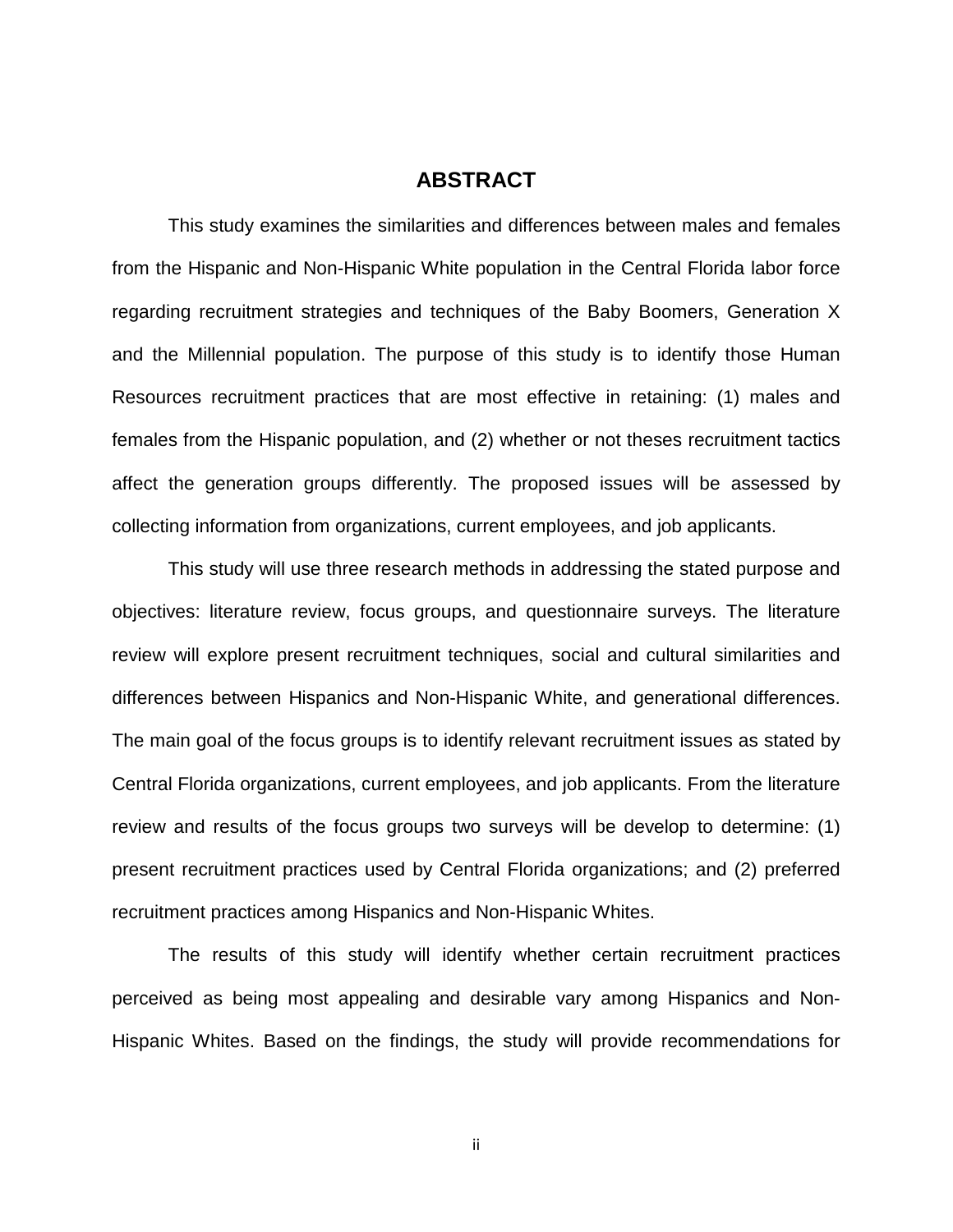designing effective recruitment strategies for Hispanic and Non-Hispanic White males and females while accounting for possible generational differences.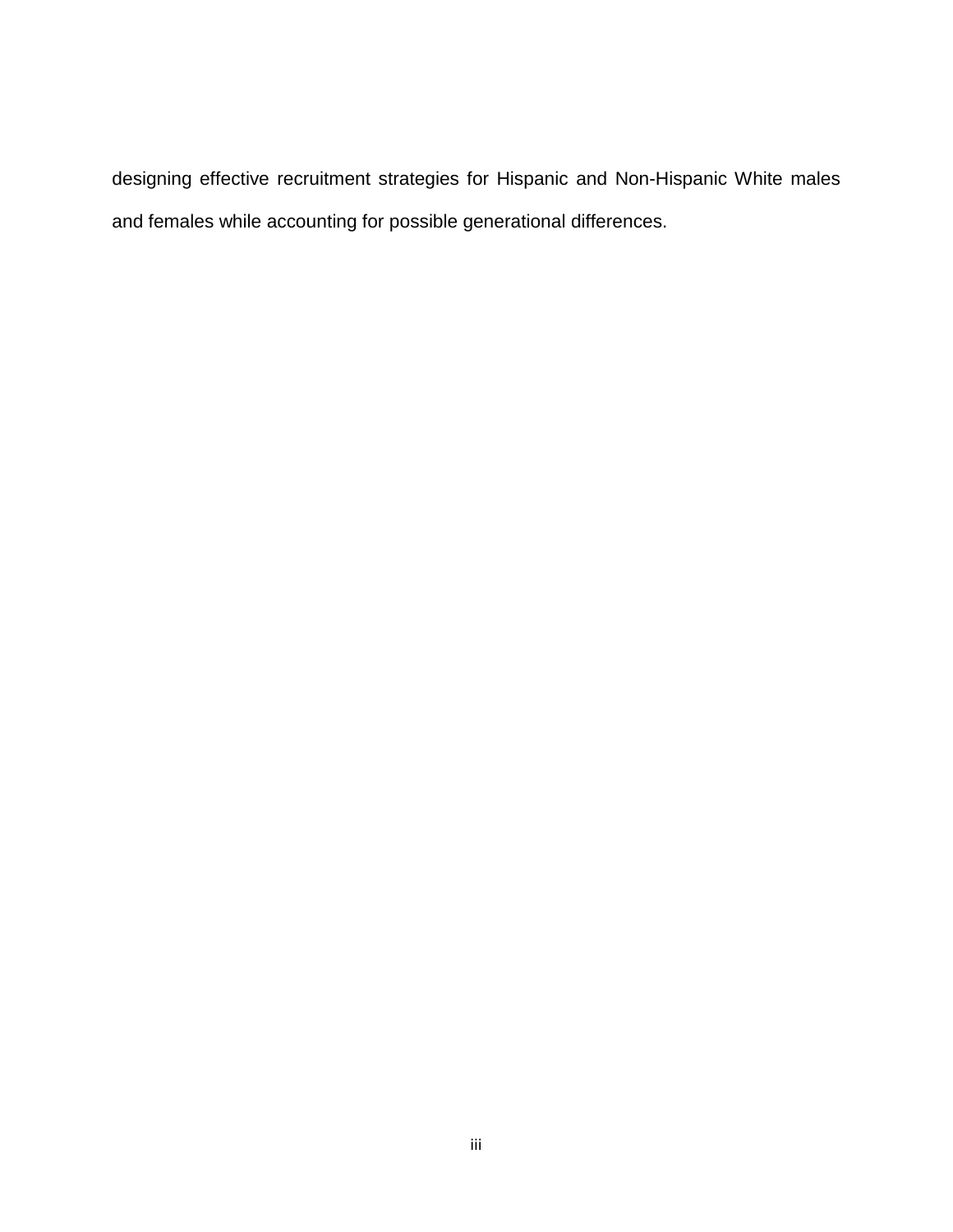# **DEDICATION**

For all Hispanics living in the United States who have paved the way for the Hispanic population in the American Labor Force, especially those in the Central Florida Region.

All your efforts, sacrifices and accomplishments are greatly appreciated,

For my mentor Dr. Benjamin Rockmore for your guidance through this process and for your help in making of this project a reality,

And especially, for my parents Marco and Amarilis, my husband Carlos, my princes Camilo and Miguel, my sisters Amarilis and Catherine, and my brother Walter. You all are my inspiration, motivation and strength. Thank you for your love and unconditional support.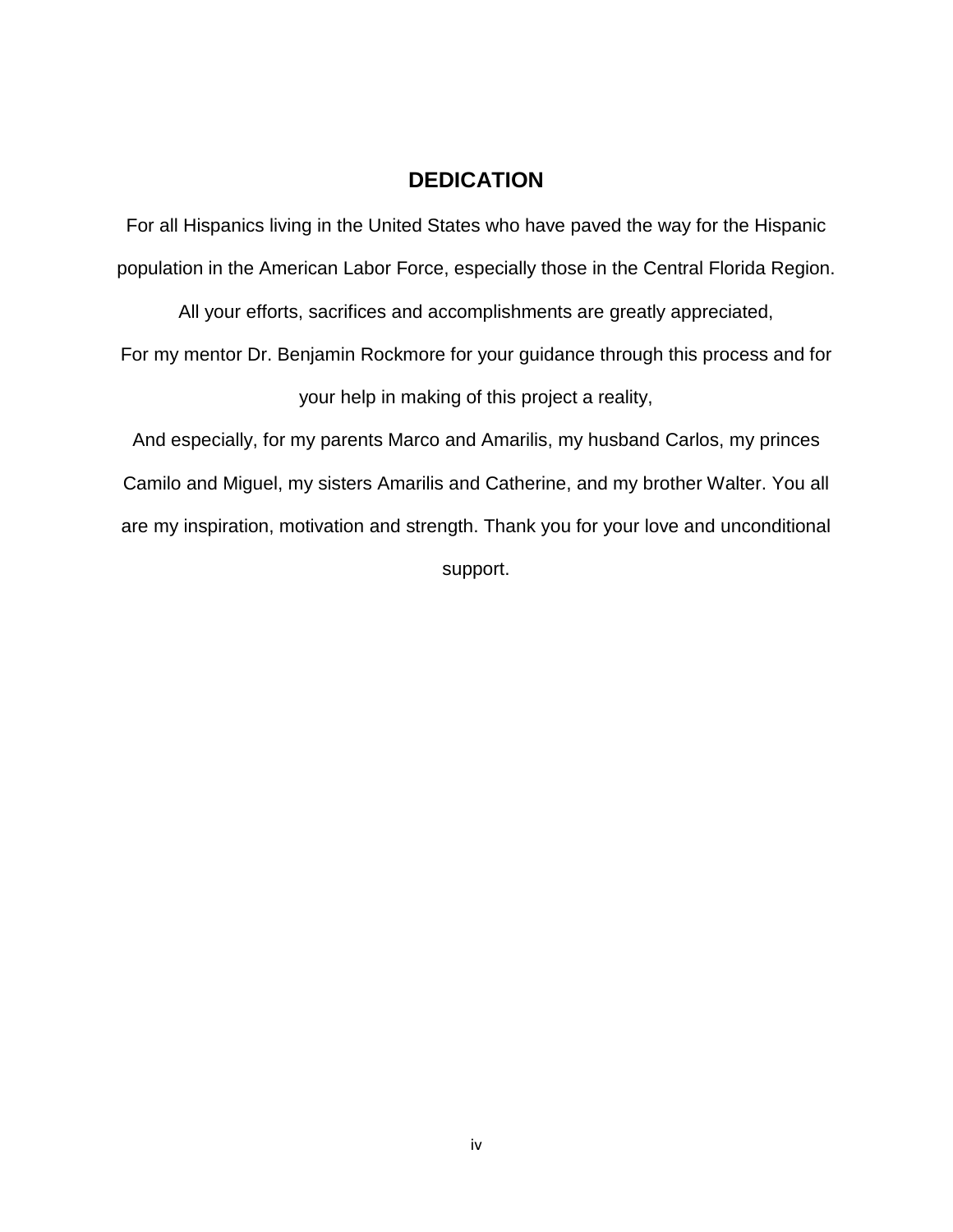# **ACKNOWLEDGEMENTS**

I would like to express my deepest gratitude to all those who made this thesis possible. To my thesis chair and mentor, Dr. Rockmore, your guidance, support and knowledge have been priceless throughout this entire process. To my committee members Dr. Jones and Dr. Mouloua, thank you for your assistance and advice. To Dr. Goodman and Dr. Gilkeson, thank you for your direction and support, especially at the beginning of this journey; and to Kelly Astro, and Denise Crisafi, for your timely and greatly appreciated reminders. To Ms. Alicia Ramirez (H.O.L.A. Coordinator and Hispanic Affairs Advisor), Ms. Diana Morales (H.O.L.A. Staff Assistant), Ms. Ana Palenzuela (City of Orlando Human Resources Division Manager), Ms. Marcia Goodwin (Office of Community Affairs Director), Ms. Rosalina Stober (Hispanic Business Initiative Fund of Florida Vice President), Ms. Diana C. Bolivar (Hispanic Chamber of Commerce of Metro Orlando Vice President), Mr. Andrés Ruales (Hispanic Business Initiative Fund Business Development and Education Specialist), all focus groups participants, and survey respondents, thank you all for your interest in this project and your contributions. Finally, I want to express my appreciation to my teachers, family, and friends for making my time at The University of Central Florida a memorable one.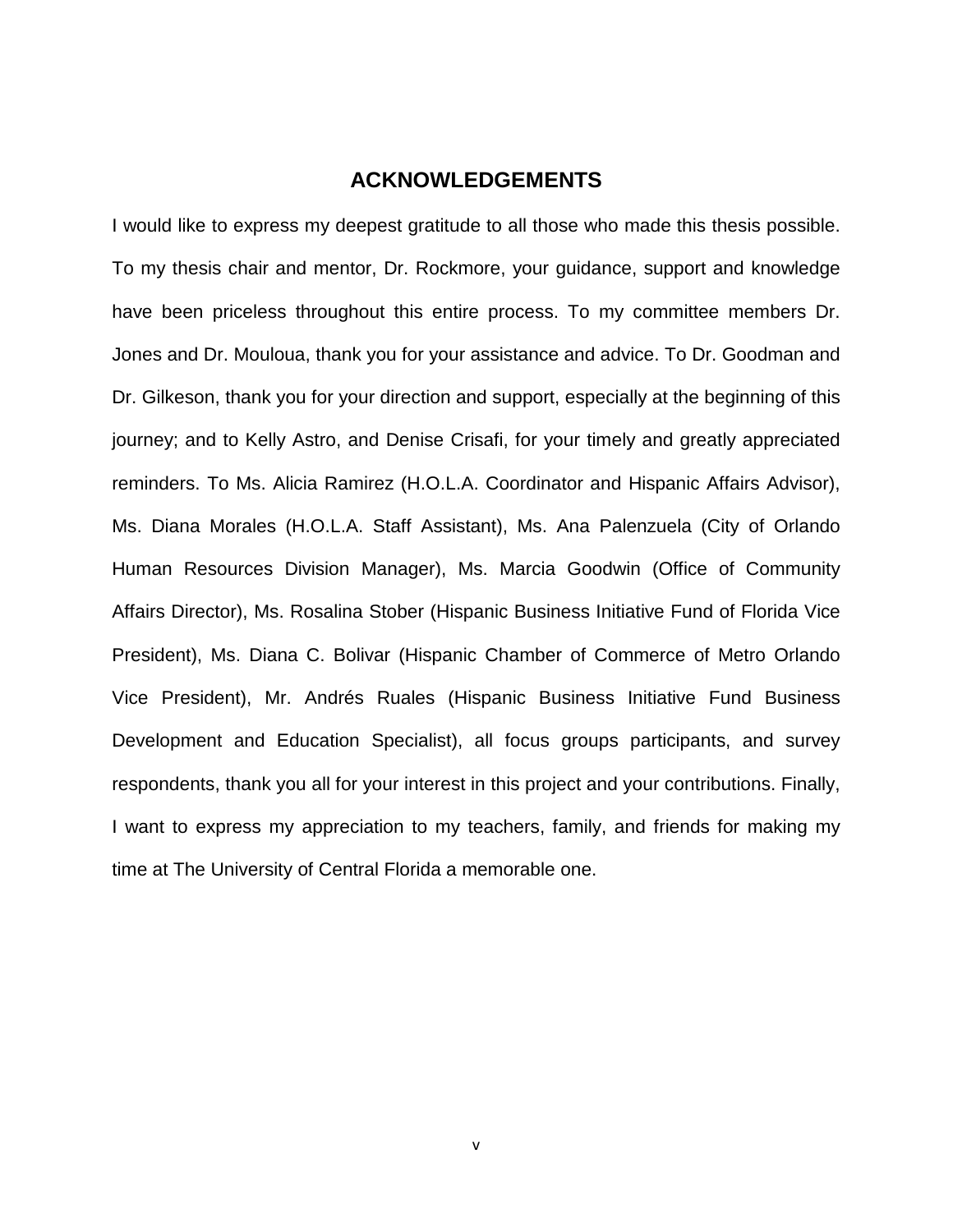# **TABLE OF CONTENTS**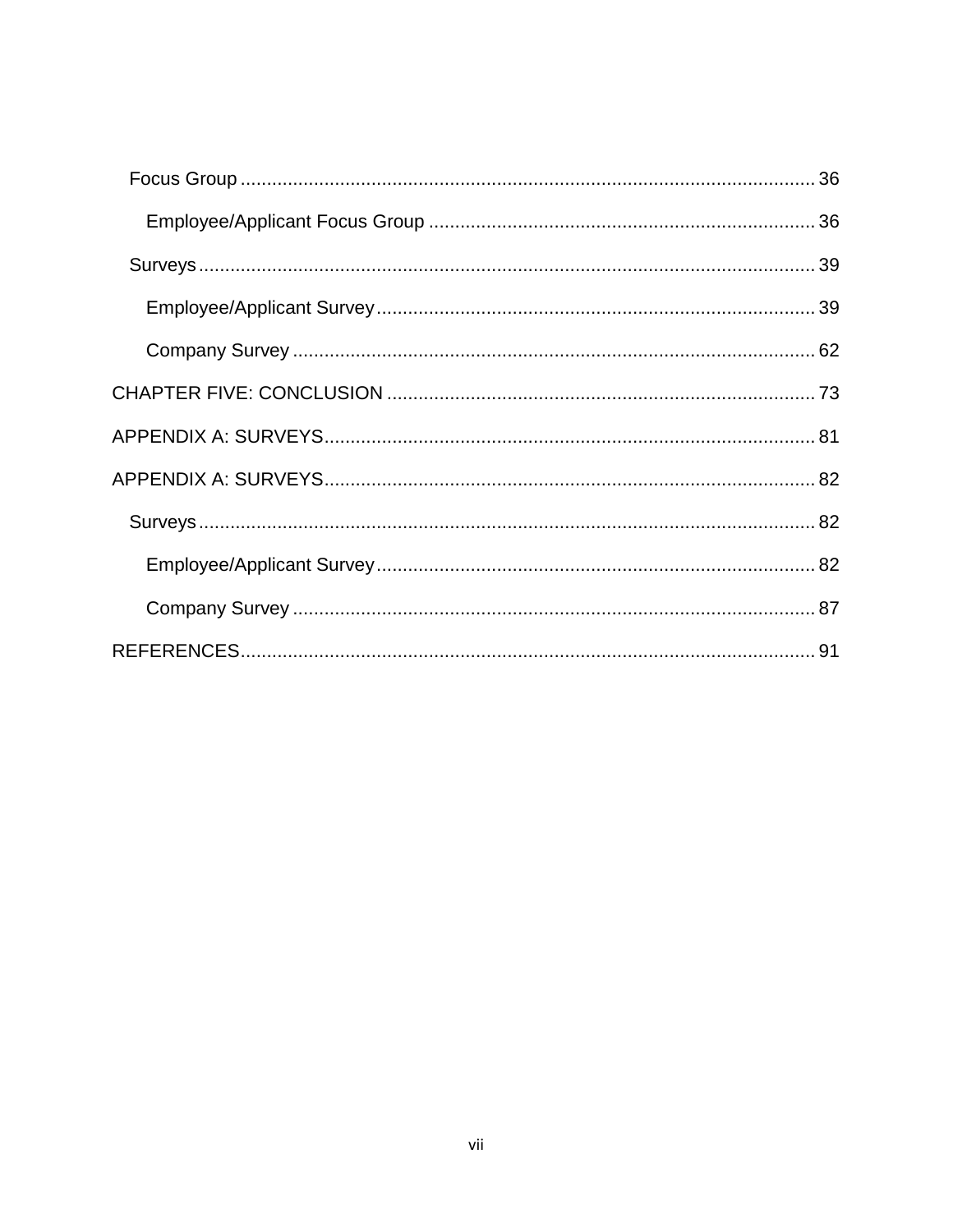# **LIST OF TABLES AND FIGURES**

| Table 2 Differences among Non-Hispanic White and Hispanic women in the U.S. labor |  |
|-----------------------------------------------------------------------------------|--|
|                                                                                   |  |
|                                                                                   |  |
|                                                                                   |  |
|                                                                                   |  |
|                                                                                   |  |
|                                                                                   |  |
|                                                                                   |  |
| Figure 6 Overall experience with the recruitment process/Gender 47                |  |
|                                                                                   |  |
|                                                                                   |  |
|                                                                                   |  |
|                                                                                   |  |
|                                                                                   |  |
|                                                                                   |  |
|                                                                                   |  |
|                                                                                   |  |
|                                                                                   |  |
|                                                                                   |  |
|                                                                                   |  |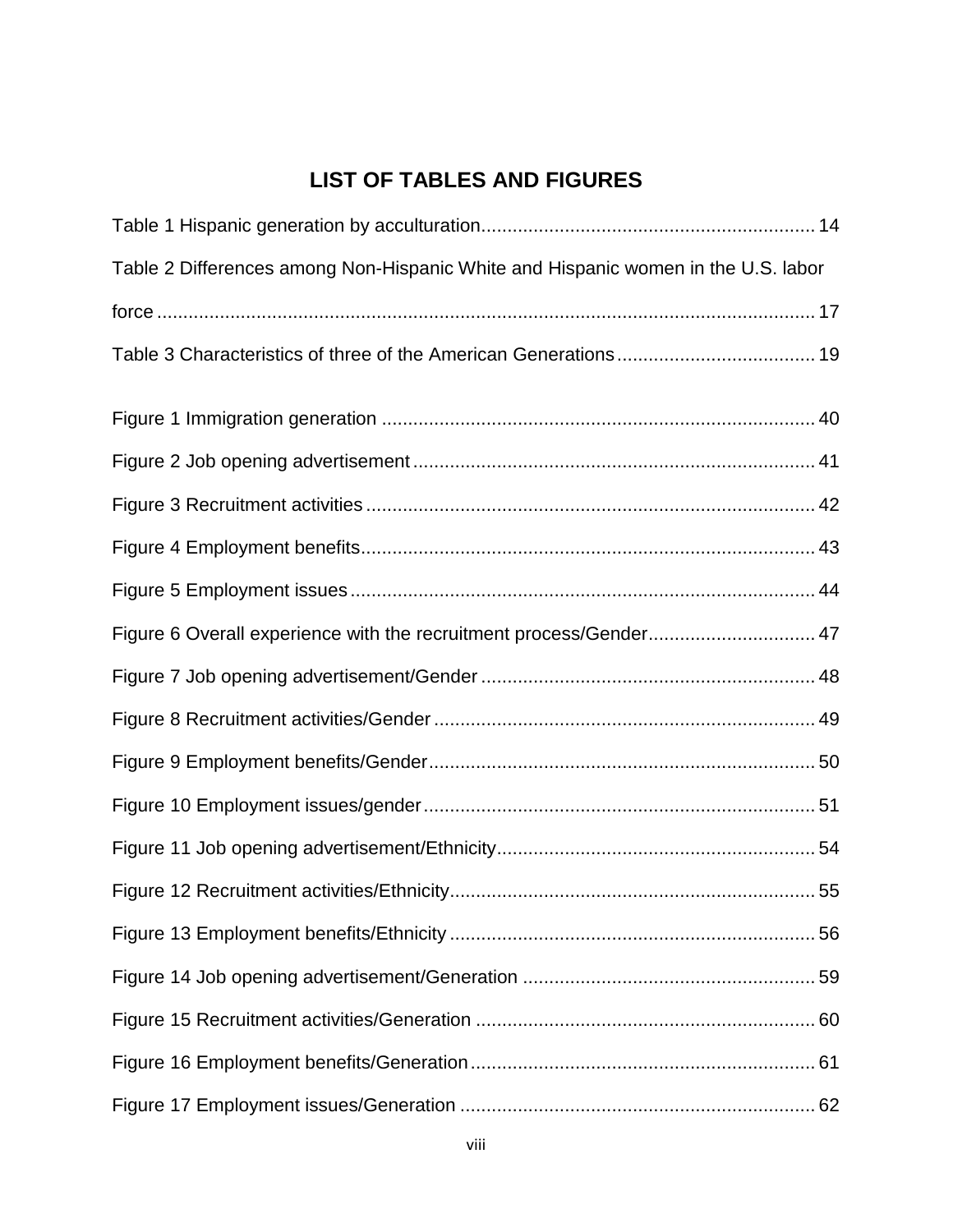| Figure 23 Job openings in Hispanic media or organizations/Human Resources |  |
|---------------------------------------------------------------------------|--|
|                                                                           |  |
|                                                                           |  |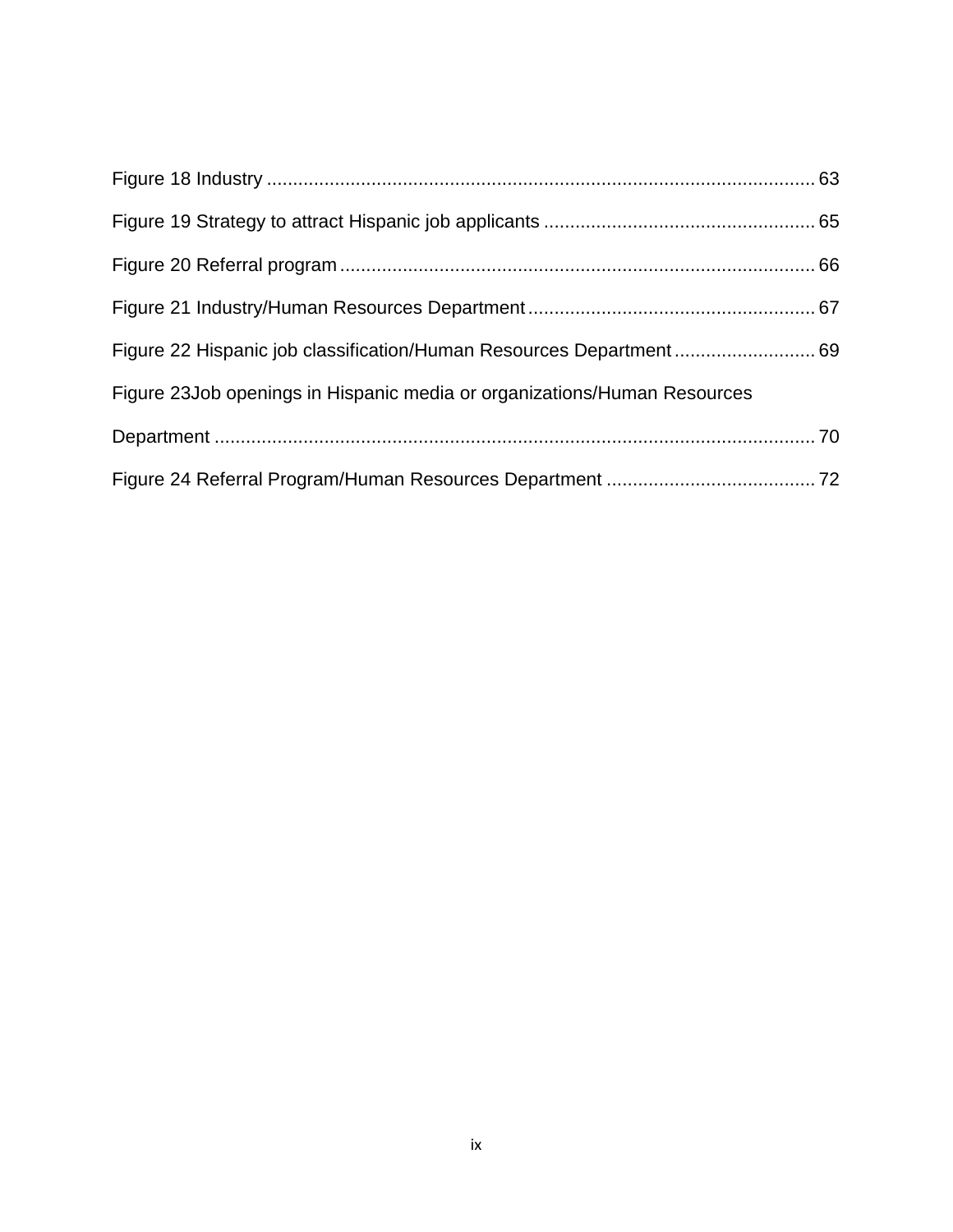# **CHAPTER ONE: INTRODUCTION**

<span id="page-10-0"></span>This study examines the similarities and differences between males and females from the Hispanic and Non-Hispanic White population in the Central Florida labor force regarding recruitment strategies and techniques of the Baby Boomers, Generation X and the Millennial population. The purpose of this study is to identify those Human Resources recruitment practices that are most effective in retaining: (1) males and females from the Hispanic population, and (2) whether or not theses recruitment tactics affect the generation groups differently. The proposed issues will be assessed by collecting information from organizations, current employees, and job applicants.

The U.S. Census Bureau defines Hispanics as "Persons of Hispanic origin" in particular, were those who indicated that their origin was Mexican, Puerto Rican, Cuban, Central or South American, or some other Hispanic origin. It should be noted that persons of Hispanic origin may be of any race (Humes, Jones & Ramirez, 2011). Non-Hispanic White persons are defined by the U.S. Census Bureau as those who responded "No, not Spanish/Hispanic/Latino" and who reported "White" as their only entry in the race question (Humes, Jones & Ramirez, 2011).

According to Gutek and Larwood (1987, p. 28), "the North American work force has been traditionally segregated by gender. Men and women have worked in different occupations". According to Cobble (2011), women have been encapsulated in "pinkcollar jobs" indicating many women are relegated to certain jobs, mostly low-paying jobs because of their sex (e.g. maid, secretary, and waitress) (Cobble, 2004).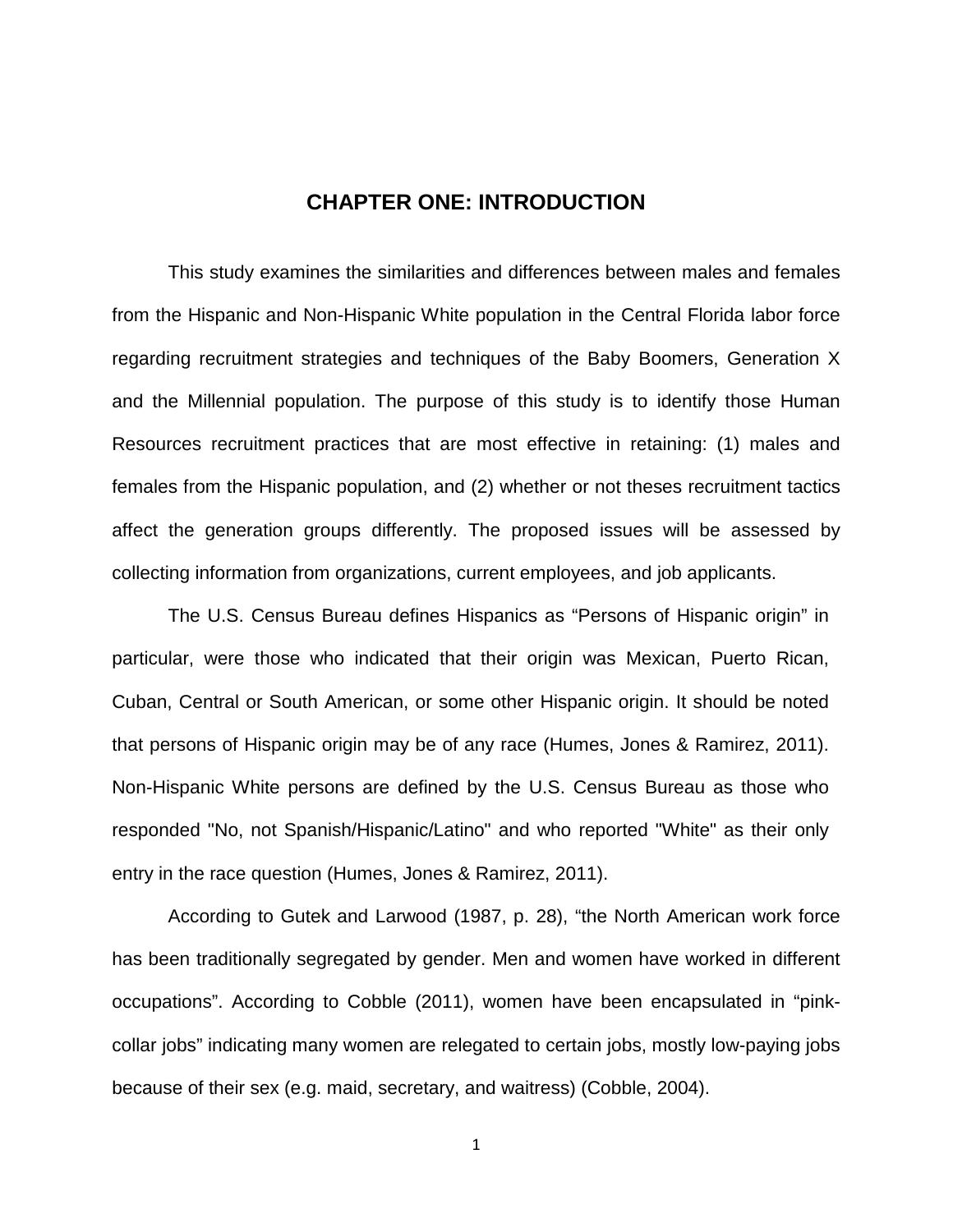The historical information related to males and females from the Hispanic and Non-Hispanic White population will also be analyzed across three generational classifications. For this study, Susan Mitchell's (2005) generational classification was used. The generational groupings were: the Baby Boomers generation was born between 1946 and 1964; this is the largest generation group of Americans. Because of their numbers, Boomers have been the focus of attention since their birth. The Generation X was born between 1965 and 1976; this well-educated, media-savvy generation now makes up a large share of the nation's parents with children under age eighteen. The last generation analyzed in this study is the Millennial Generation born between 1977 and 1994, like the Baby Boom, it is marked by its large size. They share many of the values and interests of their parents.

The 2010 U.S. Census Bureau results have shown that Hispanics are the fastest growing minority in the United States (Humes, Jones & Ramirez, 2011). Hispanics account for 50.5 million people in the United States, or sixteen percent of the total population. These numbers are projected to grow to 133 million, or thirty percent of the U.S. population, by 2050. According to the Overview of Race and Hispanic Origin 2010 Census Briefs, more than half of the growth in the total population of the United States between 2000 and 2010 was due to the increase in the Hispanic population (Humes, Jones & Ramirez, 2011).

For this study, the Central Florida Region is comprised of the following counties: [Lake,](http://www.floridacountiesmap.com/lake_county.shtml) [Seminole,](http://www.floridacountiesmap.com/seminole_county.shtml) [Orange,](http://www.floridacountiesmap.com/orange_county.shtml) [Osceola,](http://www.floridacountiesmap.com/osceola_county.shtml) and Polk. According to Powers, Maines, and William (2011), the Central Florida Region Hispanics increases were larger than statewide. In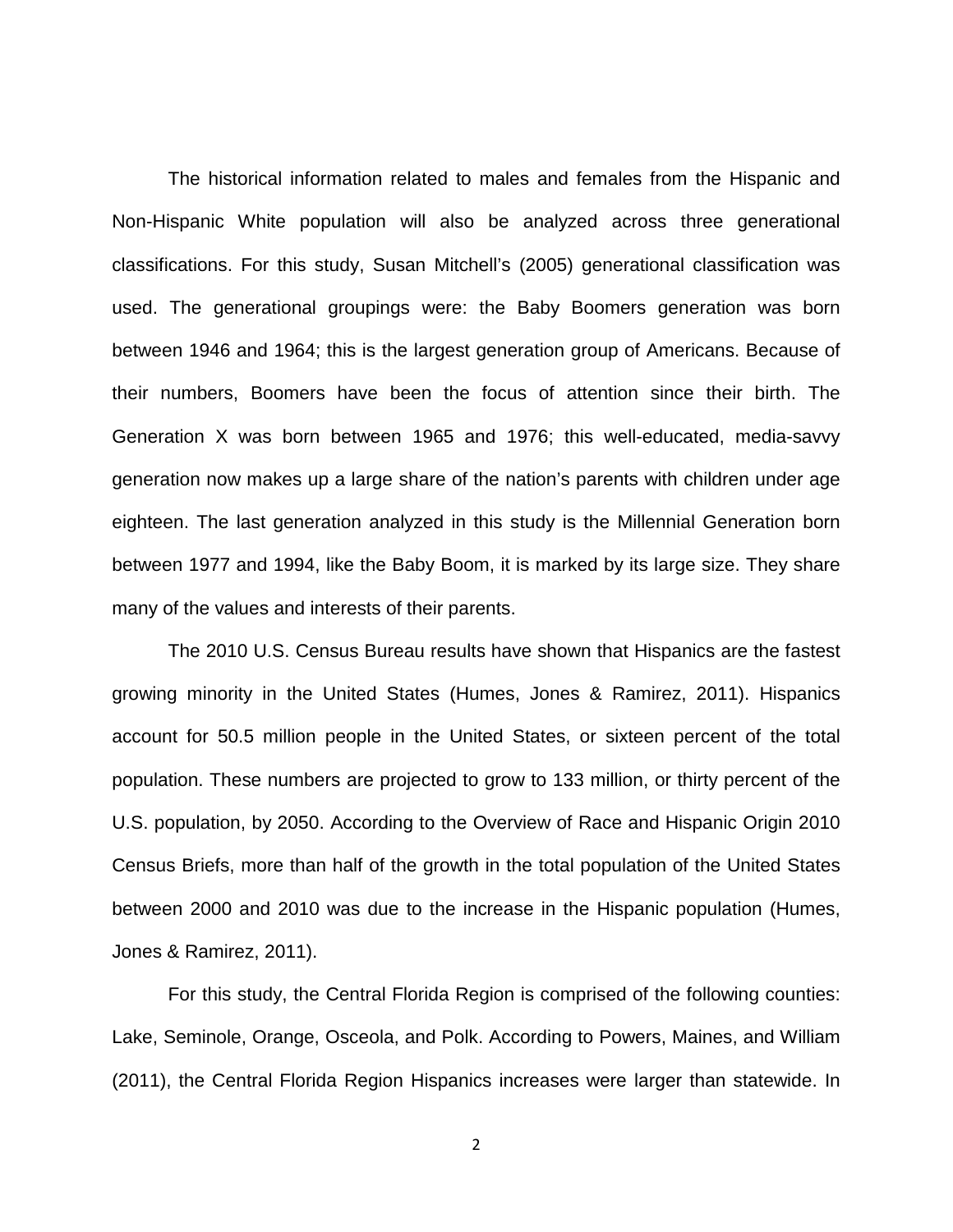the last census (2010), Orange County grew twenty eight percent, adding nearly a quarter million people. This was the greatest increase in the state's population with a population of 1,145,956. Due to Osceola's County fifty six percent growth, its population increased to 268,685; Lake County grew forty one percent, increasing its population to 297,052; Seminole County grew sixteen percent, increasing its population to 422,718; and Volusia County grew twelve percent, increasing its population to 494,593. Statewide, Hispanic growth was fifty seven percent in the last census, adding more than 1.54 million new residents in Florida which accounted for fifty five percent of the state's population growth. There are now 4.2 million people in Florida that identify themselves as Hispanics. Hispanics gained the Census' minority-majority designation, which means that minority groups are more than fifty percent of the counties' population (Powers, Maines & Williams, 2011).

Taking into consideration the rapid growth of the Hispanic population in the Central Florida region, it is important that organizations understand and recognize the importance of creating recruitment, retention and developmental programs that are attractive to this Hispanic labor force. It is also important to understand the different expectations and goals that comprise this group. Recognizing, they belong to different generations which could result in varying personal and career goals. These generational differences may be result of their cultural socialization process, education and family development.

Recruitment represents all organizational practices and decisions that affect both the number and types of individuals willing to apply for and accept job offers (Phillips &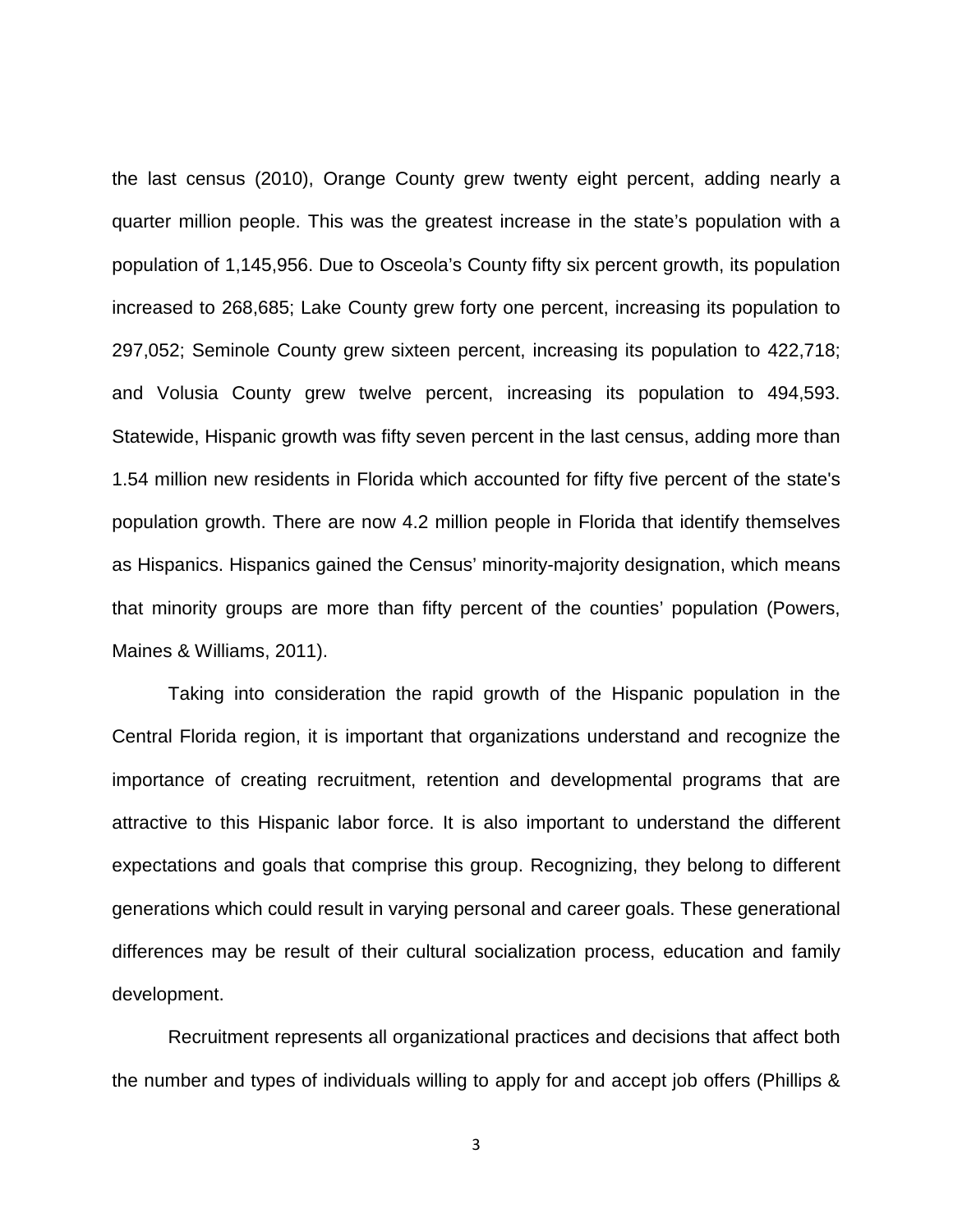Gully, 2009). There two primary recruitment strategies are internal and external. The most common approaches to internal recruitment are job posting, career development systems, computerized career progression systems, and supervisor recommendations. Methods used to recruit candidates externally includes employee referrals, applicantinitiated recruitment, job advertisements, employment agencies, executive search firms, campus recruiting, and online recruiting (Kleiman, 2009).

#### **Objectives**

<span id="page-13-0"></span>The objective of this study is to identify potential differences in effective recruitment practices for Hispanic and Non-Hispanic White males and females in the Central Florida region's labor force. The study will also analyze the similarities and differences between these groups and the variances in their goals and expectations, in reference to their education, career, social, and personal development for the Baby Boomer Generation, the Generation X, and the Millennial Generation. This information will be used to identify what recruitment practices are being use by Central Florida organizations and their effectiveness among Hispanics and Non-Hispanic Whites, and possible generational differences.

# **Method**

<span id="page-13-1"></span>This study will use three research methods in addressing the stated purpose and objectives: literature review, focus groups, and questionnaire surveys. The literature review will explore present recruitment techniques, social and cultural similarities and differences between Hispanics and Non-Hispanic Whites, and generational differences.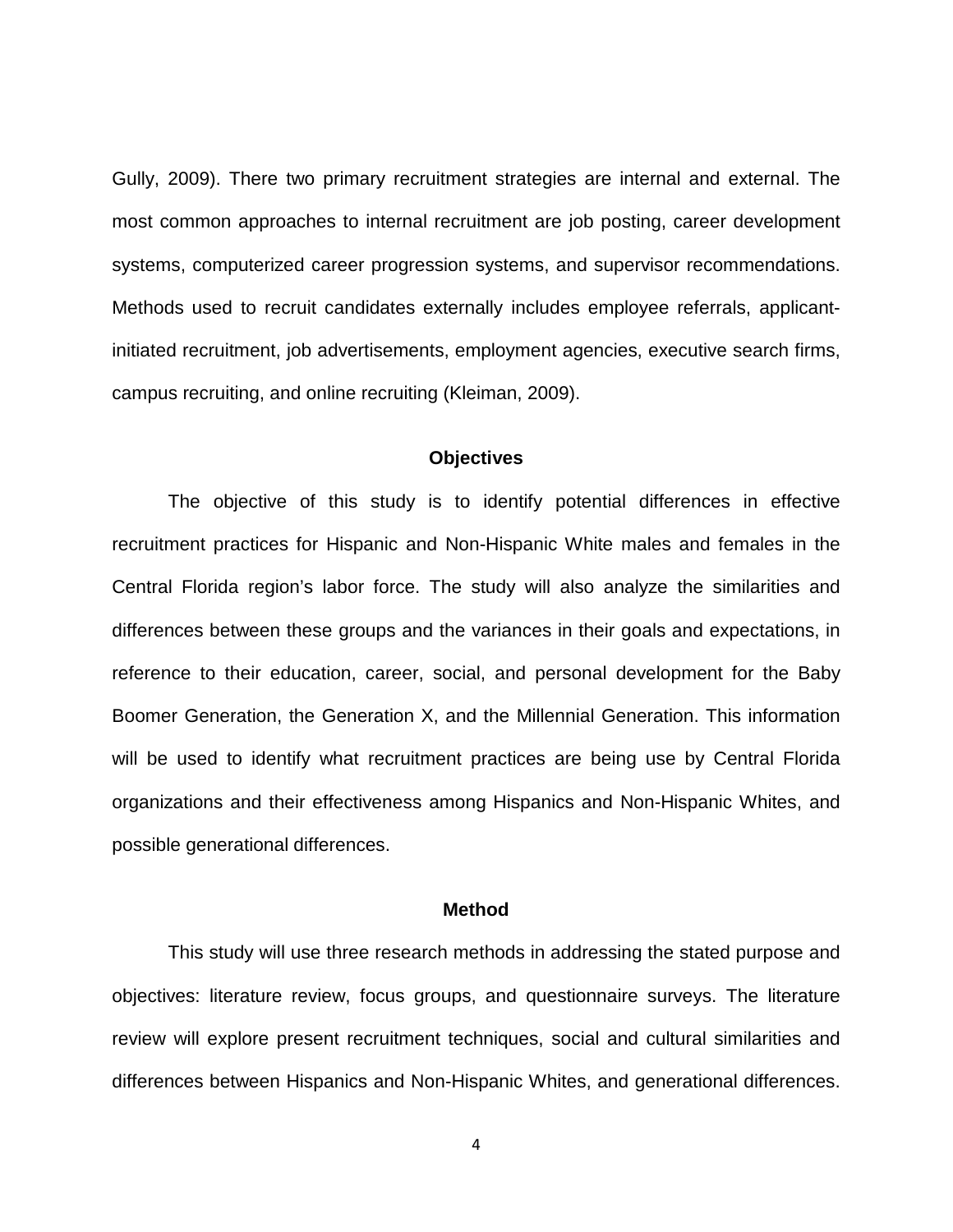The main goal of the focus groups is to identify relevant recruitment issues as stated by Central Florida organizations, current employees, and job applicants. From the literature review and results of the focus groups, two surveys will be developed to determine: (1) present recruitment practices used by Central Florida organizations; and (2) preferred recruitment practices among Hispanics and Non-Hispanic Whites.

#### **Outcomes**

<span id="page-14-0"></span>The results of this study will identify whether certain recruitment practices perceived as being most appealing and desirable vary among Hispanics and Non-Hispanic Whites. Based on the findings, the study will provide recommendations for designing effective recruitment strategies for Hispanic and Non-Hispanic White males and females while accounting for possible generational differences.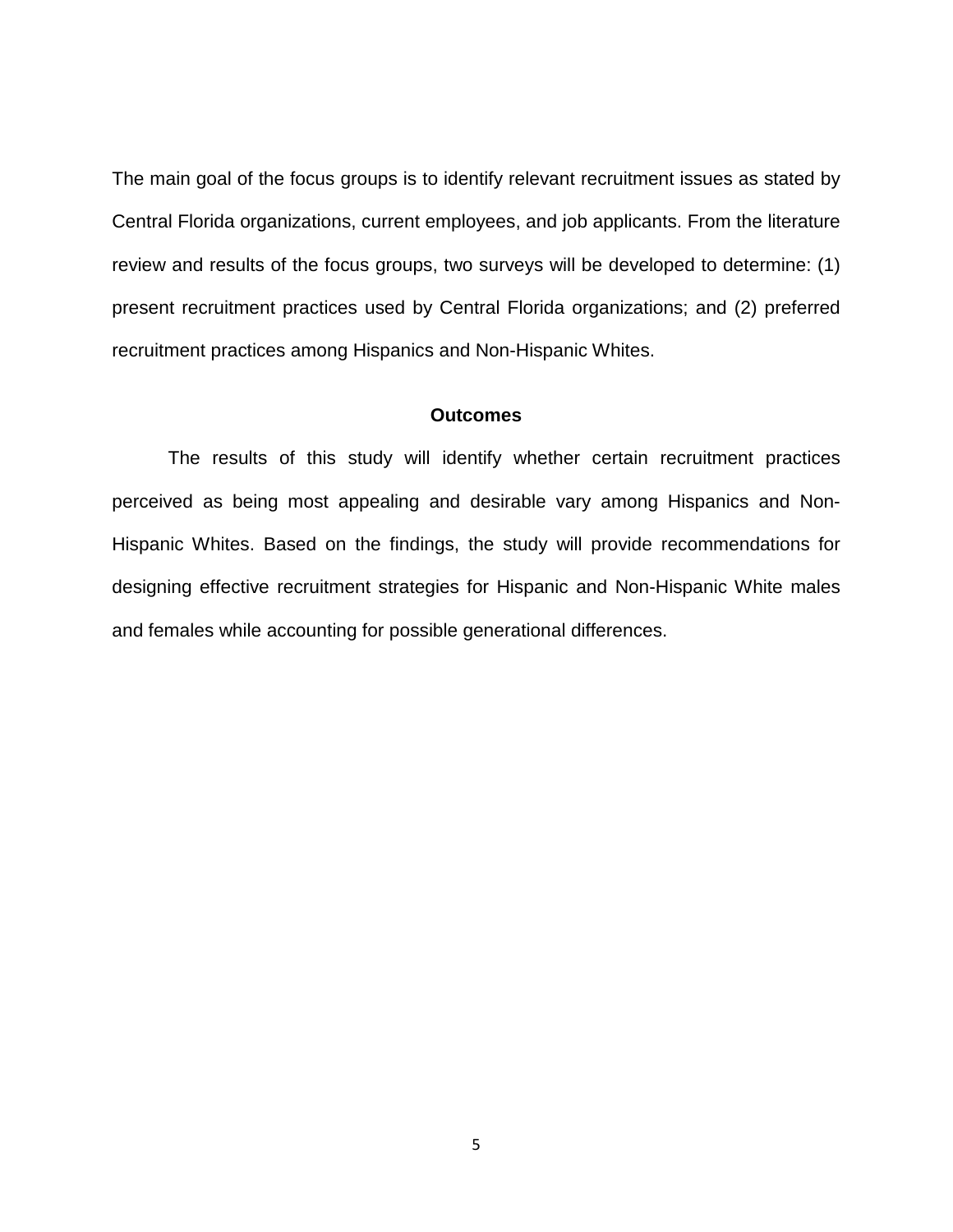# **CHAPTER TWO: LITERATURE REVIEW**

## **The American Labor Force**

<span id="page-15-1"></span><span id="page-15-0"></span>According to Bancroft (1975), the American labor force almost tripled in size between 1890 and 1955, expanding at a slightly faster rate than the population of working age of fourteen and over (Bancroft, 1975). The average annual increase in the labor force, about 650,000 a year, has amounted to around half the average annual growth in the population of working age 1,165,000 (Bancroft, 1975). The period of greatest expansion was the World War II decade, when the labor force showed a net growth at the average rate of 732,000 a year (Bancroft, 1975). Except for war years, it was only during the prosperous decade of the twenties that the labor force grew by as much as 700,000 a year (Bancroft, 1975).

Bancroft (1975) states that long-run and recent changes in the patterns of labor force activity are dominated by the increase in employment of women outside the home. Bancroft (1975) also suggests that the labor supply in the United States would never have been sufficient to allow for expanding industrial production and services , rising living standards, and the extension of high school education to all classes of the population if women had remained "unoccupied ladies."

The most dramatic changes between 1940 and 1950 were the increase in labor force participation of white women in certain age groups (Bancroft, 1975). In a period of ten years, the increase in the overall rate (from 24.5% to 28.1%) was almost as great as in the previous twenty years (Bancroft, 1975).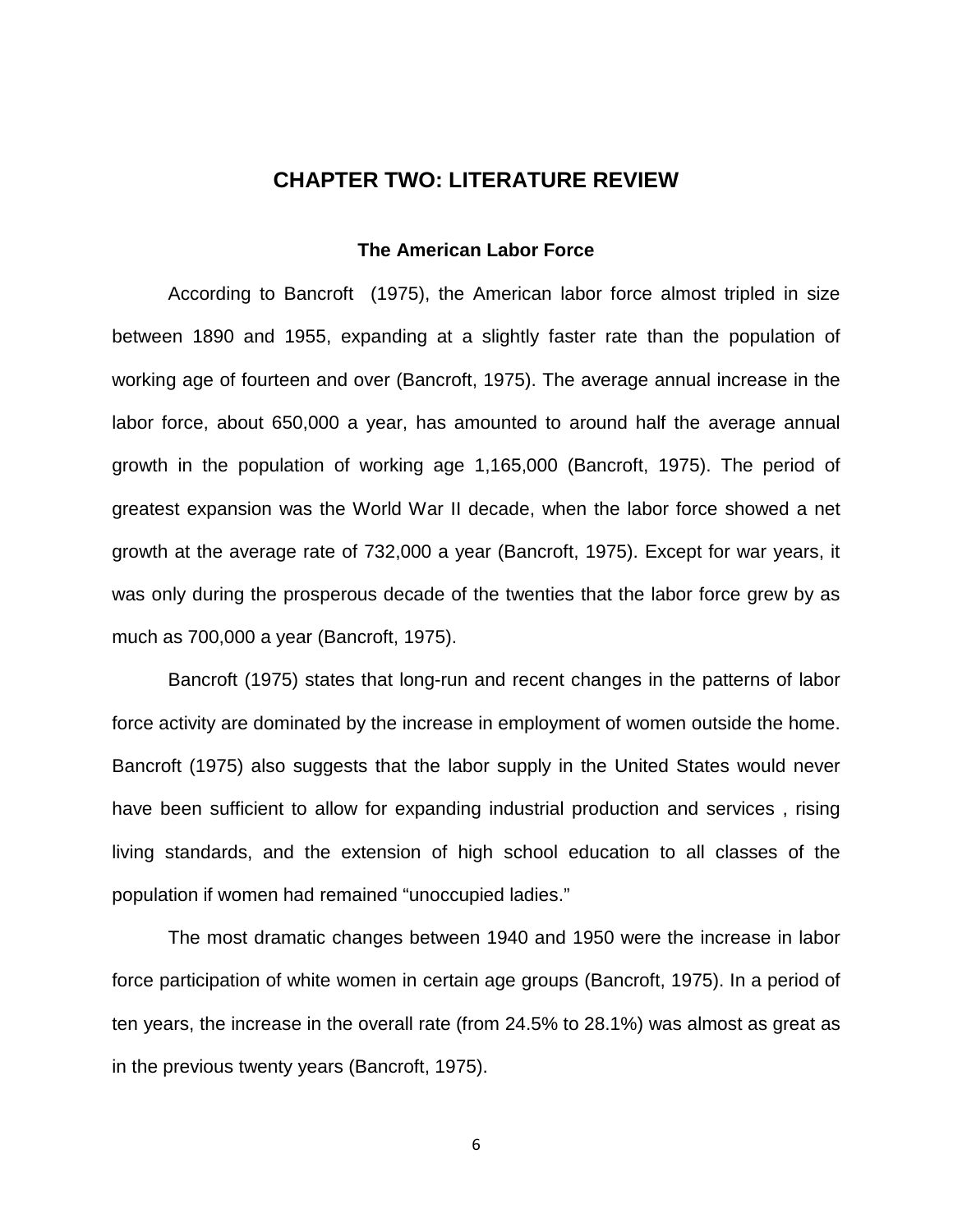# <span id="page-16-0"></span>**Men in the American Labor Force**

At the beginning of the twentieth century, the typical American worker was a male, under twenty five years of age, most likely either owning his own farm or working in an agricultural occupation with a life expectancy of fifty years (Bancroft, 1975). Bancroft (1975) also indicates that by the middle of the twentieth century, the typical working man had become either a skilled or semiskilled industrial worker, between twenty five and thirty five years of age (Bancroft, 1975). His life expectancy (at birth) was at least sixty five years (Bancroft, 1975).

Most men did not have a choice whether or not they will earn their own and their families living. For men there was a brief period of choice when they were young when they made the decision whether to continue their education or get a job, and at the other end of the age scale, whether to retire or go on working, if in good health. Bancroft (1975) mentions that for white men, changes in labor force participation between 1940 and 1950 were small, and had little relation to the level of education.

Mitchell (2005) states that between the ages of twenty five and forty four, more than ninety percent of men are in the labor force. Male labor force participation increases to ninety three percent when men are in their thirties. For men, labor force participation begins to fall rapidly after age fifty five (Mitchell, 2005). Many older men opt for early retirement if they can afford it, although some leave the labor force because they are disabled or after a layoff (Mitchell, 2005). Only seventy-eight percent of men aged fifty five to fifty nine are working or looking for work, seven percent less than the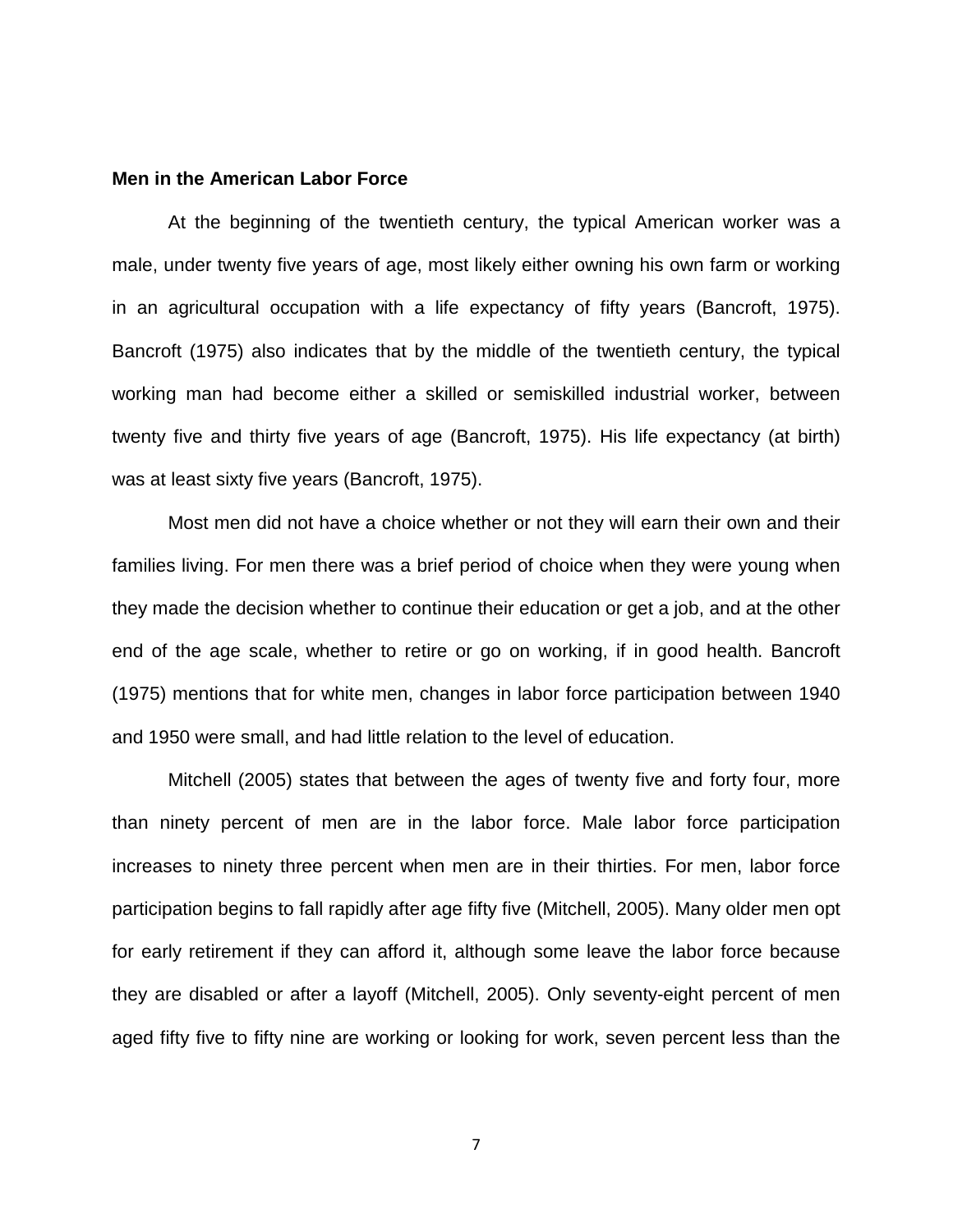rate among men aged fifty to fifty-four (Mitchell, 2005). Among men aged sixty to sixty four, only fifty seven percent are still in the labor force (Mitchell, 2005).

The number of years that male workers have been with their current employer fell between 1983 and 2004, especially among men aged fifty five to sixty four (Mitchell, 2005). Median tenure for men aged fifty-five to sixty four declined from 15.3 years in 1983 to 9.8 years in 2004 (Mitchell, 2005).

#### <span id="page-17-0"></span>**Women in the American Labor Force**

At the opening of the twentieth century, the typical American women had changed from a rural housewife to a city dweller (Bancroft, 1975). She would be working for her living only if she had the misfortune to be unmarried or widowed (Bancroft, 1975). She might be either a domestic servant or a textile or needle trades' worker (Bancroft, 1975). Except for the very few educated and talented women, marriage was earnestly to be desired as the only possible escape from inevitable economic and social poverty (Bancroft, 1975).

At the middle of the century, marriage was still the goal of the American women, and was achieved by all but a few (Bancroft, 1975). Typically, in the 1950's, American girls seek jobs on leaving school, they are probably doing clerical or secretarial work in an office or selling in a retail store, marry shortly thereafter, and continue working until they start having children, when they retire for a period of years (Bancroft, 1975). It is probable that after they send their last child off to school they will return to the labor force, voluntarily and with enthusiasm, not to pursue a career for which they have been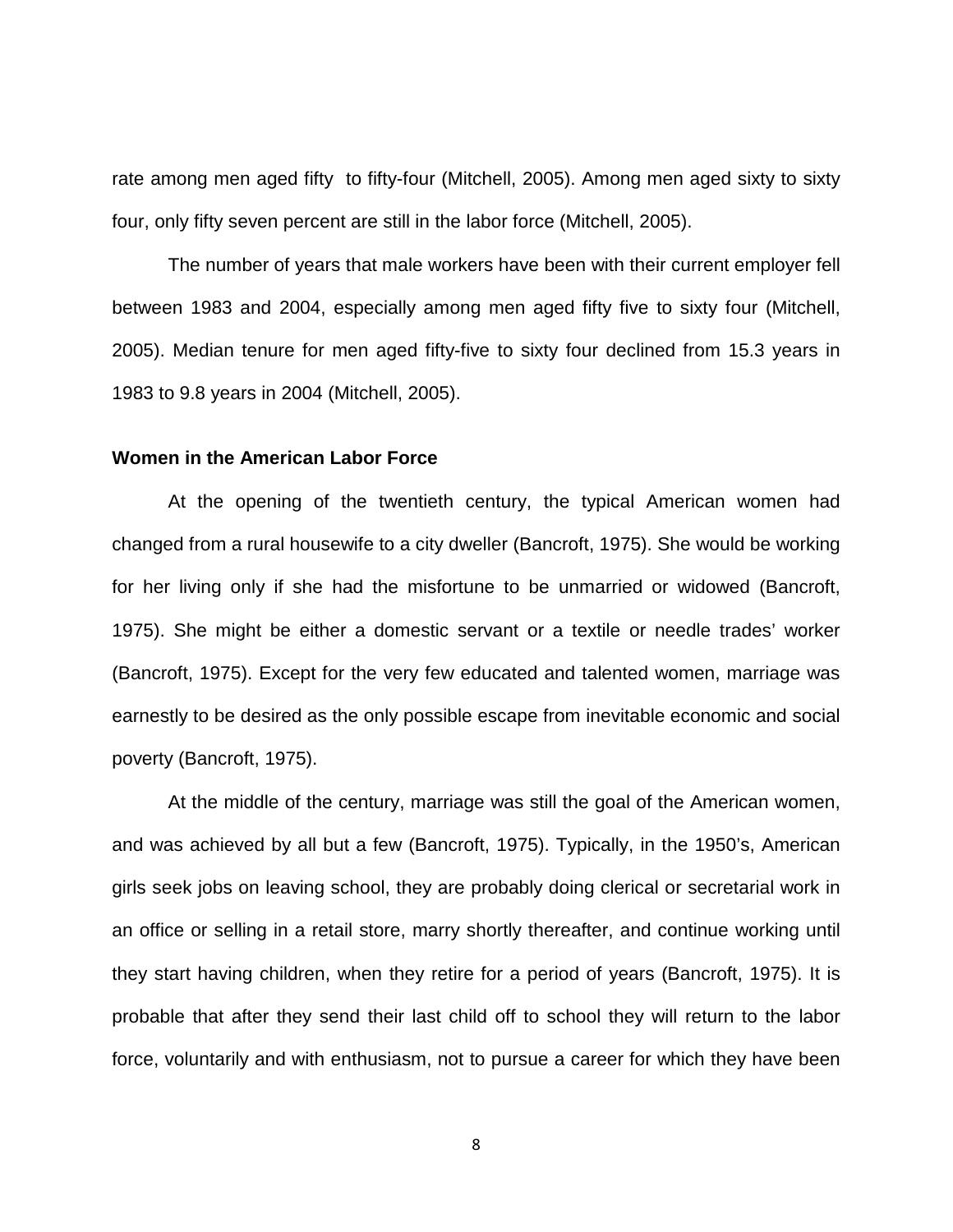prepared by school and college but to supplement the family income at whatever kind of work is both available and agreeable (Bancroft, 1975).

According to Bancroft (1975)**,** working women emerged in the 1950s in two phases. The first phase was represented by women nineteen to twenty years of age who begin working after leaving school. Approximately forty eight percent of this group entered the labor force. After the marriage age**,** the average marriage age for women in 1950 was twenty years old, the rate of women entering the labor force dropped off sharply until their early thirties when it reached about twenty eight percent (Bancroft, 1975). The second phase involved women returning to the labor force many of whom had previously been employed (Bancroft, 1975). The second phase of women entering the labor force accounted for thirty six percent of the women in that group being employed by 1940s (Bancroft, 1975).

Except where women were preoccupied with caring for children, married white women of all educational levels demonstrated a sharply increased propensity to enter the labor force (Bancroft, 1975). The greatest differences between 1950 and 1940 were women aged forty five to fifty four who had finished high school or gone to college. These women found many opportunities for employment during the war years (Bancroft, 1975). It has been suggested that women, in their middle age, whose husbands were also better educated with higher incomes were in the labor force not to help pay for life's necessities; but to raise family living standards and to increase the interest of their own daily lives (Bancroft, 1975).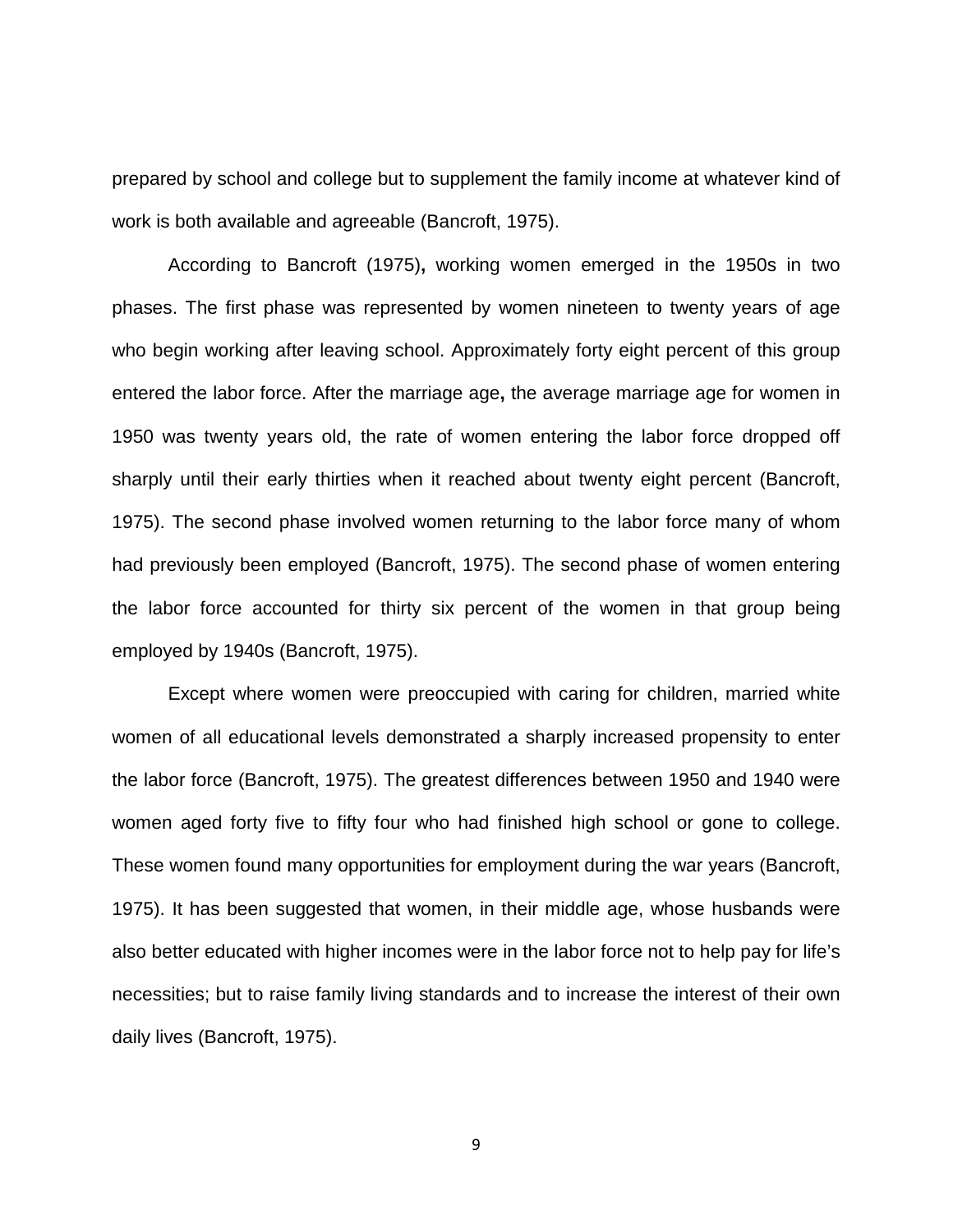The increase of white women past thirty five years of age to be in the labor force more than compensated for the losses that would have taken place because of increased family responsibilities of younger women (Bancroft, 1975). The fact that so many of the age classes over thirty five had worked during World War II may have meant that they were more prone to look for work again as the postwar boom developed and perhaps more importantly, employers were more likely to employ women (Bancroft, 1975).

According to Mitchell (2005)**,** the largest movement of women entering the labor force occurred during the 1970s due to the influx of the Baby Boomers. The participation of women between twenty five to fifty four years of age in the labor force increased by more than thirty percent between 1950 and 2004, as working wives (and mothers) became the norm (Mitchell, 2005) . Women's labor force participation rate also declines after age fifty five (Mitchell, 2005). Only sixty five percent of women aged fifty five to fifty nine remain in the labor force: a figure that drops to forty-five percent among women aged sixty to sixty four (Mitchell, 2005).

Women of all ages are more likely than men to have part-time jobs: two thirds of the nation's part-time workers are women (Mitchell, 2005). However, most women work full-time. Among working women ranging in age from twenty five to fifty four, eighty percent work full-time (Mitchell, 2005).

Mitchell (2005) states that women still have the lion's share of responsibility for home and children: it would seem they would benefit the most from flex-time. But women are less likely than men to have flexible work hours (Mitchell, 2005). Thirty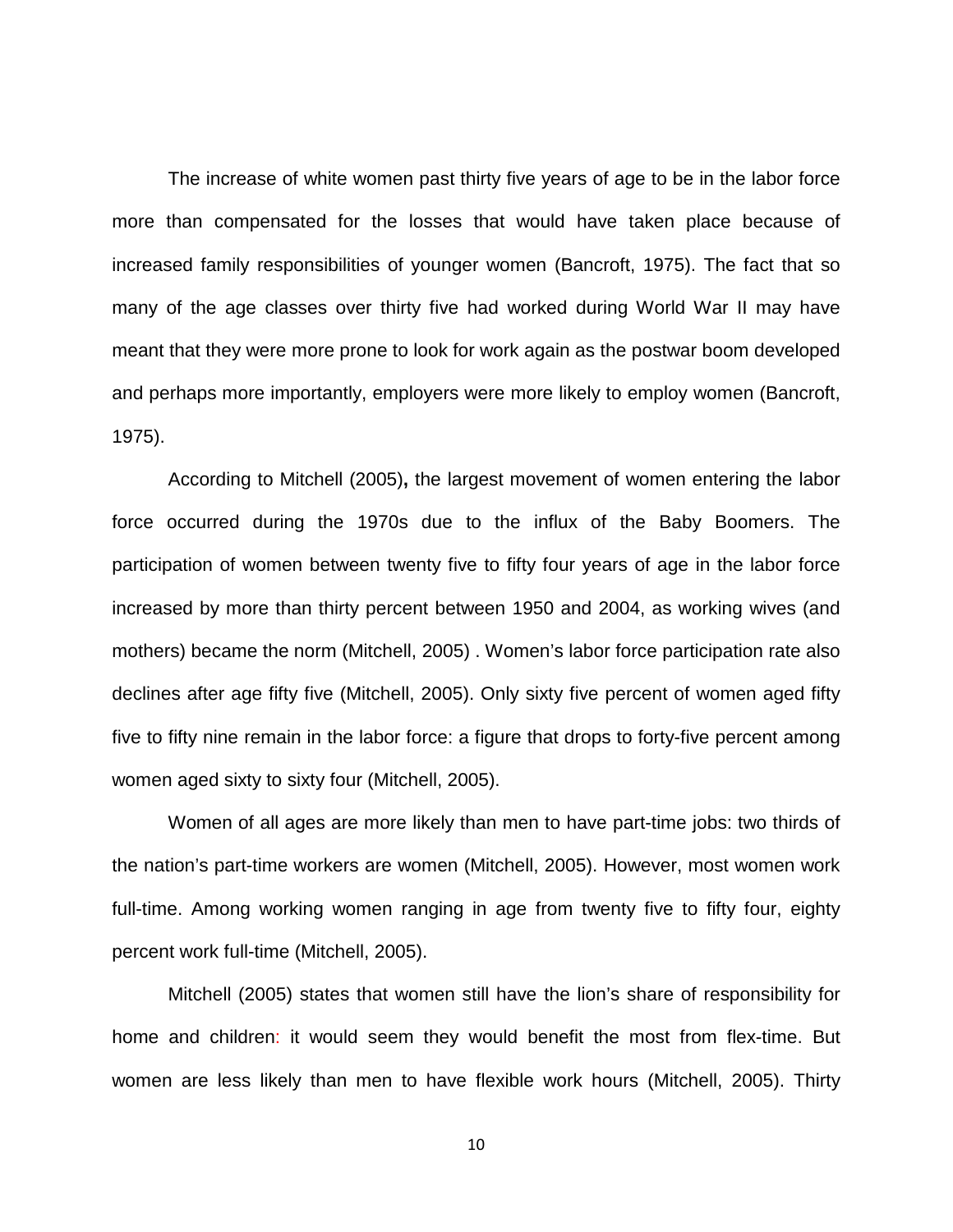percent of men, but only twenty eight percent of women, have flexible schedules (Mitchell, 2005). One reason for the difference is the greater share of women who work in administrative support or service occupations, jobs that are less likely to include flextime benefits (Mitchell, 2005).

#### **Hispanic Population in the American Labor Force**

<span id="page-20-0"></span>Kanellos (2009) explains that "Hispanics" or "Latinos," terms derive from *hispanoamericano* and *latinoamericano,* are U.S. residents whose family roots were put down in Hispanic America. He also states that while "Latino" is often used interchangeably with "Hispanic," the nineteenth century concept of "Latin America" from which "Latino" derives, broadly referred to the peoples emerging from Spain, Portugal, and the French colonies**:** whereas "Hispanoamérica" refers solely to the Spanish speaking peoples formerly residing in the Spanish colonies. In common usage today, both terms refer to the U.S. residents of diverse racial and historical background in the Spanish-speaking countries of the Americas including the United States. He farther explains that the vast majority of them are of Mexican, Puerto Rican, or Cuban origin, and the presence of their ancestors in North America predates the arrival of English colonists. Kanellos (2009) states that in fact, Western civilization was introduced to North America and the lands that eventually would belong to the United States first by Hispanics. Many of the institutions and values that have become identified as "American" were first introduced by Hispanic peoples - Spaniards, Hispanicized Africans and Amerindians, *mestizos* (mixed blood), and mulattoes (Kanellos, 2009). Not only were advance technologies, such as those essential to ranching, farming, and mining,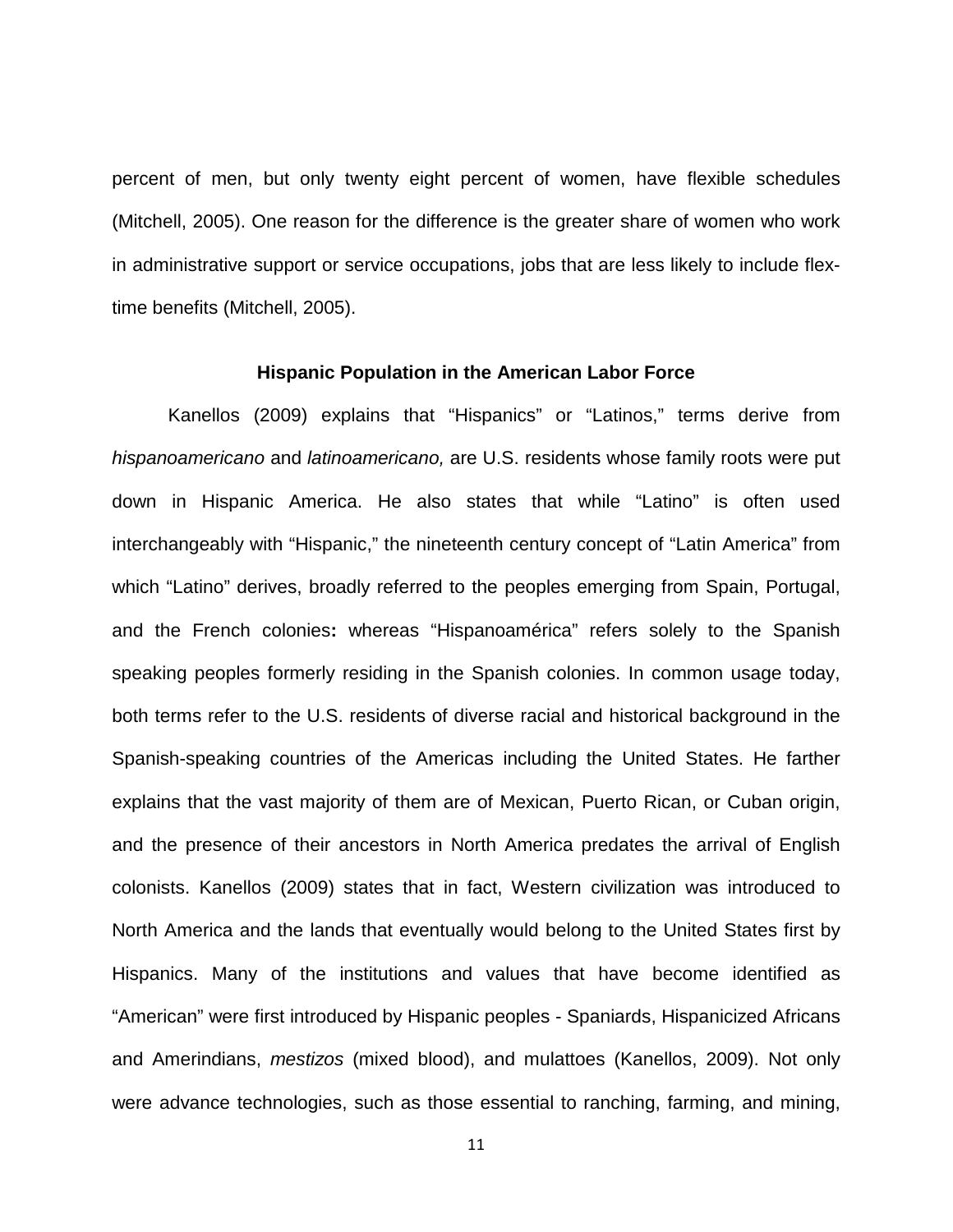introduced by the Hispanics, but also the European style literacy, all the institutions, such as schools, universities, libraries, state, county and municipal archives, and the courts. The basis of today's advanced social organization, science, and technology, and which so firmly rely on literature culture, were first introduce to North America by Hispanics (Kanellos, 2009).

According to Kanellos (2009), the development of the United States as a cultural, economic, and political power owes much to its Hispanic background. Kanellos (2009) recalls that during the nineteenth century the ideology of Manifests Destiny did much to justify U.S. expansion westward and southward and its acquisitions of former Hispanic lands. He further explains that this was accompanied by an often violent displacement of Hispanic occupants as well as their gradual proletarization in an effort to develop those lands and its resources. Kanellos (2009) also recalls that the growth of U.S. industrialization, beginning in the late nineteenth century, which created a demand for industrial and service labor that stimulated immigration from Mexico, Central America, and the Caribbean. In addition, Kanellos (2009) explained that the U.S. political intervention in Latin America also encouraged an unending stream of refugees to U.S. shores that still exist today.

According to Mitchell (2005), women in the U.S. Hispanic population are less likely than men to be in the labor force: however, the gap in men's and women's labor force participation rate varies by age, race, and Hispanic origin. The largest gap by gender is found between Hispanic men and women, with eighty percent of men and only fifty six percent of women participating in the labor force (Mitchell, 2005). Hispanic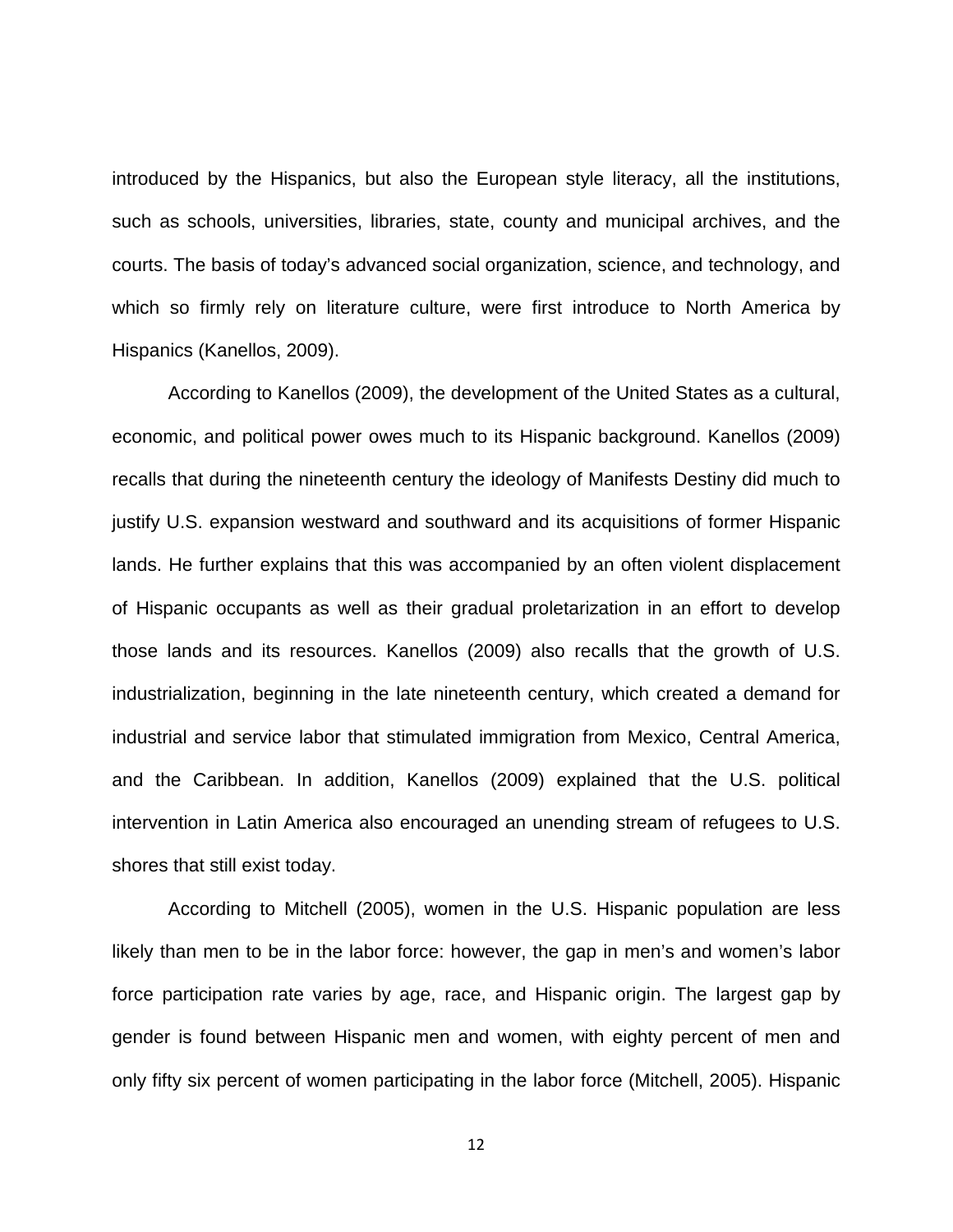men have a higher overall labor force participation rate (80%) than Non-Hispanic White men (74%). Mitchell (2005) suggests that Hispanic men have a higher labor force participation rate than Non-Hispanic White males because they are younger and less likely to be retired (Mitchell, 2005).

Kanellos (2009) states that today more than seventy percent of Hispanics in the United States belong to the working class, those persons working for wages, especially in manual labor. He also mentions that this working-class background and identity account for many of the major contributions of Hispanics throughout U.S. society, whether as laborers in the factories and fields, professional athletes, artist, and entertainers, or even as members of the arm forces.

The Hispanic generation populations cannot be analyzed in the United States by the year they were born as Non-Hispanic White generations. To better understand Hispanics, their generations need to be assessed by their level of acculturation. Referencing their acculturation, the first generation Hispanics predominantly speak Spanish, the second generation is primarily bilingual, bicultural and influenced by American culture as the country of origin of their families, and finally the third generation, U.S. dominant with English being their dominant Language and mostly influenced by the American culture. Table 1 reflects the main characteristics of each one of the Hispanics generations and their level of acculturation.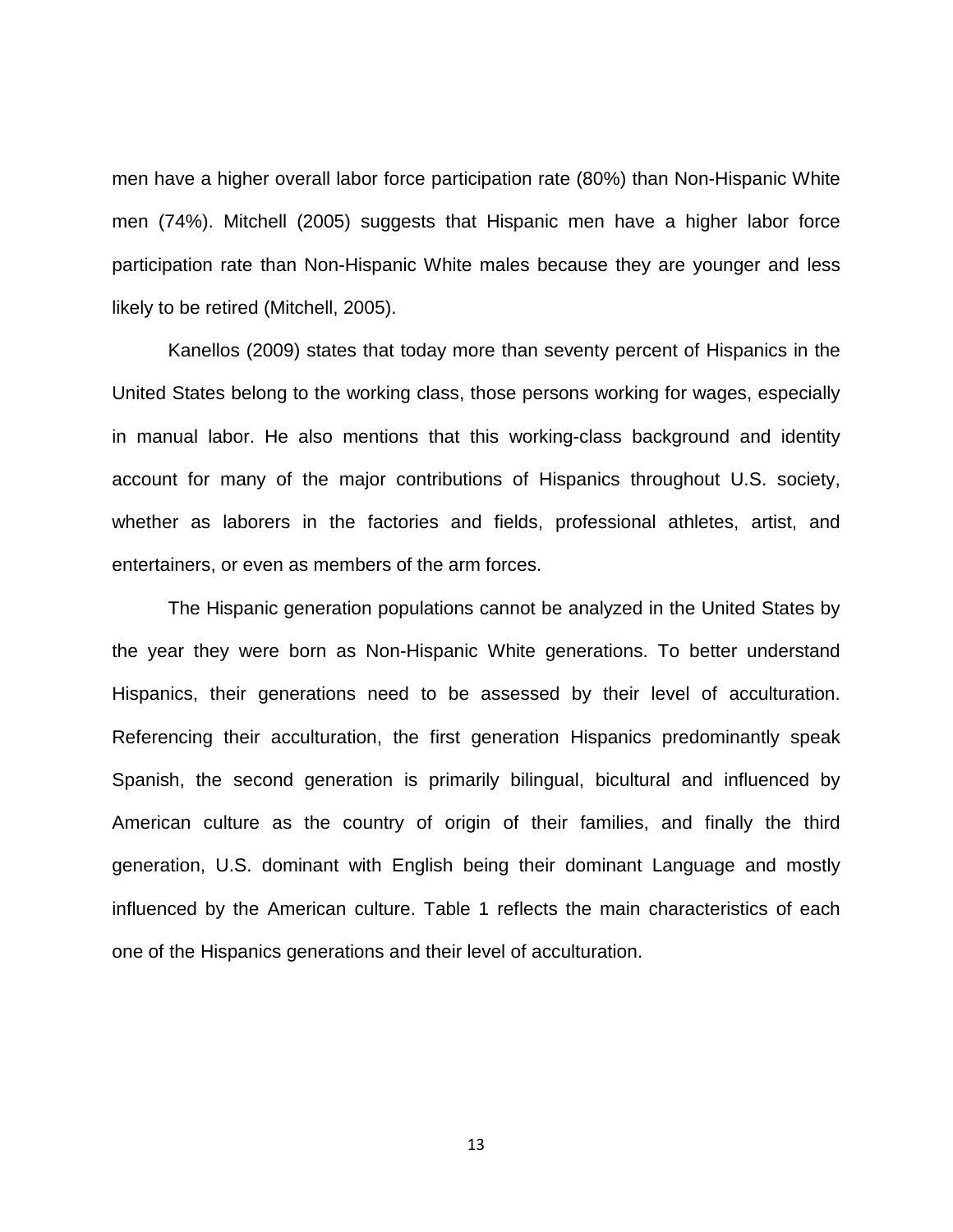| <b>First Generation</b>                     | <b>Second Generation</b>             | <b>Third Generation</b>              |
|---------------------------------------------|--------------------------------------|--------------------------------------|
| <b>Hispanic Dominant</b>                    | <b>Bicultural</b>                    | <b>U.S. Dominant</b>                 |
| Predominantly speak<br>Spanish at home      | Speak both languages at<br>home      | Speak English at home                |
| Most media consumption in<br><b>Spanish</b> | Most media consumption in<br>English | Most media consumption in<br>English |
| Foreign-born                                | Foreign and US born                  | U.S. born                            |
| Mean age 40                                 | Mean age 34                          | Mean age 37                          |
| Lived in the US seven years<br>average      | Lived in the US 22 years<br>average  | Lived in the US 36 years average     |

Table 1 Hispanic generation by acculturation

# <span id="page-23-1"></span><span id="page-23-0"></span>**Hispanic Men in the American Labor Force**

According to Knouse, Rosenfeld and Culberston (1992), employed Hispanic males have their largest concentrations among equipment operators, fabricator, and laborer occupations (28.6%). The next largest concentrations are in precision productions occupations (19.3%) and service occupations (17.7%), but these two percentages are not significantly different. By contrast, Non-Hispanic White males have their largest concentration in managerial and professional occupations (29.1%).

Knouse, Rosenfeld and Culberston (1992) further explain that employed Mexican origin males have their largest percentage in equipment operator, fabricator, and laborer occupations. Employed Mexican origin males have the highest percentage in farming, forestry, and fishing occupations among Hispanics subgroups and also compared to white Not-Hispanic males.

Because of the sizeable proportions of managerial and professional workers among male Cuban immigrants who came to the United States in the 1960s, it is understandable that they have one of the highest proportions employed in these occupations among their Hispanic counterpart (Knouse, Rosenfeld, & Culberston,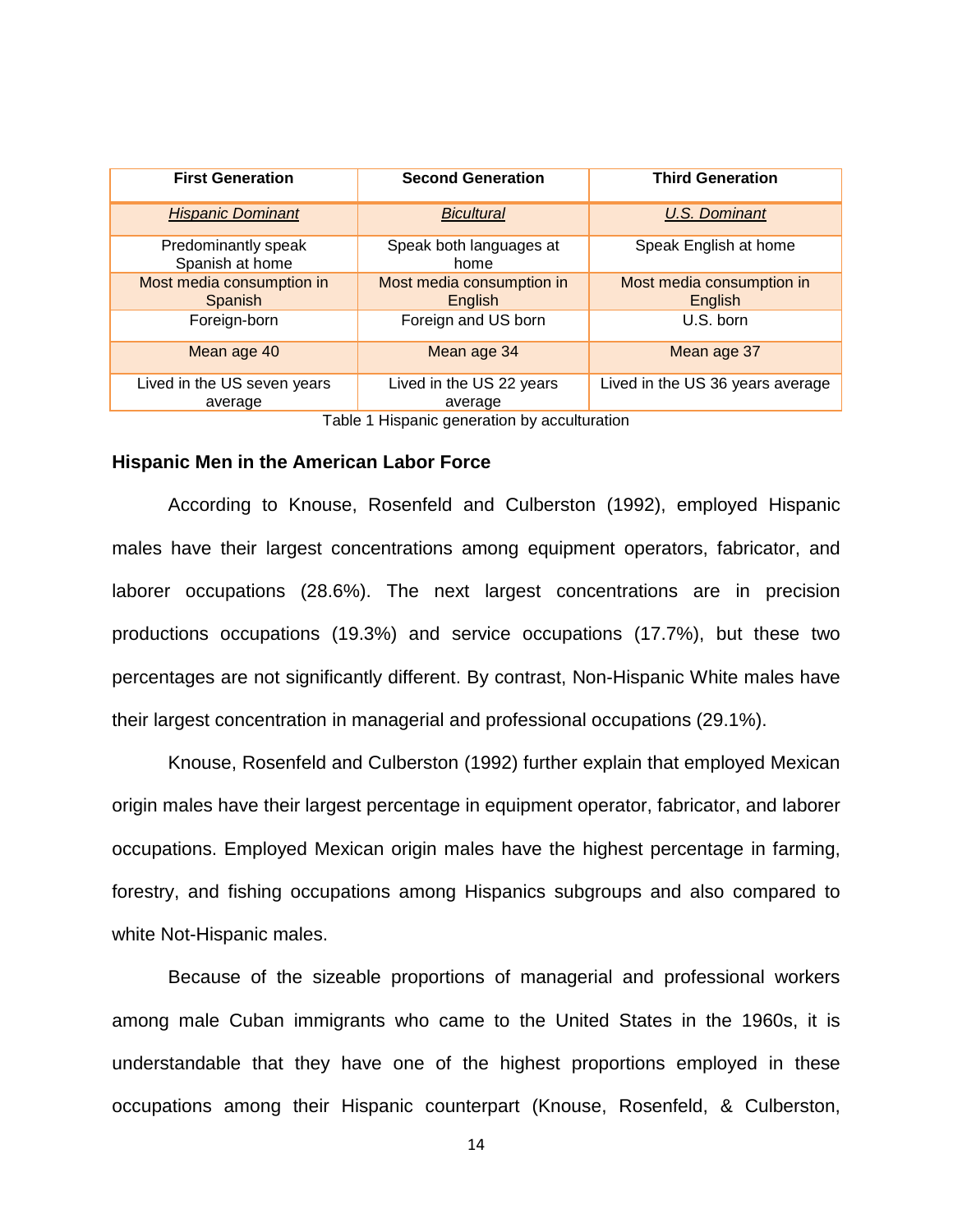1992). The Central and South American population, like the Mexican origin population, have experienced strong growth, powered considerably by immigration. According to Knouse, Rosenfeld, and Culberston (1992), Central and South American males have their highest concentration (26.5%) in operator, fabricator, and laborer occupations similar to employed Mexican origin males. Although, Central and South American males have a much higher percentage (18.7%) employed in managerial and professional specialty positions compared to Mexican American males (8.7%) (Knouse, Rosenfeld & Culberston, 1992).

#### <span id="page-24-0"></span>**Hispanic Women in the American Labor Force**

Who are Hispanic women? Browne and Askew (2006) define Hispanic women as one whose ethnic origin or heritage includes Mexico, countries in Central and South America, Cuba, Puerto Rico, or the Dominican Republic. Also women who migrated to the United States from Latin America as children or adults can fall under the category of Hispanic women, as can women born in the United States whose parents or grandparents came from Latin American countries.

There is a misconception that Hispanic women have only recently become members of the labor force (Moreno & Muller, 1996). In reality, Hispanic women have always been active members of the labor force and have generally overrepresented in the lower skilled jobs with the lowest wages (Moreno & Muller, 1996).

Moreno and Muller (1996) state that historically, the labor force participation rate for Hispanic women has been constrained by their subordinate role in a "machismo" culture. They also state that because of the belief that women in the Hispanic culture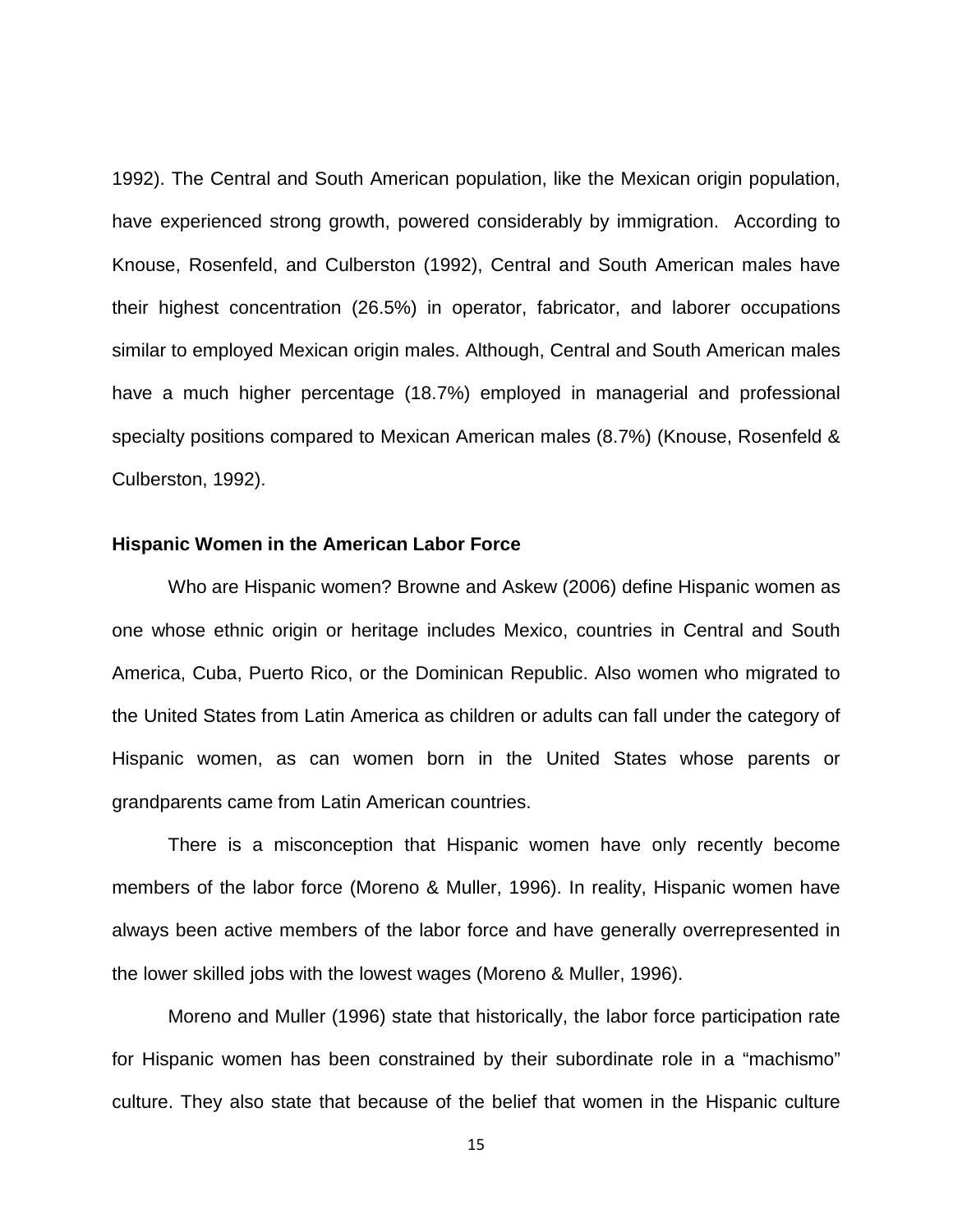must stay home and take care of the family while their husbands provide for them, Hispanic women, when forced to work out of financial necessity, are assumed to choose jobs that allow the family to be first priority. They further explain that these jobs are either low paying or part time.

Moreno and Muller (1996) have claimed that because of their cultural responsibility of staying home to care for the family, Hispanic women have not developed the human capital required to be active, competitive members of the labor force (Moreno & Muller, 1996). The argument is that the discrepancies in the wages and jobs of women and minorities is not based on discrimination practices but rather is due to their lack of the education, skills, and training required for higher skilled and higher paying jobs (Moreno & Muller, 1996). Moreno and Muller further support (1996) this statement by stating that the reality is that Hispanic women do have the lowest levels of education, with Mexican-American and Puerto Rican women possessing the least education. Moreno & Muller (1996) describe that Cuban women are the best educated, have the smallest families and do well in the labor market.

According to Moreno and Muller (1996), immigration status is also relevant when considering Hispanic women's access to resources for improving labor market skills and human capital. Immigrants for the most part have less access to resources that will benefit their labor market skills (such as knowledge of the U.S. educational system and language competence). They also mention that the Hispanic population has the greater number of immigrants than any other minority group; their access to the necessary resource will determine their success in the U.S. labor market. According to Moreno and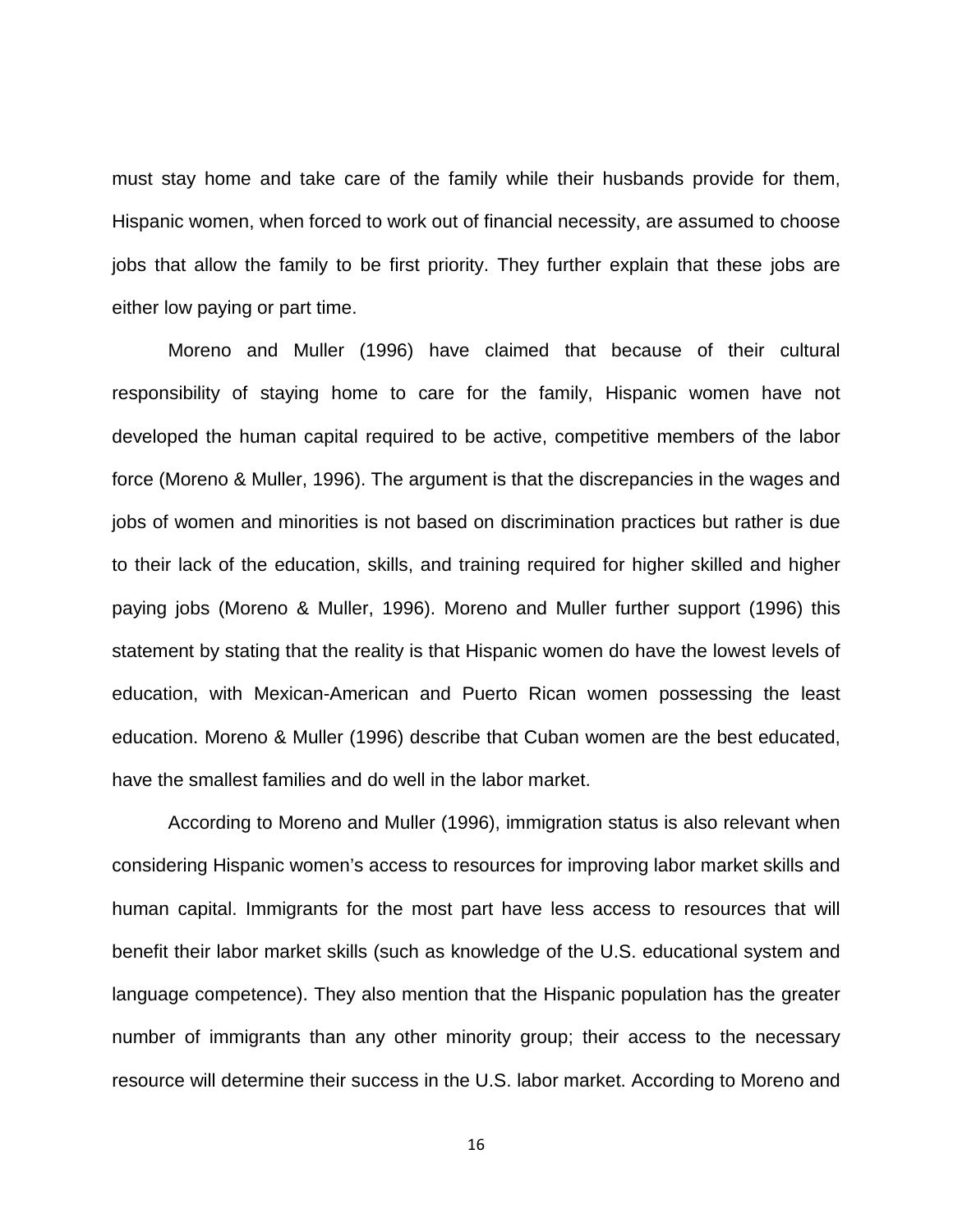Muller (1996), characteristics that determine female labor supply for immigrant women include years of residence in the U.S., English proficiency, and national origin, as well as education and work experience. Table 2 highlights some of the differences among Non-Hispanic White and Hispanic women in the United States labor force.

|                                           | <b>White Non-Hispanic Women</b>                                                         | <b>Hispanic Women</b>                                                                |
|-------------------------------------------|-----------------------------------------------------------------------------------------|--------------------------------------------------------------------------------------|
| <b>Employment %</b>                       | 70%                                                                                     | 56.3%-63.8%                                                                          |
| Unemployment %                            | 3.10%                                                                                   | $4.4\% - 5.1\%$                                                                      |
| Opt out of the Labor<br><b>Force</b>      | Less likely                                                                             | More likely                                                                          |
| <b>Highest occupational</b><br>categories | Service (12.9%)<br>Administrative support (24.8%),<br>Managerial or professional (39.2) | Service (26%)<br>Administrative support (22.2%)<br>Managerial or professional (19.5) |

<span id="page-26-1"></span>Table 2 Differences among Non-Hispanic White and Hispanic women in the U.S. labor force

## **American Generations**

<span id="page-26-0"></span>Before 1946, when the pace of political, social and cultural change was slower, the concept of generational differences had relatively less implications on society, public policy, and commerce (Mitchell, 2005). But today, these environmental issues change rapidly and people who are as little as ten years apart in age can have very different experiences growing up — making them unlike one another in significant ways (Mitchell, 2005).

Mitchell (2005) states that the generational profiles are of value to the recruitment team in any organization. He also states that those seeking to understand applicants must address how attitudes and values, wants and needs evolve with the different generations.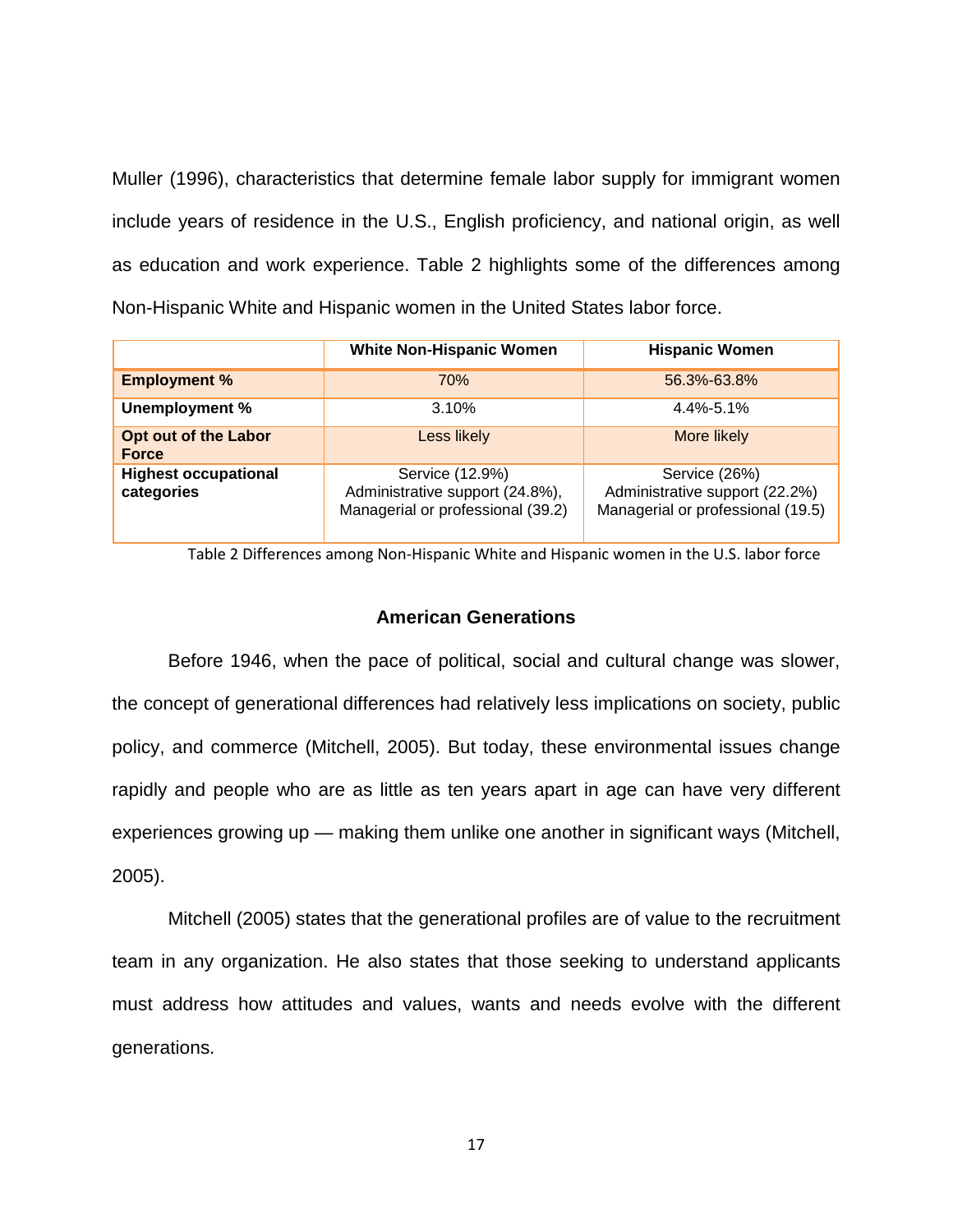People in their thirties today are members of Generation X, but in ten years the Millennial generation will occupy that age group (Mitchell, 2005). Since each generation has a distinct character, recruitment practices that are effective for one generational group may not appeal to a different generation a decade from now (Mitchell, 2005).

Several factors account for generational differences (Mitchell, 2005). One is education, which greatly influences people's attitudes and values, wants and needs (Mitchell, 2005). The generations born after World War II have a much higher percentage of the population that has received higher levels of education than older Americans. This fact alone means that middle-aged and younger generations will think and behave differently from the way their parents did at the same age (Mitchell, 2005). Greater acceptance of and familiarity with the Internet, cell phones, instant messaging, text messaging, and other new technologies also help set younger people apart from their elders (Mitchell, 2005).

The labor force is changing rapidly as the Baby-Boom generation ages, the number of older workers will soar during the next decade, and the labor force participation rate among people aged fifty five or older is expected to climb (Mitchell, 2005). As Boomers postpone retirement due to shrinking investment portfolios, the disappearance of defined-benefit pension plans, and the trend for right-sizing, it will become more difficult for Gen Xers and Millennials to progress up the corporate ladder (Mitchell, 2005).

The increased labor force participation of women, especially mothers with young children, defines the lifestyles of Baby Boomers and younger generations of Americans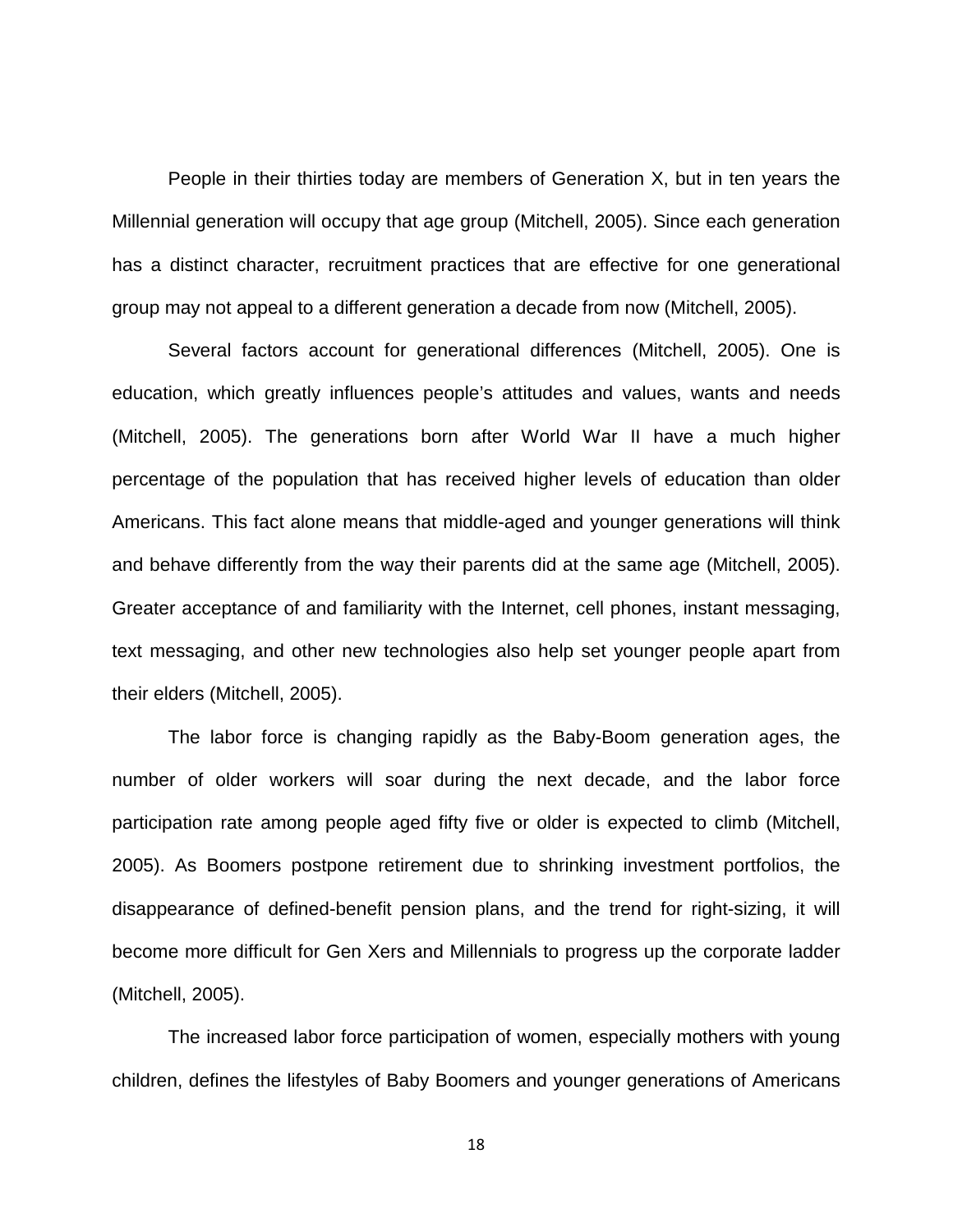(Mitchell, 2005). Businesses have adapted by offering their services 24/7, fast-food restaurants have proliferated, and Internet shopping has become a popular time saver (Mitchell, 2005). Although working mothers and dual-income couples are now the norm, conflicts between work and family have yet to be resolved (Mitchell, 2005).

Expectations in the Labor Force for the future are that the workforce will age rapidly during the next decade, creating competition between older and younger workers for the best jobs, and that The bond between workers and employers will further erode as companies try to cut costs and workers look for jobs with better pay and benefits(Mitchell, 2005).

The five categories living generations of Americans are the Millennial generation, Generation X, the Baby Boom, the Swing generation, and the World War II generation (Mitchell, 2005). For the purpose of this study, the three generational groups examined were the Baby Boomers, Generations X and the Millennial Generation. Table 3 highlights some of the key characteristics that make each one of these generations so unique.

|                                   | <b>Baby Boomers</b>                                                        | <b>Generation X</b>                                                                                        | <b>Millennial Generation</b>                                             |
|-----------------------------------|----------------------------------------------------------------------------|------------------------------------------------------------------------------------------------------------|--------------------------------------------------------------------------|
| <b>Other Name</b>                 | <b>Center Stage</b><br>Generation                                          | <b>Baby-Bust Generation</b>                                                                                | <b>Another Baby Boom</b><br>Generation                                   |
| <b>Birth years</b>                | 1946-1964                                                                  | 1965-1976                                                                                                  | 1977-1994                                                                |
| <b>U.S. population %</b>          | 26%                                                                        | 16%                                                                                                        | <b>25%</b>                                                               |
| General<br><b>Characteristics</b> | Loyal, work centric,<br>independent,<br>goal oriented, and<br>competitive. | <b>Entrepreneurial spirit</b><br>thrives on diversity,<br>challenge, responsibility<br>and creative input. | Smart, creative, optimistic,<br>achievement oriented, and<br>tech savvy. |

<span id="page-28-0"></span>Table 3 Characteristics of three of the American Generations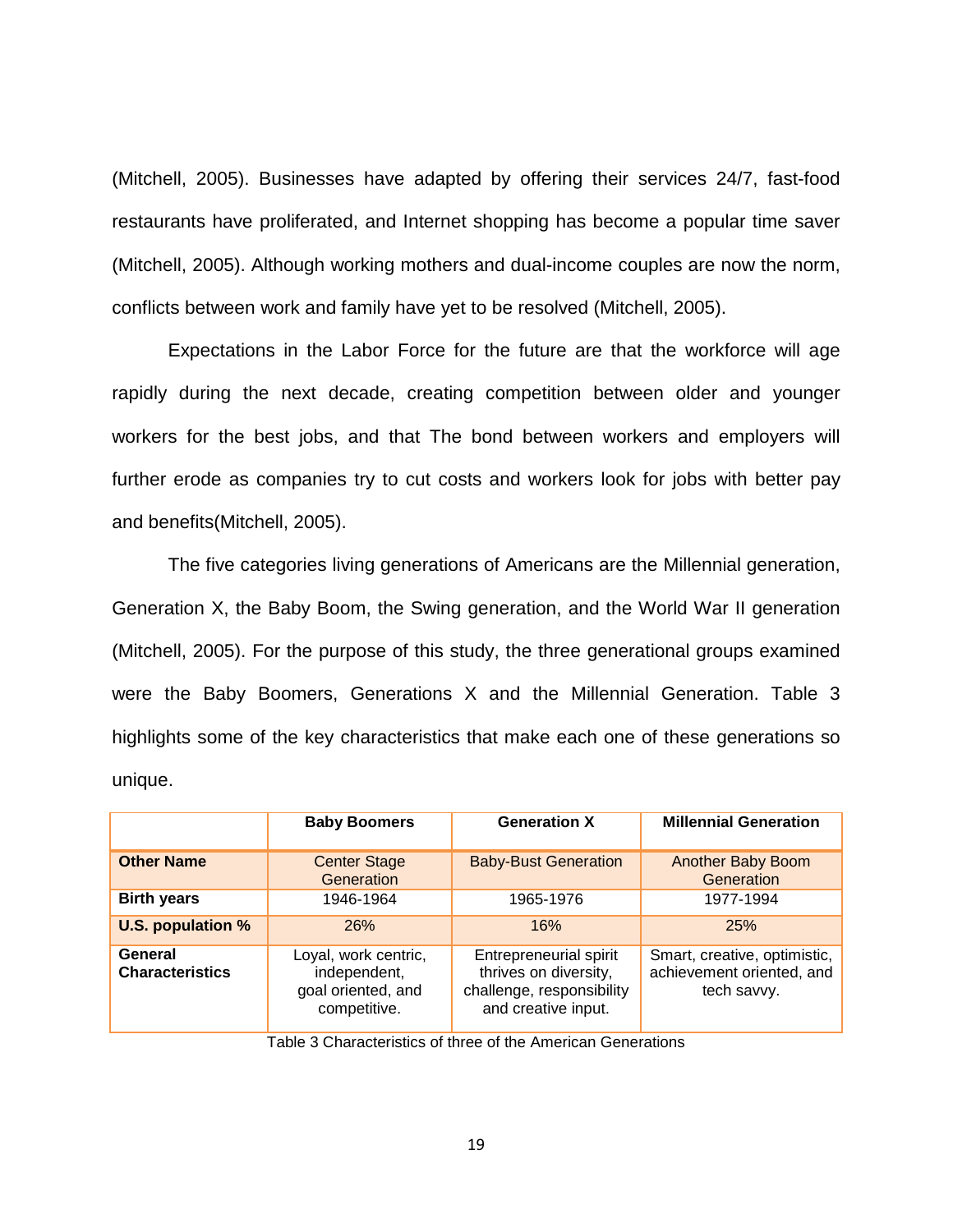# <span id="page-29-0"></span>**Baby Boomer Generation**

Because of its size, the Baby-Boom generation, or Center Stage Generation (as Mitchell calls it (2005, p.18), has been the focus of attention for the past half-century (Mitchell, 2005). It is hard to ignore a generation that accounts for twenty six percent of the total population and thirty five percent of adults, representing the largest share of any generational group (Mitchell, 2005). In turn, Boomers have transformed American culture and the economy.

Boomers finally have some competition**;** however, with the arrival of the seventy five million strong Millennial generation members (Mitchell, 2005). This does not make Boomers resentful since most Millennials are their much-loved children (Mitchell, 2005). This is further minimized due to the economic clout of the Baby-Boom generation guarantees it will remain a force to be reckoned with for decades to come (Mitchell, 2005). Although no longer young, Boomers are still youthful. They are erasing the socalled "mature market" as they age (Mitchell, 2005, p.18).

Boomers are reaching the life stage when free time and discretionary income increase as children leave home (Mitchell, 2005). Although many have postponed retirement, they will have more time for hobbies, travel, and other leisurely pursuits (Mitchell, 2005).

## <span id="page-29-1"></span>**Generation X**

It is the fate of Generation X, or Baby-Bust Generation, as referred to by Mitchell (2005, p.13), born between 1965 and 1976, to be overshadowed by the two largest generational categories, the Millennial and the Baby Boomer generations (Mitchell,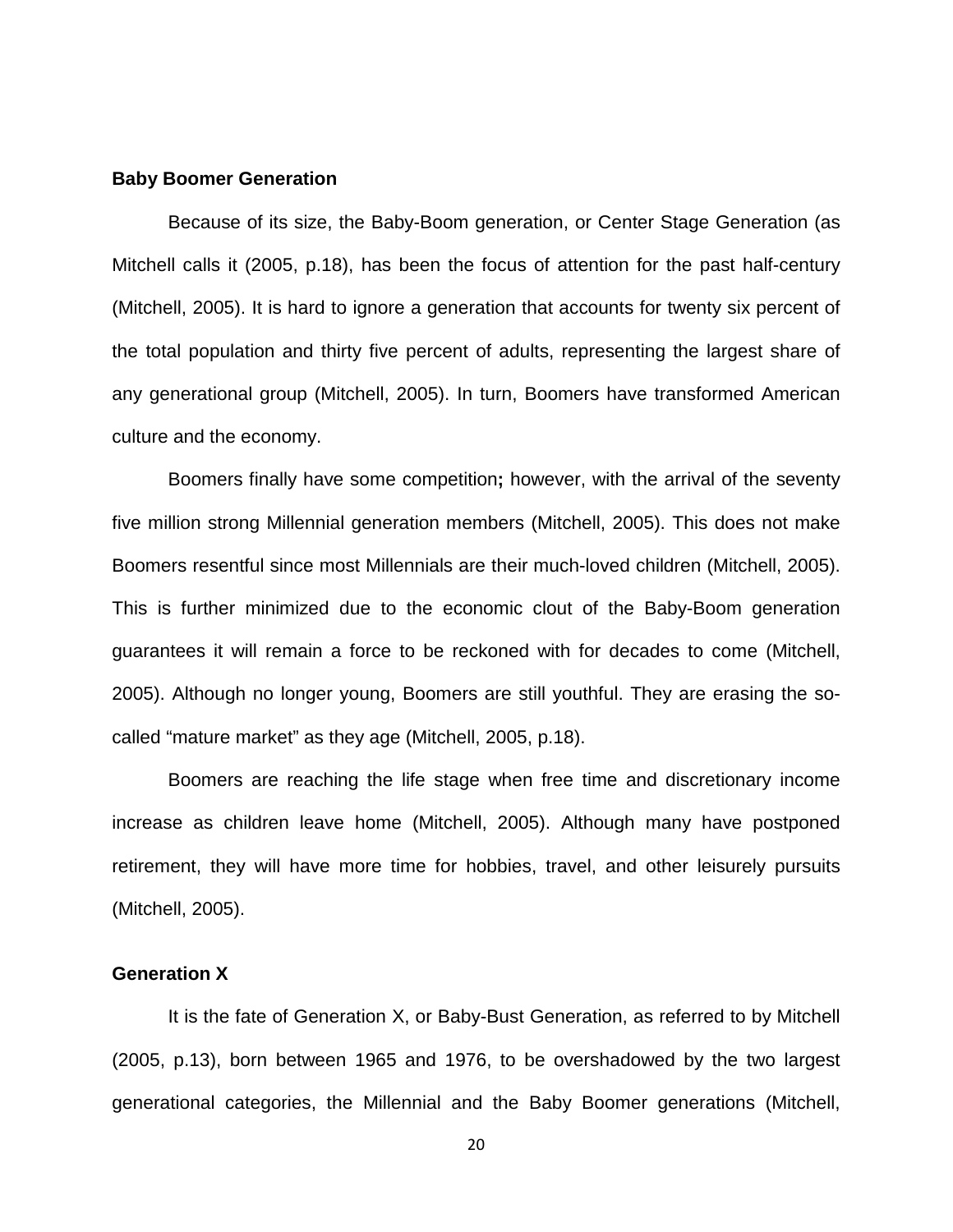2005). After the nineteen year birth increase that created the Baby Boom Generation, the annual number of births declined (Mitchell, 2005). This period of fewer births resulted in a numerically small generation sandwiched between two much larger generational groups (Mitchell, 2005).

There are nearly forty nine million Generation Xers, between the age of twenty nine to forty in 2005 (Mitchell, 2005). They account for only seventeen percent of the population, while Boomers account for twenty six percent and Millennials for twenty five percent of the population (Mitchell, 2005). Generation X makes up twenty two percent of the adult population compared with the Boomers' thirty five percent (Mitchell, 2005).

Generation X is well-educated, practical, and entrepreneurial. Because Xers came of age during the social and economic turmoil left in the wake of the Baby-Boom generation, they are tough customers, cynical and self-reliant (Mitchell, 2005).

# <span id="page-30-0"></span>**Millennial Generation**

The end of Generation X was signaled by a new boom in births which began in 1977, when 3.3 million babies were born (Mitchell, 2005). Nearly sixty eight million babies were born between 1977 and 1994, when births once again dropped below four million.

This large new generation is commanding the attention of the nation's businesses and public institutions (Mitchell, 2005). The Millennial generation, age ranged from eleven to twenty eight in 2005, numbers seventy five million today. It accounts for twenty five percent of the total population, rivaling the Boomers' twenty six percent (Mitchell, 2005). The members of this generation who are aged eighteen or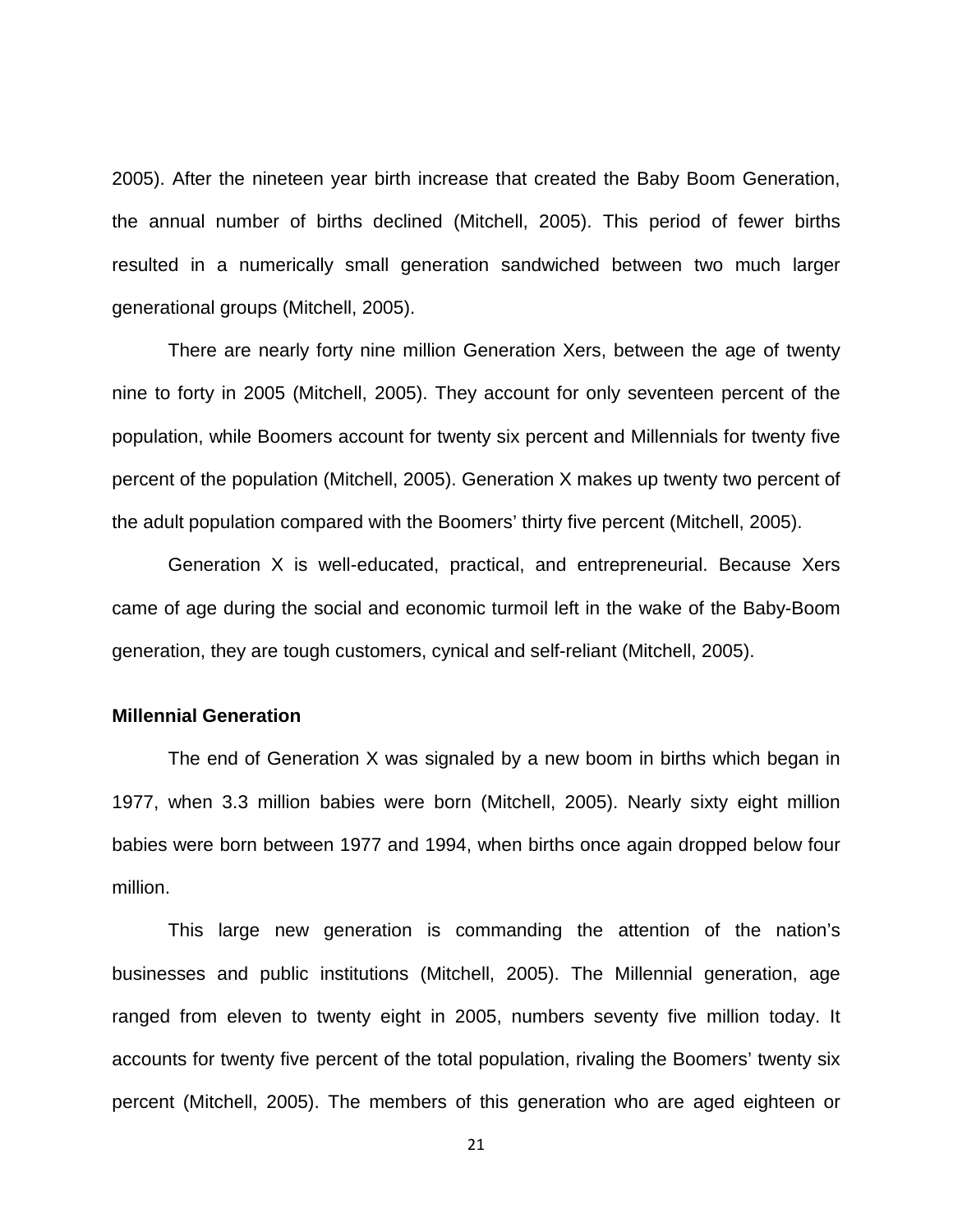older account for a substantial twenty one percent of adults, nearly equal to Generation X's twenty two percent (Mitchell, 2005).

The Millennial generation, or Another Baby Boom Generation as Mitchell refers it (2005, p.8), has reinvigorated the youth market (Mitchell, 2005). From popular culture to fashion, Millennials get what they want (Mitchell, 2005). The first generation to be raised on computers and the Internet**:** Millennials are technologically savvy, demanding, and will have to compete against their many peers for jobs (Mitchell, 2005).

#### **Hispanics in Central Florida**

<span id="page-31-0"></span>For this study, the Central Florida Region is comprised of the following counties: [Lake,](http://www.floridacountiesmap.com/lake_county.shtml) [Seminole,](http://www.floridacountiesmap.com/seminole_county.shtml) [Orange,](http://www.floridacountiesmap.com/orange_county.shtml) [Osceola,](http://www.floridacountiesmap.com/osceola_county.shtml) and Polk.

According to Powers, Maines, and William (2011), the Central Florida Region Hispanics increases were larger than statewide. The Hispanic population in the last census (2010) reflected an increase in the following counties; Orange County grew twenty eight percent, adding nearly a quarter-million people. This was the greatest increase in the state's population with a population of 1,145,956. Due to Osceola's County fifty six percent growth, its population increased to 268,685; Lake County grew forty one percent, increasing its population to 297,052; Seminole County grew 16 percent, increasing its population to 422,718; and Volusia County grew twelve percent, increasing its population to 494,593. Statewide, Hispanic growth was fifty seven percent in the last census, adding more than 1.54 million new residents in Florida which accounted for fifty five percent of the state's population growth. There are now 4.2 million people in Florida that identify themselves as Hispanics. Hispanics gained the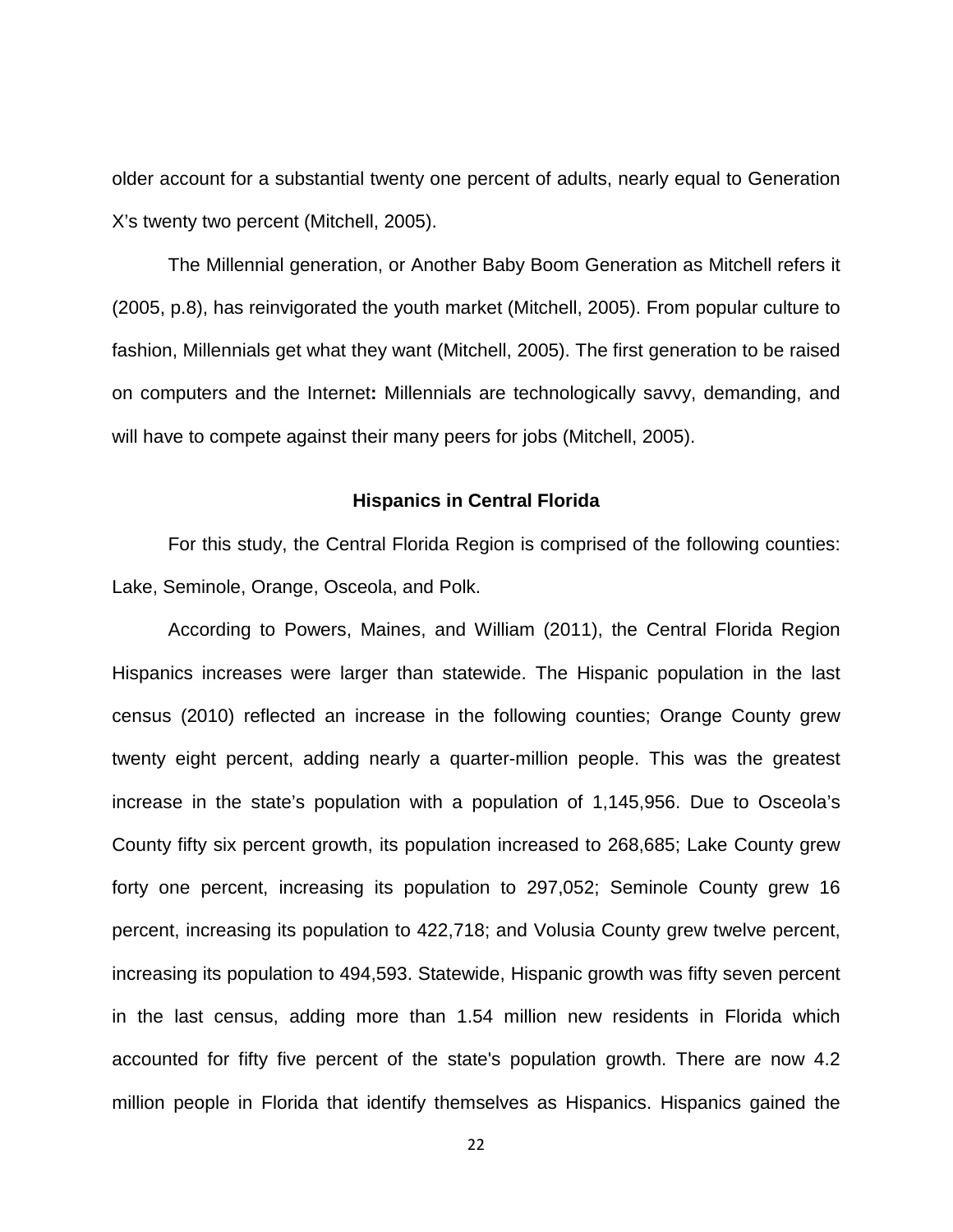Census' minority-majority designation which means that minority groups are more than fifty percent of the counties' population (Powers, Maines & Williams, 2011).

# **Recruitment Practices**

<span id="page-32-0"></span>Recruitment is defined by Kleiman (2009) as a Human Resources Management (HRM) practice designed to locate and attract job applicants for particular positions. To maximize competitive advantage, a company must choose the recruitment method that produces the best pool of candidates quickly and cost efficiently. A recruitment program thus has five goals: Achieve cost efficiency, attract highly qualified candidates, help ensure that individuals who are employed will stay with the company, assist a company's efforts to comply with nondiscrimination laws, and help a company create a more culturally diverse workforce. Next we would discuss each one of these goals according to Kleiman (2009):

As a central function of virtually all HRM departments, recruitment represents a major expense. Recruitment costs per employee typically equal one-third of a new employee's annual salary (Kleiman, 2009). Expenses incurred during recruitment include the cost of advertising, recruiter and candidate travel, possible referral or signon bonuses, agency or search firm's fees, recruiters' salaries and benefits, and managers' time. Total recruitment costs can be quite high. A sample of 614 companies, for instance, reported spending \$3.4 billion on recruitment services during a recent three year period (Kleiman, 2009).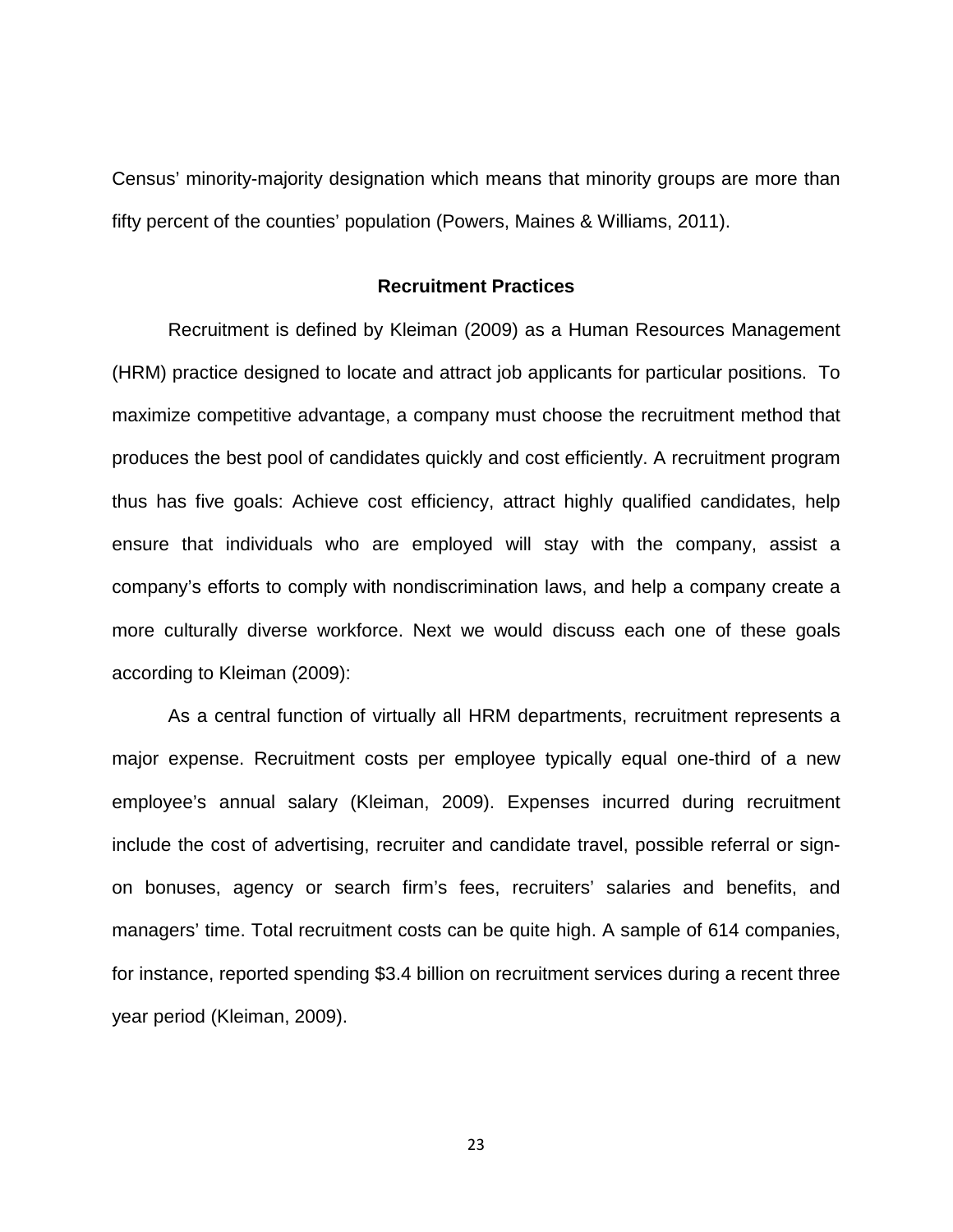Competitive advantage can be gained by holding down costs, while keeping productivity levels constant. If a company can find a way to limit recruitment costs, without lowering productivity, competitive advantage is enhanced.

To attain (or maintain) competitive advantage, an organization must successfully compete with other organizations in its recruitment efforts (Kleiman, 2009). Specially, the HRM department must ensure that its recruitment efforts reach a sufficient number of qualified applicants, and it must take action to enhance the likelihood that the best applicants will accept their job offers.

Qualified individuals cannot join an organization if they do not know about existing job openings. One way to ensure a sufficient number of qualified candidates is to locate these individuals and notify them of available opportunities. Notifications should capture candidates' attention and stimulate their interest in applying for positions.

Attracting qualified applicants also requires that an organization take steps to increase the likelihood that the best candidate will accept a job offer. Admittedly, one's decision to accept an offer is influenced by many factors not directly related to recruitment. Some of these factors are:

- Alternative Job Opportunities: Number of opportunities, and attractiveness of opportunities.
- Attractiveness of Company: Pay, benefits, advancement opportunities, desirability of geographic locations, and organization's reputation as a good place to work.
- Attractiveness of Job: Nature of work, work schedule, friendliness of coworkers, and nature of supervision.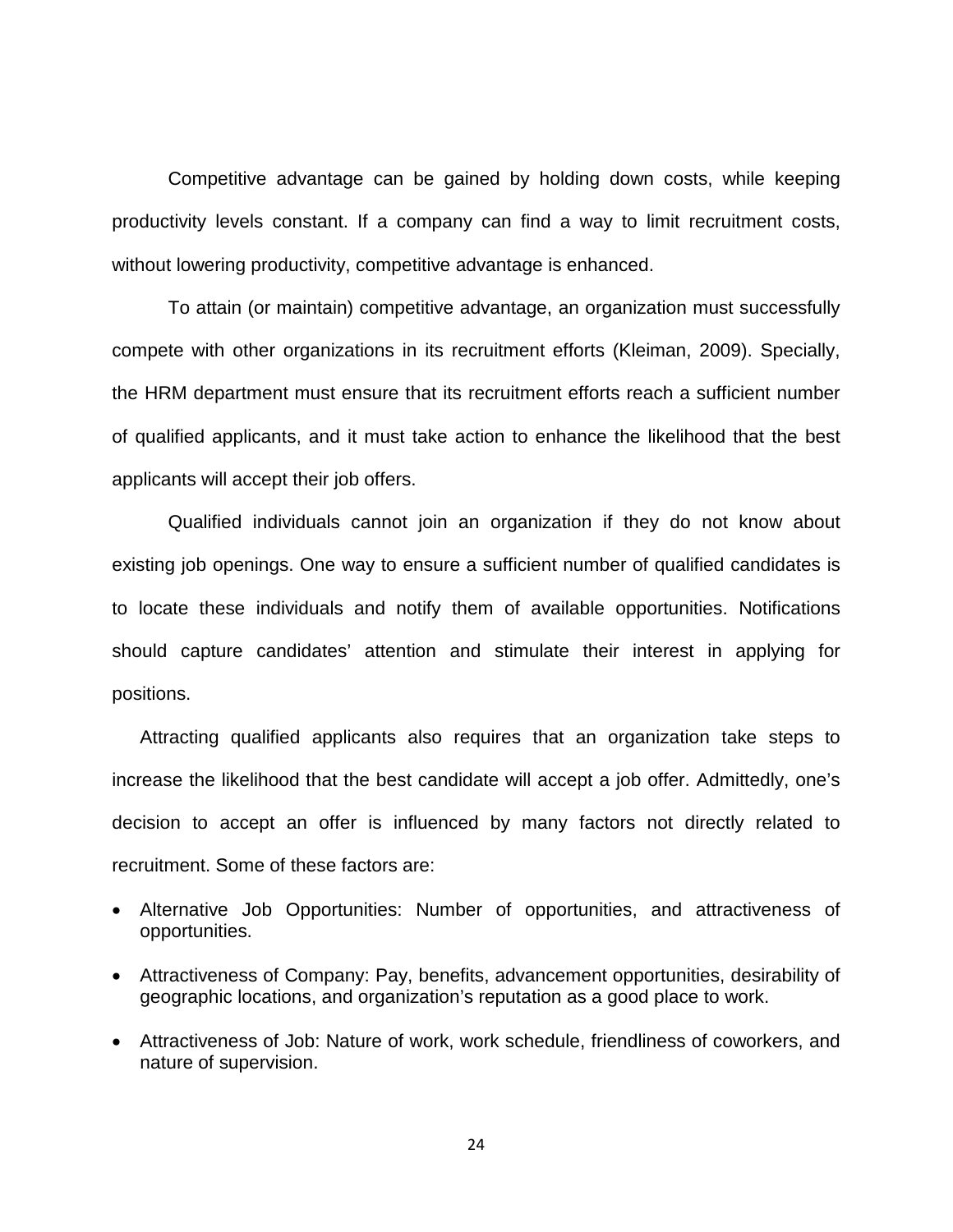• Recruitment Activities: Information conveyed to the candidate, and manner in which the candidate is recruited.

The recruiter plays a major role in attracting applicants. The recruiter's behavior is often viewed as an extension of the organization's "personality" (Kleiman, 2009). Consequently, applicants perceived the recruiter's behavior as a model of such things as the quality of interpersonal relationships and the nature of supervision existing within the company.

Much of this turnover is caused by overzealous recruiters who "oversell" the job by creating unrealistically high expectations (Kleiman, 2009).Oversold applicants quickly become disappointed with their jobs when their high expectations are not met, and they are most likely to leave the organization.

Providing applicants with realistic job previews (RJPs) can reduce turnover by giving applicants more realistic information (unfavorable and favorable) about the job and the organization (Kleiman, 2009).

Reducing turnover rates can result in substantial savings, especially in companies experiencing high turnover rates among their new employees. One study demonstrated that RJPs in some companies can be expected to reduce turnover rates by twenty four percent, resulting in annual savings averaging \$271,600 (Kleiman, 2009).

An organization's recruitment practices also influence the company's success in complying with the various antidiscrimination laws and affirmative action requirements, "Understanding the Legal and Environmental Context of HRM" (Kleiman, 2009). Organizations can help prevent discrimination charges by targeting recruitment efforts toward underutilized groups; that is, by reaching out to members of protected groups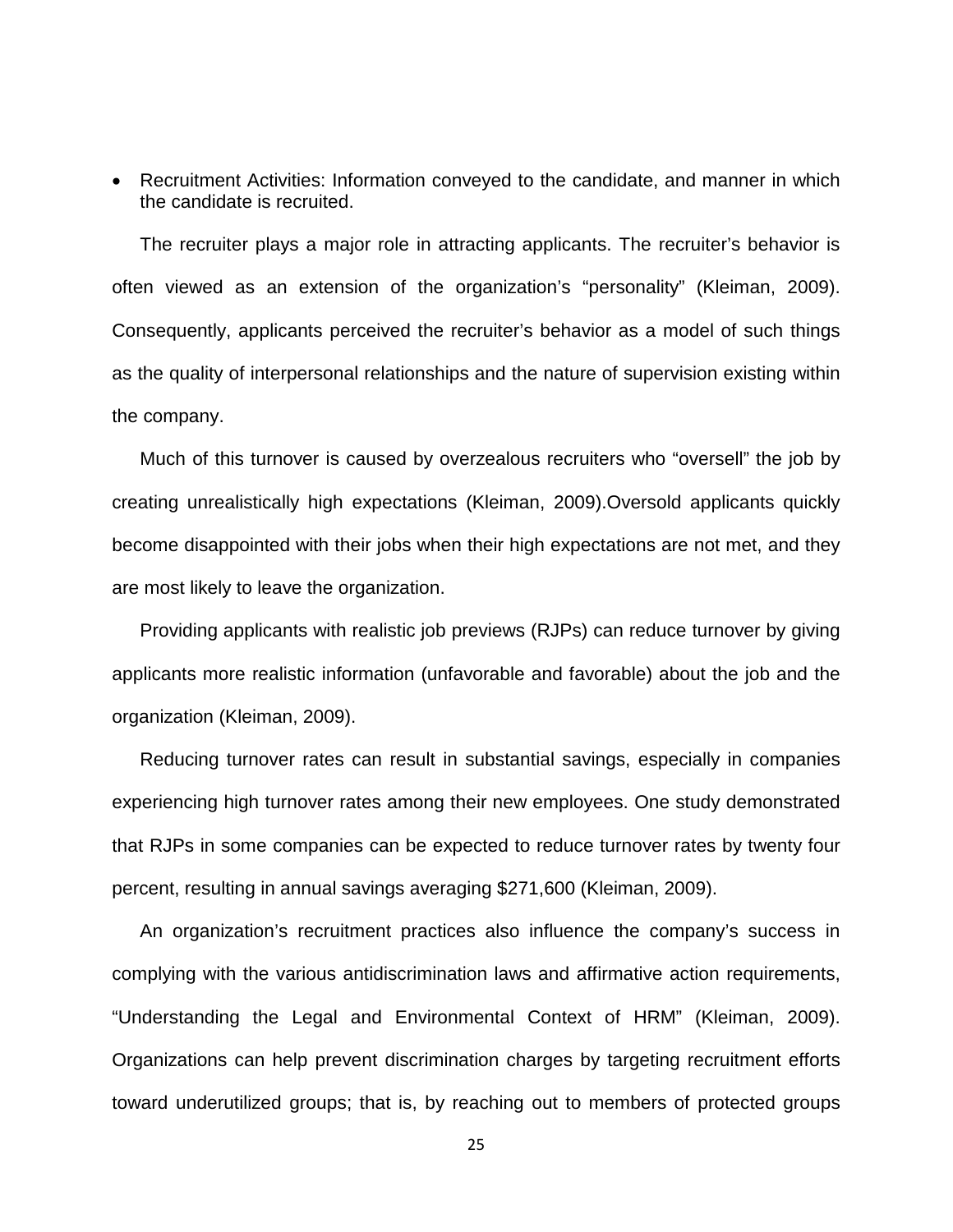that have been disadvantage by past workplace hiring practices (e.g., females, Hispanics) (Kleiman, 2009). For instance a company could target Hispanic individuals by placing ads in publications that target this specific group.

Extending recruitment practices to disadvantaged groups can create benefits beyond compliance; it can also create a more culturally diverse workforce. By having a diverse workforce a company could reinforce its competitive advantage.

A company's success at attracting members of underutilized groups is heavily dependent on the manner in which they treat these candidates during the recruitment process (Kleiman, 2009). Unfortunately, many organizations lose these (and other) candidates because the recruiters act in a way that is described by Kleiman (2009), as "rude, boring, obnoxious, full of themselves, incompetent, barely literate, and jerks." Kleiman (2009) give an example of one study that found that female applicants often withdraw their candidacy during the recruitment process because they receive inappropriate comments about their personal appearance, are asked to interview in man's hotel room, or are given the impression that the company is run according to an "old boys' network."

Kleiman (2009) explains the recruitment process by dividing it into five steps: the first step will be to identify the job opening, the second step will be to decide how to fill the job opening, the third step will be to determine the target population, the fourth step will be to notify the target population, and the fifth and last step will be to meet with the candidates. Next these steps will be explained in more detail: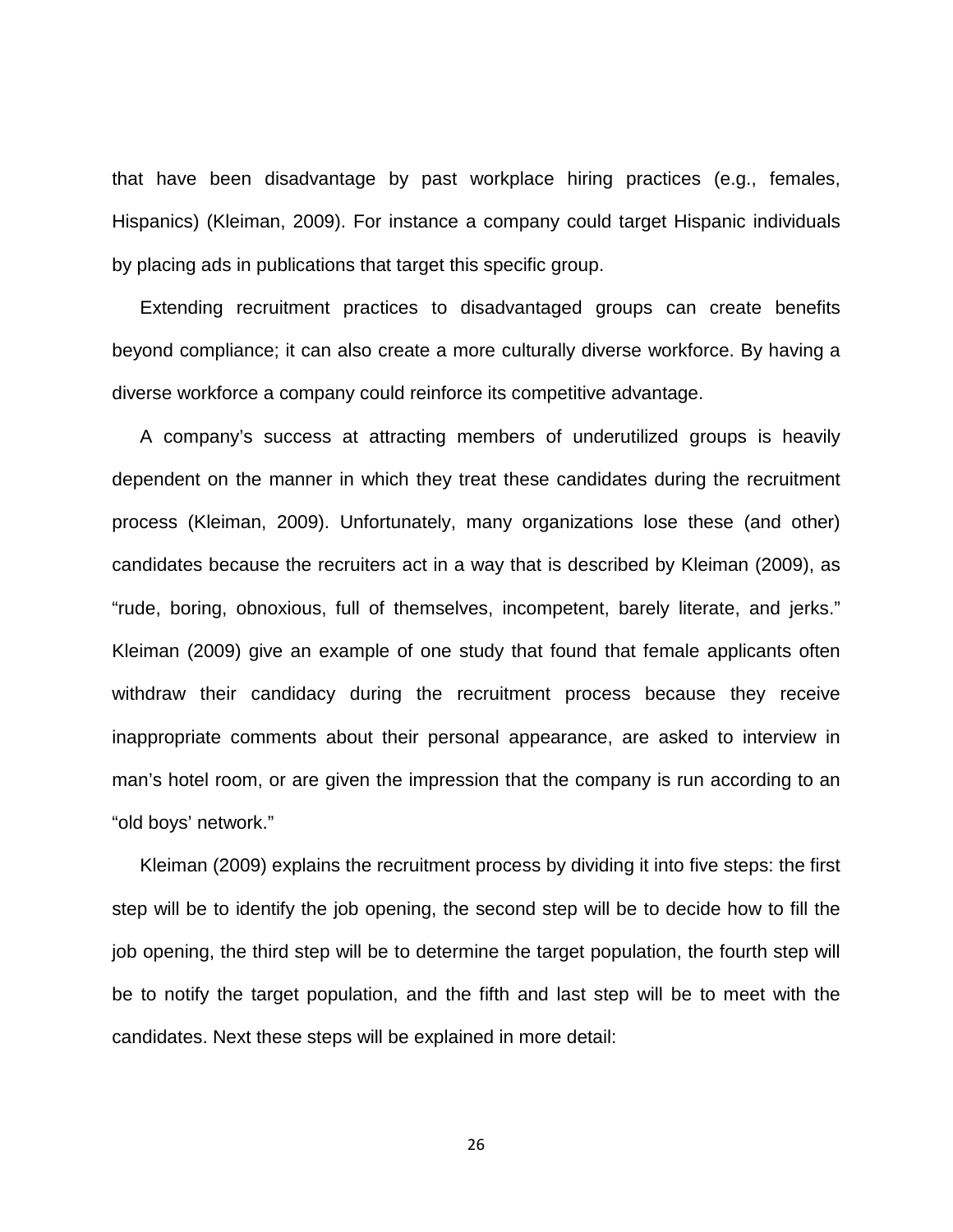The first step is to identify the job opening; organizations should attempt to identify job openings well in advance of an announce resignation. The Human Resource Department should plan for future opening in short and long term. The projection of future openings provide organizations with the time needed to plan and implement recruitment strategies so that they do not fall prey to the "must-employ-by-last-week" syndrome (Kleiman, 2009).

The second step is to decide how to fill the job opening; sometimes it is unnecessary to fill a vacant position because the firm can rely in other alternatives, like job elimination, or job redesign. If it is necessary to fill the job opening the company needs to decide if it will employ core or contingency personnel, if the company decides to employ core personnel it also needs to define if it will be done internally, or externally.

Kleiman (2009) defines core personnel as employees who are placed on the organization's payroll and are consider permanent employees. Contingency personnel are those who are employed through a supplier agency and are loan to the firm on a temporary basis for a fixed fee.

If the company decides to employ core personnel, the next step is to choose whether to fill the positions internally or externally. That is, the company must select whether to fill the vacant job with current employees or applicants from outside the organization.

In most firms external recruitment is limited primarily to entry level jobs. Jobs above the entry level are mostly filled with current employees throughout promotions. Promotions possibilities are positive because they increase morale and motivation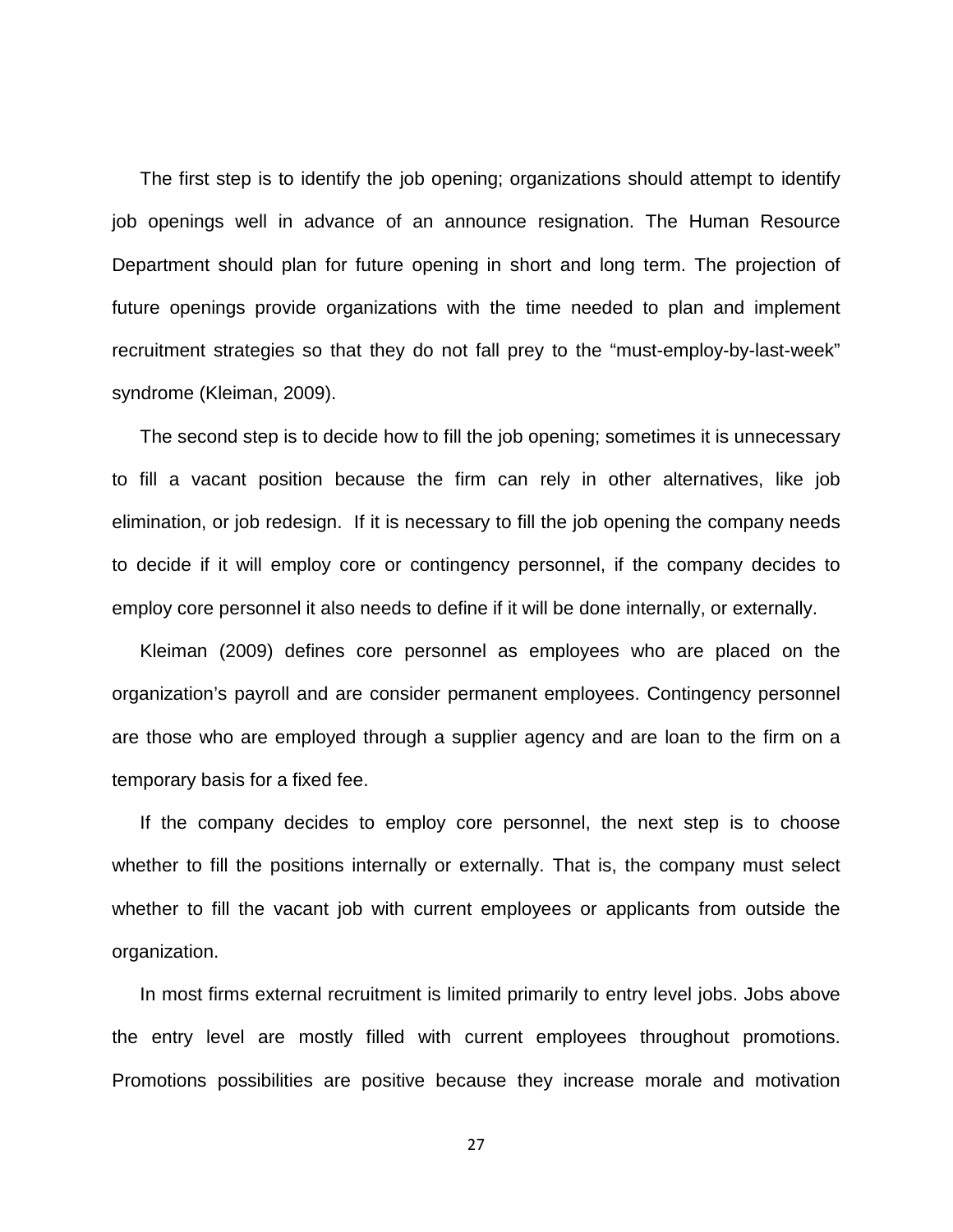because they give employees a chance to advance their career with the company. Kleiman (2009) states that promotional opportunities led to reduced turnover, increased job satisfaction, and better job performance.

Some other advantages of internal recruitment are: The qualifications of internal candidates are already well known to the employer, it is less expensive, job opening can be filled faster, internal employees are familiarized with the organization's policies and practices, and it requires less orientation and training.

External recruitment is necessary when not internal candidate applies or meet the qualifications, it offers the following positive aspects: it expose the organization to new ideas and innovation, and it increases the opportunity to employ candidates from underutilize groups.

The third step is to identify the target population; an organization must define its target population by specifying worker requirements and deciding whether to target a certain segment of the population.

A company must identify specific requirements of the job: duties, reporting relationship, salary range for hiring, and the competency needed by a new worker. This information should have been gathered during a job analysis and be contained in the job description. If not, the recruiter needs to gather this information from the hiring manager. An organization must also decide whether top target all qualified applicants or to concentrate its recruitment efforts on specific segments of the population.

The fourth step is to notify the target population; once the company identifies the target population, it needs to define how to reach them. There are many recruitment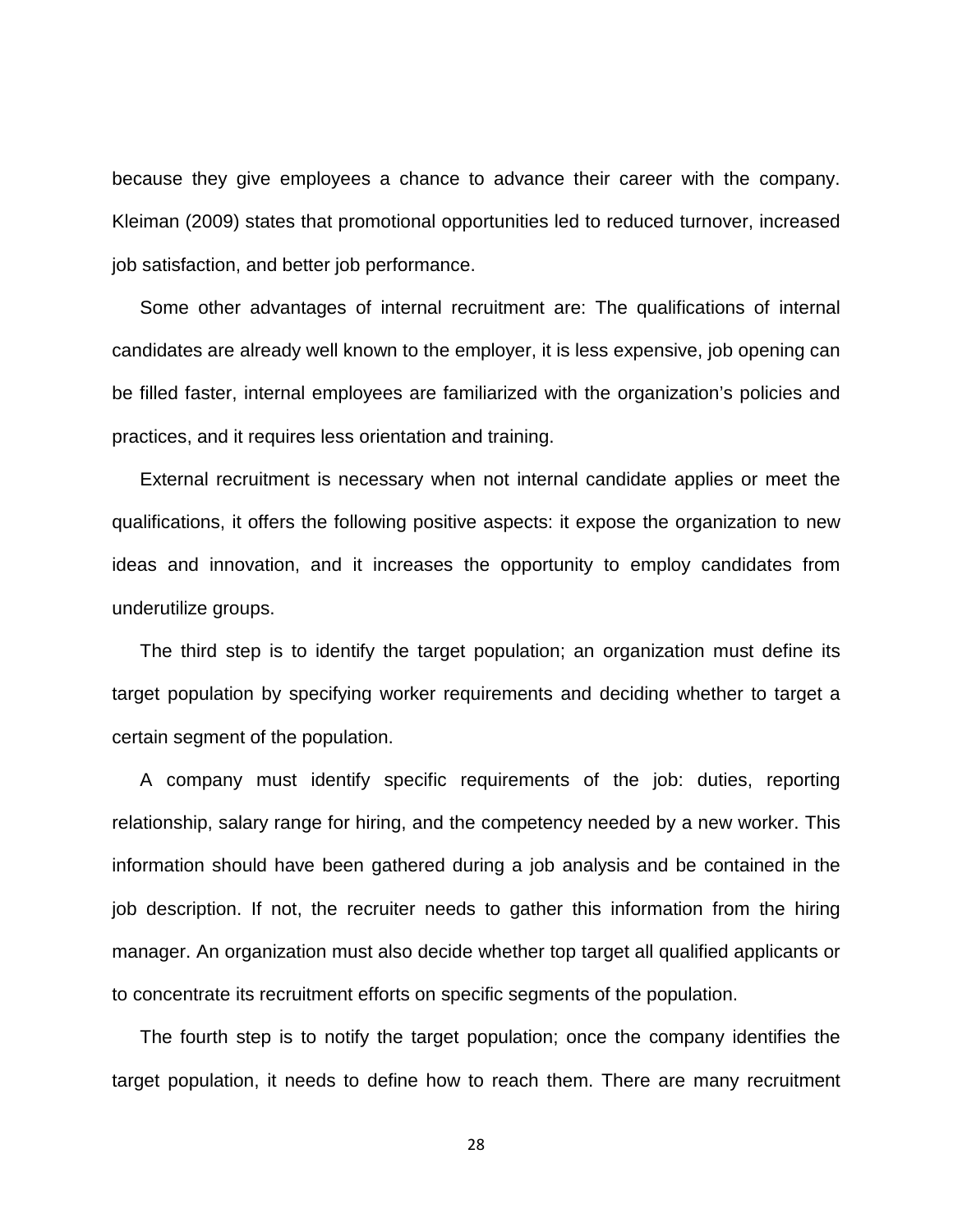methods that could be utilized, such as job postings, newspaper ads, and campus interviews.

The fifth Step is to meet with the candidates; the most qualified applicants are brought in for interview and other assessments and procedures. From a selection point of view it gives the company an opportunity to further assess the applicant's qualifications. At this point the applicant should also have the opportunity to learn more about the employment opportunity. Also the recruiter needs to provide detail information about the company and the job, without these detail information applicants might accept the job offer without knowing about aspects that might affect their job satisfaction, or they may refuse the offer due to lack of information.

Some methods of internal recruitment are: computerized career progression systems, supervisory selection, job postings systems, and career development systems.

Computerized career progression systems are used mainly by large organizations. It asks employees to complete a questionnaire, listing their career interest, skills and other qualifications. With this method candidates can be found quickly, but the information contained in the computer is limited only to objective or factual information.

Supervisor selection asks supervisors to select an employee for the position. The supervisor is generally in a good position to know the capabilities of potential candidates, especially if they already work for them and are looking forward to a promotion opportunity. The supervisor's choice is usually very subjective and is susceptible to bias and possible discrimination.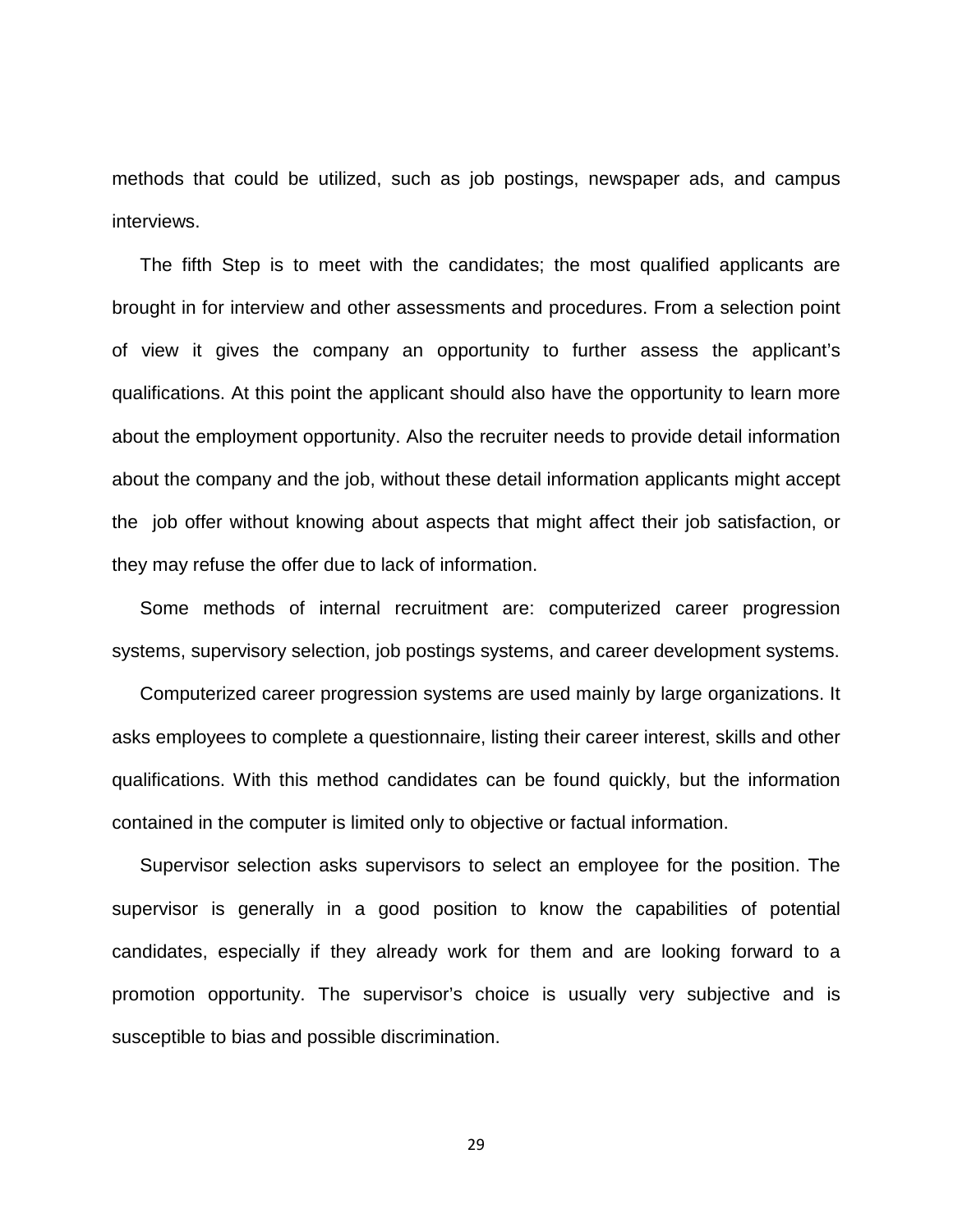Job posting is a type of internal recruitment where the job opening is posted and all qualified employees are welcome to apply. This method enhances the probability that the firm's most qualified employees will be considered for the position, it gives employees an opportunity to become more responsible with their career development Some not so positive aspects are, that the position might be open for an extended period of time, it also limits the supervisor's options of candidates, and some employees who are rejected may become separated from the organization.

Career development systems places potential employees on a career path where they are trained for certain jobs. With this method the company's top performers are more likely to stay with the organization, it also helps ensure that someone is always ready to fill a position when it becomes open. Some disadvantages are that employees who are not selected for this process may become disenchanted with the organization and leave, and the selected employee may become frustrated if the promotion does not happen, or if the position does not become available in a timely manner.

Some methods of external recruitment are: employee referrals, applicant initiated recruitment, help wanted ads, employment agencies, campus recruiting, and online recruiting.

Employee referrals happen when the company asks their current employees to solicit applications from qualified friends and associates. Kleiman (2009) states that the typical firm recruits fifteen percent of its work force through referrals. Kleiman (2009) further explains that applicants referred by employees tend to perform better and remain with the company longer than applicants recruited by other means. They further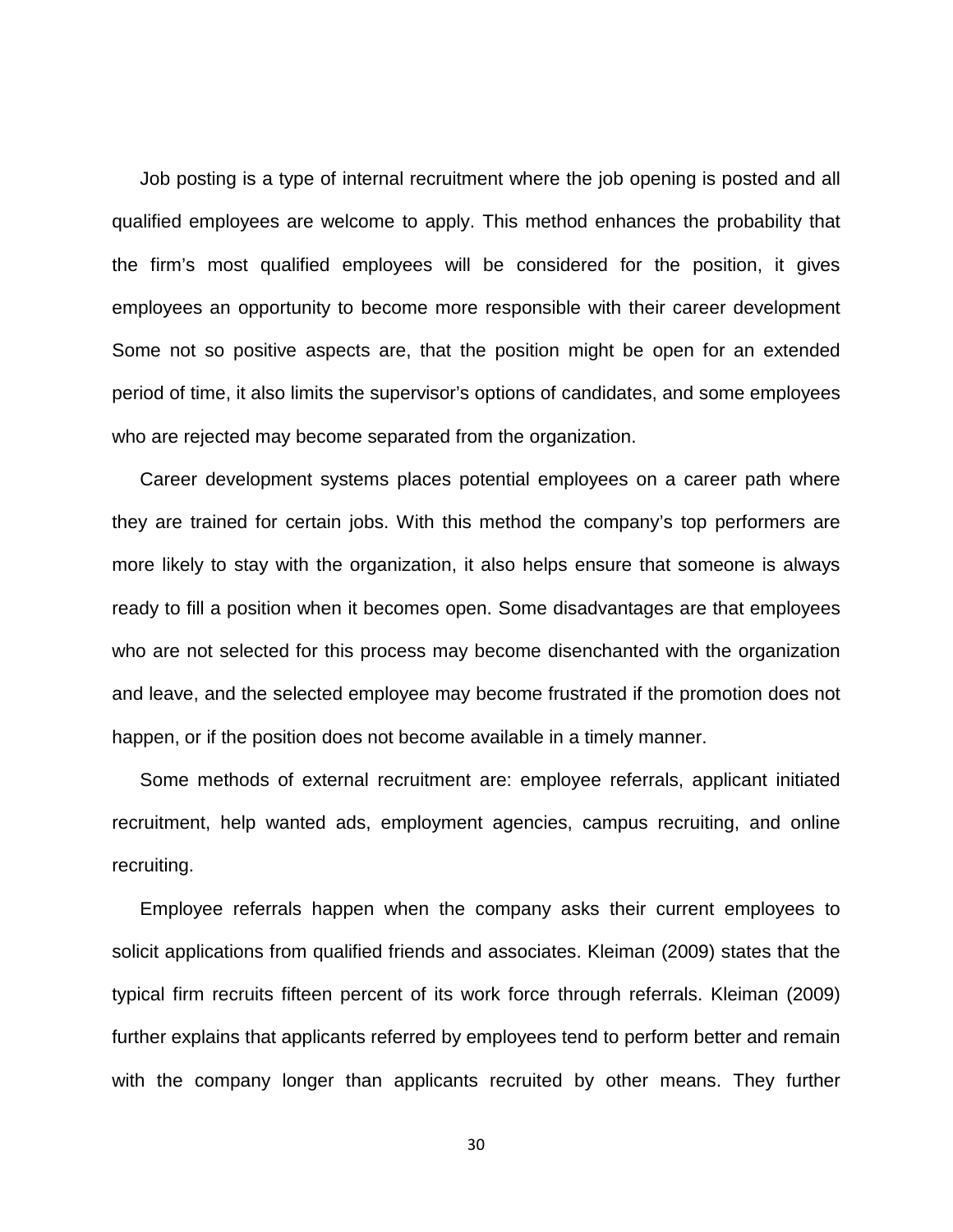explained that employees tend to be good recruiters because they know a lot about the job being filled and the individual, and can therefore accurately judge the fit between the two. Employees believe that their reputation is on the line; therefore they are encouraged to refer only the highest quality applicants. One negative aspect about referrals is that it may serve as a barrier to equal employment opportunity.

Applicant initiated recruitment: is when the company accepts unsolicited applications or résumés from individuals interested in working for the company. This method is efficient and low cost; candidates are highly motivated because they have taken the time to learn about the company. The only problem is time related, it might take too long for the position to become available, and by then the applicant might have found other jobs.

Help wanted advertisement: happens when the company places an ad of the position in the appropriate media. With this method the employer could reach a larger audience in a short period of time, it also helps ensure that members of the protected groups get an opportunity to apply for the job opening. Help wanted ads are often ineffective.

Employment agencies could be public employment agencies that are run by each state under the U.S. Employment Service (USES). Individuals who receive unemployment compensation must register for work with the public agency in their state. They mostly provide personnel for clerical and blue-collar jobs. This method is cost and time efficient, but applicants may not have actual interest in the job they are applying for, they may just apply for the job to keep their eligibility for unemployment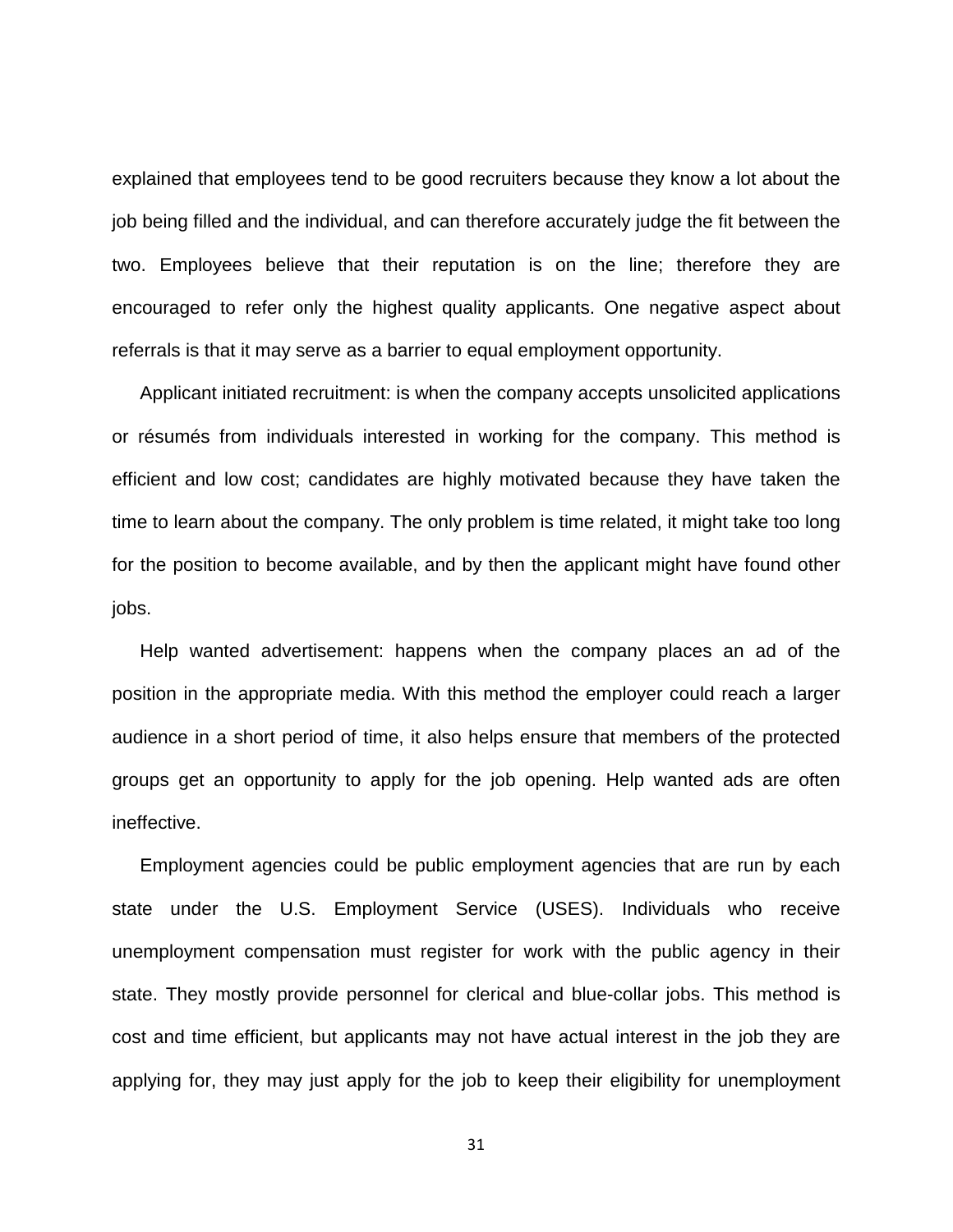compensation. Or private employment agencies provide companies with clerical, bluecollar, technical, and lower-level managerial personnel. The agency charges a fee for its services, usually paid by the company for higher level positions, for clerical and bluecollar candidates pay the fees themselves.

Campus recruiting takes place when the firm's recruiters visit various college and university campuses to recruit individuals for positions requiring a college degree. Kleiman (2009) states that fifty percent of all managers and professionals with less than three years of work experience were recruited on campus. Kleiman (2009) also declares that a survey of *Fortune* 1,000 firms revealed that, on the average, college recruitment activities comprised sixteen percent of a firm's total human resources management budget. This process is costly and time consuming.

Online recruiting happens when the company advertises the job openings on the internet. Online recruiting is much faster and reaches a much larger audience. It could be quite expensive compare to other recruitment methods.

The relationship between employers and employees has changed (Mitchell, 2005). Not only are individualistic employees increasingly likely to job-hop in search of better opportunities, but widespread layoffs have reduced the loyalty workers feel toward employers (Mitchell, 2005).

The proportion of workers with flexible schedules varies by age (Mitchell, 2005). The youngest are least likely to have flexible hours, while the oldest are most likely to have jobs that provide "flex-time." One-quarter of workers aged twenty to twenty four have flexible schedules compared with thirty one percent of older workers (Mitchell,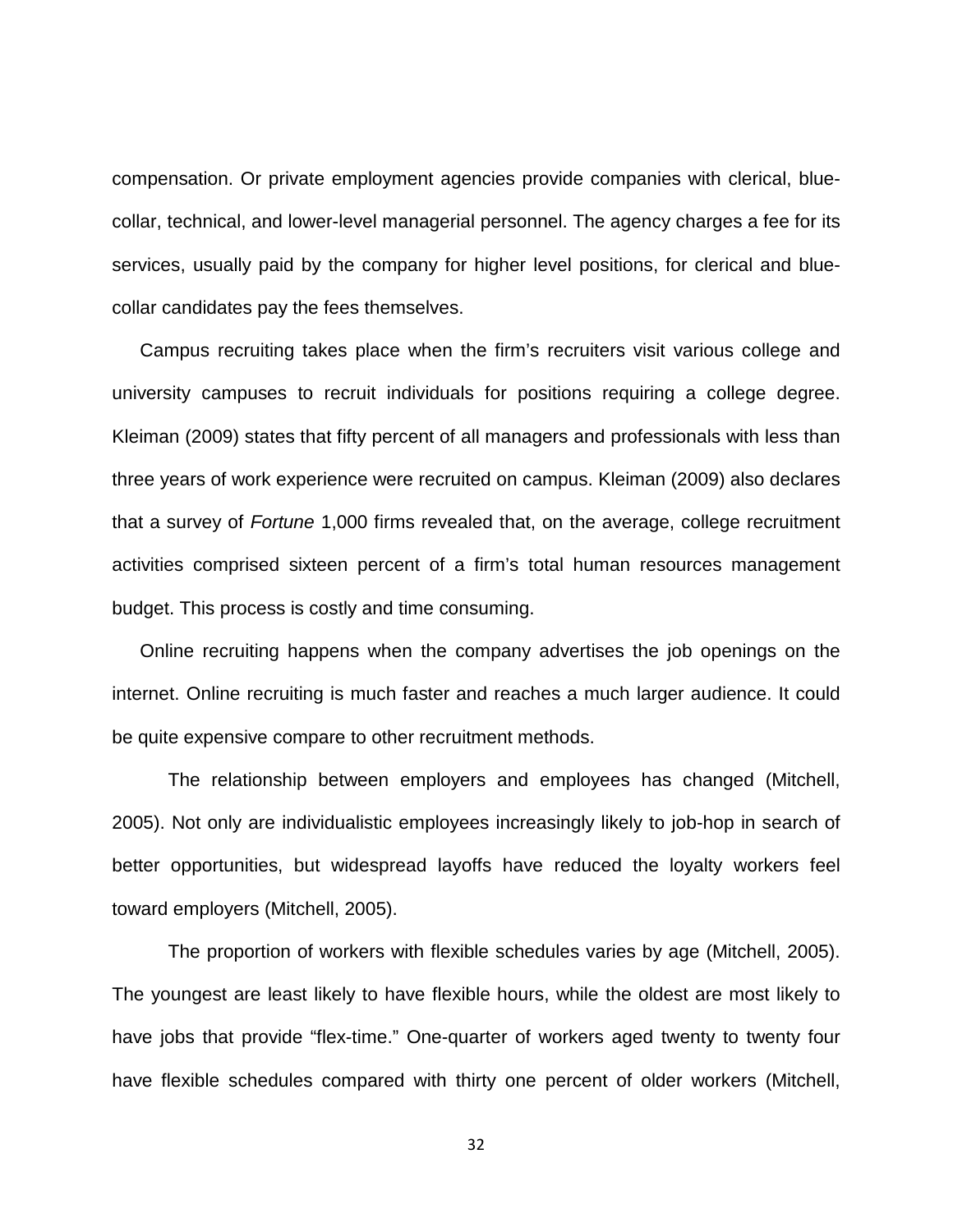2005). New technology is allowing work to invade personal time more easily. In response, workers are increasingly demanding more flexibility in their work schedules.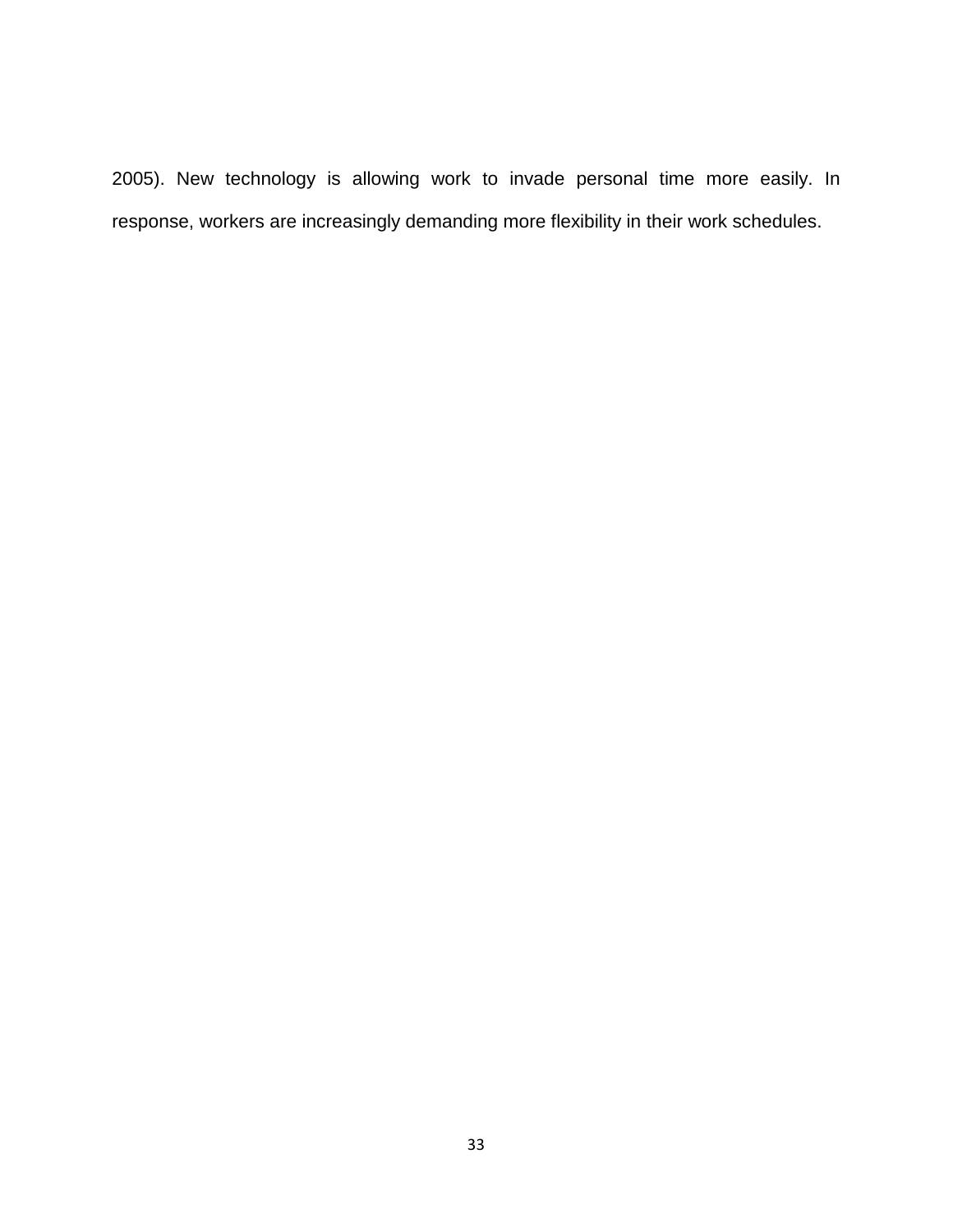# **CHAPTER THREE: METHODS**

This study used a three prong data collection approach in addressing the stated research purpose and objectives: literature review, focus groups, and questionnaire surveys. The literature review presented recruitment techniques, social and cultural similarities and differences between Hispanics and Non-Hispanic Whites, and generational differences. The main goal of the focus groups is to identify relevant recruitment issues as stated by Central Florida current employees and job applicants.

## **Focus Group**

The Focus group meetings were conducted in a formal conversational style setting held at the Hispanic Business Initiative Fund of Florida (HBIFF) office, and Dr. Rockmore's office, the questions were open-ended and allowed all participants the opportunity to share their opinions and experiences. The three primary questions posed to the Focus groups were:

- What job aspects are important to you when looking for employment?
- What type of media do you use when looking for employment?
- What attracts you from the company that is recruiting you?

The participants were also able to expound on issues relative to their gender, age group or generation when different opinions were expressed. Dr. Rockmore and I took detail notes as participants were answering the discussion topics. Participants also had the opportunity to address differences of opinion expressed by other focus group members. The focus group concentrated the questions concerning their experiences and expectations concerning the employment recruitment practices. During their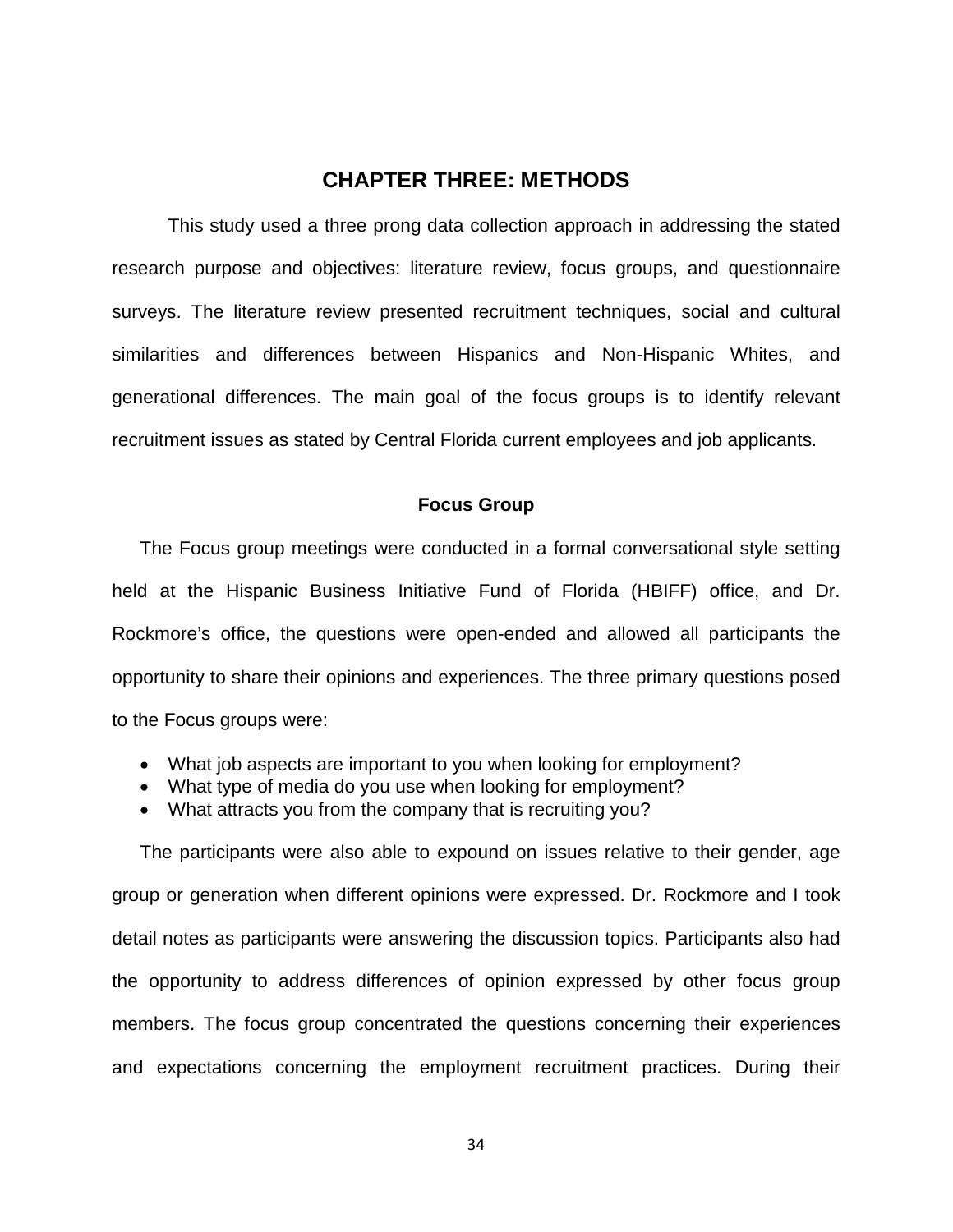elaboration on these issues, each respondent addressed whether their family background and culture were important determinants in developing their preferences.

#### **Surveys**

The surveys were created based on the answers from the focus groups. The questions asked were focus to get the most information from the employees/applicants' and companies' point of view regarding recruitment practices towards Hispanics and Non-Hispanics Whites. From the employee/applicant perspective, the main objective was to identify their preferences in recruitment practices, and determine the variances between genders, age and acculturation level, in this study referring to the acculturation level is highly interrelated with the immigration numerical generation that each individual belongs to. From the company's point of view, the study wanted to determine if they have an existing strategy to attract Hispanic applicants.

The surveys were built using SurveyMonkey.com. The two surveys, the Employee/Applicant Survey and the Company Survey contained fourteen (14) questions, as provided in Appendix A. The surveys were distributed in the following formats: hard copy, Facebook, and E-mail. SurveyMonkey was used because it provides an immediate and continuous tracking system providing information in aggregate, by defined research variables, and allowed for comparative analysis. The questions where respondents did not answer were eliminated from further analysis and not reported in the results.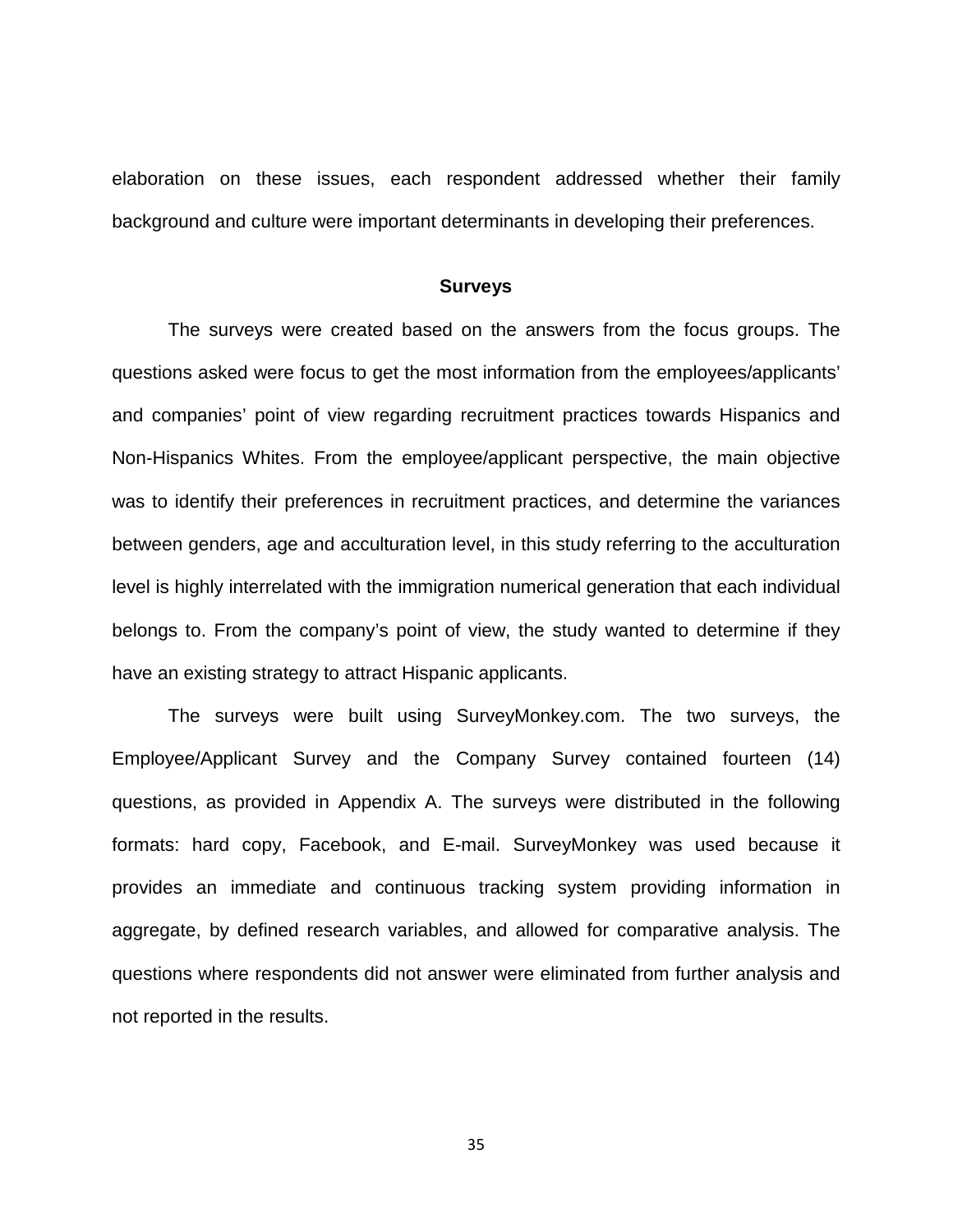# **CHAPTER FOUR: OUTCOMES**

#### **Focus Group**

#### **Employee/Applicant Focus Group**

For the Focus Groups, there were seventeen participants in total, ten male and seven females. Twelve of the participants were Hispanic, three were Non-Hispanic White, and two were African American. One male and one female were from the forty five to sixty five age group, six males and three females were thirty one to forty five, and three males and three females were eighteen to thirty years old. There were three first Hispanic generation females, four males and one female second Hispanic generation, and three males and one female third Hispanic Generation.

Before analyzing the answers to the Focus Group, it is important to keep in mind a pattern that was evident during the activity: The answers to all the questions asked during the focus groups reflect most differences based in the level of acculturation or generation number that the person belongs.

The job aspects that are important to the male forty six to sixty five years of age from the second generation were the pay rate and the number of hours provided by the employer per week. The female forty six to sixty five years of age from the first generation agreed with the male forty six to sixty five years of age from the second generation, adding that a Monday to Friday, and day shift job was more desirable and almost mandatory to be able to cover the home-maker duties, that she considered to be her second full time job. They both agree that health benefits, vacation time or any other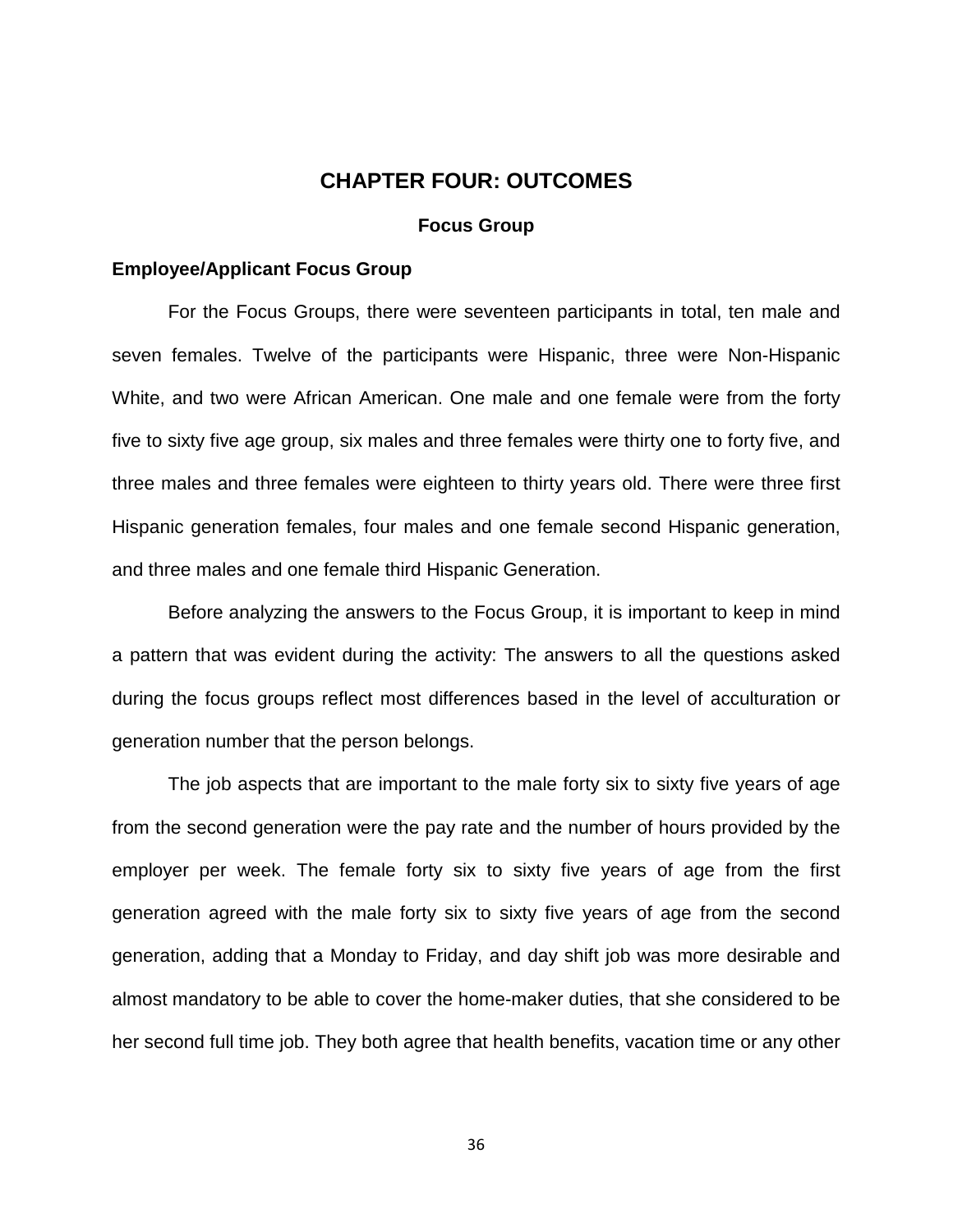type of benefits offered by the employer were not important: if offered, they did not take advantage of it because it meant less money received every pay check.

For the thirty one to forty five years of age male from the second generation group, stated that pay rate and number of hours offer per week were important when they were younger and they were looking for their first job. As they became older they were looking more for a company that provided career opportunities. Two of the participants in this group have a family with younger children, for this statement they explain that now they look for more benefits options such as health insurance, life insurance, vacation time and a flexible schedule that will allow them to spend more time with their families. For the other participant, these aspects remained relevant even though he did not have a wife or children at the present time. This information is not much different from the two females ages thirty one to forty five and eighteen to thirty from the first, second and third generation, the main difference is that they were willing to change from full-time to part-time once they had children. They were also more inclined to accept a job offer with greater vacation time and flexibility in scheduling vacation and personal leave time, even if it meant accepting less pay. Hispanic participant also stated that they do not think about differential treatment or discrimination. If they were offered a job, they explained that they assumed that all behaviors demonstrated by the recruiter were part of their training to select the best candidate. However, they analyzed how they were treated when they were not offered the job: they tried to analyze if the recruiter's behavior was related to their ethnicity.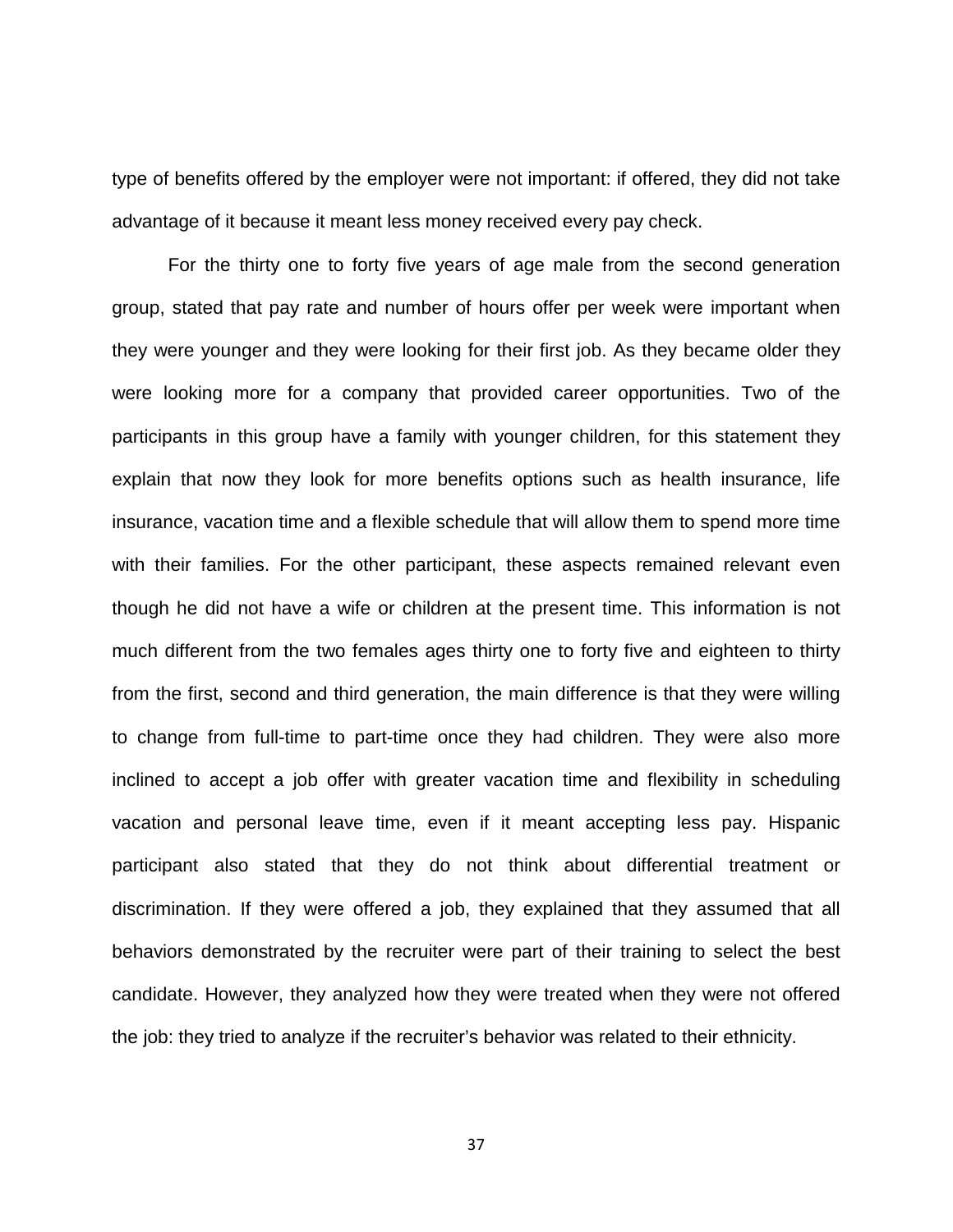Non-Hispanic participants indicated that they are mainly looking for career opportunities, pay rate, and time off which included: vacation, Holidays, and personal days.

The type of media use when looking for employment for the male forty six to sixty five years of age from the second generation and the female forty six to sixty five years of age from the first generation agreed that they mainly find jobs based on referrals. They highlight that mostly referral were offered by family and friends who speak Spanish and who their supervisor or hiring manager speaks Spanish. The third generation female and two males ages thirty one to forty five agreed with the previous statement, with the variance that the language did not make a difference.

For all the other participants, E-recruiting and newspaper ads were their main source of information when looking for job opportunities, and they will find this information mostly in English. Also for the Non-Hispanic participants, the Internet is the primary source of information when looking for job opportunities.

The company's aspects that attract the male forty six to sixty five years of age from the second generation and the female forty six to sixty five years of age from the first generation are mainly the pay rate and a high number of hours available to work per week. For all the other females and males from the age groups from eighteen to forty five the attractiveness of an employer is based in growth opportunities, respect offered by the recruiter, including but not limited to: the understanding of the Hispanic culture, explanation and follow through of the recruitment process, no differential treatment because they are members of a minority group and the recruiter's interest in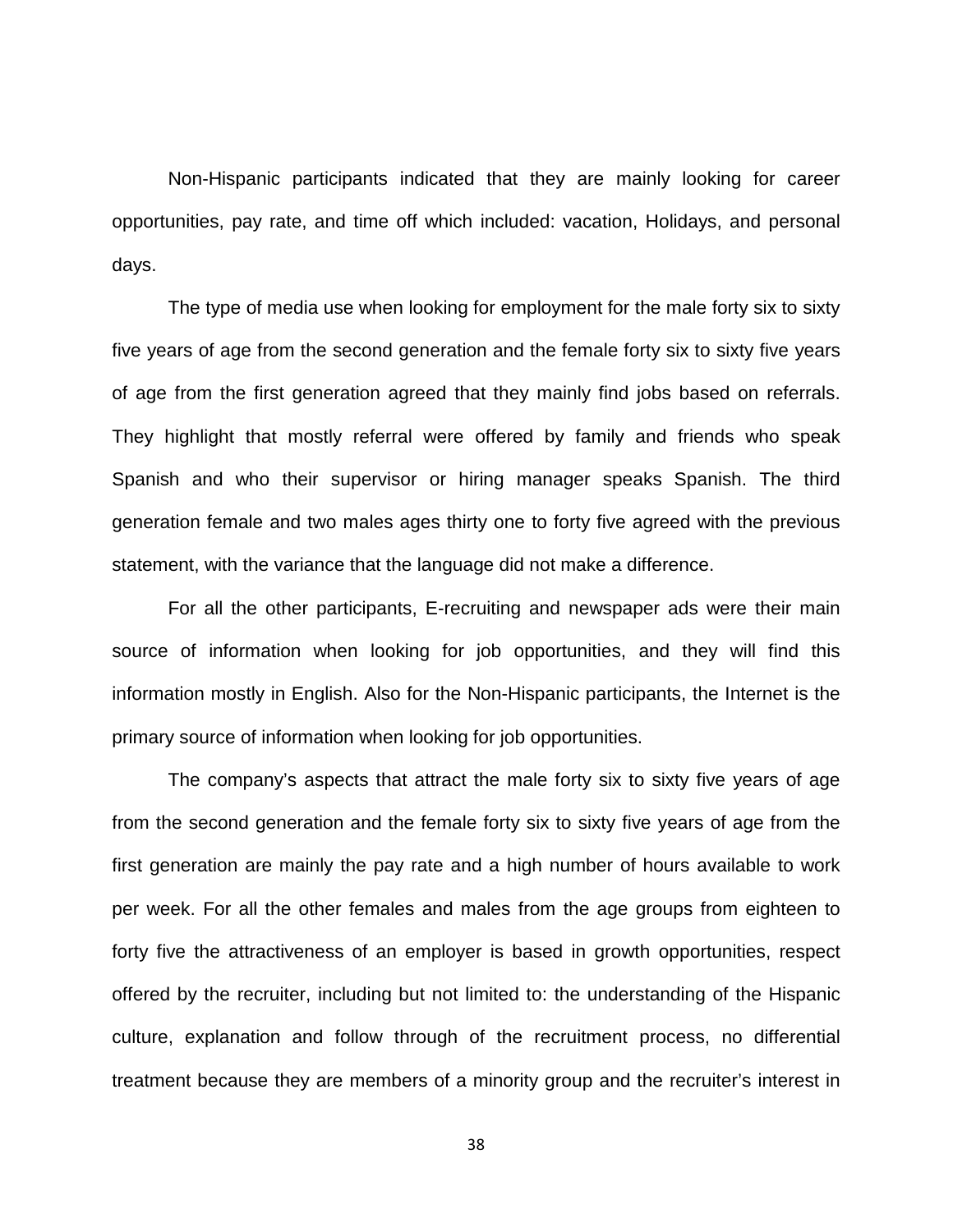getting to know them better as professionals and individuals. They also mention schedule flexibility that allows them to spend time with their family, vacations time and the benefits package.

Non-Hispanic participants indicated that for them is very important to be treated respectfully and promptly, and also they like to have clearly and define job duties.

#### **Surveys**

### **Employee/Applicant Survey**

The employee/applicant survey has a total of fifty two respondents, 71.2% female, and 28.8% male. Fifty two respondents (76.5%) identified themselves as Hispanic, 15.7% as Non-Hispanic White, and 7.8% indicated their ethnicity as other. Also, fifty two percent identified English as their primary language, whereas, 47.1% identify Spanish as their primary.

Two percent of the respondents were under the over sixty five years of age group, 21.6% from forty six to sixty five years of age, 37.3% from thirty one to forty five years of age, 37.3% from eighteen to thirty years of age, and two percent under eighteen years of age.

The respondents were predominantly from Central Florida counties. The respondents by their county of residence were: 3.9% of the respondents stated they resided in Lake County, 15.7% in Seminole County, 49% in Orange County, 25.5% in Osceola County, 2% in Polk County, and 3.9% indicated residence in a county other than those listed in survey.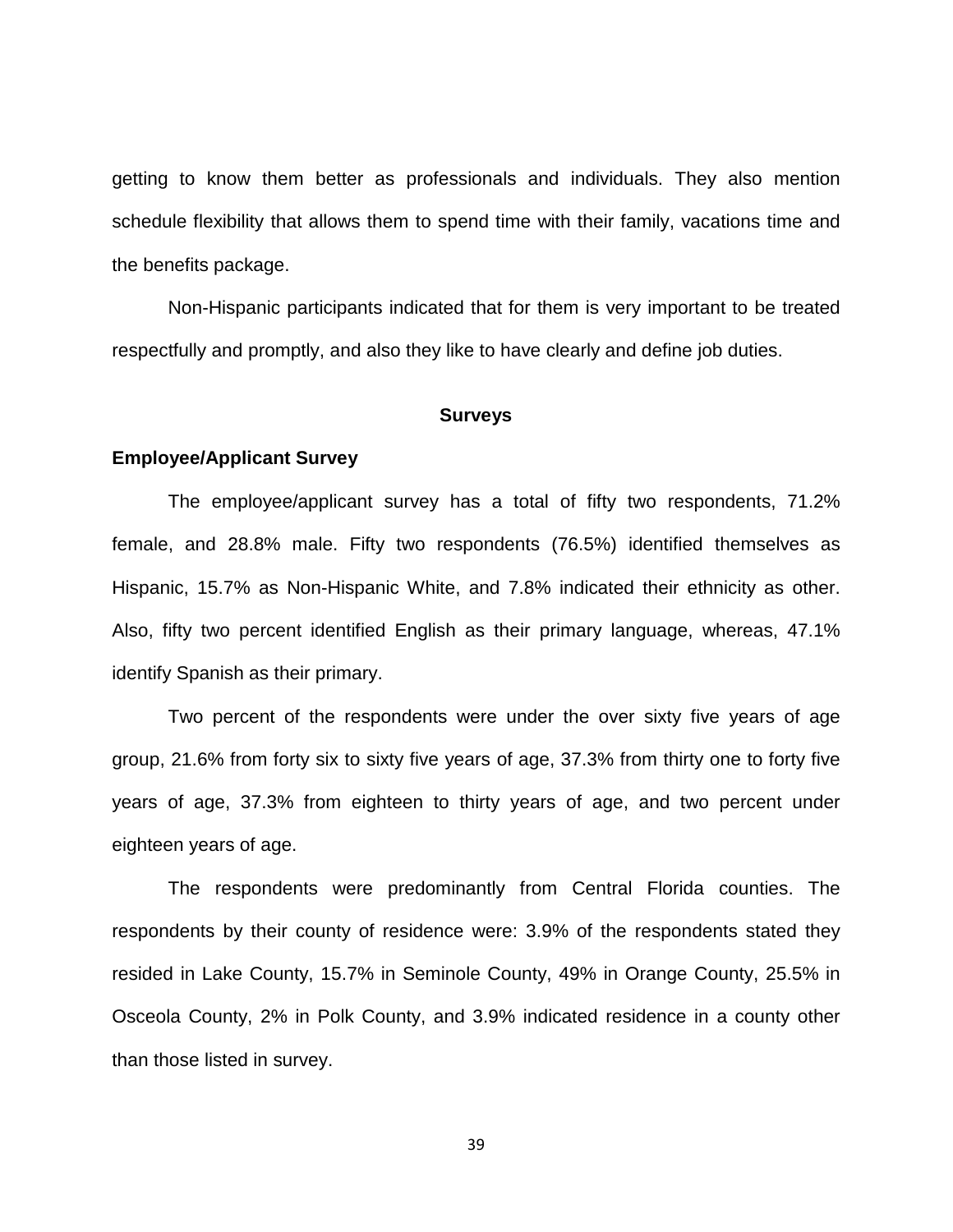Figure 1 reports the generation of the respondents: 54.9% had not migrated to the United States, 17.6% indicated first generation, 13.7% second generation, 3.9% third generation, and 3.9% specified that it did not apply.





The education level of the respondents reported that 4% had attained a High School degree or equivalent (GED), 14% had some college credits (but no degree), 10% had achieved a Community College Associate degree, 46% had received a Bachelor's degree, and 20% completed an Advance Graduate degree.

The findings also indicate that 21.6% of the respondents were actively searching for a job, 15.7% had been searching for a job in the last twelve months, 5% in the last twelve to twenty four months, 9.8% in the last twenty four to thirty six months, and 47.1% in the last thirty six months. The respondents indicated that the level of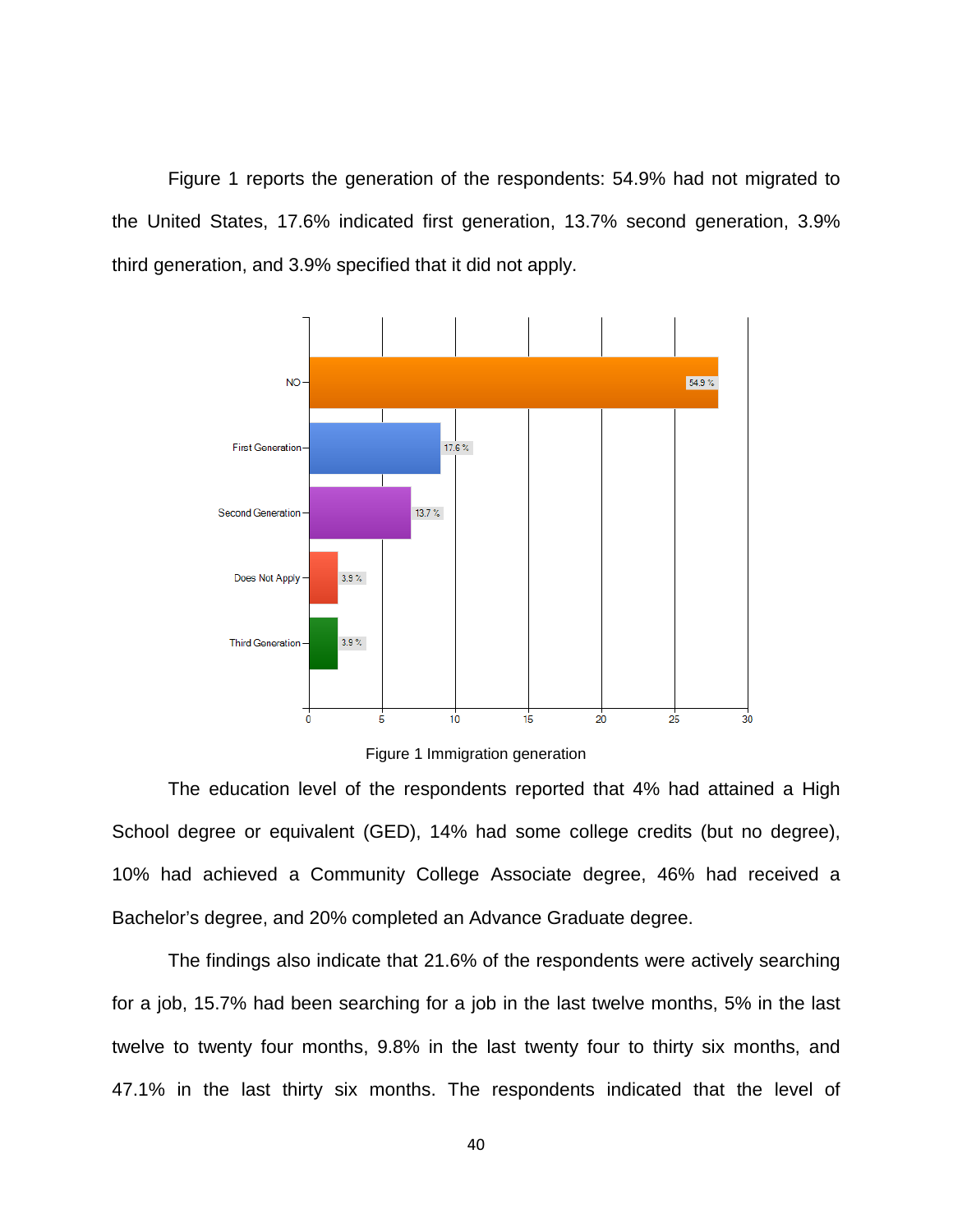satisfaction with their most recent recruiting experience was: 7.8% were extremely satisfied, 13.7% were satisfied, 35.3% were dissatisfied, 5.9% were extremely dissatisfied, and 23.5% indicated that the question did not apply to them.

Applicants were also asked to rate the importance of various job search advertisement options in assisting them in their job search process. The importance of the job search advertisement options are reported in Figure 2. The applicants rated the job search advertisement options by their level of importance as: company webpage, E-Recruiting, referrals, college career offices, job fairs, employment agencies, community ethnic organizations, state workforce centers, nonprofit employment agencies , newspaper ads, , community career centers, radio advertisement, and TV advertisement.



Figure 2 Job opening advertisement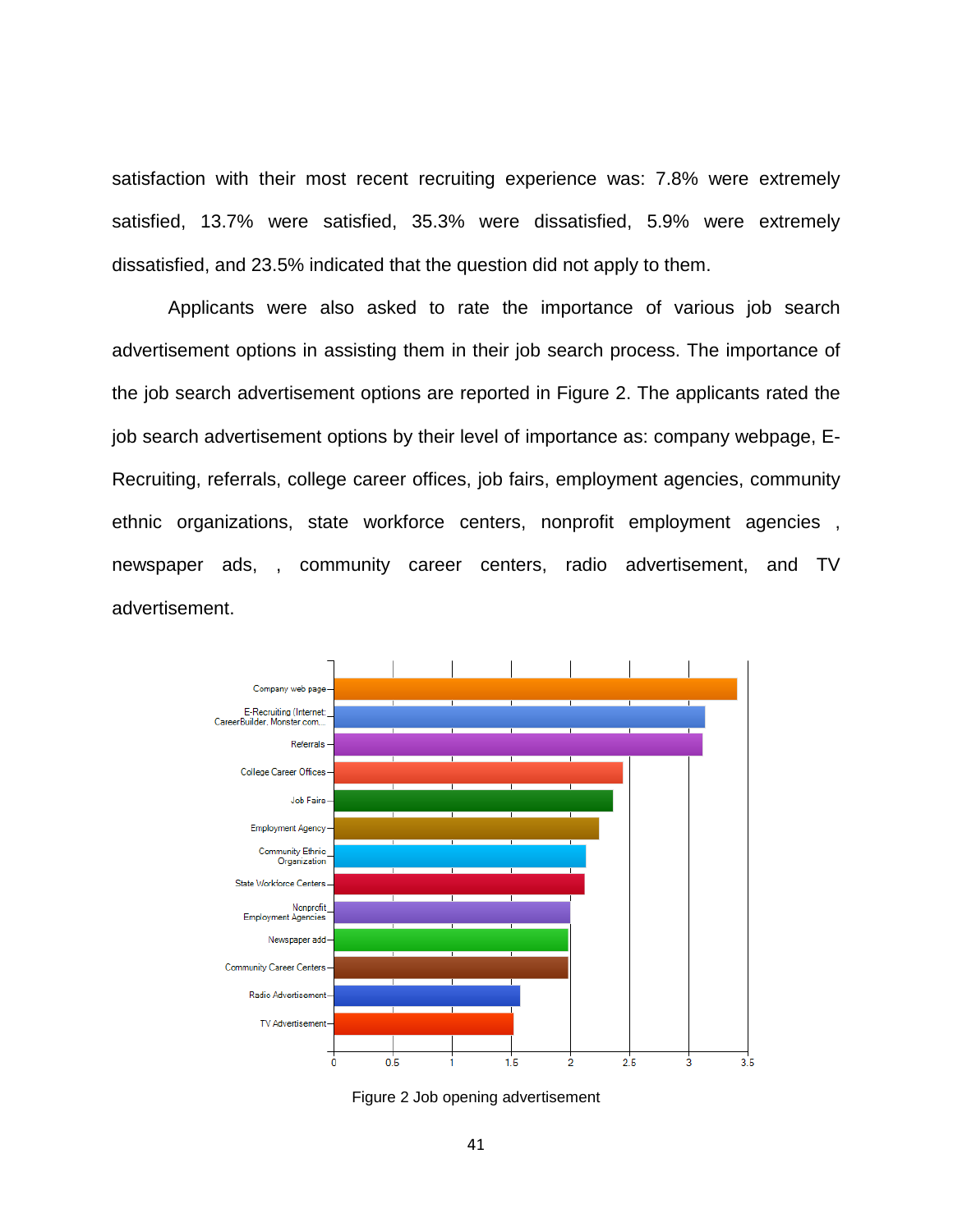The aspect of the recruiting process that had the greatest influence on an applicant deciding whether to accept or reject a job offer was how clearly the company described the job requirements. The other factors influencing an applicant's employment decision by their order of importance were: how the recruiter treated/respected the applicant, the professional behavior of the recruiter, recruiter's knowledge of the company, how clearly the recruiting process was explained, promptness of the recruiter's contact, how well the recruiter understood the ethnic/cultural differences, and how well the recruiter understood gender issues. These results are reported in Figure 3.





Figure 4 reports the importance of employee benefits based upon the respondent's ratings. Based upon the results, the most important was medical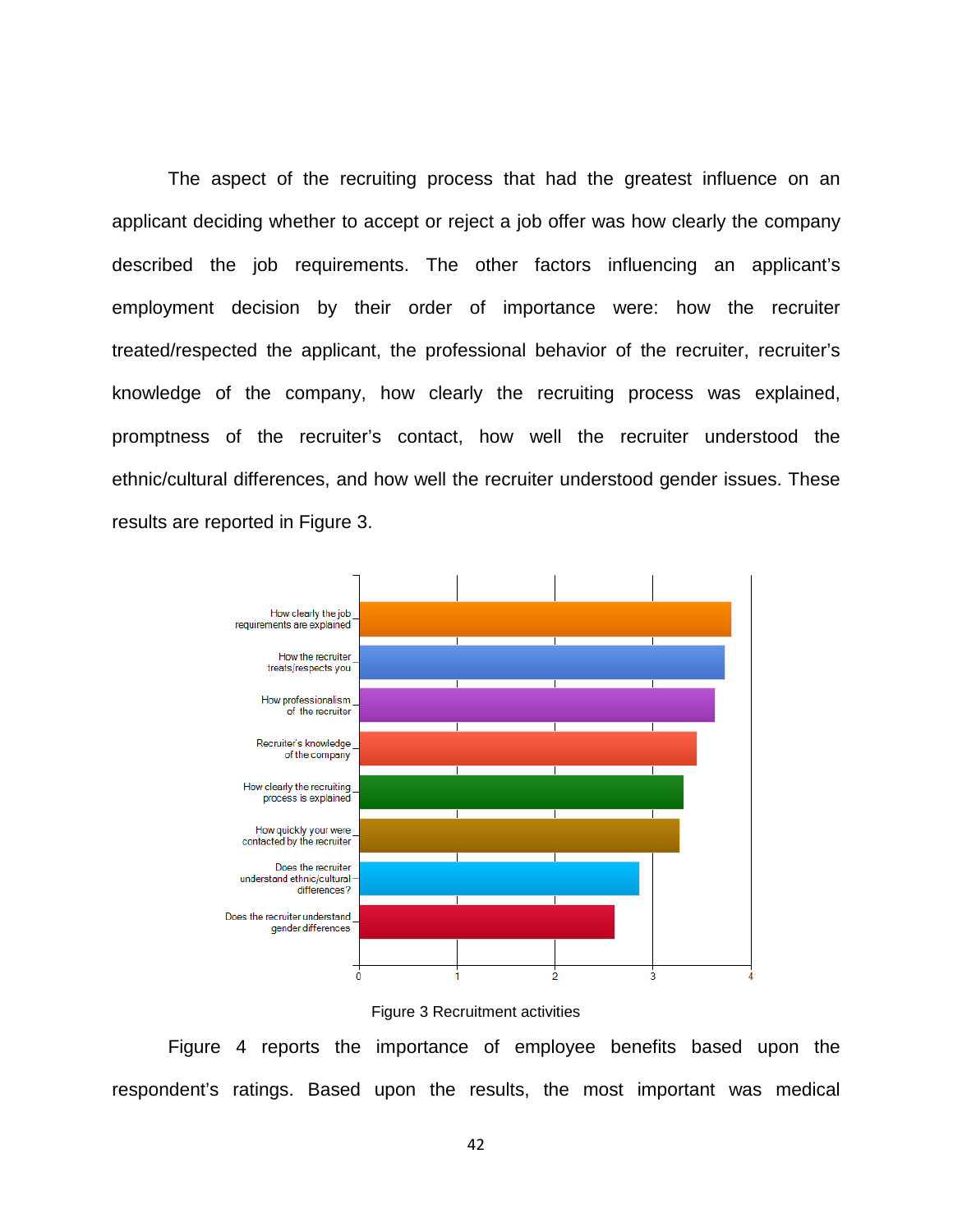insurance followed by vacation time, personal leave time, retirement income program, sick leave policy, dental, educational reimbursement, life insurance, supplemental insurance, relocation expenses, health/fitness expenses, job uniform and equipment reimbursement, and child care.





Figure 5 reports the importance of critical factors leading to the eventual decision to accept a company's office or employment. The findings, as indicated by their level of importance are: rate of pay, job requirements, work life balance, job location, work environment, career development, commute time to job, vacation time, flexibility in work schedule, organizational culture, company policies, weekends off, and transportation availability.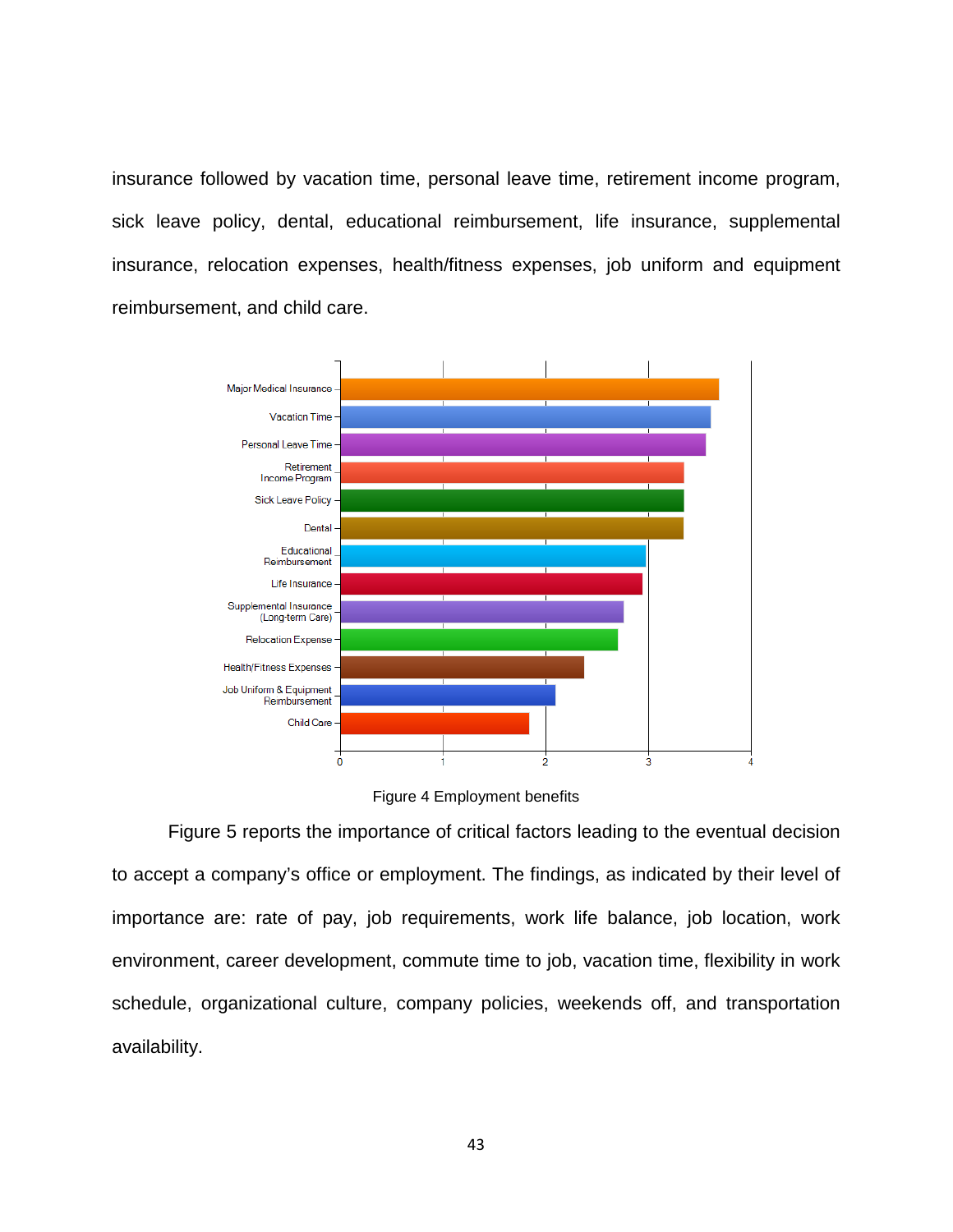



Finally, the respondents were asked if they had ever felt that the reason for receiving a job offer was because they were a minority group member, 61.2% stated no, 10.2% were not sure, 2% percent stated yes, but did not specify how they felt about, 2% felt proud, 8.2% felt indifferent, 8.2% felt professionally underappreciated, and two percent indicated that they experienced a different feeling than the provided options.

In order to assess the findings relative to the proposed research objectives, it was important to analyze the employee/applicant survey data relative to the respondent's gender, ethnicity, and generational differences:

Gender:

The respondents were 28.% male, and 71.2% female, Hispanic male equal 66.7% of the respondents 26.7% Non-Hispanic White, and 6.7% indicate other. There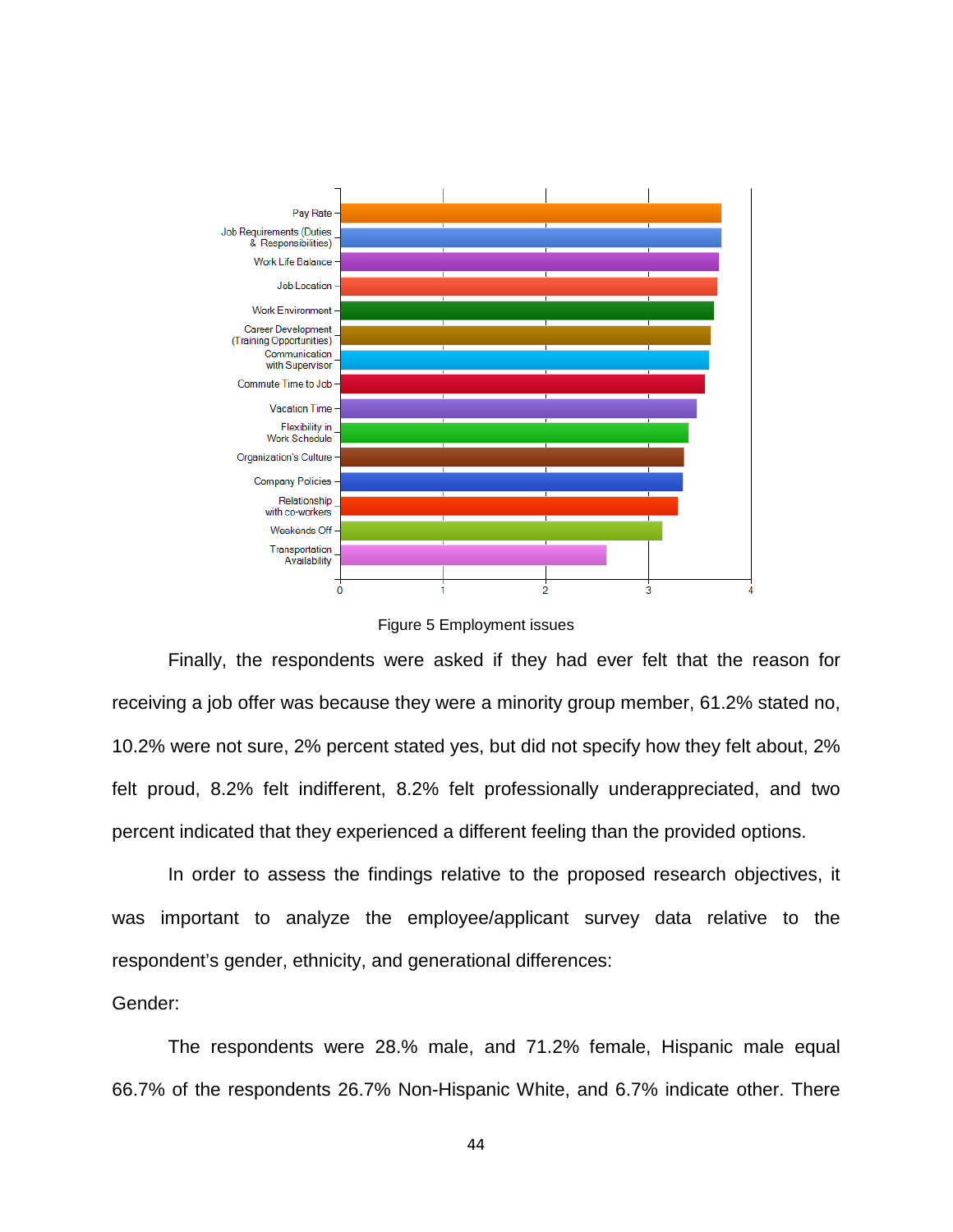were 80.6% Hispanic females responding, 11.1% Non-Hispanic White, and 8.3% indicating the other ethnic category. Sixty percent of male respondents selected English as their primary language, forty percent selected Spanish. Fifty percent of the female respondent selected English as their primary language, and fifty percent Spanish.

Regarding the age group classification, 6.7% of the male respondents was under the age from forty six to sixty five, sixty percent thirty one to forty five, and 33.3% eighteen to thirty. 2.8% of the female respondents were under the age group of over sixty five, 27.8% from forty six to sixty five and from thirty one to forty five, 38.9% from eighteen to thirty, and 2.8% under eighteen years of age.

At the time of the study, 13.3% of the male respondents reside in Seminole County, sixty percent in Orange County, and 26.7% in Osceola County. 5.6% of the female respondents reside in Lake County, 16.7% in Seminole County, 44.4% in Orange County; twenty five percent in Osceola County, 2.8% in Polk County and 5.6% indicated other.

Sixty percent of the male contributors did not immigrate to the United States, 6.7% stated yes but did not indicate their generation, 13.3% indicated first generation, 13.3% second generation, and 6.7% third generation. 52.8% of the females indicated that they did not immigrated to the United States, 5.6% stated the question did not apply, 5.6% stated yes, but did not indicate their generation, 19.4% of the females that immigrated to the United States indicated first generation, 13.9% second generation, and 2.8% third generation.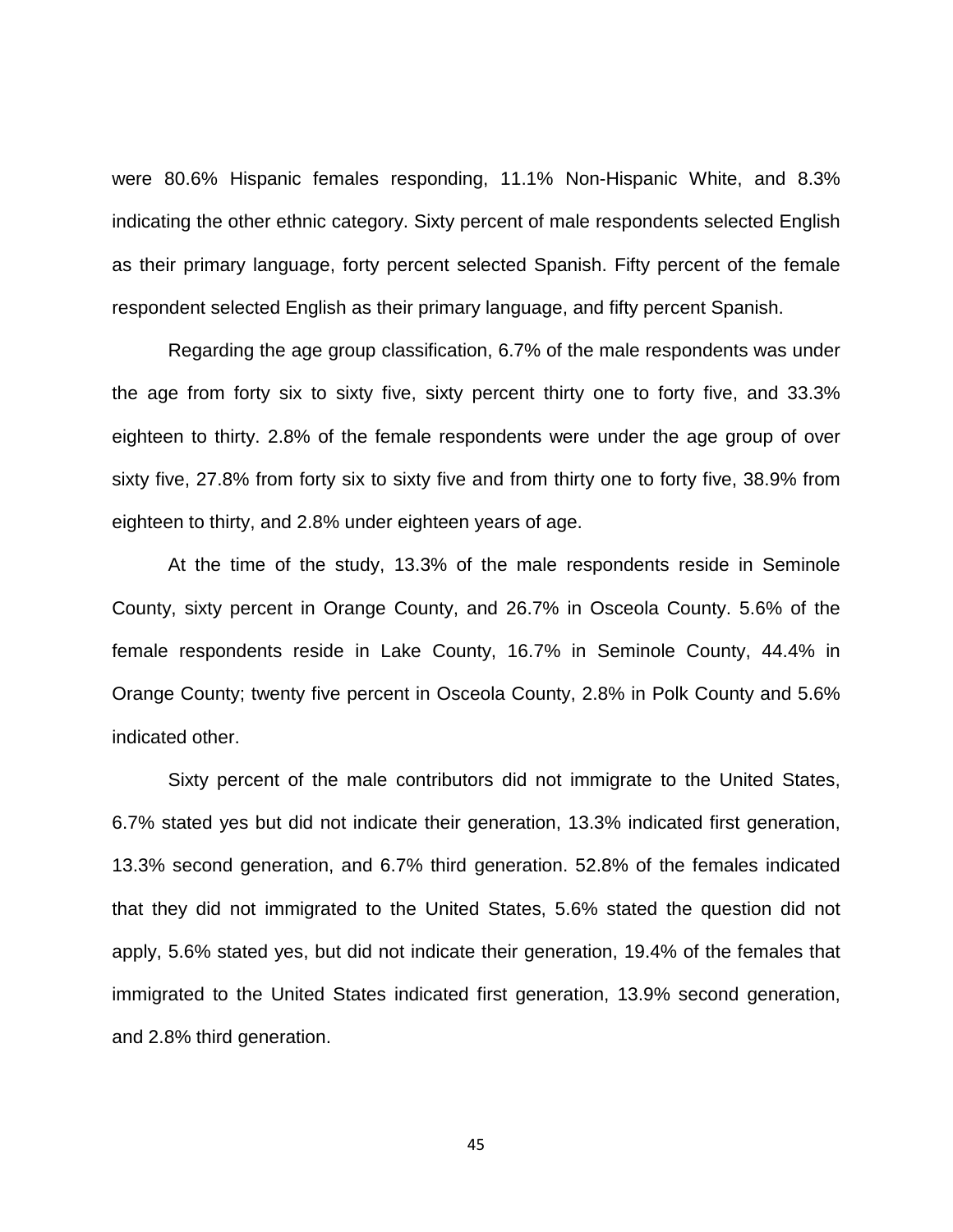Regarding education level, 13.3% of the male respondents had a High School diploma or equivalent, 13.3% had some college credit (no degree), 6.7% had a Community College Associate degree, forty percent have a Bachelor's degree, and 26.7% had an advanced degree. 14.3% of the female respondent had some college credit (no degree), 11.4% had a Community College degree, 48.6% had a Bachelor's degree, and 25.7% had an advance degree.

At the time of the study, twenty percent of the male respondents were actively searching for a job, 13.3% have not been active in the last twelve months, 13.3% in the last twelve to twenty four months, and 53.3% in over thirty six months.

In reference to the level of satisfaction with the recruitment process, 6.7% of the male respondents stated they were extremely satisfied with the most recent recruitment process, twenty percent indicated they were satisfied, forty percent indicated neither satisfied, 13.3% indicated they were dissatisfied, and twenty percent indicated the question did not apply. For the female respondents 8.3% indicated that they were extremely satisfied with their most recent recruitment process, 11.1% indicated satisfied, 33.3% indicated that they were neither satisfied or dissatisfied, 13.9% indicated that they were dissatisfied, 8.3% were extremely dissatisfied, and twenty five percent indicated that the question did not apply as shown in Figure 6.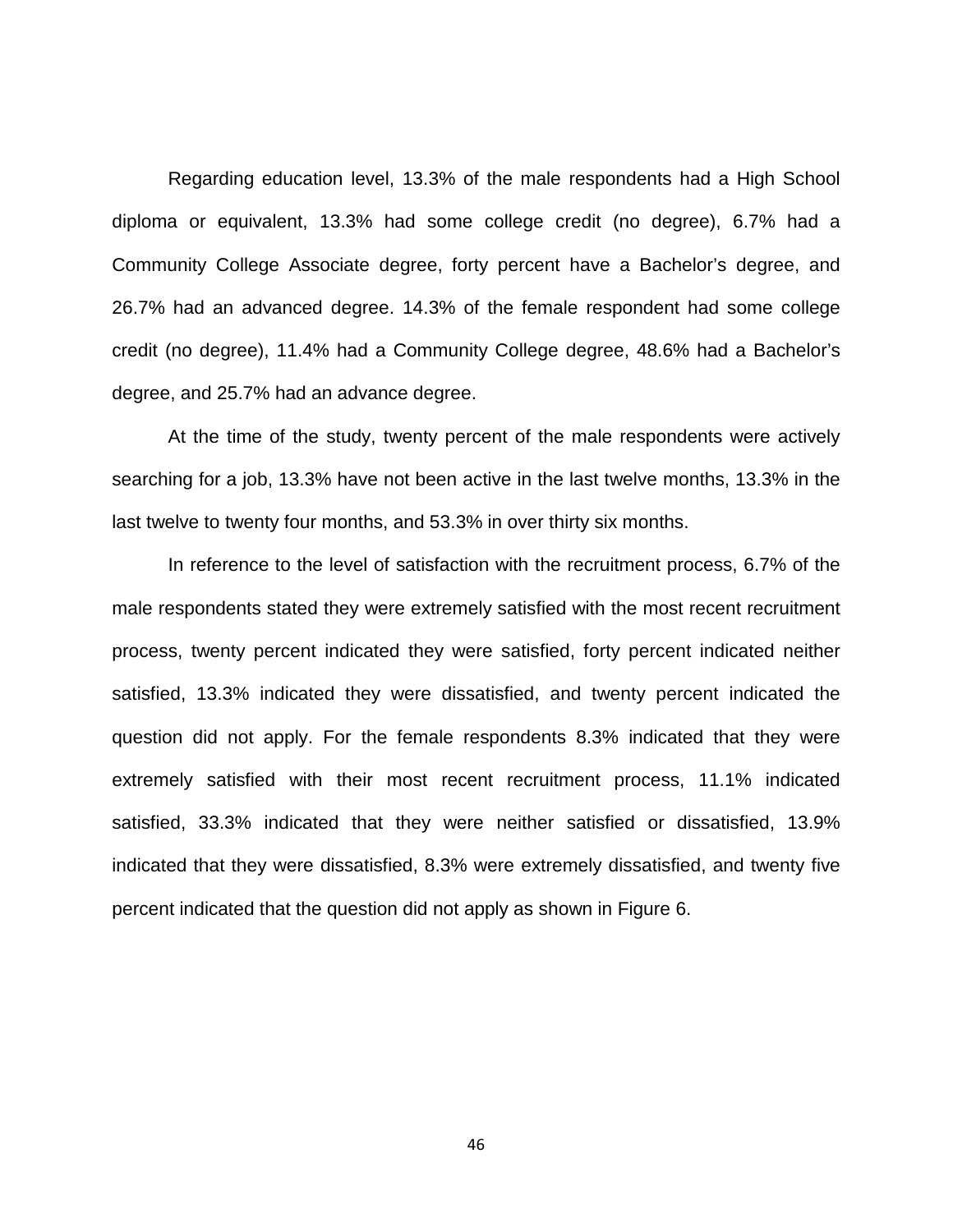

Figure 6 Overall experience with the recruitment process/Gender

E-recruiting was the most important form of recruiting for males, while for females with a 3.47 rated average was the company webpage, the least important form of recruiting for males was radio advertisement with a 1.53 rated average, for females the least important was TV advertisement with a 1.51 rated average. These results are reported in Figure 7.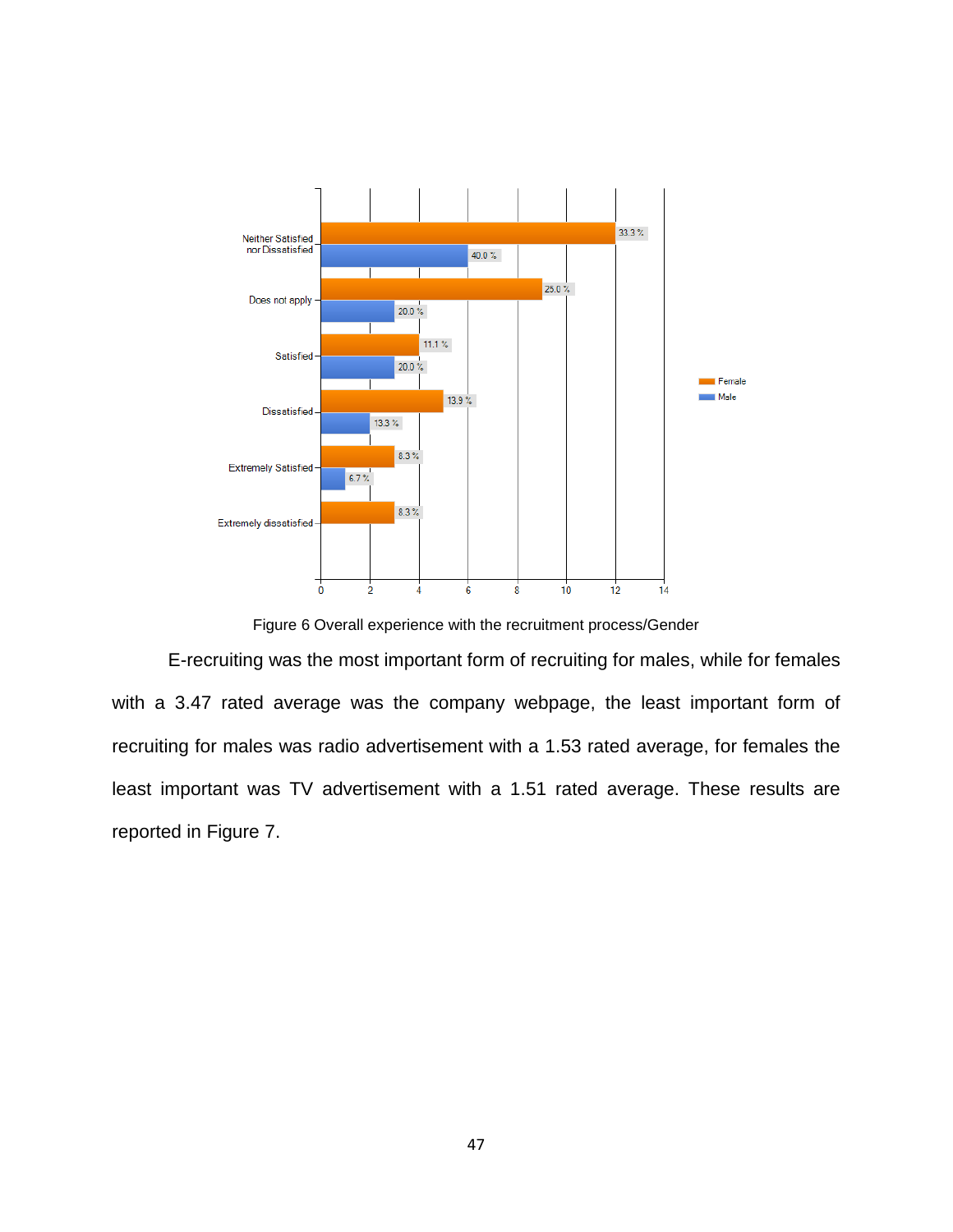

Figure 7 Job opening advertisement/Gender

For males and females, based in the rated average, the activity that was very important when deciding to accept a job offer was how clearly the job requirements were explained, for males with a rated average of 3.60, and for females 3.89, the least important for both male and female respondent was if the recruiter understands gender differences, for males with a rated average of 2.07, and for females 2.83, which is shown in Figure 8.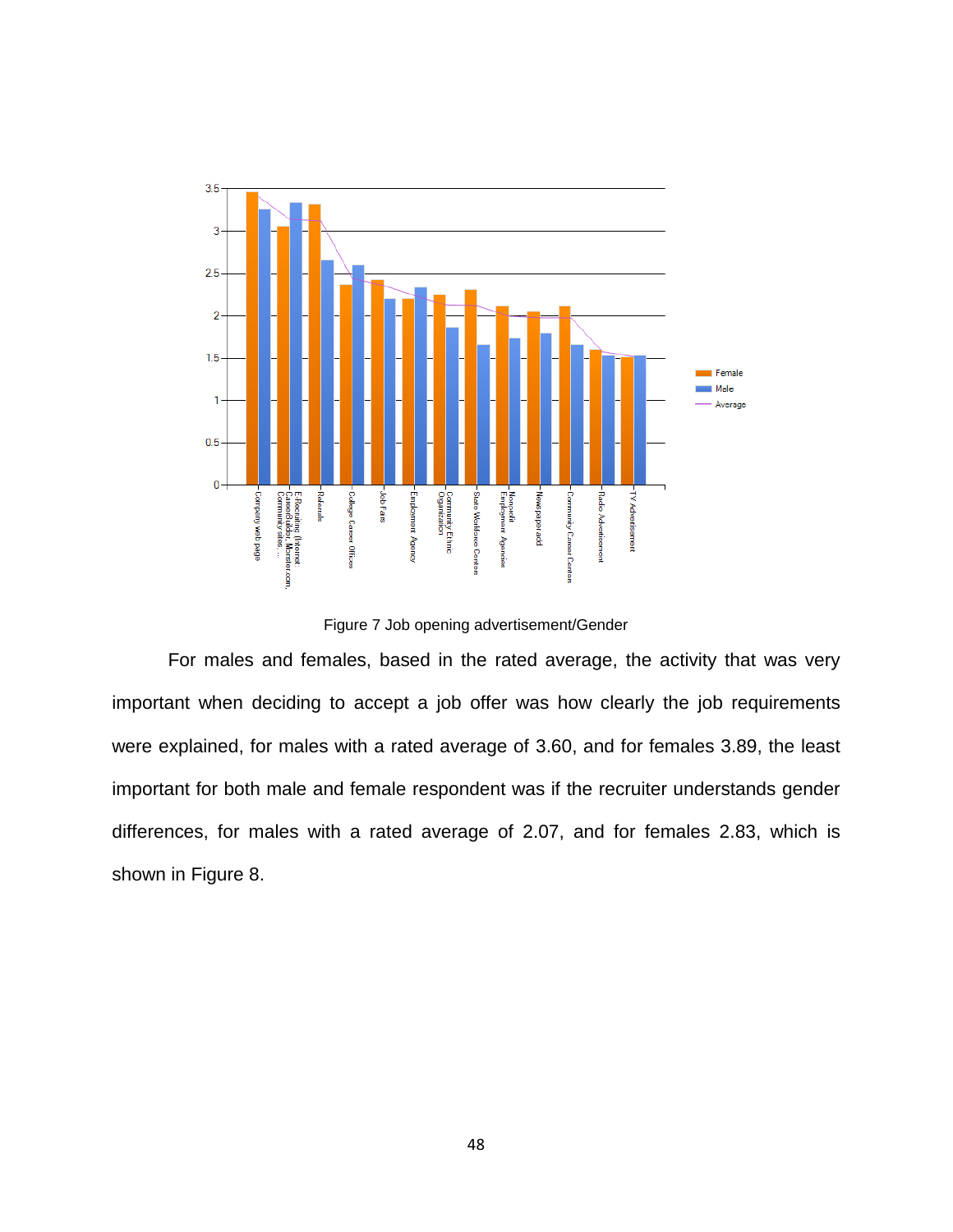

Figure 8 Recruitment activities/Gender

The benefit that was more important for male and female respondents was major medical insurance, for males with a 3.60 rated average, and for females 3.72 rated average, the benefit that both male and female respondents care the least was Child care, males with a rated average of 1.47, and females with a two rated average as reported in Figure 9.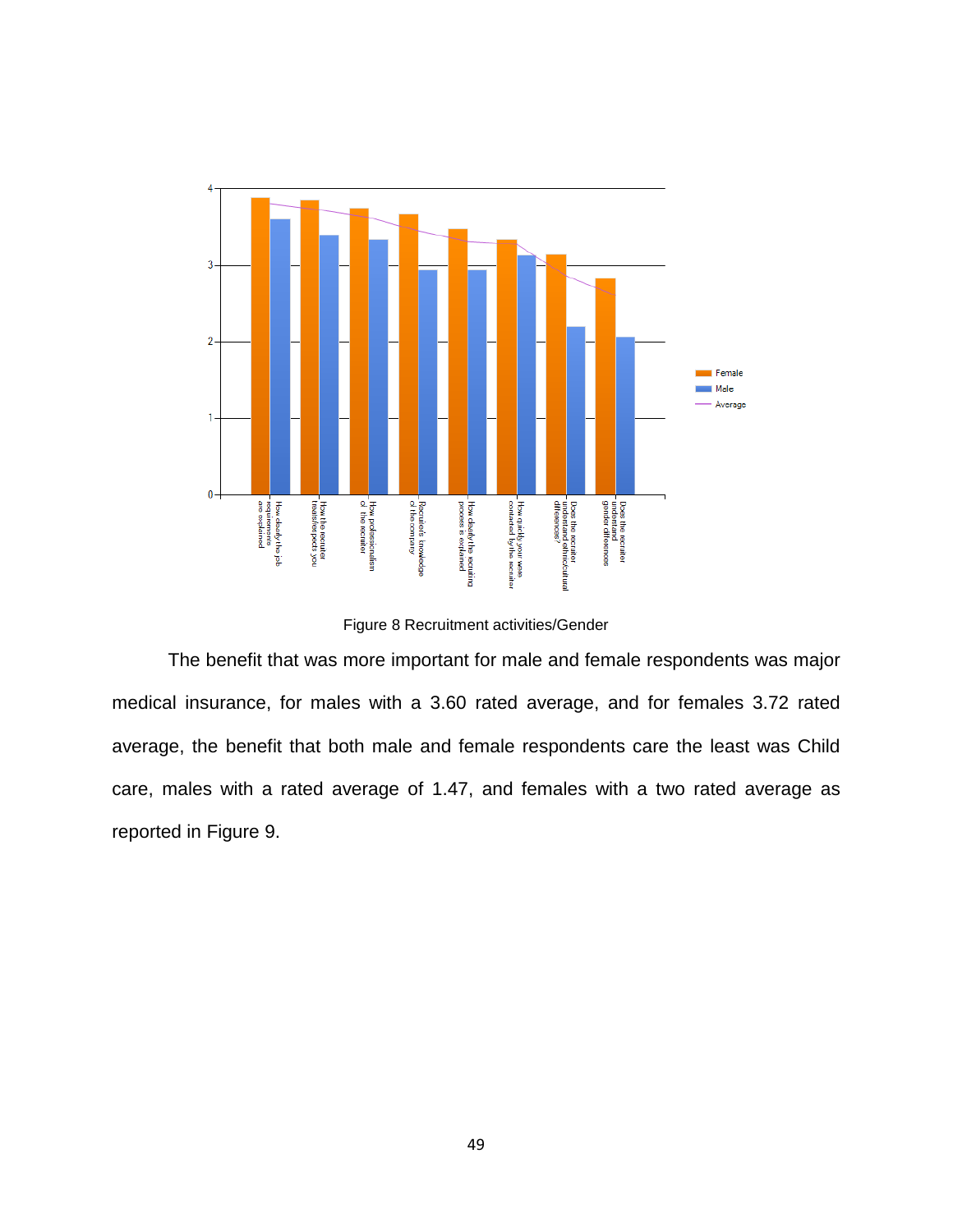

Figure 9 Employment benefits/Gender

Female respondents indicated that work life balance and location were the most important aspects when making a job decision, both with a 3.81 rated average, for male respondents the most important aspect was the pay rate with a rated average of 3.6. The least important aspect for males and female based in the rated average was transportation availability, for males with a 2.47 and for females with a 2.64, reported summary provided in Figure 10.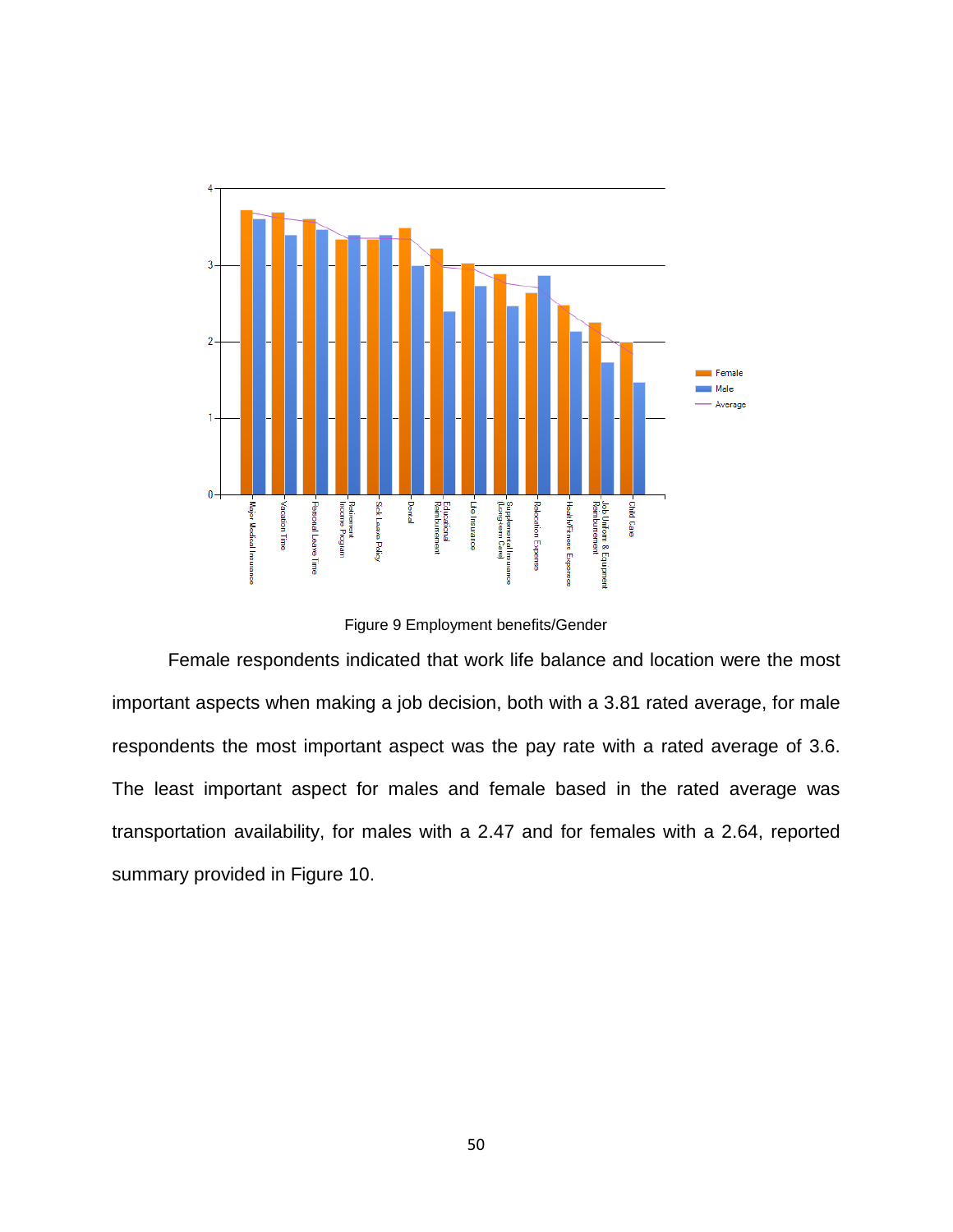

Figure 10 Employment issues/gender

The last question in the survey asked if they had ever felt that they had been given a job opportunity because they belong to a minority group, 57.1% of the male respondents indicated no, 62.9% of the female respondents indicated no, 14.3% of the respondents indicated that they were not sure, 8.6% of the females indicated that they were not sure, 2.9% of females indicated yes. From the male respondents that indicated yes 14.3% indicated that they felt proud and 14.3% indifferent, the female respondents that indicated yes 5.7% felt proud and 5.7% felt indifferent, 11.4% felt professionally underappreciated, and 2.9% indicated they felt different than the answer options. Ethnicity:

In examining the relationship between gender and ethnicity, 25.6% of the male respondents identified themselves as Hispanic, and 50% as male Non-Hispanic White: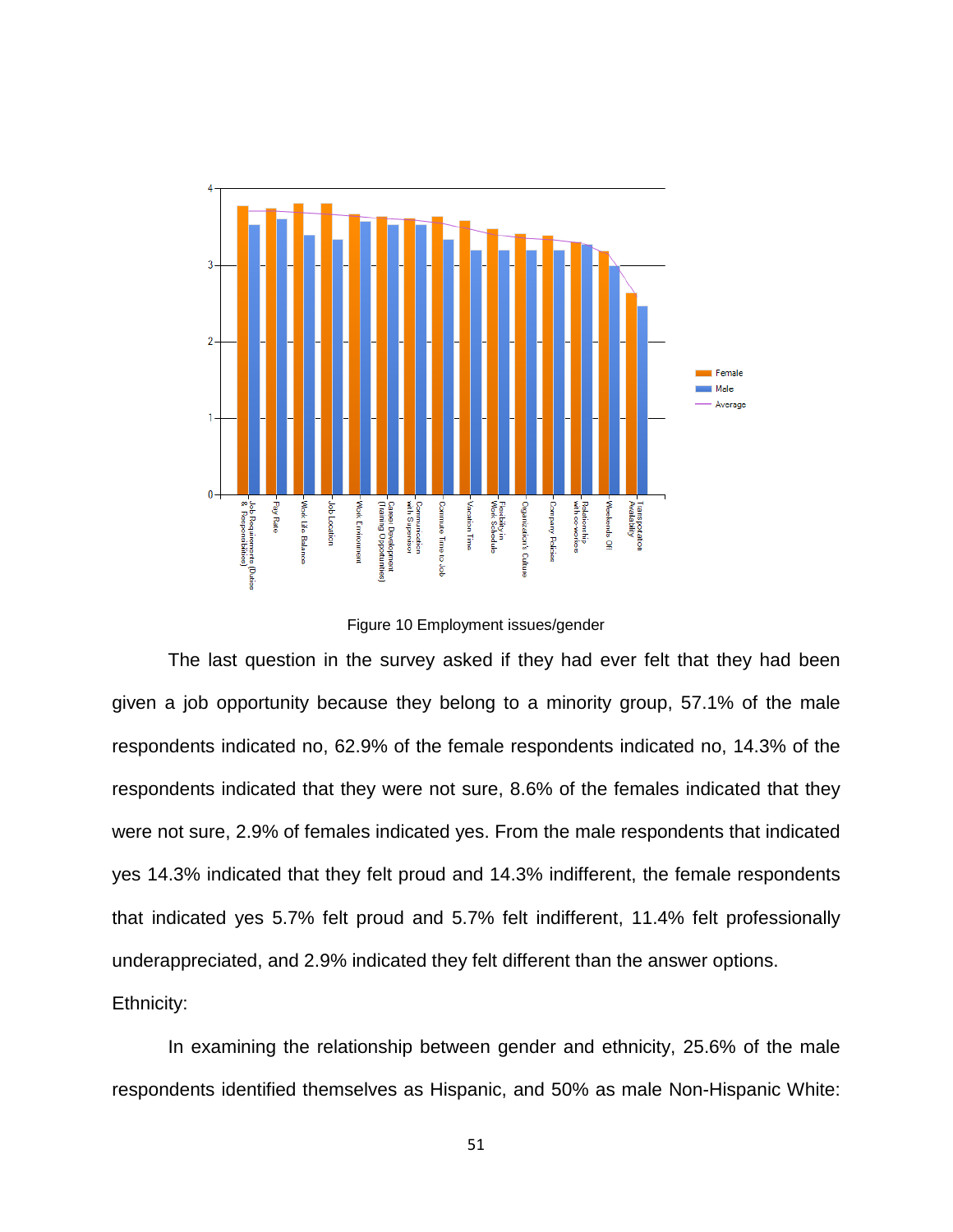whereas, 74.4% respondents were female Hispanics, 50% were Non-Hispanic White females. Also 38.5% of the Hispanic respondents indicated that English was their primary language, while 61.5% of Hispanics identified Spanish as their primary language.

Of the respondents identifying themselves as Hispanics, 2.6% were older than sixty-five years of age, 25.6% were between from 46 and 65 years of age, 4% were from 30 to 45 years of age, 28.2% from 18 to 30 years of age, and 2.6% were under 18 years of age. In the Non-Hispanic White group, 12.5% were in the age group from 46 to 65, 37.5% were between the age of 31 and 45, and 50% ranged between 18 to 30 years of age.

The Hispanic respondents by their county of residence were: 17.9% resided in Seminole County, 51.3% in Orange County, and 28.2% in Osceola County. Non-Hispanic White respondents resided: twenty five percent in Lake County, 12.5% in Seminole County, 37.5% in Orange County, 12.5% in Osceola County, and 12.5% in Polk County

In reference to the immigration generation, 46.2% Hispanics stated they did not immigrated to the United States in the last seven years, 20.5% stated they were the first generation, 15.4% second generation, and 5.1% third generation.

Regarding their education level, 5.3% Hispanics indicated that they had a High School diploma, 13.2% had some college credit (no degree), 10.5% had a Community College Associate degree, 39.5% had Bachelor's degree and 31.6% had an advance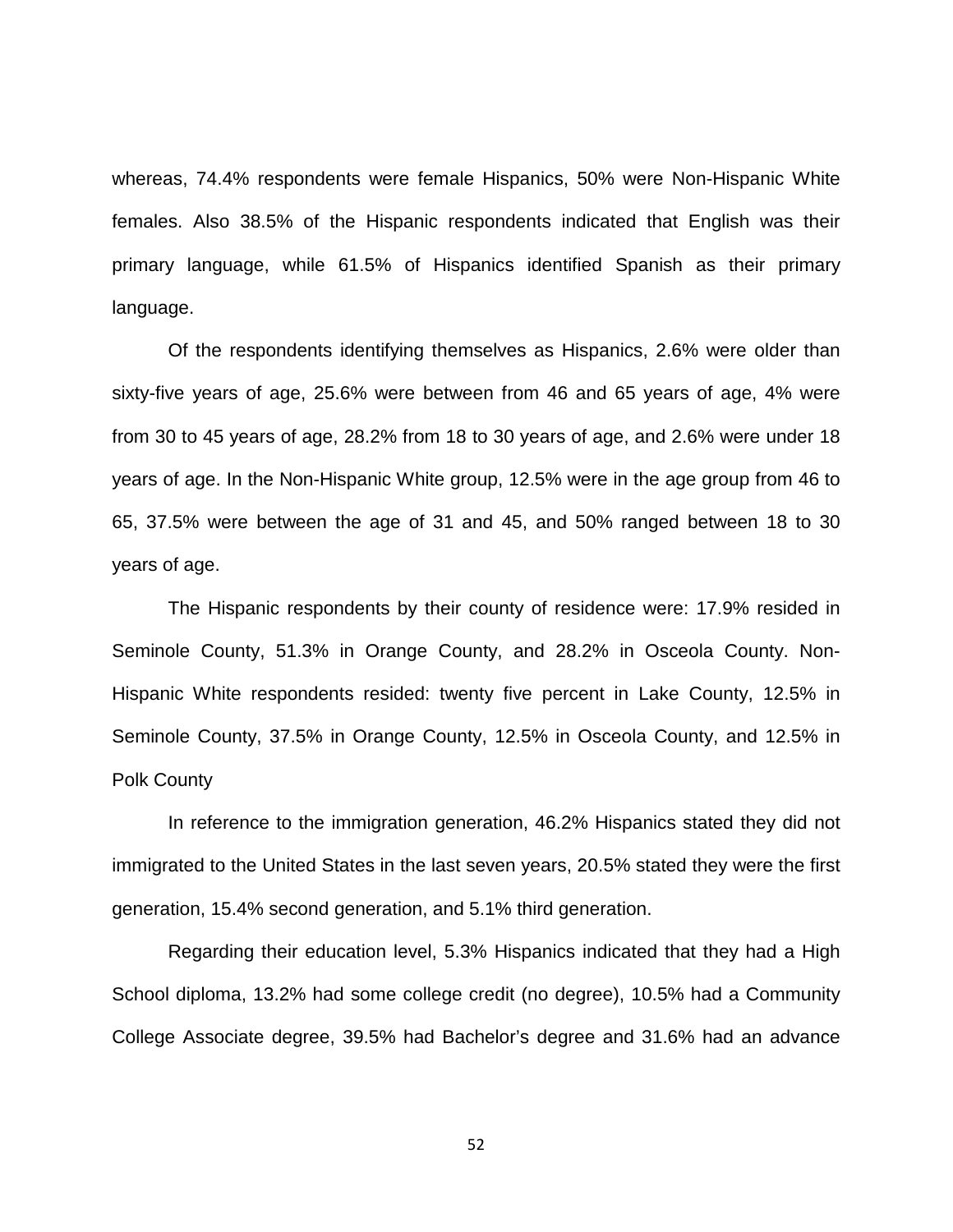degree. 12.5% of Non-Hispanics White had a Community College Associate degree, seventy five percent had a Bachelor's degree, and 12.5% had an advance degree.

At the time of the study, 17.9% Hispanic respondents indicated that they were actively looking for a job, 15.4% stated they had not looked in the last twelve months, 5.1% stated they had not looked in the past twelve to twenty four months, 10.3% indicated they had not looked in the past twenty four to thirty six months, and 51.3% indicated they had not looked for a job in over thirty six months. Twenty five percent of Non-Hispanics White were actively looking for a job, twenty five percent had not looked for a job in the last twelve months, 12.5% in the last twelve to twenty four months, 12.5% had not looked in the last twenty four to thirty six months, and twenty five percent had not looked for a job in over thirty six months.

In regards to the level of satisfaction with the most recent recruitment experience, 10.3% Hispanics identified that they were extremely satisfied with their last recruitment experience, 12.8% satisfied, 35.9% neither satisfied nor dissatisfied, 12.8% dissatisfied, 5.1% extremely dissatisfied, and 23.1% indicated that the question did not apply to them. 12.5% Non-Hispanic White indicated they were satisfied with their last recruitment experience, twenty five percent neither satisfied nor dissatisfied, twenty five percent dissatisfied, 12.5% extremely dissatisfied, and twenty five percent indicated that the question did not apply to them.

Hispanics identified Company webpage as very important with a 3.35 rated average, and they also identified TV advertisement as the least important with a 1.53 rated average. Non-Hispanic White also identified Company webpage as very important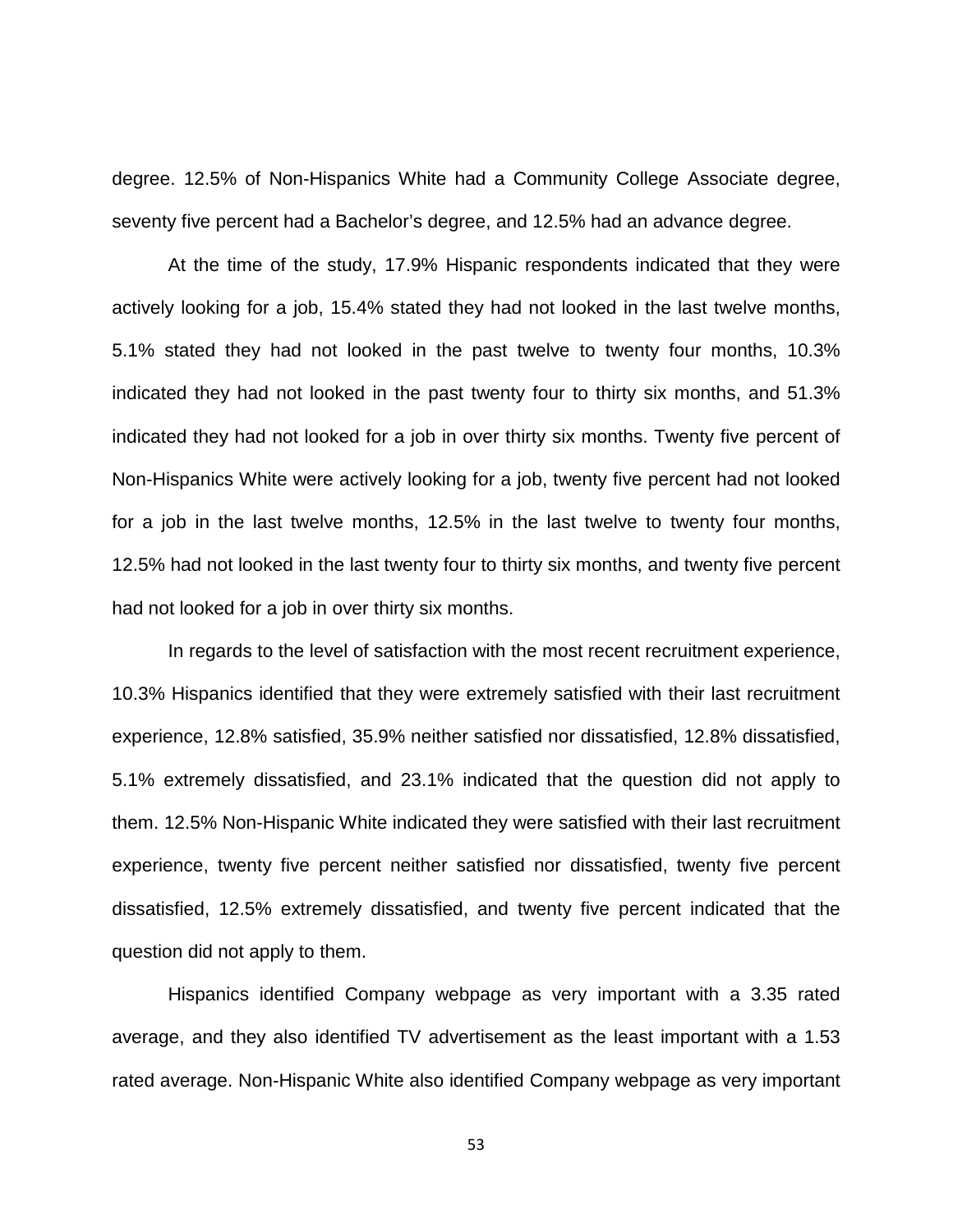with a 3.63 rated average; and they identified community ethnic organizations as the least important with a 1.63 rated average, which is shown in Figure 11.



Figure 11 Job opening advertisement/Ethnicity

Hispanics identified as very important how clearly the job requirements were explained with a 3.79 rated average, they identified as the least important with a 2.72 rated average the recruiter's understanding regarding gender differences, Non-Hispanic Whites identified as very important with a 3.75 rated average how clearly the job requirements were explained, together with the recruiter's professionalism, and the way the recruiter treats/respects you; as least important they indicated, the same as the Hispanics, with a 2.13 rated average the recruiter's understanding regarding gender differences, reported summary provided in Figure 12.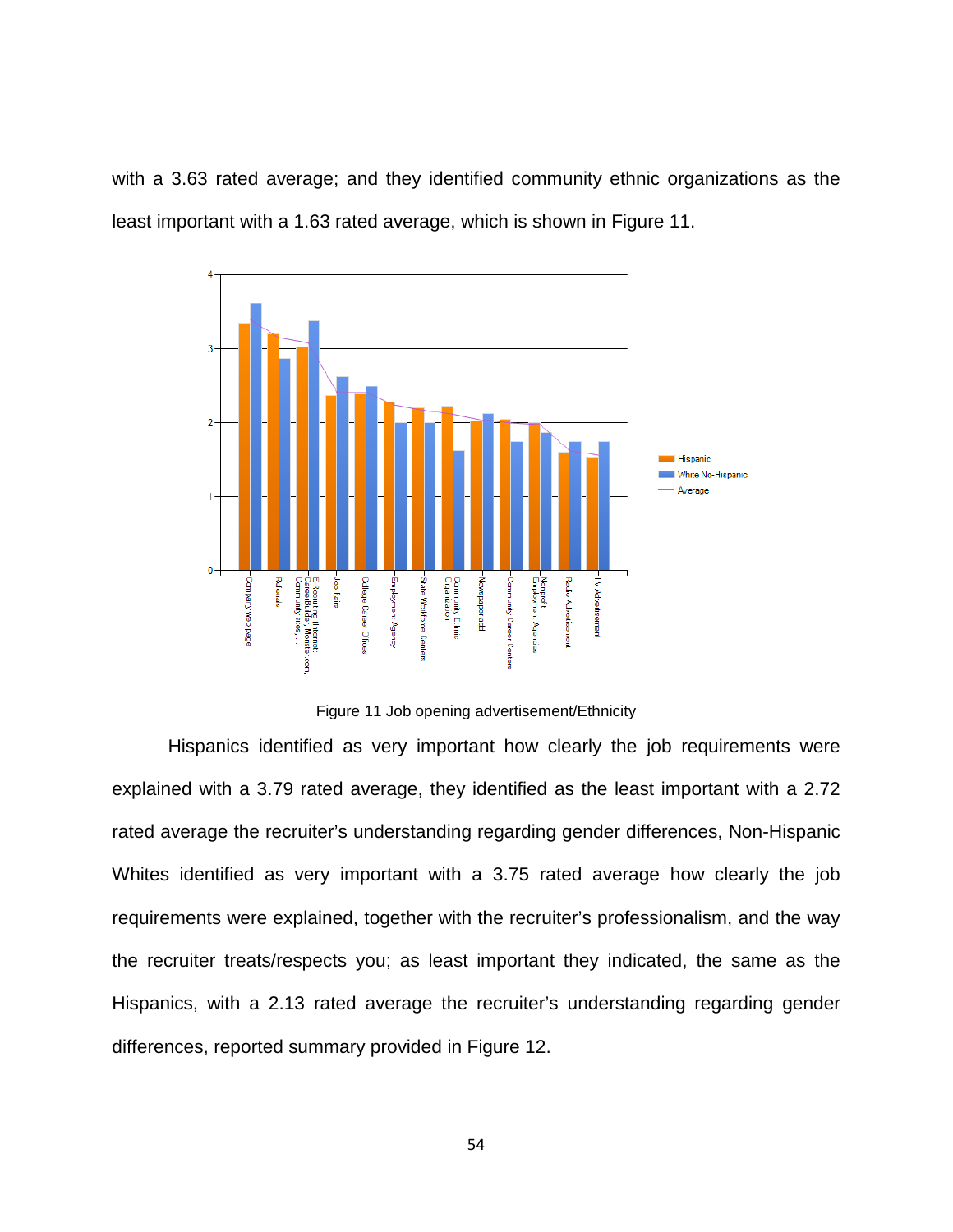

Figure 12 Recruitment activities/Ethnicity

Hispanics identified as very important to have major medical insurance with a rated average of 3.62, they identified child care as the least important benefit with a rated average of 2.03. Non-Hispanic Whites also identified major medical insurance as a very important benefit with a rated average of 4, and the least important being also child care with a rated average of 1.13 as shown in Figure 13.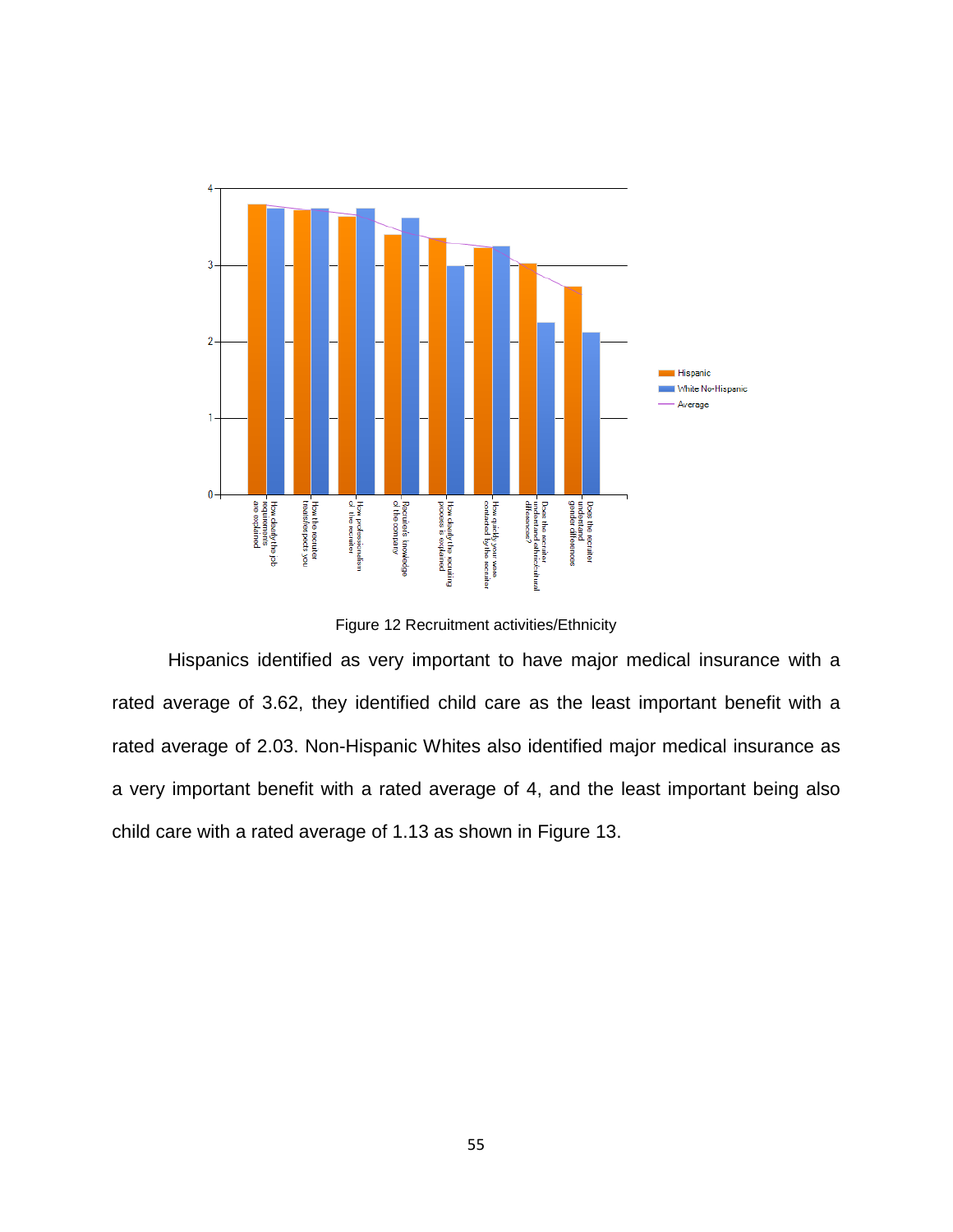

Figure 13 Employment benefits/Ethnicity

Hispanics identified job location as very important with a rated average of 3.77; they identified transportation availability as the least important with a rated average of 2.74. Non-Hispanic Whites identified Career development as very important with a rated average of 3.63, and they also identified as the least important transportation availability, same as Hispanics, but with a 1.75 rated average. 59.5% Hispanics identified that they have not felt that they have been offered a job because they belong to a minority group, 2.7% stated they were not sure, 2.7% stated yes, but did not identified how they felt about it, 10.8% identified themselves as feeling proud, indifferent, and professionally underappreciated.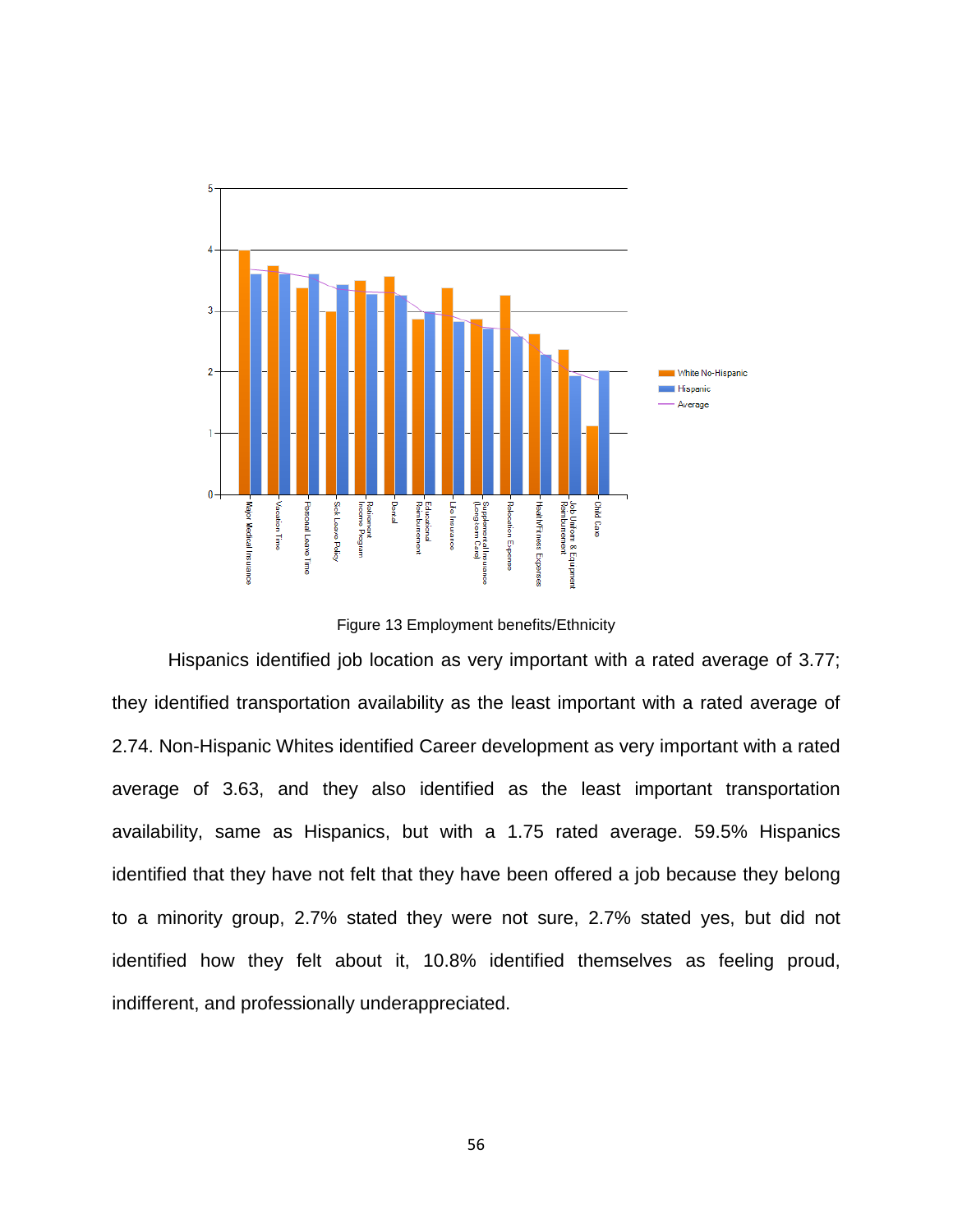Generation:

The Hispanic respondents indicated that 22.2% males were first generation, 28.6% males were second generation, and fifty percent were third generation. The female respondents indicated that 77.8% were first generation, 71.4% were second generation, and fifty percent were third generation.

Hispanic respondents indicated that 33.3% from the first generation recognized that their primary language is English, the second generation indicated 71.4%, and the third generation fifty percent; 66.7% from the first generation indicated that Spanish was their primary language, the second generation 28.6%, and fifty percent from the third generation.

Regarding the age group classification, 11.1% first generation were under the age group from 46 to sixty five years of age, the second generation 14.3%, and fifty percent the third generation, 44.4% were under the age group thirty one to 45 years of age, 42.9% second generation, and fifty percent from the third generation; 33.3% from the first generation were under the age group from eighteen to thirty years of age, and 42.9% the second generation; 11.1% from the first generation were under the age group under eighteen years of age.

The finding of this study indicated that 11.1% first generation resided in Lake County, 22.2% first generation resided in Seminole County and also fifty percent third generation, 44.4% from the first generation resided in Orange County, one hundred percent second generation resided in Orange County, 22.2% first generation resided in Osceola County, and fifty percent third generation also resided in Osceola County.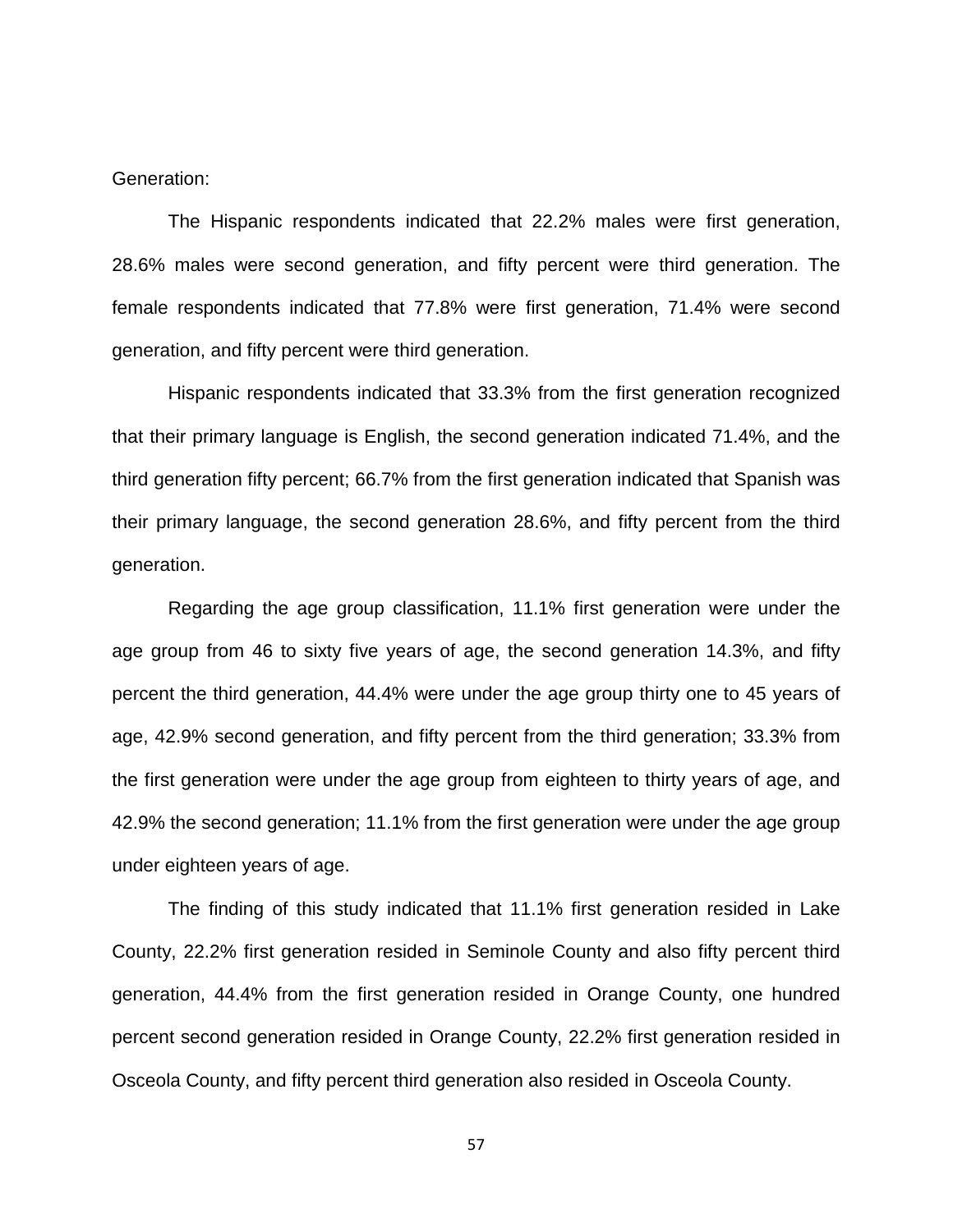Fifty percent of the third generation had a High school diploma or equivalent, 12.5% first generation had some college credit (no degree), 14.3% second generation had some college credit (no degree). Twenty five percent first generation had an Associate degree, twenty five percent from the first generation had a Bachelor's degree, 28.6% from the second generation, fifty percent from the third generation, and 37.5% from the first generation had an advance degree 57.1% from the second generation.

At the time of this study, 33.3% first generation were actively searching for jobs, 14.3% second generation, 11.1% first generation had not looked for a job in the last twelve months, 28.6% second generation and fifty percent third generation, 14.3% second generation had not looked for a job in more than twenty four months, 22.2% first generation had not looked for a job in the last thirty six months, and 33.3% first generation had not looked for a job in more than thirty six months, 42.9% second generation, and fifty percent from the third generation.

In reference to the level of satisfaction with the most current recruitment experience, 11.1% first generation were extremely satisfied with their most recent recruitment experience, 33.3% first generation were satisfied, one hundred percent third generation were satisfied, 33.3% first generation were neither satisfied nor dissatisfied, 28.6% second generation were neither satisfied nor dissatisfied, 11.1% first generation were dissatisfied, and 42.9% from the second generation, 11.1% from the first generation indicated that the question did not apply to them, and 28.6% from the second generation.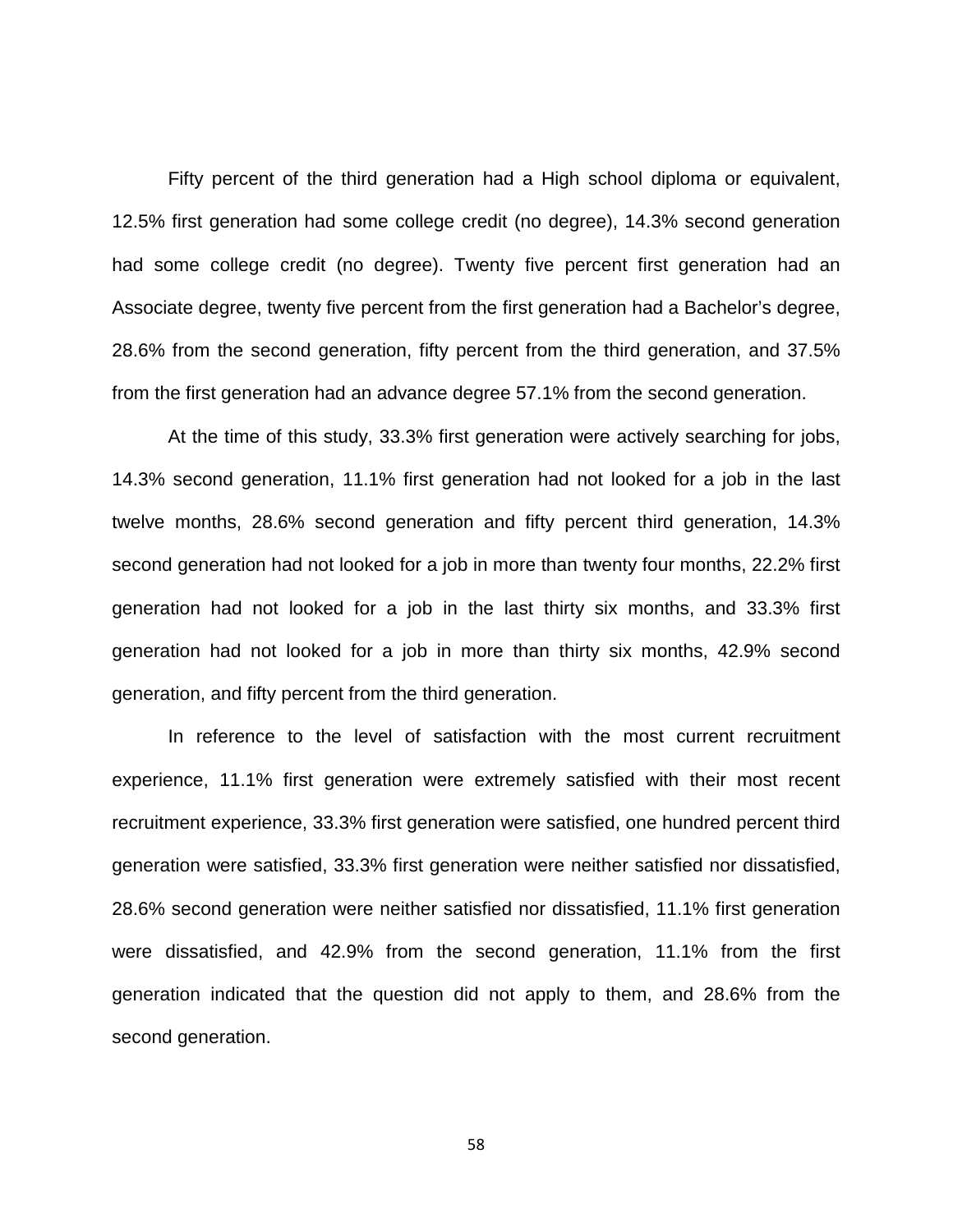Respondents from the first generation indicated that the company webpage was very important at the time they were looking for employment, they also indicated that the least important were TV and radio advertisement; The second generation also considered to be very important the company webpage, as the least important they selected radio advertisement; the third generation selected as very important, the same as the other two generations, the company webpage, the least important for the third generation were college career fairs, newspaper ads, TV, Radio advertisement, and job fairs as shown in Figure 14.



Figure 14 Job opening advertisement/Generation

The first generation rated as very important how the recruiter treats/respect you, the least important was for the recruiter to understand gender differences, the second generation indicated that having the job requirements explain clearly was very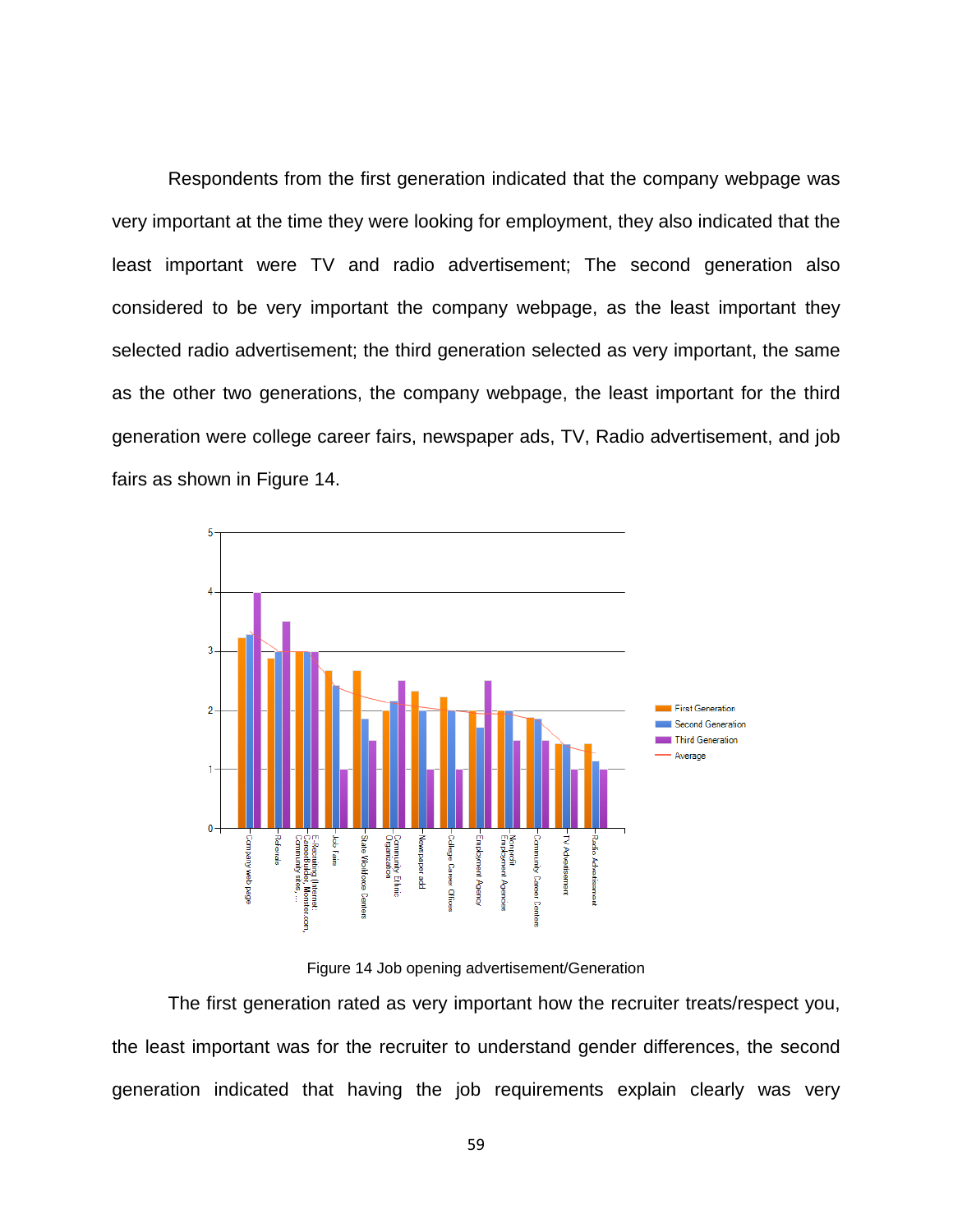important, the least important for the second generation was for the recruiter to understand gender differences; For the third generation was very important that the job requirements were explain clearly, the recruiter's professionalism, and how the recruiter treats/respects you, the least important for the third generation was how quickly the recruiter contacts you, and for the recruiter to understand gender differences, which is reported in Figure 15.



Figure 15 Recruitment activities/Generation

For the first generation, it was very important to have medical insurance, the least important was child care, for the second generation was very important to have major medical insurance, but also personal leave time, the least important for the second generation is job uniform & equipment reimbursement, the third generation indicated as very important, major medical insurance, vacation time, personal leave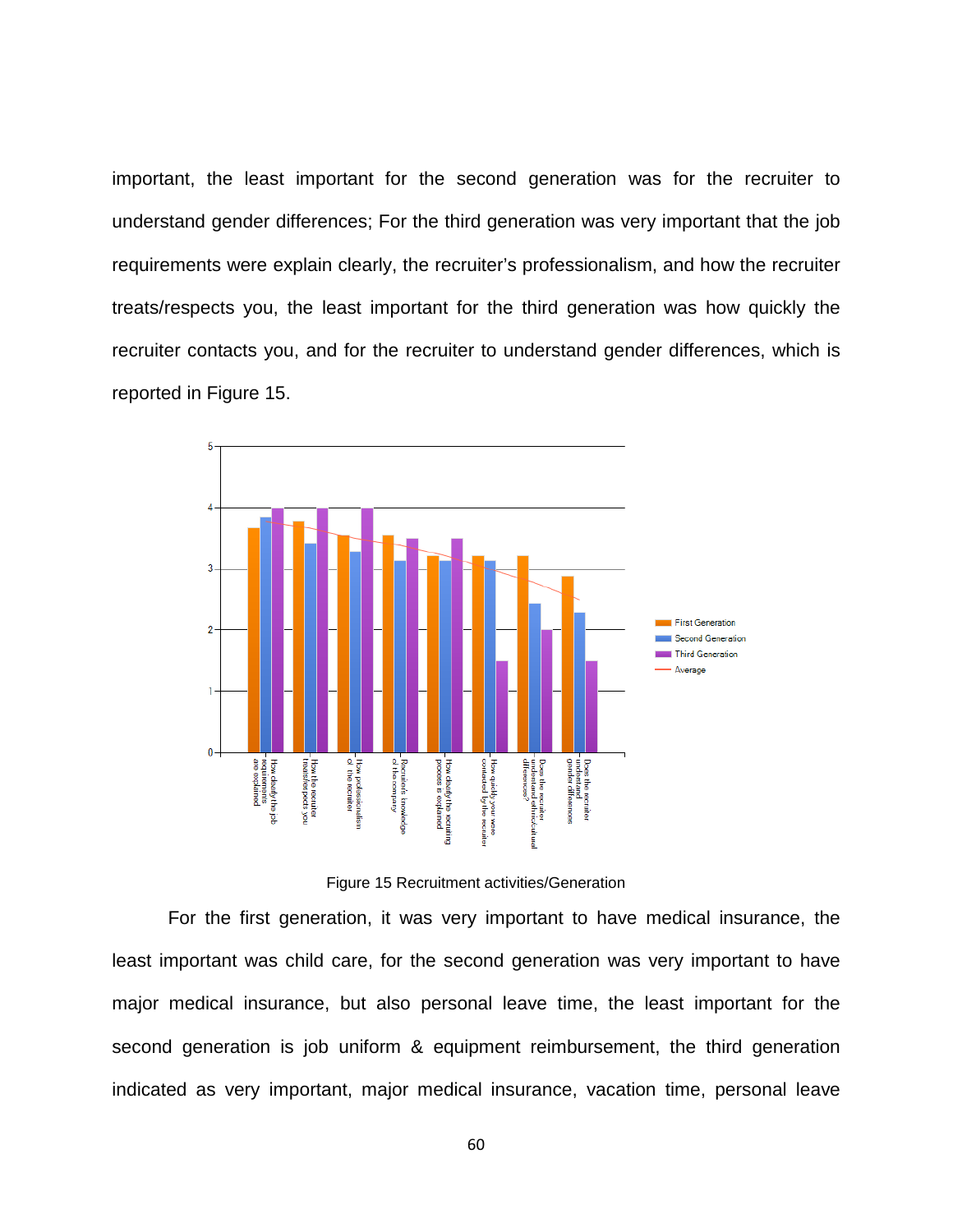time, and sick leave policy, the least important factors for the third generation health/fitness expenses, and child care, reference Figure 16 for tabular data.



Figure 16 Employment benefits/Generation

The first generation selected as very important the pay rate, the least important were company policies, and weekends off, for the second generation was very important the job requirement, and the least important was vacation time, for the third generation company policies, work environment, career development, communication with supervisor, work life balance and vacation time were very important, the least important aspects for the third generation was weekends off, reported summary provided in Figure 17.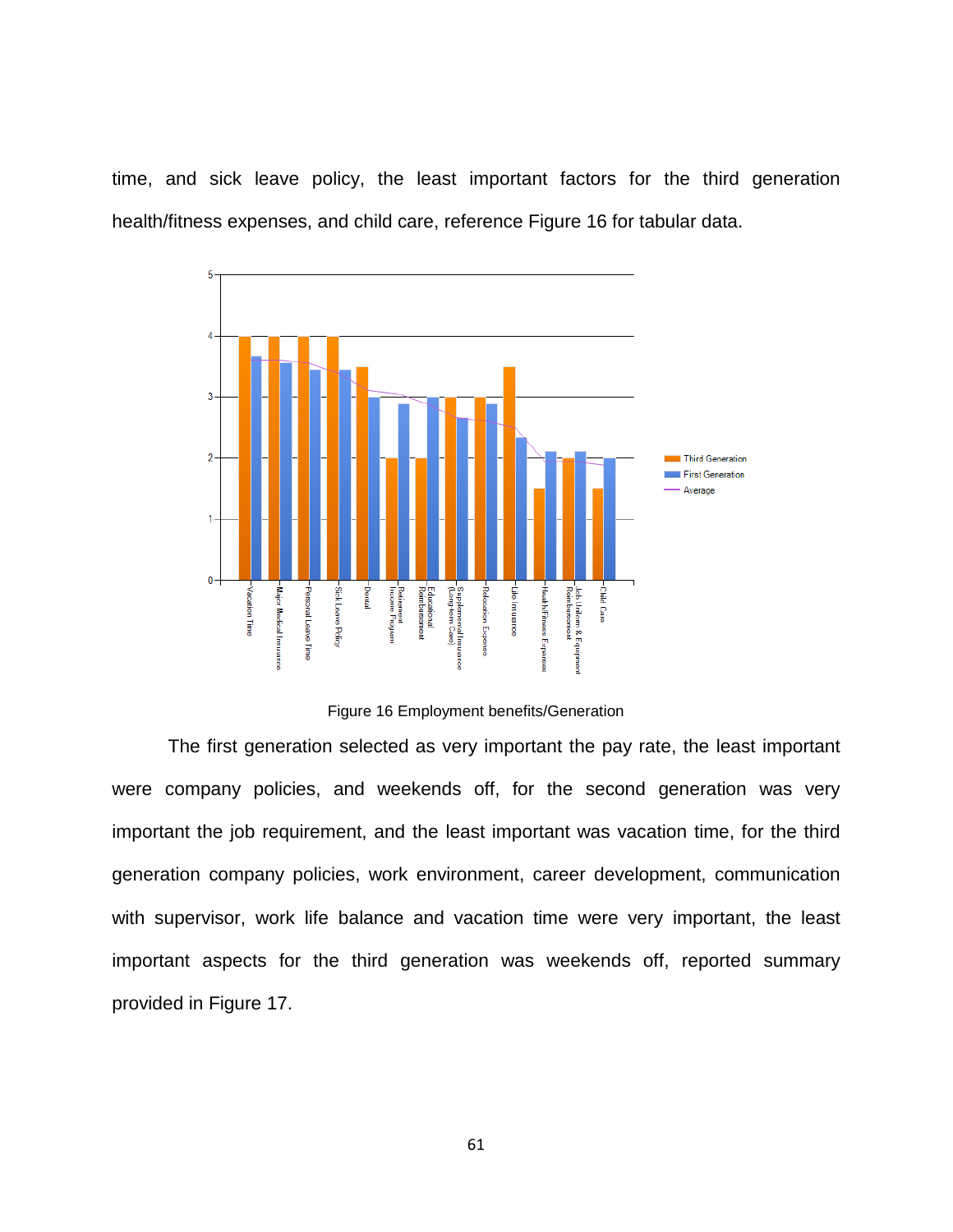

Figure 17 Employment issues/Generation

Seventy five percent first generation had not felt that they had been given a job because they belong to a minority group, 12.5% stated yeas and they felt indifferent and professional underappreciated, 16.7% from the second generation stated no, 33.3% were not sure, and 16.7% stated yes and they felt proud and indifferent, from the third generation fifty percent stated yes and they felt proud about it, and fifty percent indicated that they felt professionally underappreciated.

### **Company Survey**

The company survey information will be analyzed first as an overall summary of all the responses, and second the answers will be divided taking into consideration if they have a formal Human Resources Department or not.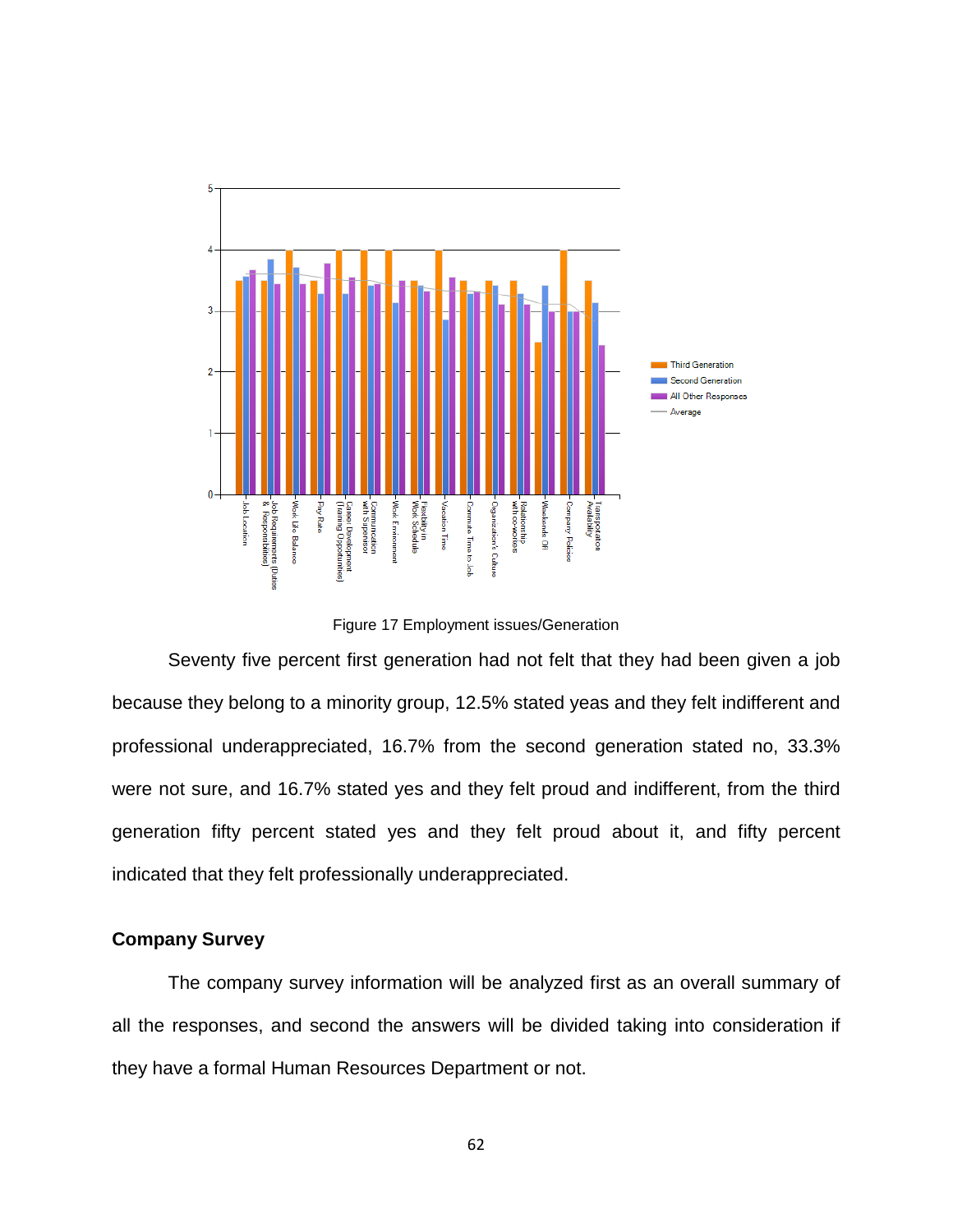The company survey has twelve responses in total. 18.2% of the respondents were from the Healthcare, Hospitality, and Retail industry and 9.1% were from the Construction, Manufacturing, Education, and Food and Beverage Industry as shown in Figure 18.





Company size as reported by the number of employees was: 41.7% of the respondents had less than twenty five employees, 33.3% had above 5000 employees, and 8.3% had 50-99, 1000 to 1499, and 2000-4999. The primary location of the companies was: 9.1% of the companies were in Seminole County, and Osceola County, 63.6% in Orange County, and 18.2% indicated that were located in a County other than those listed in the survey.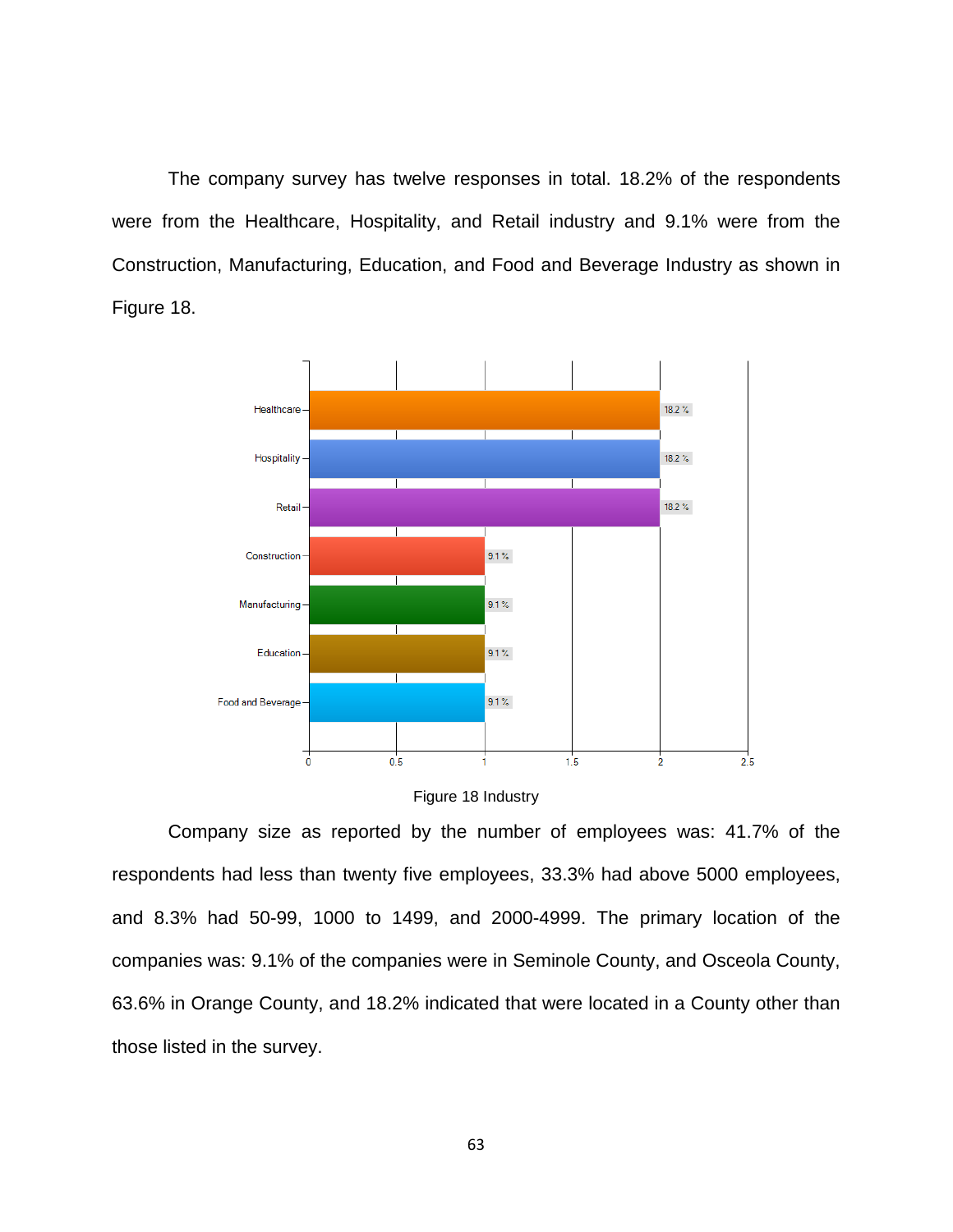The respondents indicated that Fifty percent of the companies had a formal Human Resources Department, and fifty percent did not have a formal Human Resources Department.

Of the respondents, 58.3% of the companies did not have a person whose primary responsibility is recruitment, 8.3% indicated yes, 8.3% indicated that they had a person, but the person did not speak Spanish, and twenty five percent indicated yes, and the recruiter spoke Spanish.

Twenty five percent of the companies did not have full-time Hispanic employees, 58.3% indicated yes, 16.7% indicated that Hispanics represented less than two percent in their companies, and 58.3% indicated that Hispanics represented more than 58.3% from the Company.

Regarding the Hispanic's job classification, 36.4% of Hispanic employees were in the service, Technical, and professional job classification, 63.6% in the Administrative/Clerical, 18.2% in the Operational/Maintenance, 45.5% in Supervisory/Management, and 27.3% indicated that the question did not apply.

The respondents indicated that 91.7% did not approach recruiting Hispanics differently than Non-Hispanic Whites but 8.3% indicated they used different approaches to attract Hispanic applicants.

Seventy five percent did not have a strategy to attract Hispanic job applicants, 8.3% have a strategy, 8.3% indicated that the strategy is successful, and 8.3% indicated that the strategy is moderately successful. These information is shown in Figure 20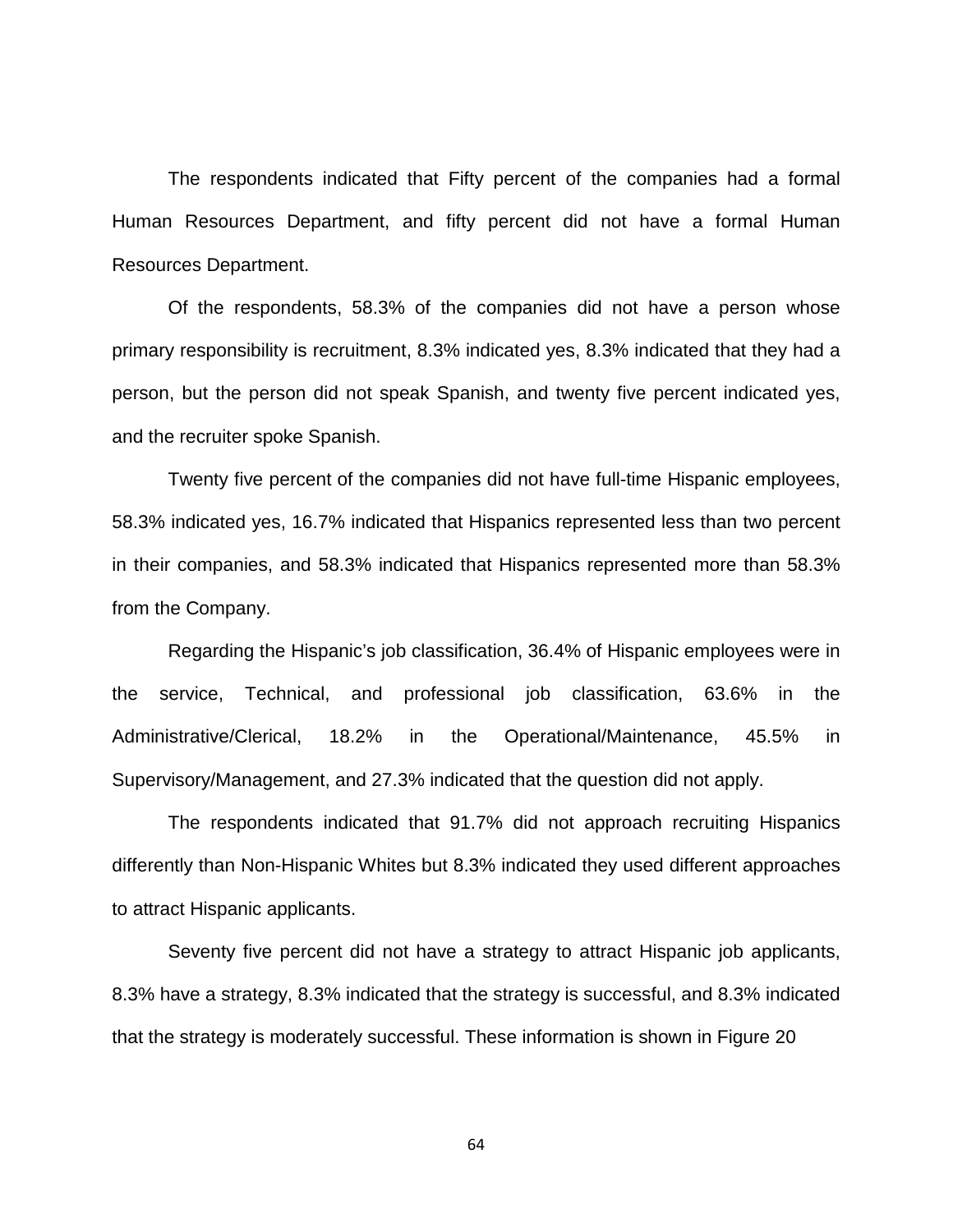

Figure 19 Strategy to attract Hispanic job applicants

Seventy five percent of the companies that participated did not advertise its job openings in Hispanic media or organizations, 33.3% advertised its job openings in Hispanic media or organizations, 16.7% from those in newspaper ads, and Hispanic organizations, and 8.3% in Hispanic radio stations and career fairs focusing on Hispanics.

Of the responding companies, 83.3% did not use bilingual (Spanish/English) job opening advertisement but 16.7% of the companies used bilingual job advertisements. The same companies with bilingual recruiting also used job opening advertisements stated only in Spanish.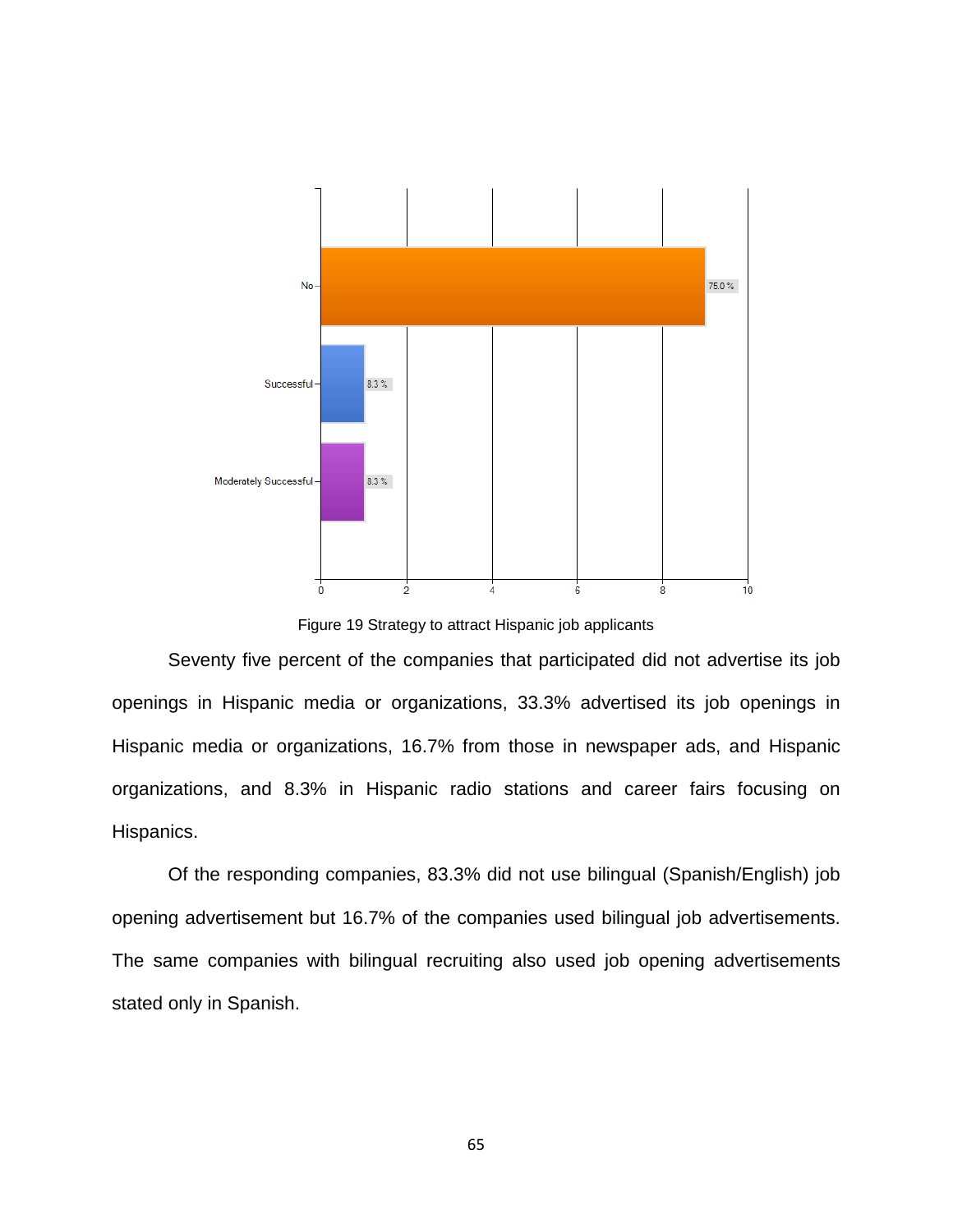Regarding the Referral program, 41.7% did not have one, 16.7% had a referral program, 8.3% indicated that Hispanics were active within the program, twenty five percent moderately active, and 8.3% very active as shown in Figure 21.





At the time of the study, 33.3% of the companies had an Affirmative Action program, 8.3% were not sure, 8.3% indicated that the program did not affect their recruitment practices, and 41.7% indicated that the program affected their recruitment practices.

#### Human Resources:

The respondents indicated that 33.3% of the companies that did not have an official Human resources Department were in the Healthcare industry, 16.7% in construction, manufacturing, transportation, and food and beverage, forty percent of the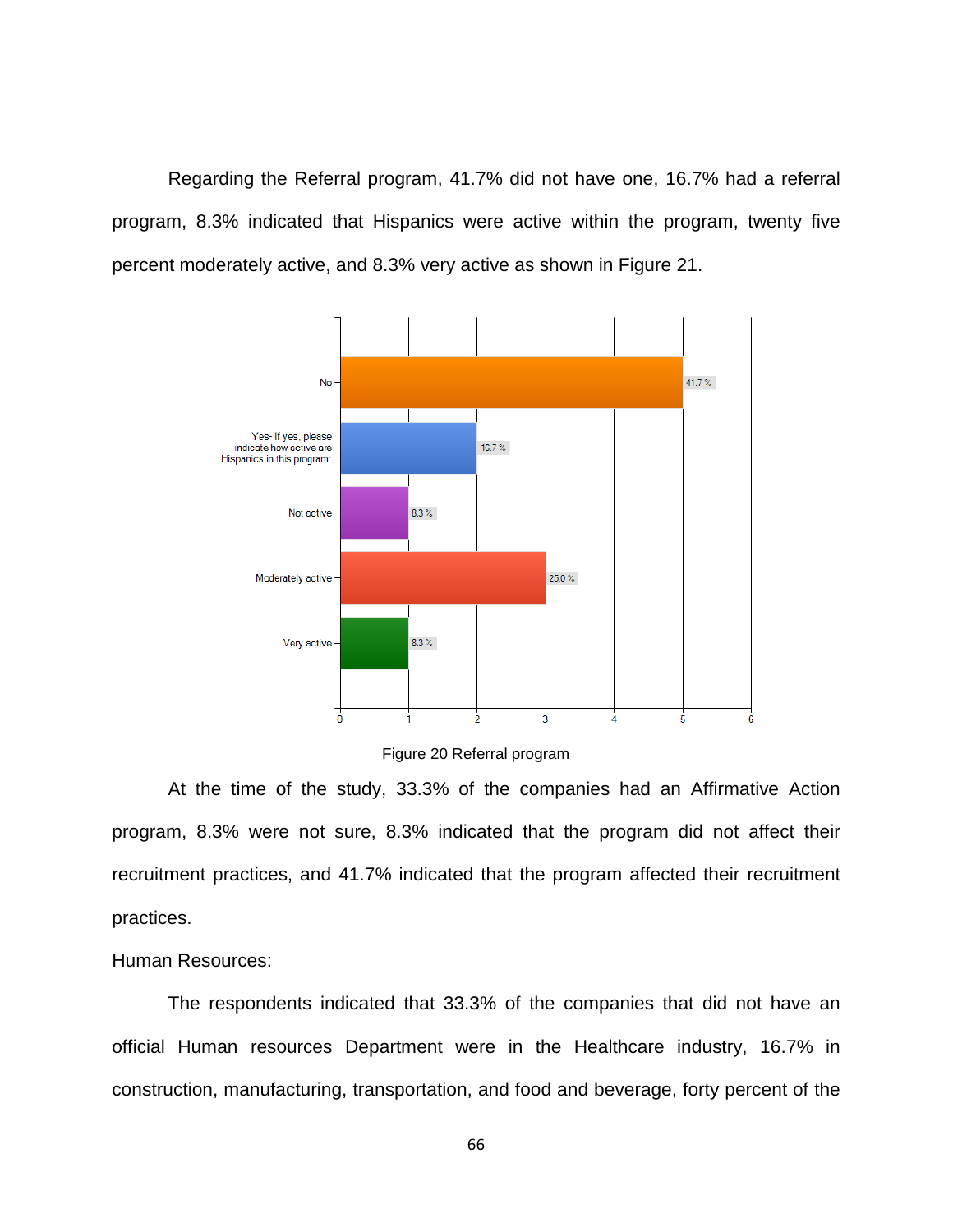companies that had an official Human Resources Department were in the Hospitality industry, twenty percent in the retail and education industry as reported in Figure 22.



Figure 21 Industry/Human Resources Department

In relation to the number of employees, 83.3% of the companies that did not have an official Human Resources Department had less than twenty five employees, 16.7% had above 5000 employees, 16.6% of the companies that had an official Human Resources Department had between 50-99 employees, 16.7% between 1000 and 1499, 16.7% between 2000 and 2499 employees, and fifty percent above 5000 employees.

Twenty percent of the companies that did not have an official Human Resources Department were located in Seminole County and eighty percent in Orange County, fifty percent of the companies that had an official Human Resources Department were located in Orange County, 16.7% in Osceola County, and 33.3% indicated other.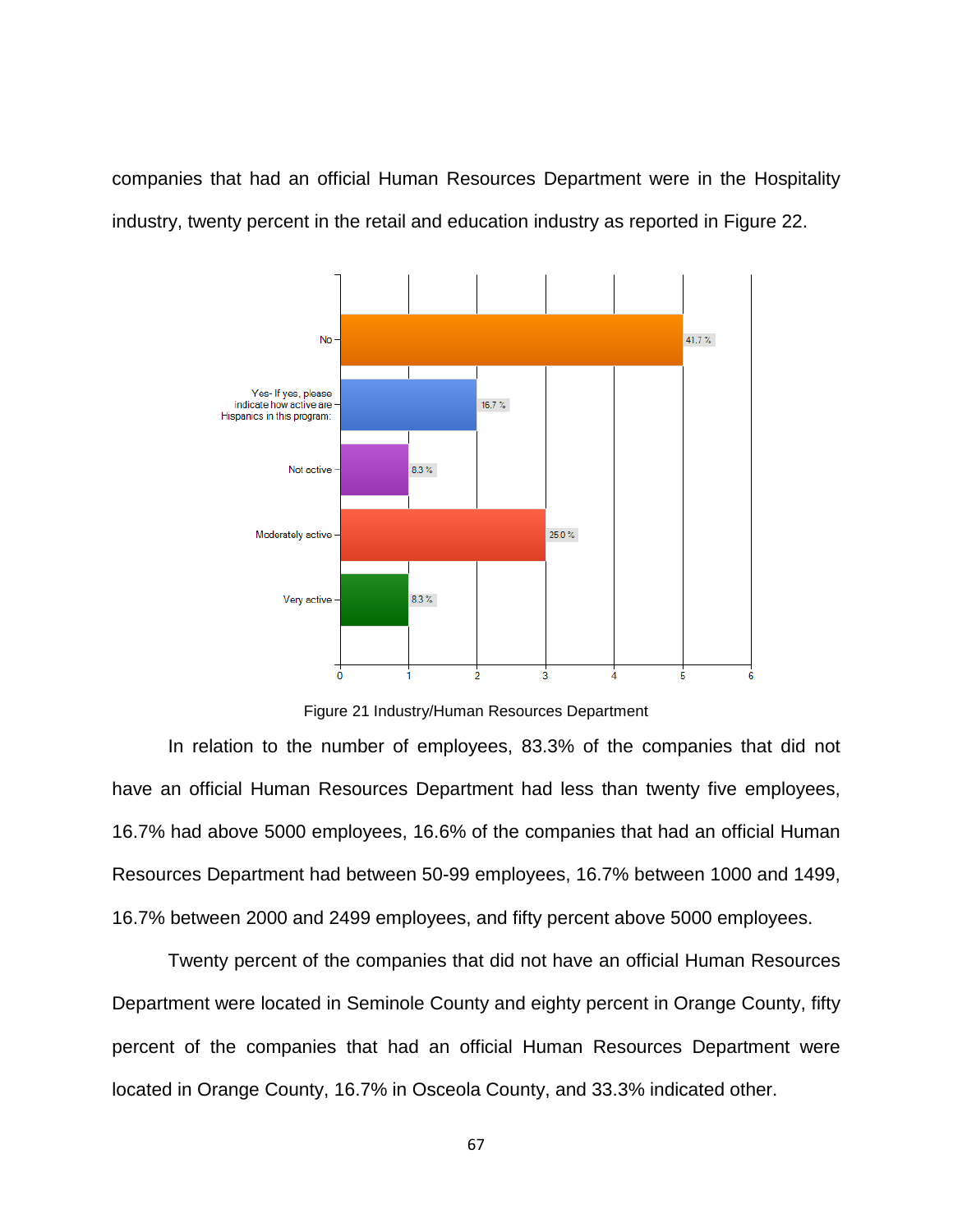Fifty percent of the companies had an official Human Resources Department, and fifty percent did not have an official Human Resources Department. The respondents indicated that 83.3% of the companies that did not have an official Human Resources Department did not have a department or person whose primary responsibility was recruiting, 16.7% had a department or person whose primary responsibility was recruitment and someone in the department or the person in charge of recruiting spoke Spanish: whereas, 33.3% of the companies that had an official Human Resources Department did not have a person whose primary responsibility was recruitment, 33.3% had a recruiter who spoke Spanish, and 16.7% did not have a recruiter that spoke Spanish.

Fifty percent of the companies that did not have a Human Resources Department did not have Hispanic full time employees, 33.3% had fulltime Hispanic employees, who represented ten percent of the company's workforce. 83.3% of the companies that had an official Human Resources Department had full time Hispanic Employees, 33.3% represented less than two percent of the company's workforce, and 66.7% represent more than ten percent of the company's employees.

The companies that did not have an official Human Resources Department had a forty percent Hispanic employee representation in Administrative/Clerical positions, twenty percent in technical, professional, supervisory/management and corporate, and sixty percent indicated that the questions did not apply to them. From the companies, that had an official Human Resources Department 66.7% of Hispanics were represented in service jobs, 33.3% in operational/maintenance, fifty percent technical,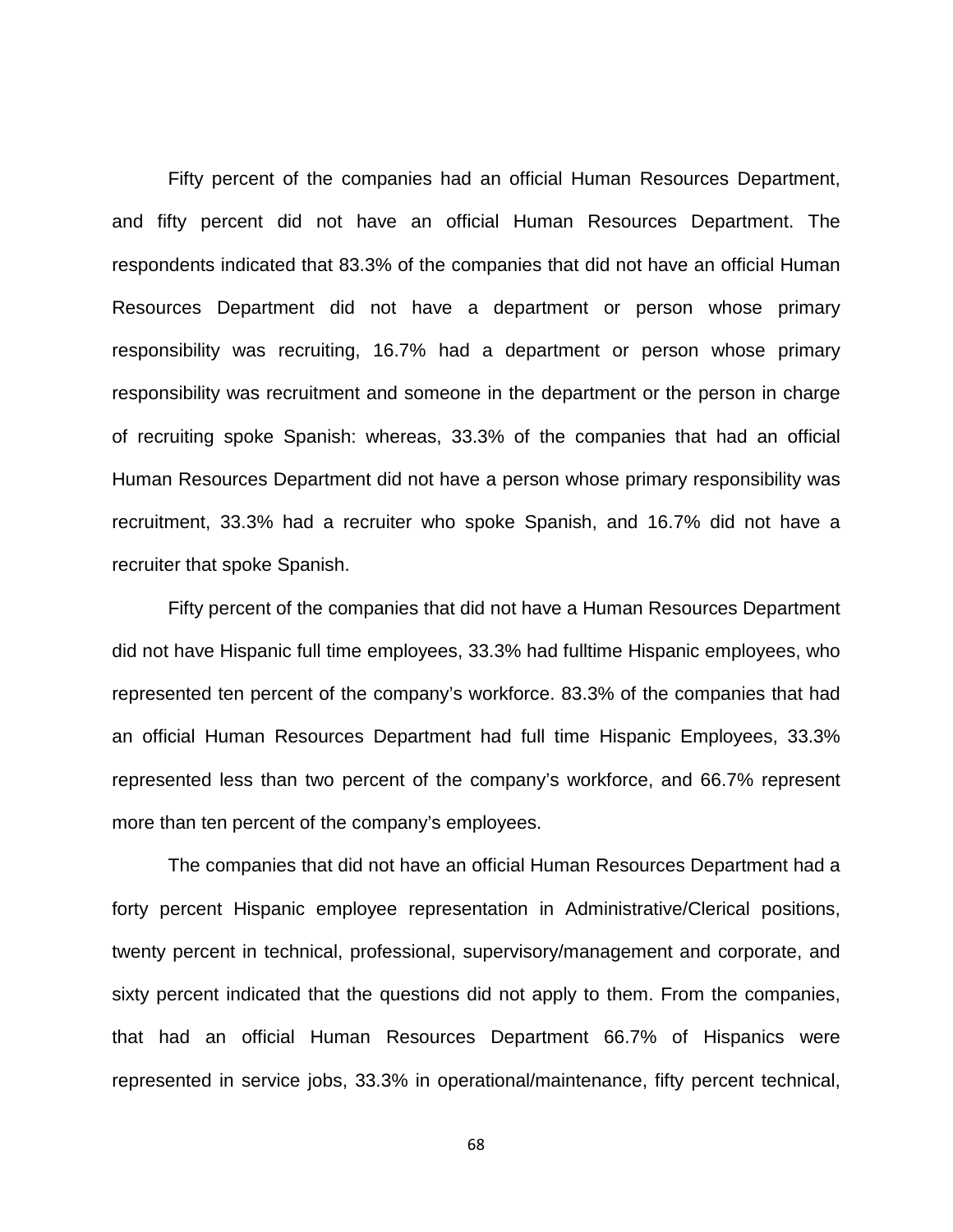and professional, 66.7% in supervisory/management and corporate positions as reflected in Figure 22.



Figure 22 Hispanic job classification/Human Resources Department

One hundred percent of the companies that did not have an official Human Resources Department indicated that they did not recruit Hispanics differently than Non-Hispanic Whites, 83.3% of the companies that had an official Human Resources Department indicated that they did not recruit Hispanics differently than Non-Hispanic Whites, and 16.7% indicated that they recruited Hispanics differently than Non-Hispanic Whites.

Currently 83.3% of the companies that did not have an official Human Resources Department indicated that they did not have a strategy to attract Hispanic applicants, and 16.7% indicated they had a strategy, 66.7% of the companies that had an official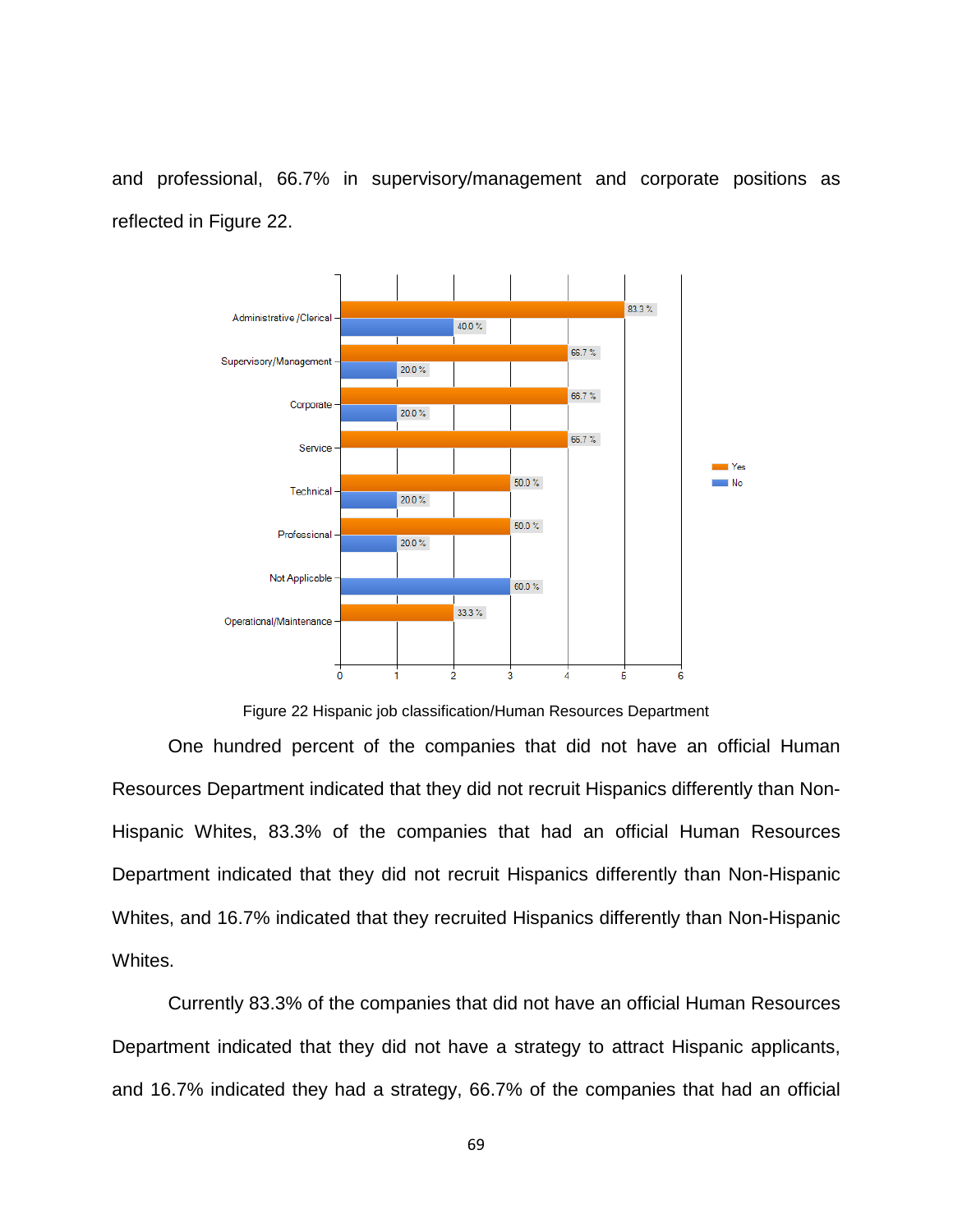Human Resources Department did not have a strategy to attract Hispanic applicants, 16.7% indicated that they had a strategy that was successful, and 16.7% indicated that their strategy was moderately successful.

One hundred percent of the companies that did not have an official Human Resources Department did not advertise their job openings in Hispanic media or organizations, fifty percent of the companies that had an official Human Resources Department did not advertise their job openings in Hispanic media or organizations, 66.7% did, 33.3% in Hispanic newspapers, 16.7% in Hispanic radio stations, 33.3% through Hispanic Organizations, and 16.7% through career fairs focusing on Hispanics which is shown in Figure 23.



Figure 23 Job openings in Hispanic media or organizations/Human Resources Department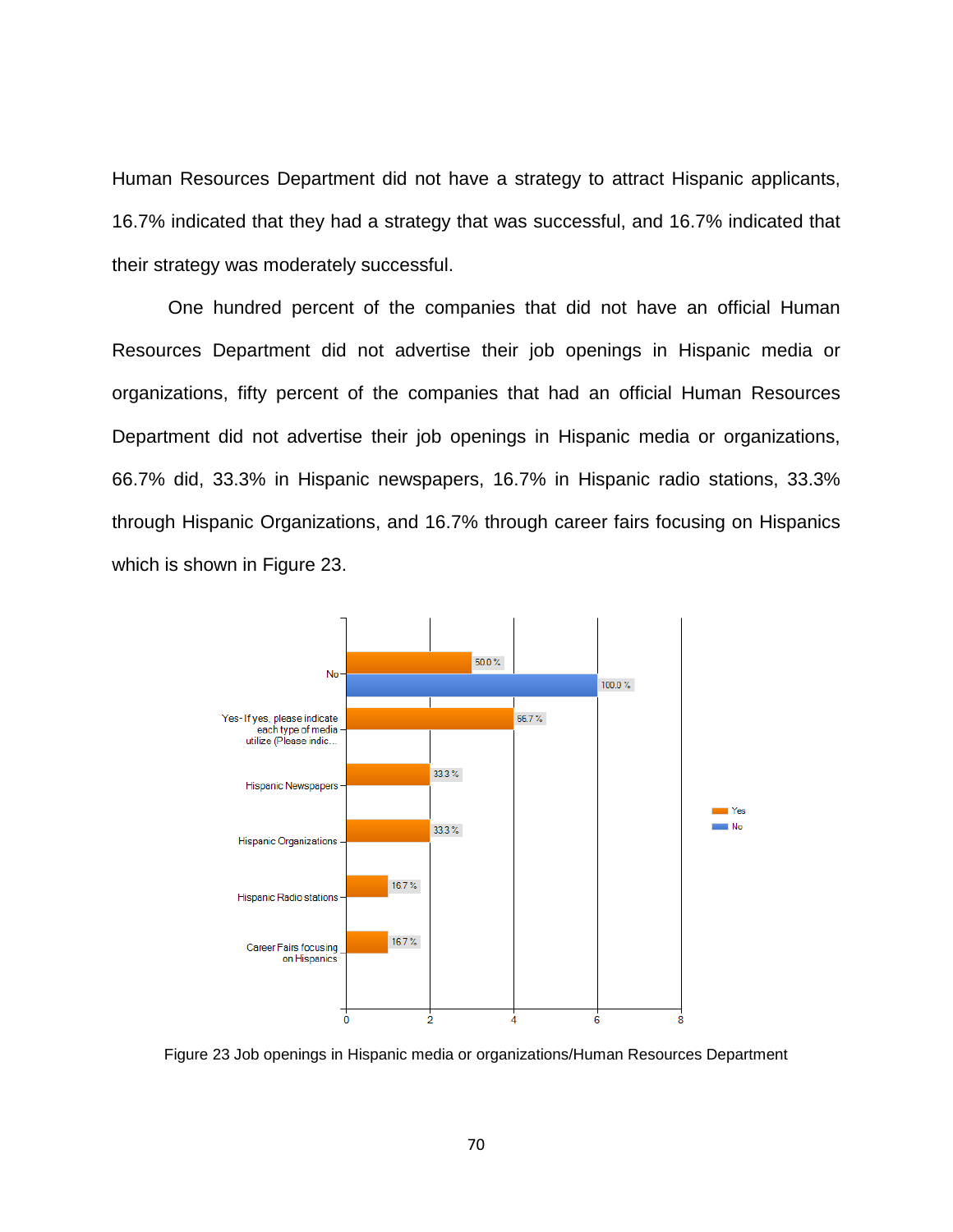One hundred percent of the companies that did not have an official Human Resources Department did not use a bilingual (Spanish and English) job opening advertisement, 66.7% of the companies that had an official Human Resources Department did not use a bilingual (Spanish and English) job opening advertisement, but 33.3% reported they did.

One hundred percent of the companies that did not have an official Human Resources Department did not have a job opening advertisement stated only in Spanish, 66.7% of the companies that had an official Human Resources Department did not have a job opening advertisement stated only in Spanish, 33.3%.

Regarding having a referral program, 66.7% of the companies that did not have an official Human Resources Department did not have a referral program, 33.3% did and Hispanics were moderately active, 16.7% of the companies that had an official Human Resources Department did not have a referral program, 33.3% did, 16.7% indicated Hispanics were not active, moderately active or very active in the program reported summary provided in Figure 24.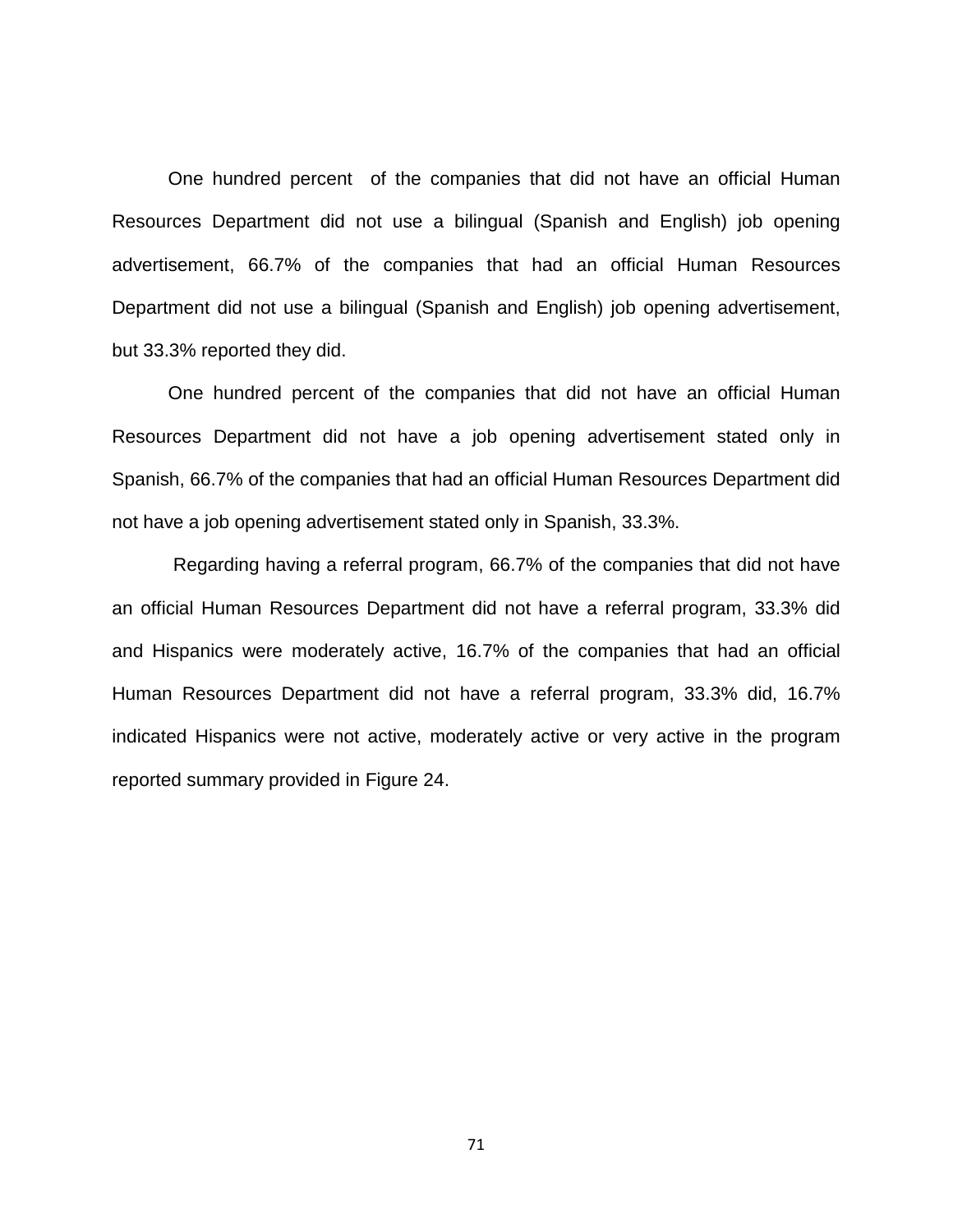

Figure 24 Referral Program/Human Resources Department

At the time of the study, 66.7% of the companies reported that they did not have an official Human Resources Department did not have an Affirmative action program, 16.7% did, 16.7% of the companies that had an official Human Resources Department were not sure if they had an Affirmative Action Program or not, 16.7% did not have an Affirmative Action Program, and 66.7% reported they did.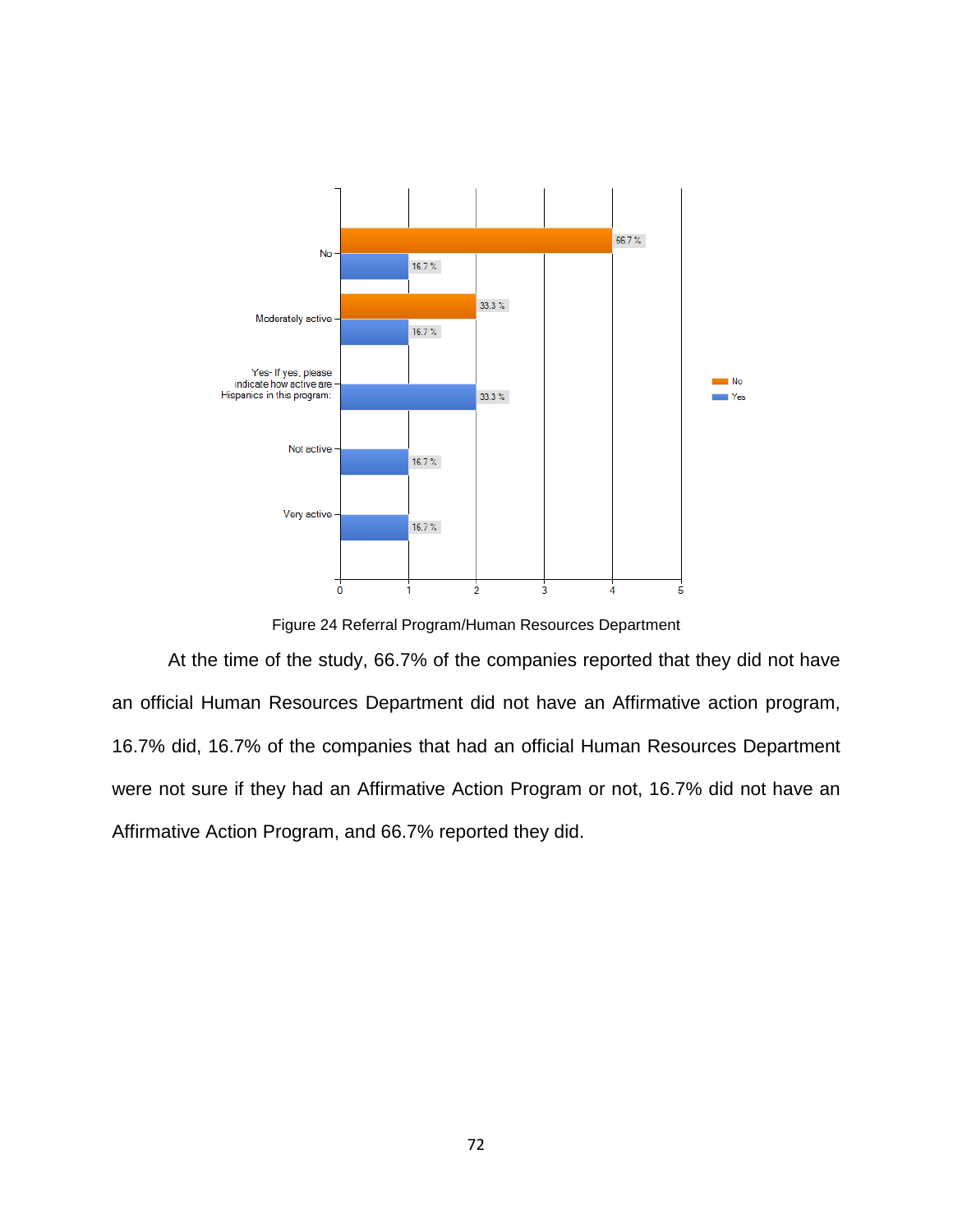#### **CHAPTER FIVE: CONCLUSION**

The purpose of this study was to determine similarities and differences between males and females within the Central Florida Hispanic and Non-Hispanic White populations concerning effective recruitment practices. It is important to take into consideration that a parallel between these populations cannot be just assessed by looking to the year that they were born, their gender or their ethnicity. The differences in the Hispanic generation are based in their level of acculturation which is strongly related to their generation of immigration. It is noted that after the third immigrant generation, born and raised in the United States, the differences between Non-Hispanic Whites and Hispanics subsides and differences appear to be result of the year they were born and their gender. Some differences may remain but are strictly related to cultural values emphasized by their families. Hispanics are very strong in spending quality family time and having vacation time at least once a year. Even if the parents do not have a professional degree they encourage their children to finish High School and continue their education thereafter. The only problem with this statement is that some children with parents from the first and second generation do not get to achieve this goal due to their parent's lack of knowledge of the United States educational system, and a language barrier. These values are going to be reflected at the time Hispanics make a decision to accept a job offer, if having more than one option they will be more incline for the company that allows them to practice these values, spend time with their family and continue their education.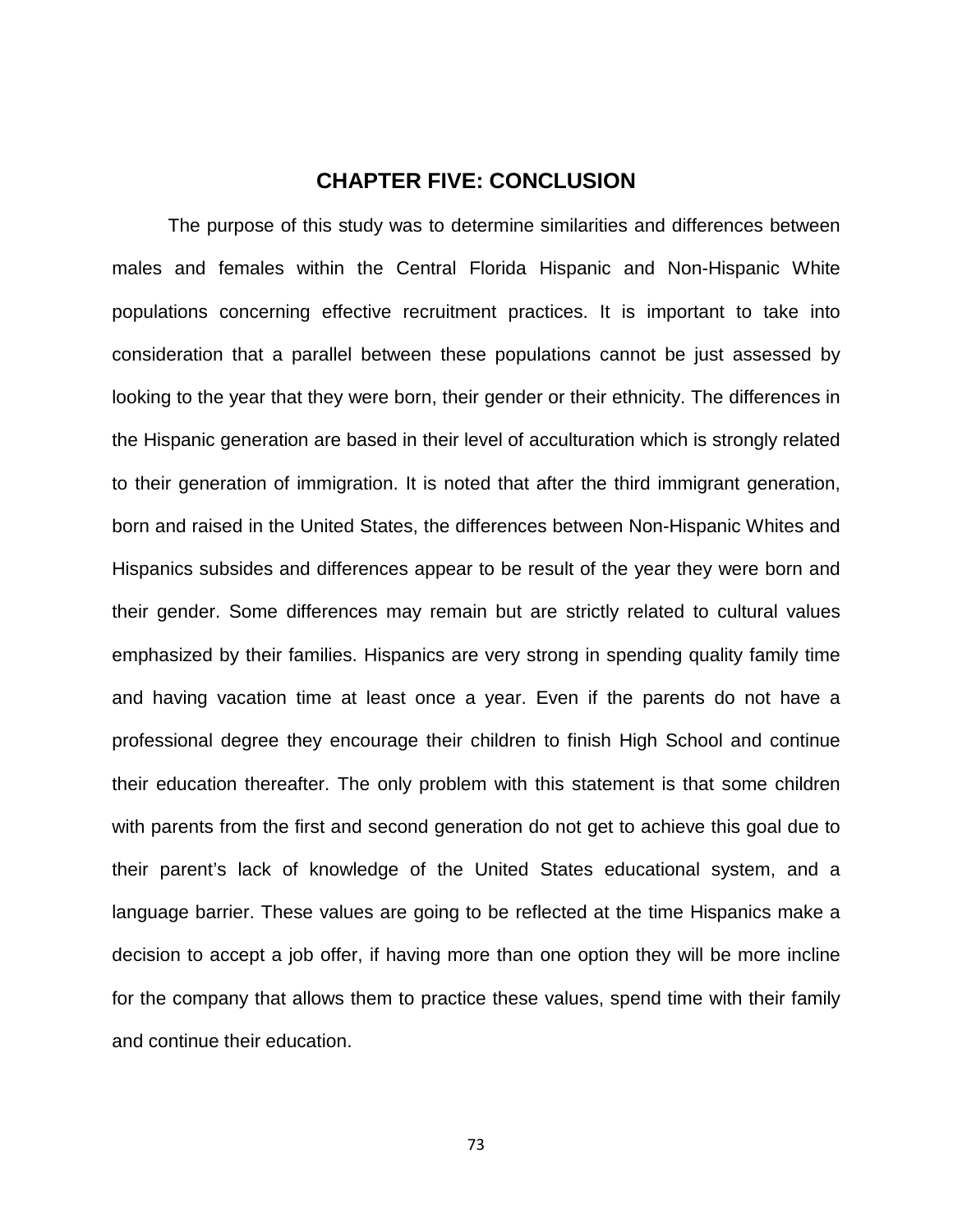The results of this study identified differences in recruitment preferences. In general 35.3% of the respondents are dissatisfied with their most recent recruitment process. For most respondents, the company webpage is their main source of information when looking for employment. The most important aspect when deciding to accept or not a job offer is the job requirements' clarity; and the least important is if the recruiter understands gender differences. Most respondents indicated that for them is very important to have medical insurance, and they do not care much about having child care assistance. Also the respondents indicated that the pay rate and having a life balance are very important.

Gender differences indicated that females are more satisfied with the recruitment process than males. For both males and females the most important part of the recruitment process is when the job requirements are explained. Males prefer Erecruiting as their source of information for job opportunities, while females prefer the company webpage. Both male and female agree that the least important source of information is TV and radio advertisements. Both genders look for companies that offer medical insurance, they do not look for companies to offer assistance with child care, it is not clear from this study if the lack of interest is due to the impression that most companies do not offer benefit. Females look for job opportunities that will allow them to have a life balance and they prefer a place that is close to where they reside. On the other hand, males look for the job opportunity that offers them the highest pay rate. Both genders agree that the least important aspect was transportation availability. From this study, it could not be determined whether most respondents owned their vehicle or not.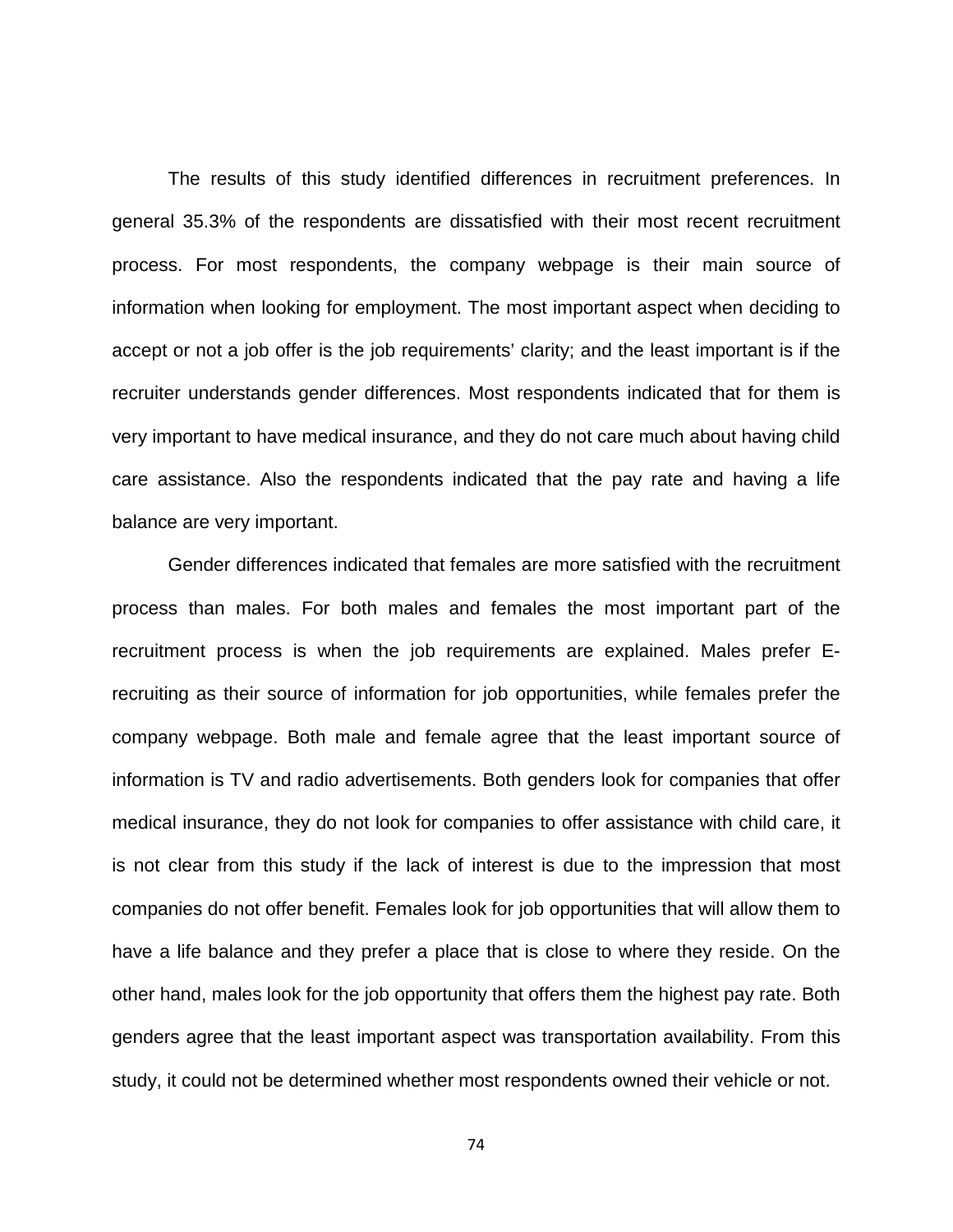Males that have been given a job opportunity because they belong to a minority group tend to feel proud about it: whereas, females feel professionally underappreciated. As previously stated, the focus group participants felt this way because they were a double minority, women and Hispanic. They felt this aspect sometimes was more important to the companies offering them the job than the actual qualifications they possessed. It is important to clarify that some companies that have an Affirmative Action Plan have to meet a certain percentage of employees from minority groups, hiring a Hispanic female will go towards the women and Hispanic classifications; therefore increasing their percentage of represented minorities in the organization not only in one, but in two categories at the same time.

The percentage of Hispanics that have a Bachelor's degree is 39.5%, and 31.6% have an advance degree, compare to seventy five percent of Non-Hispanic White respondents that have a Bachelor's degree and 12.5% who have an advance degree. Non-Hispanic Whites tend to be more dissatisfied with the recruitment process than Hispanics. The main source of information for Hispanics in general is the company webpage, and they place special importance to the job requirements, while Non-Hispanics Whites place importance to more than one single aspect, they look at the recruiters professionalism, and if the recruiter treats them with respect. The results suggest this difference may be due to the aspect discussed in the focus groups: where, Hispanics felt that the recruiter's behavior is seem as part of their job, while Non-Hispanic Whites might interpret some behaviors as disrespectful and have clarity that the specific behavior is not part of the selection process. This does not mean that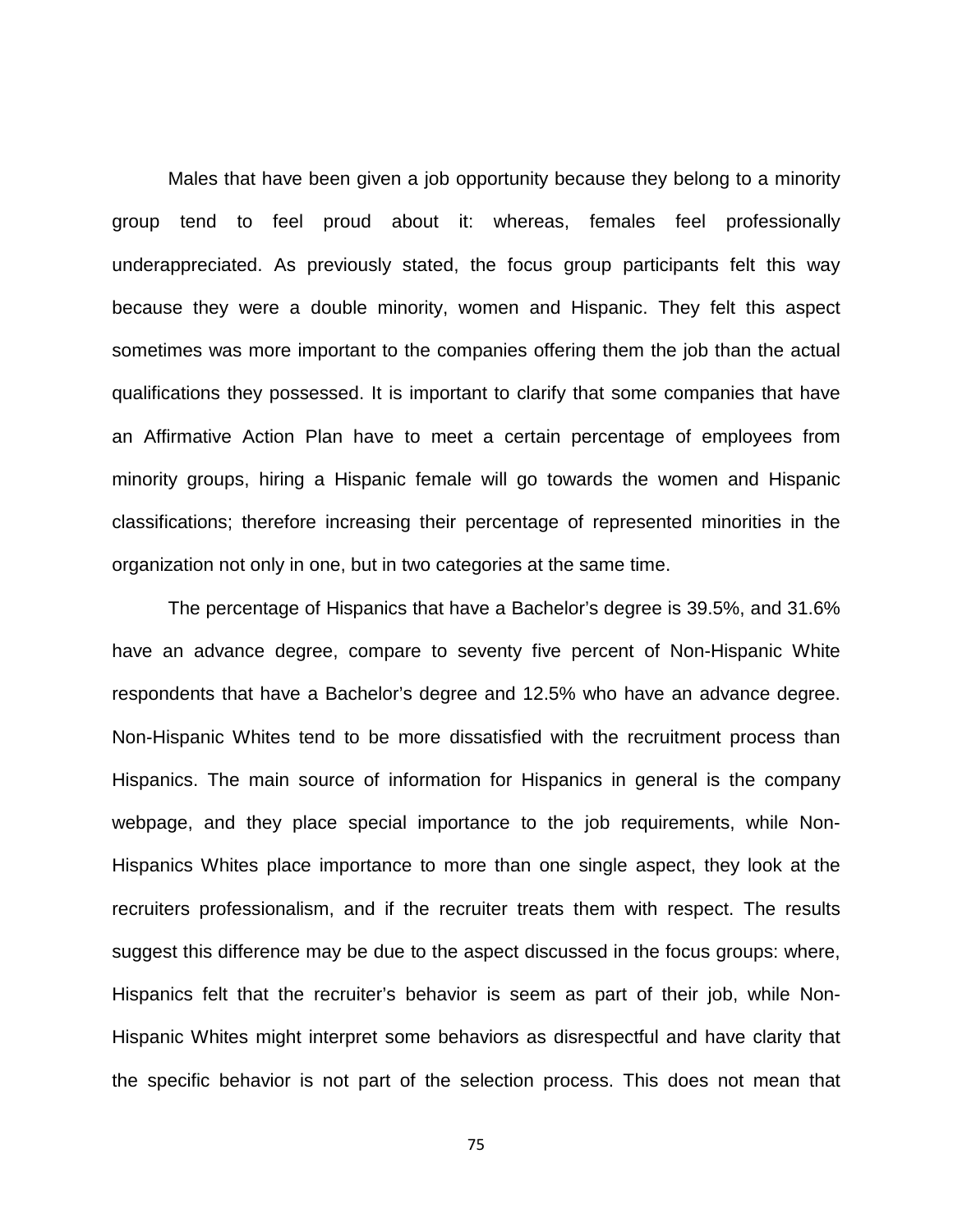Hispanics do not know when the recruiter might have a disrespectful demeanor: it, is just that they will be inclined to think that it is part of the selection process for the recruiter to identify the best candidate for the job. Both Hispanic and White Non-Hispanics prefer companies that offer medical insurance, they do not place any importance related to child care assistance.

The study indicated that Hispanics and their differences were based in their generation of immigration and that Spanish is the primary language for most of the first generation while English was the primary language for the second and third generation. The level of education increased per generation, twenty five percent of the first generation have a Bachelor's degree, compare to 28.6% second generation and 50% of the third generation, doubling the first generation percentage. 37.5% first generation have an advance degree, and 57.1% from the second generation, based on this numbers I will predict that as with the bachelor degree the third generation will tend to double the percentage in advance degree attainment. One hundred percent of the third generation was satisfied with the recruitment process. This may be due to their level of acculturation; the third generation is similar to the Non-Hispanic White population. Therefore, they were more inclined to perceive the recruitment process the same way as the Non-Hispanic White applicants. From the results of this study, most recruitment programs were designed to attract the Non-Hispanic White population. The first and second generations are more inclined to look for job opportunities on the company's webpage. This may have led to a lower survey response rate by first generation Hispanics and that a greater opportunity for them to complete the survey in a hard copy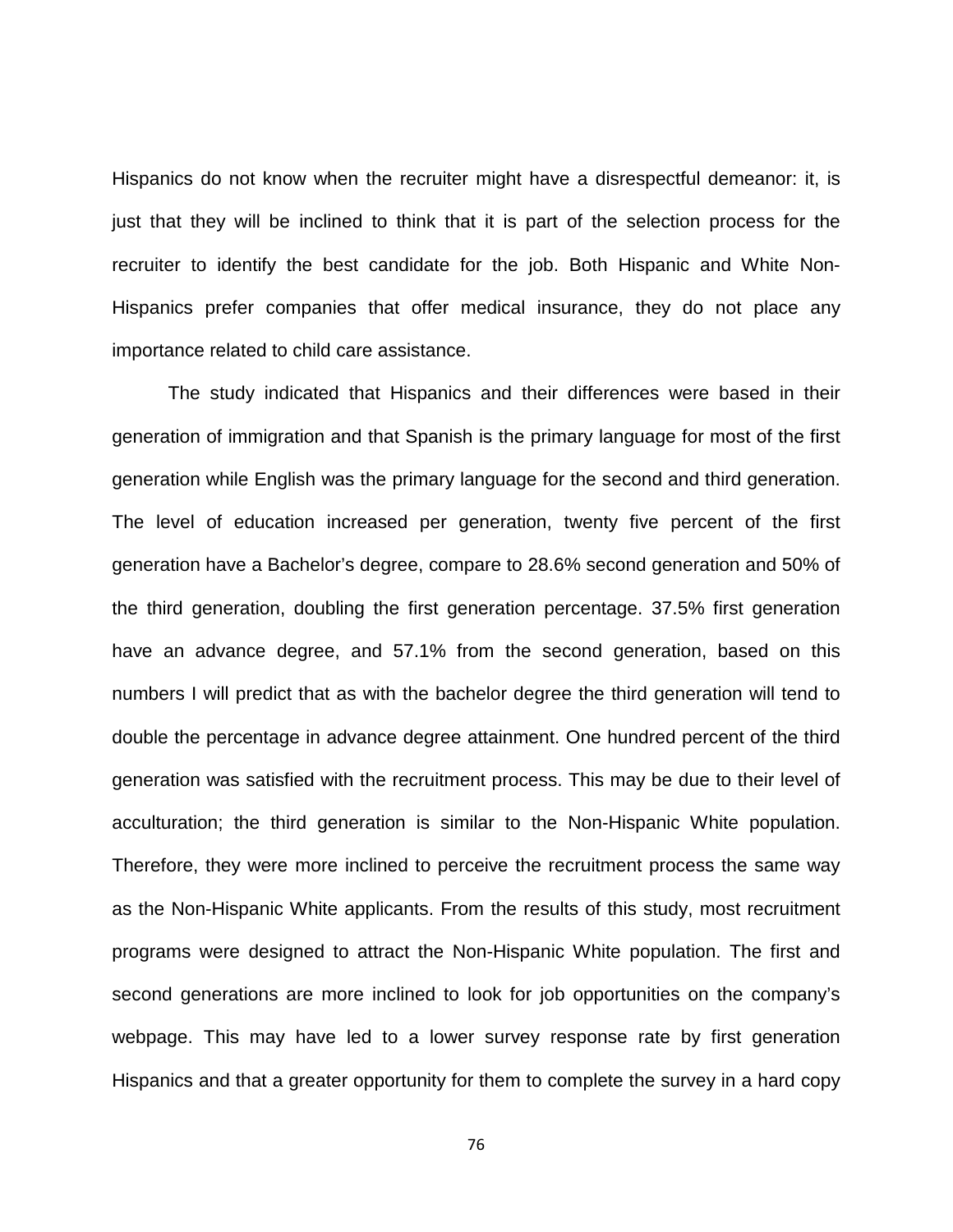format translated in Spanish may have been more effective. As reported in the focus group discussions, Hispanics from the first generation are more inclined to look for employment opportunities in the Hispanic newspapers or by recommendations of family, friends that know about a job opening. The third generation does not look for employment opportunities through job fairs, and newspaper ads, they do most of their search online through the company webpage or E-recruitment. All three generations agree that the least option the use when looking for employment are TV and radio advertisements. For the first generation, it is very important how the recruiter treats you, remember they will analyze this strongly if they do not get the job, the main question will be if they were treated a certain way, and not given the job because of their ethnicity, the second generation concentrates in the job requirements, and the third generation cover more aspects. This may be because they tend to be better inform and familiarized with a hiring process that is intended for Non-Hispanic White applicants to which they are similar, they focus in the clarity of the job requirements, the professionalism of the recruiter and if they are treated fairly and with respect. For the three generations, medical insurance is very important. The second generation adds personal leave time to the list, while the third generation also adds vacation, and personal leave time. For the first generation, it is very important the pay rate, the second generation pays more attention to the job requirements, while the third generation looks at the career development opportunities, communication with the supervisor, work life balance, and vacation time. For respondents in the first generation, seventy five percent have never felt that they were given a job opportunity because they are members of a minority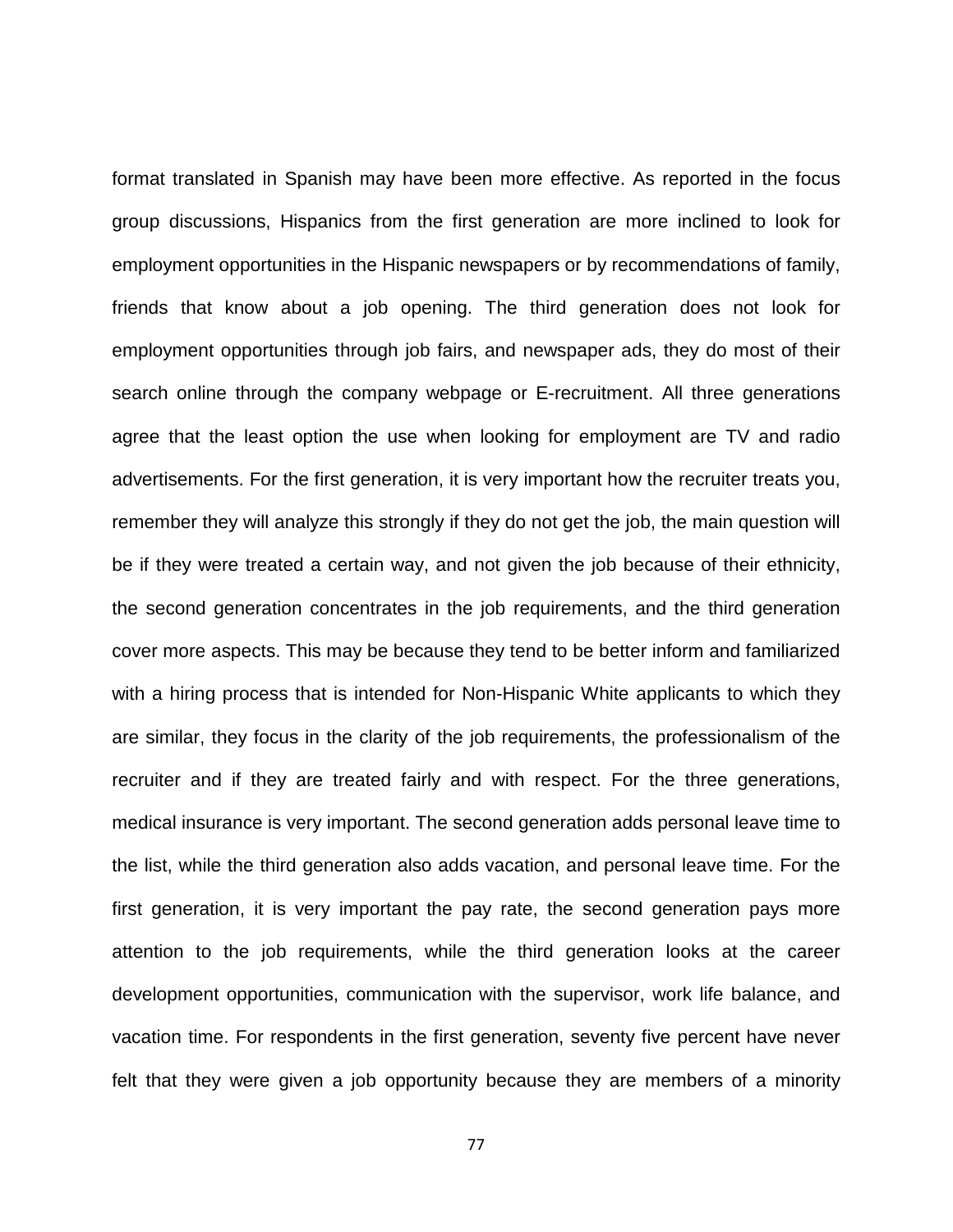group, while fifty percent in the third generation have had this feeling and they have mixed feelings about it, some of them feel proud. Although, it appears to be more prevalent among males: whereas, females indicated they felt professionally underappreciated.

Seventy five percent of the companies that participated in the study do not have a strategy in place to attract Hispanic candidates; I will say Hispanics from the first and second generation, because Hispanics from the third generation are reached through the recruitment practices that are implemented to attract the Non-Hispanic White population. 33.3% of the companies have an Affirmative Action Program in place, and from those 41.7% indicated that this program affects their recruitment practices. For the companies that do not have an official Human Resources Department, forty percent of the Hispanic population is represented in Administrative and clerical jobs, while twenty percent is represented in technical jobs. For companies with an official Human resources department, fifty percent of the Hispanics are in professional jobs, 66.7% in management and corporate level jobs. The organizations that do not have a Human Resources Department do not advertise their job openings in Hispanic media at all; while fifty percent of the companies that had a Human Resources Department did not. However, 33% of the remaining companies that had a Human Resources Department indicated that they did advertise job opening in Hispanic newspapers, and 16.7% used radio advertisement.

The 2010 Census reported a fifty two percent increase in the Hispanic population in the Central Florida Region, an increase that is expected to continue for several years.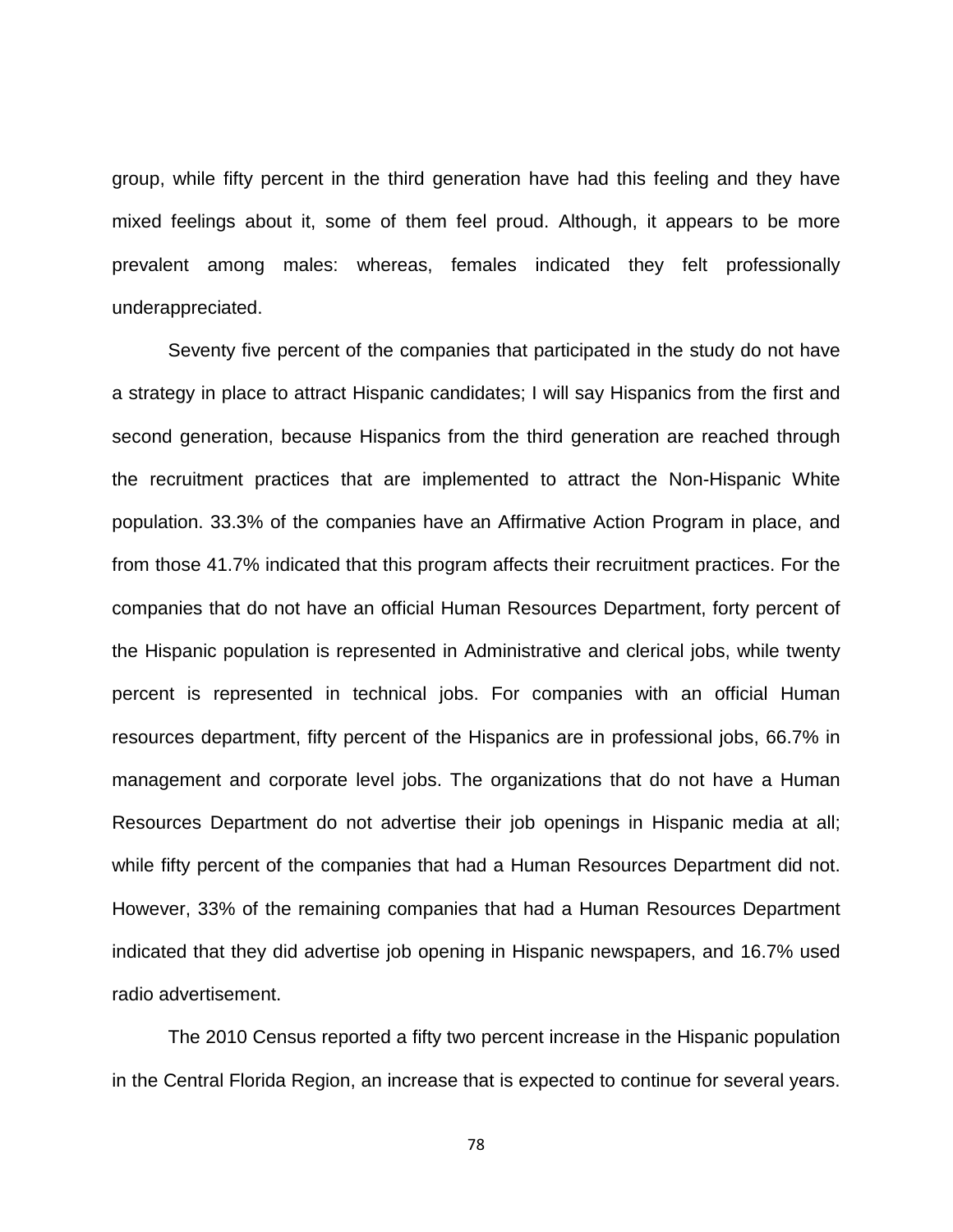Given the growth of the Hispanic population in Central Florida, it is strongly recommended that companies in the region begin programs to understand and recruit the Hispanic population. Companies need to become familiar with Hispanics in general, but especially with the acculturation level concept. Companies will have to implement different strategies to attract Hispanics from the first generation, most of the do not speak English as their primary language and do not have computer knowledge. It is recommended that companies' advertise in Hispanic media and have a referral program in place to attract this group. The second generation speaks English and Spanish and advertising in both English and Spanish media is recommended. The second generation also has computer knowledge suggesting that a strong web page in both languages could be an advantage. For the third generation, their primary language is English and can be effectively reached the same way as Non-Hispanics with the primary being gender. This knowledge will assist companies to determine the best way to reach the Hispanic labor force for different job levels.

It is further recommended that companies develop recruitment strategies that demonstrate their understanding of the Hispanic community and employ or retain a Hispanic specialist. They would not have to be of Hispanic heritage; but well versed in Hispanic culture, values, and employment expectations. This source could communicate these needs throughout the necessary levels and units in the organization; concentrating on recruitment, talent development teams, and training all managers and supervisors involved in the employment process. For companies implementing a comprehensive program dedicated to the Hispanic community, the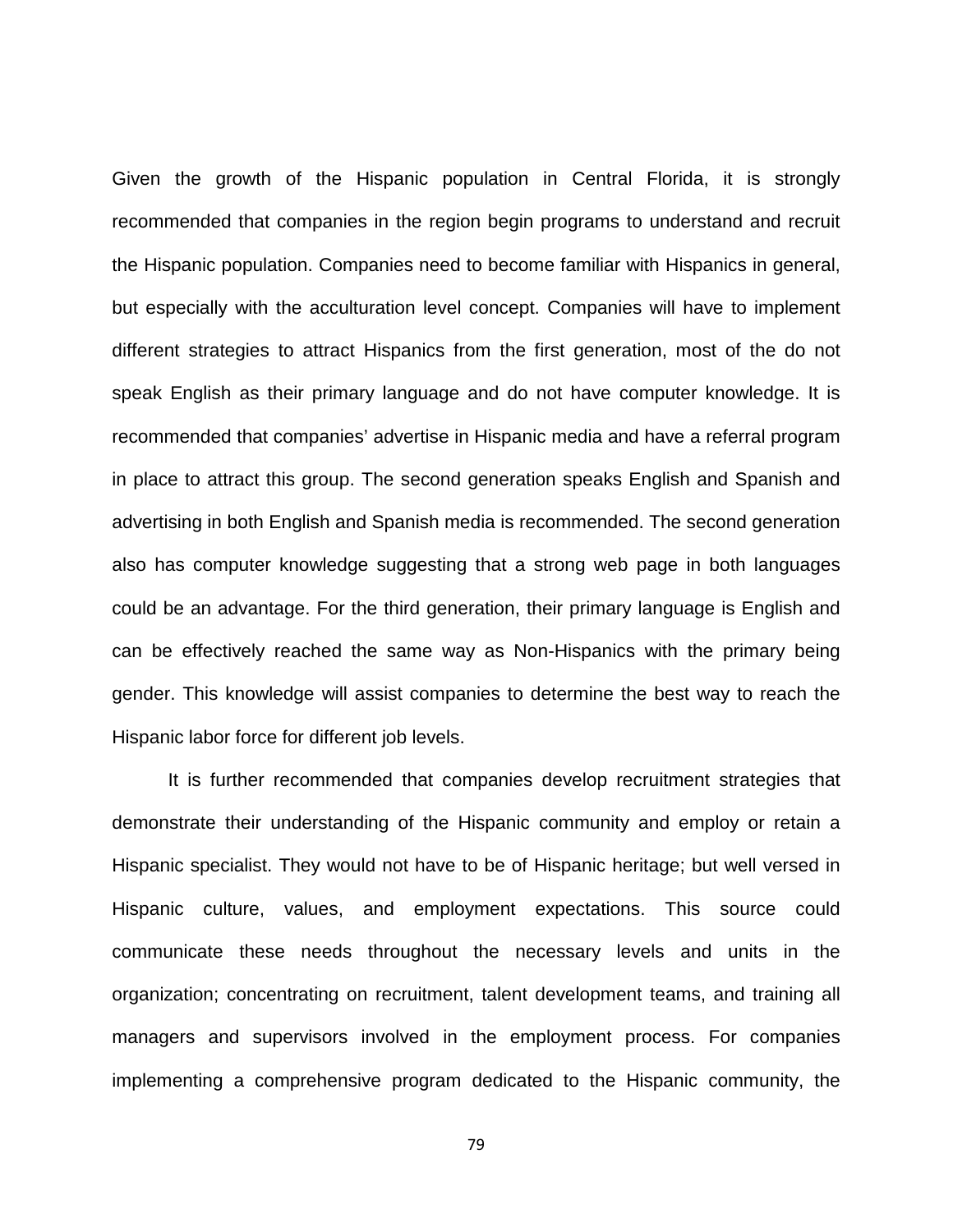investment would create a broader relevant labor market to recruit and likely increase retention rates among Hispanic employees.

In conclusion, organizations that are willing to invest in enhancing their understanding of the Hispanic labor force could be the beneficiary of creating a recruitment strategy contributing to its competitive advantage.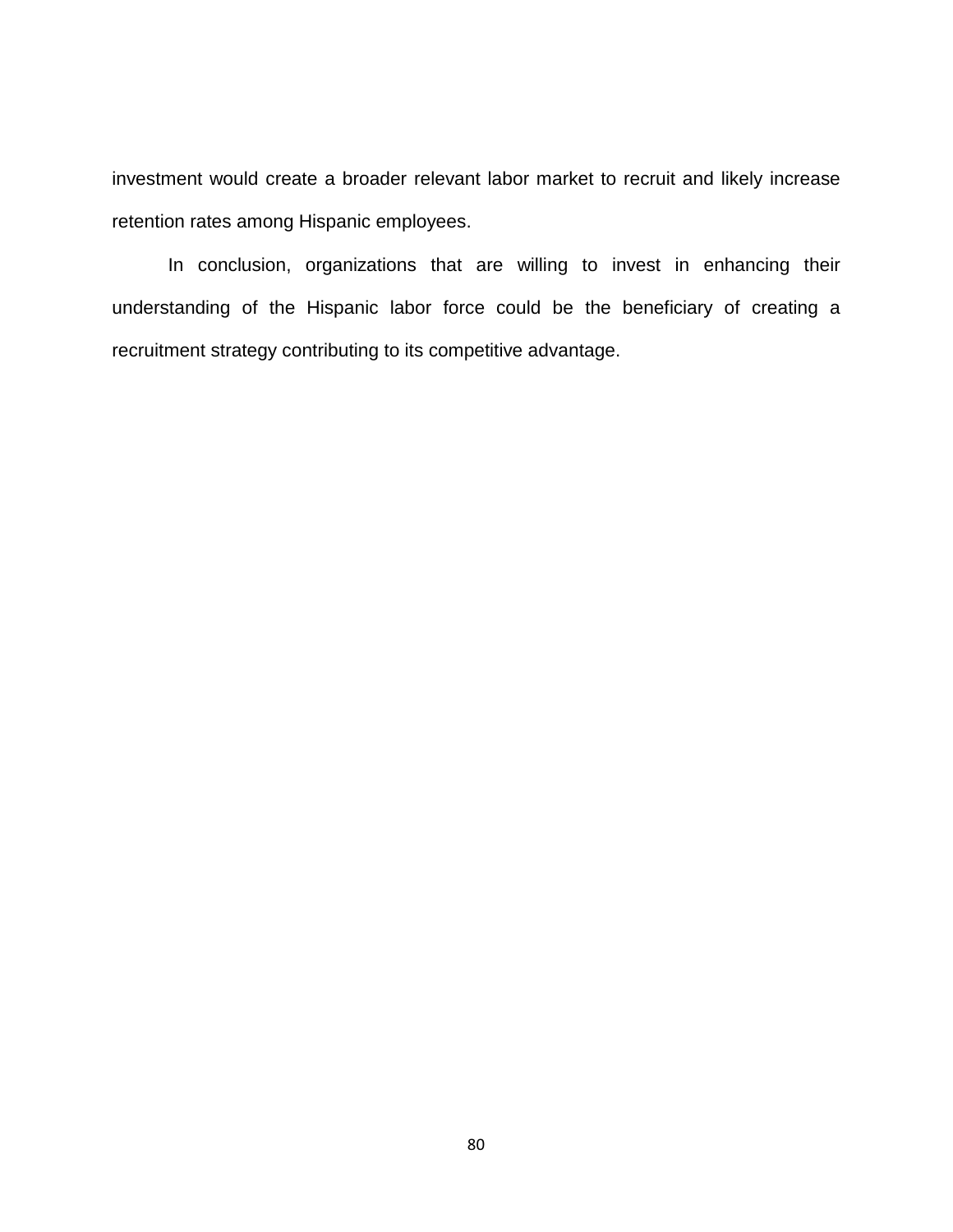# **APPENDIX A: SURVEYS**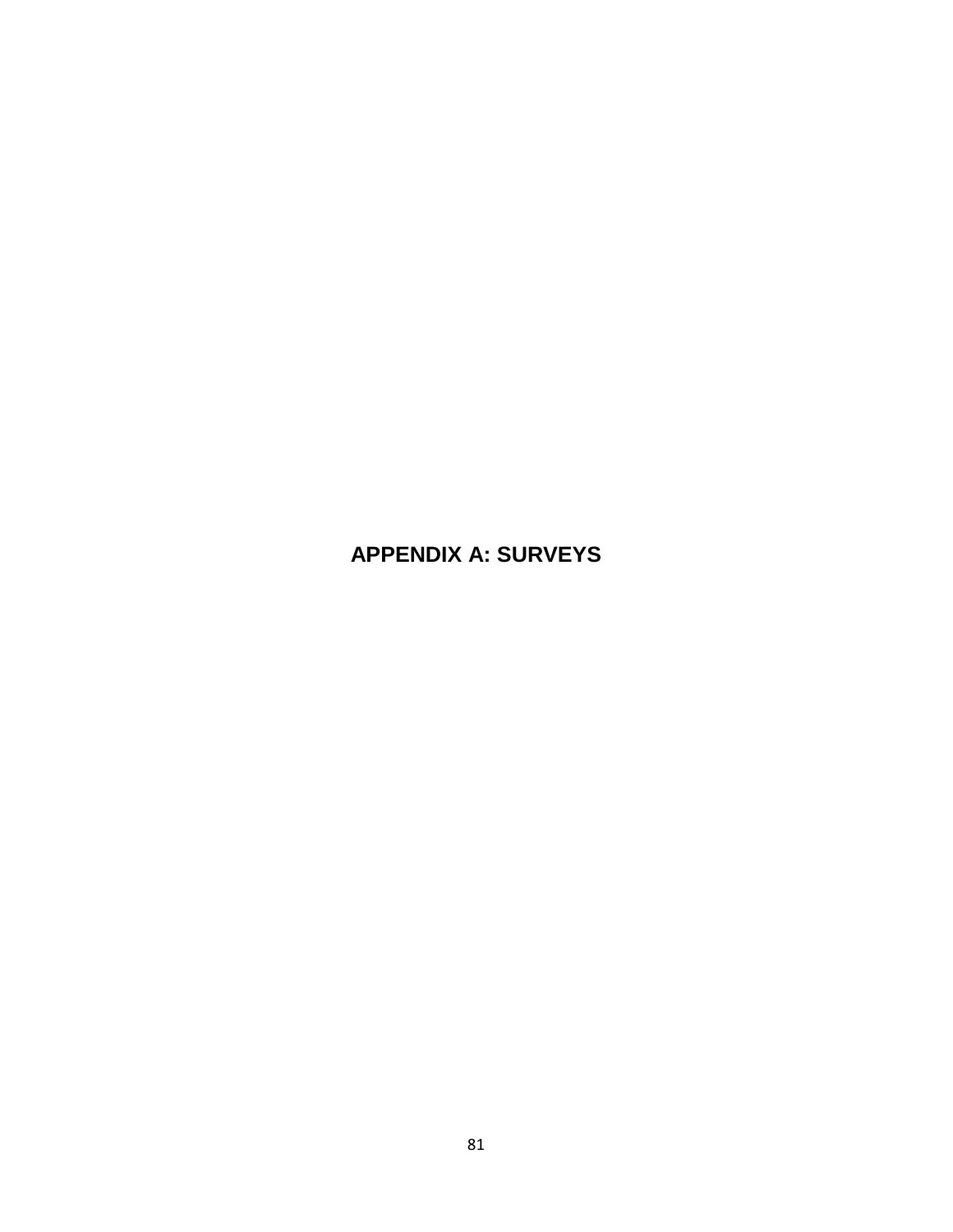# **APPENDIX A: SURVEYS**

#### **Surveys**

#### **Employee/Applicant Survey**

- **1. Gender**
	- □ Male
	- $\Box$  Female
- **2. Ethnicity:**
	- □ Hispanic
	- □ White No-Hispanic
	- □ Other

## **3. What is your primary language?**

- $\Box$  English
- $\square$  Spanish
- **4. Please indicate your Age group:** 
	- □ Over 65 Years of Age
	- $\Box$  46 to 65 Years of Age
	- $\Box$  31 to 45 Years of Age
	- $\Box$  18 to 30 Years of Age
	- □ Under 18 Years of Age

### **5. Please indicate the County you presently reside:**

- □ Sumter
- □ Lake
- □ Seminole
- □ Orange
- □ Osceola
- $\Box$  Polk
- □ Other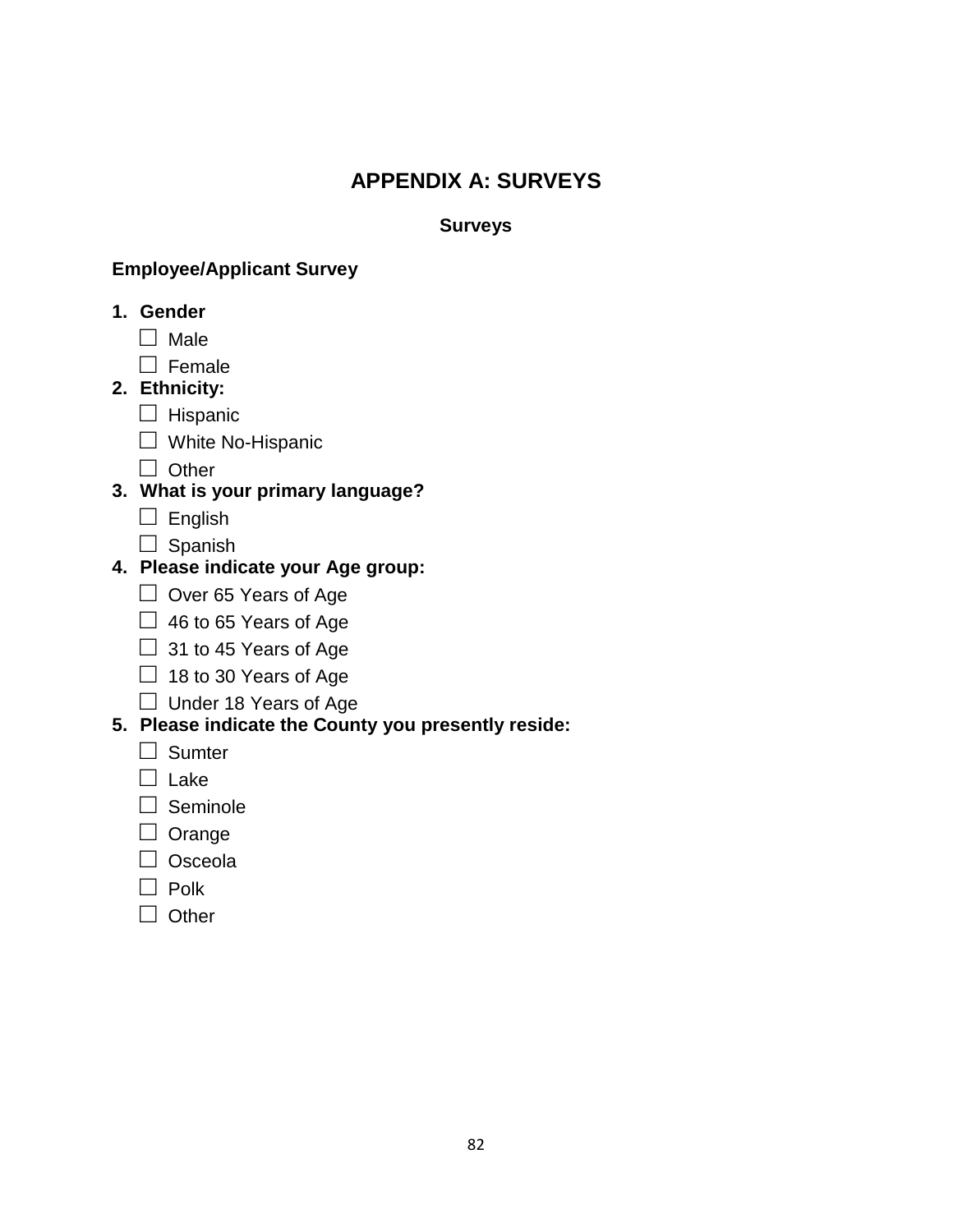- **6. Did you or your family immigrate to the United States within the last seventy years:**
	- $\Box$  NO
	- □ Does Not Apply
	- □ YES **If Yes, Please indicate your generation:**
		- $\Box$  First Generation
		- $\Box$  Second Generation
		- □ Third Generation
		- □ Fourth Generation

#### **7. Education: Please indicate the highest level completed:**

- $\Box$  Less than seven years of education
- □ Attended High School but did not graduate
- $\Box$  High School Graduate or Equivalent (GED)
- $\Box$  Some College Credit (No Degree)
- $\Box$  Technical College Certification
- $\Box$  Community College Associate Degree
- □ College (Bachelors) Degree
- $\Box$  Advance Degree
- **8. How long has it been since you were involved in a job search process:**
	- $\Box$  Presently actively searching for a job
	- $\Box$  In the last 12 months
	- $\Box$  12 to 24 months
	- $\Box$  24 to 36 months
	- $\Box$  Over 36 months
- **9. If you have participated in a job search during the past five years, how would you describe your overall experience with the recruiting process:**
	- $\Box$  Extremely Satisfied
	- $\Box$  Satisfied
	- $\Box$  Neither Satisfied nor Dissatisfied
	- $\Box$  Dissatisfied
	- $\Box$  Extremely dissatisfied
	- $\Box$  Does not apply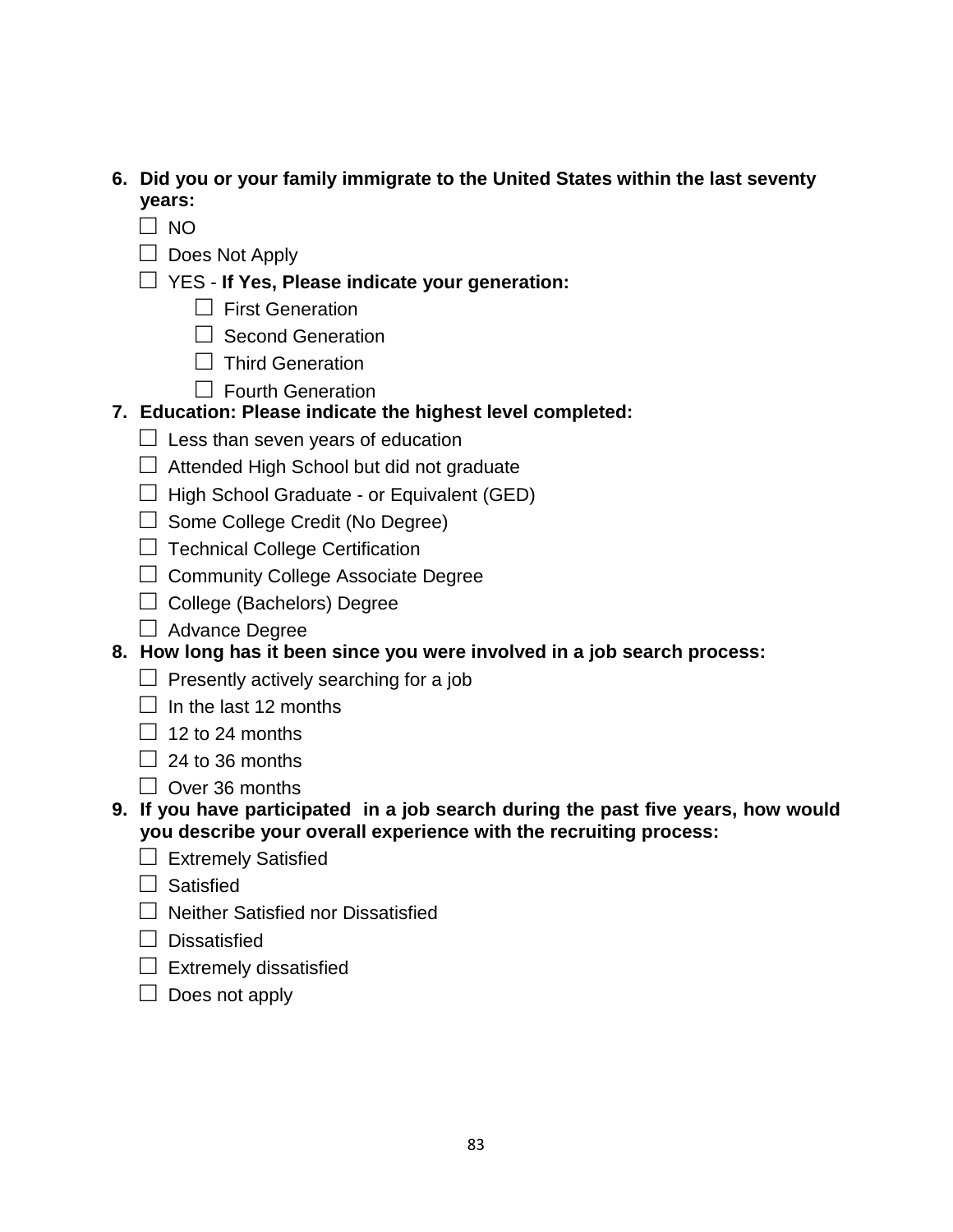**10.Please indicate the level of importance to you concerning how job openings are advertised. Indicate the level of Importance by selecting Very Important (VI), Important (I), Moderately Important (MI), and Not Important (NI).**

| <b>Job Advertising Options</b>         | VI | МΙ | Νl |
|----------------------------------------|----|----|----|
| E-Recruiting (Internet: CareerBuilder, |    |    |    |
| Monster.com, Community sites, etc.)    |    |    |    |
| Company web page                       |    |    |    |
| Referrals                              |    |    |    |
| <b>Employment Agency</b>               |    |    |    |
| <b>College Career Offices</b>          |    |    |    |
| Newspaper add                          |    |    |    |
| <b>TV Advertisement</b>                |    |    |    |
| Radio Advertisement                    |    |    |    |
| <b>Community Career Centers</b>        |    |    |    |
| <b>State Workforce Centers</b>         |    |    |    |
| Job Fairs                              |    |    |    |
| Nonprofit Employment Agencies          |    |    |    |
| <b>Community Ethnic Organizations</b>  |    |    |    |
| Other (Please provide source)          |    |    |    |

**11.Please rate the level of importance that each of the following Recruiting Actives are to you when making your decision to accept an employment offer with a Company. Indicate the level of Importance by selecting Very Important (VI), Important (I), Moderately Important (MI), and Not Important (NI).**

| <b>Recruiting Process Activities</b> | VI | ΜI | NI |
|--------------------------------------|----|----|----|
| How quickly your contacted           |    |    |    |
| by the recruiter                     |    |    |    |
| How clearly the recruiting           |    |    |    |
| process is explained                 |    |    |    |
| How clearly the job                  |    |    |    |
| requirements are explained           |    |    |    |
| Recruiter's knowledge                |    |    |    |
| of the company                       |    |    |    |
| How professionalism                  |    |    |    |
| of the recruiter                     |    |    |    |
| How the recruiter                    |    |    |    |
| treats/respects you                  |    |    |    |
| Does the recruiter understand gender |    |    |    |
| differences                          |    |    |    |
| Does the recruiter understand        |    |    |    |
| ethnic/cultural differences?         |    |    |    |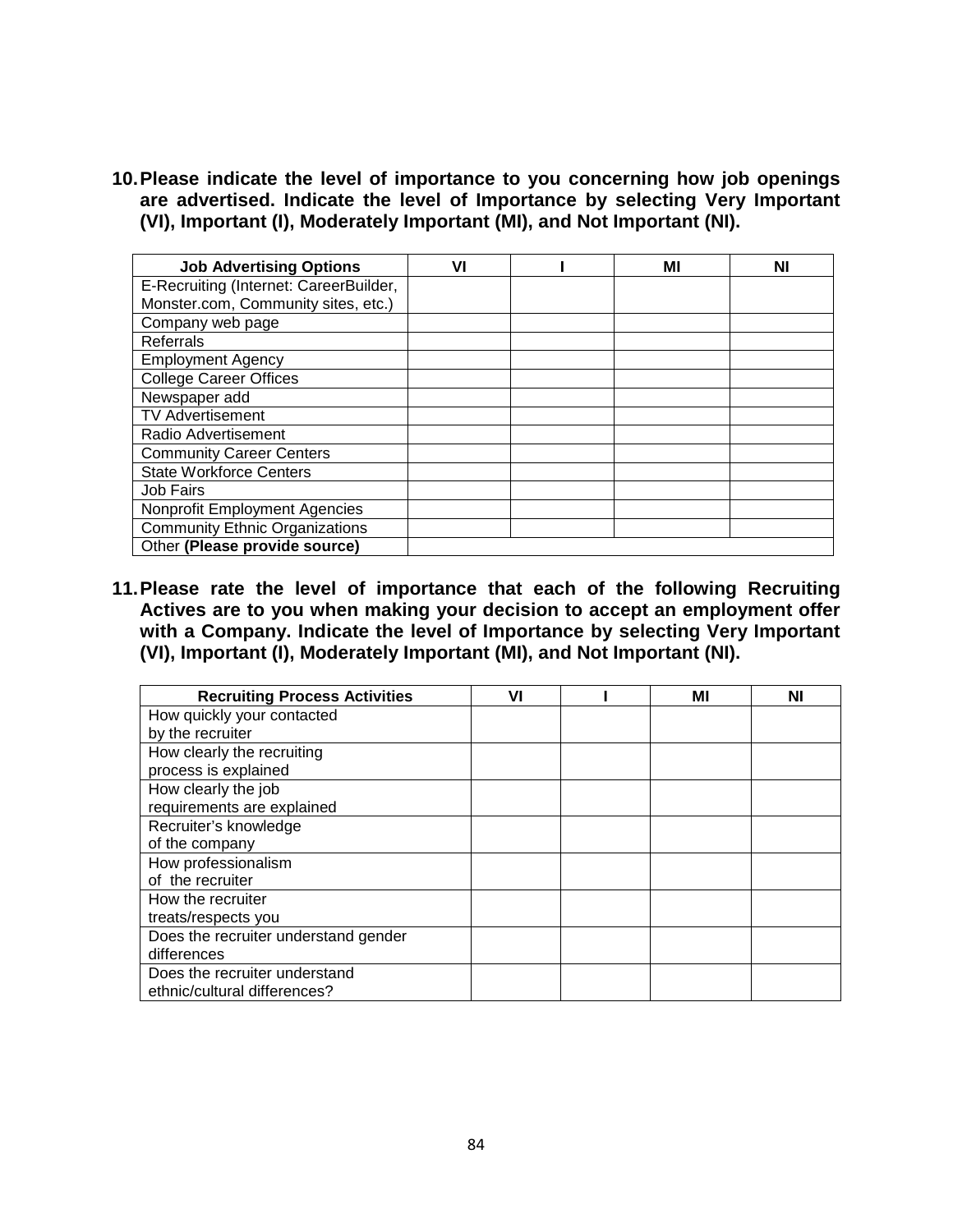**12.Please rate the level of importance that each of the following Employment Benefit options is to you when making a decision to accept or reject an employment offer with a company. Indicate the level of Importance by selecting Very Important (VI), Important (I), Moderately Important (MI), and Not Important (NI).**

| <b>Employment Benefit Options</b>          | VI | ΜI | ΝI |
|--------------------------------------------|----|----|----|
| Major Medical Insurance                    |    |    |    |
| Supplemental Insurance (Long-term<br>Care) |    |    |    |
| Life Insurance                             |    |    |    |
| Dental                                     |    |    |    |
| <b>Educational Reimbursement</b>           |    |    |    |
| Retirement Income Program                  |    |    |    |
| <b>Health/Fitness Expenses</b>             |    |    |    |
| <b>Child Care</b>                          |    |    |    |
| <b>Vacation Time</b>                       |    |    |    |
| Personal Leave Time                        |    |    |    |
| <b>Sick Leave Policy</b>                   |    |    |    |
| Job Uniform & Equipment<br>Reimbursement   |    |    |    |
| <b>Relocation Expense</b>                  |    |    |    |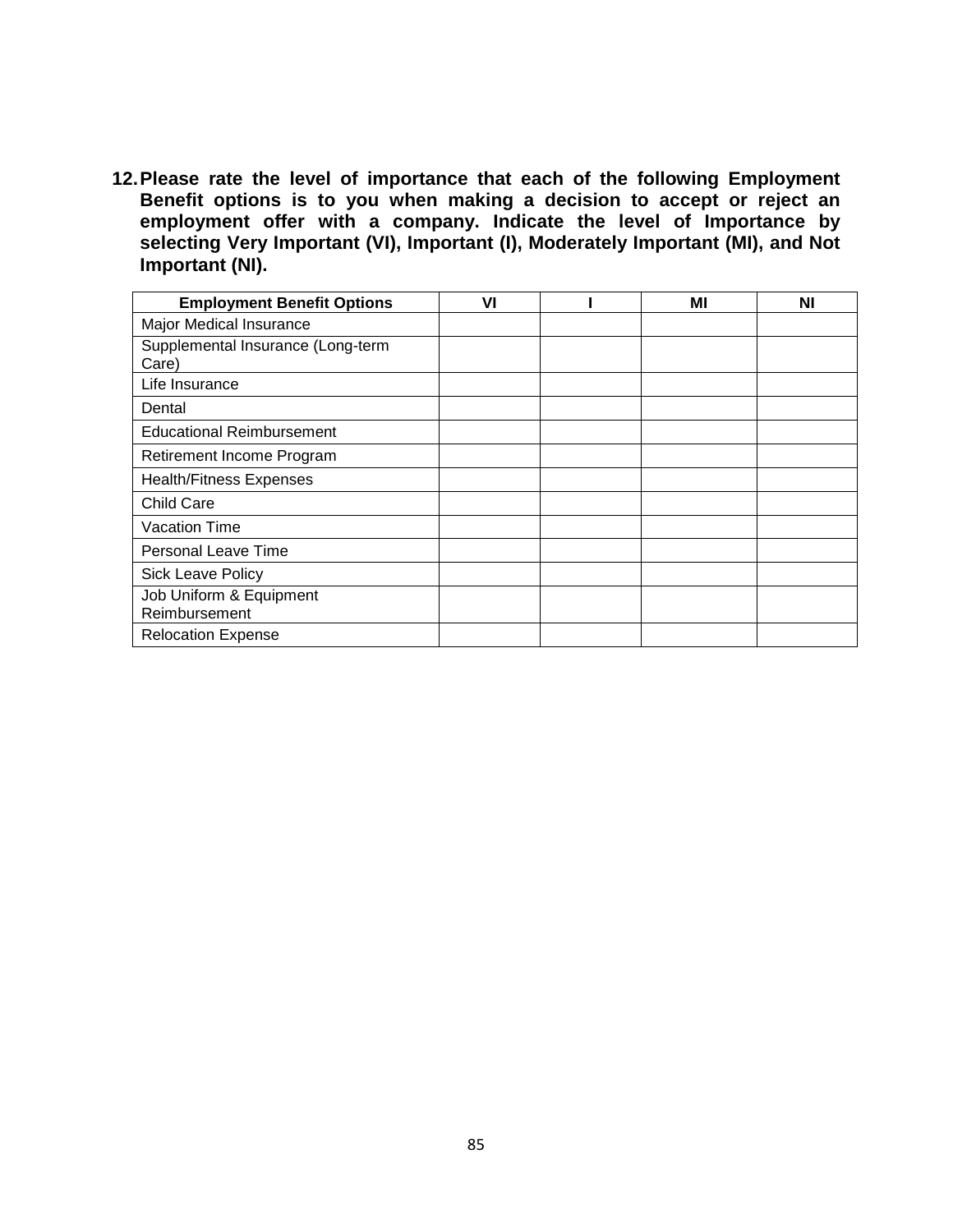**13.Please rate the level of importance that each of the following Employment Issues are to you when making your decision to either accept or reject an employment offer with a Company. Indicate the level of Importance by selecting Very Important (VI), Important (I), Moderately Important (MI), and Not Important (NI).**

| <b>Employment Issues</b>                     | VI | ΜI | ΝI |
|----------------------------------------------|----|----|----|
| Job Location                                 |    |    |    |
| Commute Time to Job                          |    |    |    |
| <b>Transportation Availability</b>           |    |    |    |
| Pay Rate                                     |    |    |    |
| <b>Company Policies</b>                      |    |    |    |
| <b>Organization's Culture</b>                |    |    |    |
| <b>Work Environment</b>                      |    |    |    |
| Job Requirements (Duties & Responsibilities) |    |    |    |
| Career Development (Training Opportunities)  |    |    |    |
| <b>Communication with Supervisor</b>         |    |    |    |
| Relationship with co-workers                 |    |    |    |
| Flexibility in Work Schedule                 |    |    |    |
| <b>Work Life Balance</b>                     |    |    |    |
| <b>Vacation Time</b>                         |    |    |    |
| Weekends Off                                 |    |    |    |

- **14.Although qualified to perform the job, have you ever felt that the primary reason you received the job offer was because you were a minority group member:**
	- □ NO
	- □ NOT SURE
	- □ YES **If Yes, which of the following best describes how you felt about the decision:**
		- $\Box$  Proud
		- □ Indifferent
		- $\Box$  Professionally under appreciated
		- □ Disappointed
		- $\Box$  Other (Please provide an explanation)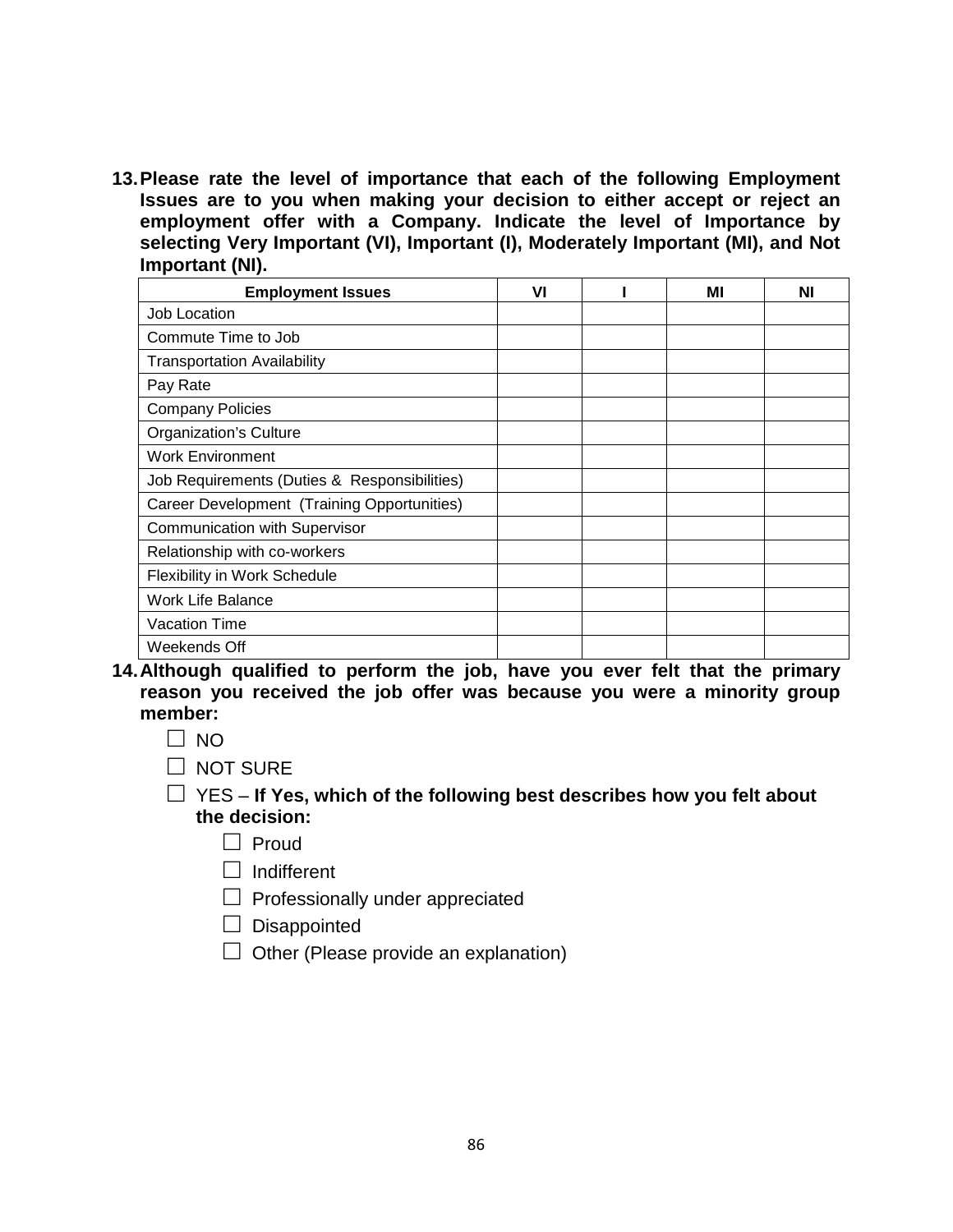#### **Company Survey**

- **1. Which industry classification best describes your Company?**
	- $\Box$  Construction
	- $\Box$  Hospitality
	- $\square$  Health Care
	- $\Box$  Manufacturing
	- $\Box$  Transportation
	- □ Retail
	- □ Food and Beverage
	- □ Government
	- $\Box$  Other- Please specify:

#### **2. How many fulltime employees does your Company employ?**

- $\Box$  Less than 25 employees
- $\Box$  25-50
- □ 50-99
- $\Box$  100-250
- $\Box$  250-500
- $\Box$  500-999
- $\Box$  1000-1499
- $\Box$  1500-1999
- $\Box$  2000-2499
- $\Box$  2500-4999
- □ Above 5000 employees

#### **3. Your Company's primary location is in which County?**

- □ Sumter
- □ Lake
- □ Seminole
- □ Orange
- □ Osceola
- $\Box$  Polk
- □ Other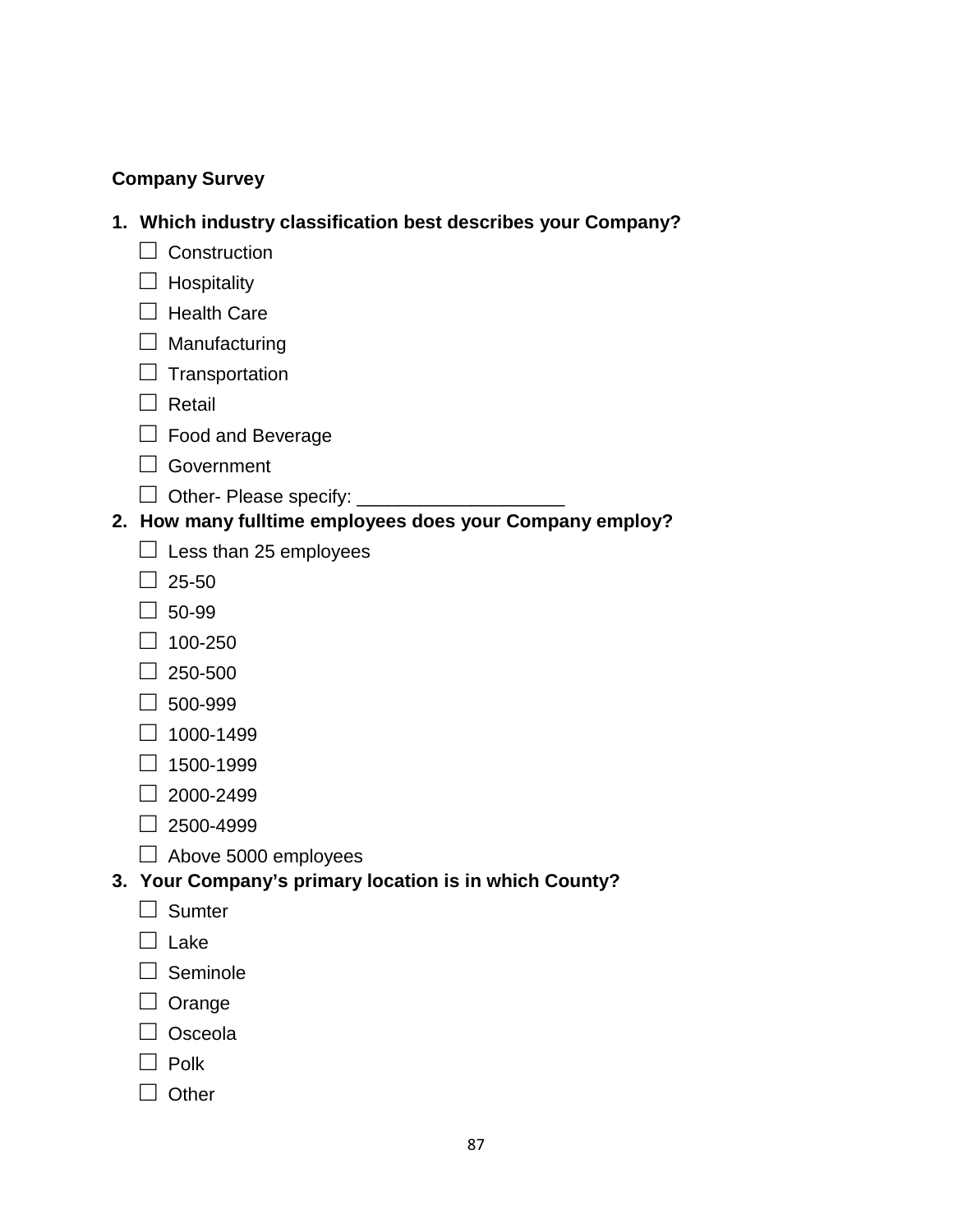- **4. Does your Company have a formal Human Resources Department?**
	- $\Box$  No
	- $\Box$  Yes
- **5. Does your Company have a department or a person whose primary responsibility is recruitment?**
	- □ No
	- $\Box$  Yes- If Yes, is there a recruiter that speaks Spanish?
	- $\Box$  No
	- □ Yes
- **6. Does your Company currently have fulltime Hispanic employees?**
	- $\Box$  No
	- $\Box$  Yes If Yes, what percentage of your Company's workforce is Hispanic:
	- $\Box$  Less than 2%
	- $\Box$  2 5%
	- $\Box$  5 -10%
	- $\Box$  More than 10%
- **7. What job classifications are represented by Hispanic employees in your Company (Please indicate All that apply)?**
	- □ Service
	- $\Box$  Administrative / Clerical
	- $\Box$  Operational/Maintenance
	- $\square$  Technical
	- $\Box$  Professional
	- □ Supervisory/Management
	- $\Box$  Corporate
- **8. Does your Company approach recruiting Hispanics differently than Non-Hispanic Whites?**
	- $\Box$  No
	- $\Box$  Yes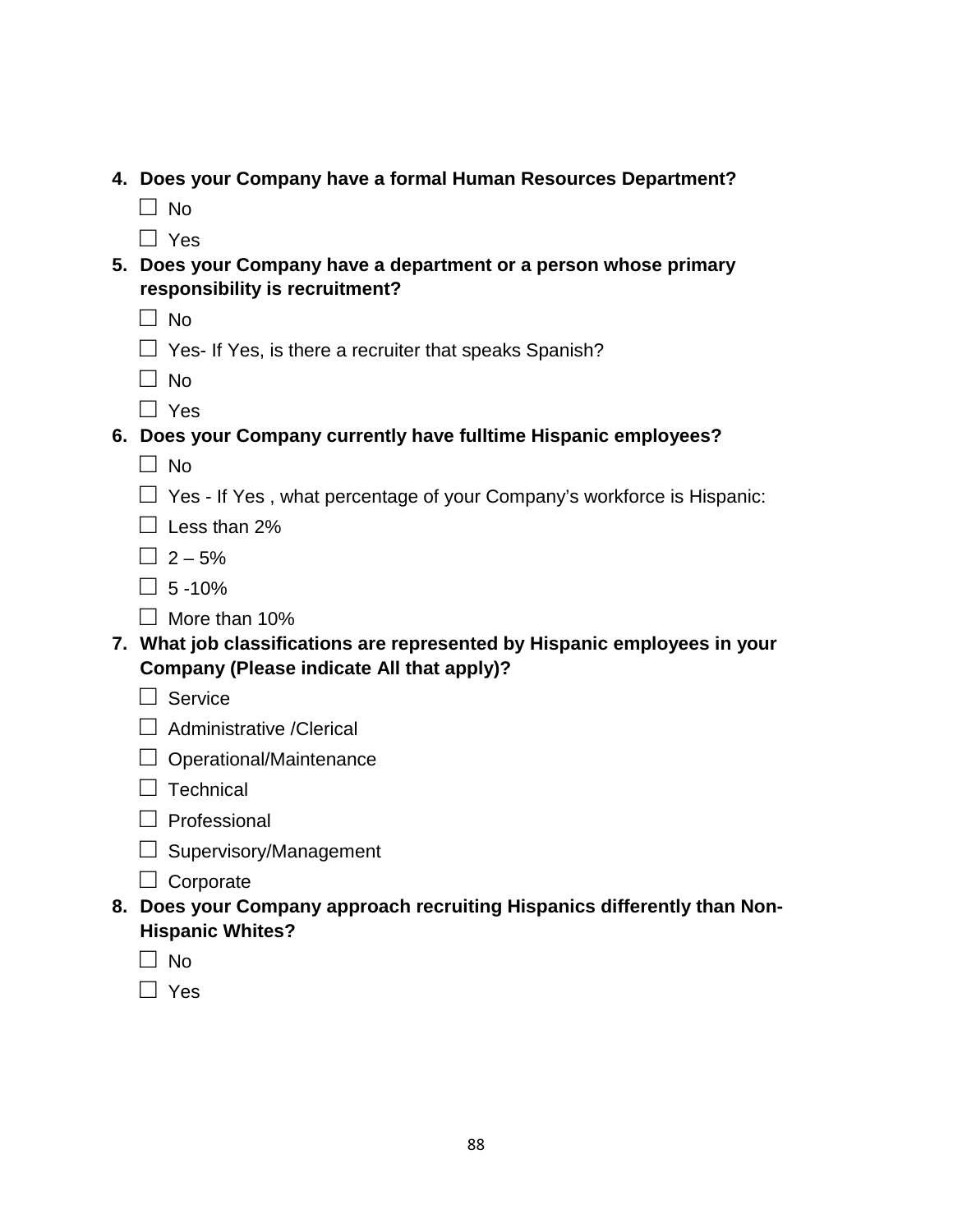|  |  |  | 9. Does your Company have a strategy to attract Hispanic job applicants? |  |  |
|--|--|--|--------------------------------------------------------------------------|--|--|
|--|--|--|--------------------------------------------------------------------------|--|--|

 $\Box$  No

- $\Box$  Yes If Yes, please indicate how successful your believe your Hispanic Recruitment Strategy has been:
- $\Box$  Successful
- □ Moderately Successful
- $\Box$  Unsuccessful
- □ Not Sure
- **10.Does your Company advertise its job openings in Hispanic media or organizations?**
	- □ No
	- $\Box$  Yes- If yes, please indicate each type of media utilize (Please indicate All that apply):
	- $\Box$  Hispanic Newspapers
	- $\Box$  Hispanic Radio stations
	- $\Box$  TV channels
	- $\Box$  Hispanic Organizations
	- $\Box$  Hispanic Community Centers
	- $\Box$  Career Fairs focusing on Hispanics
- **11.Does your Company use bilingual (Spanish and English) job opening advertisements?**
	- $\Box$  No
	- □ Yes
- **12.Does your Company have a job opening advertisement s stated only in Spanish?**
	- $\Box$  No
	- □ Yes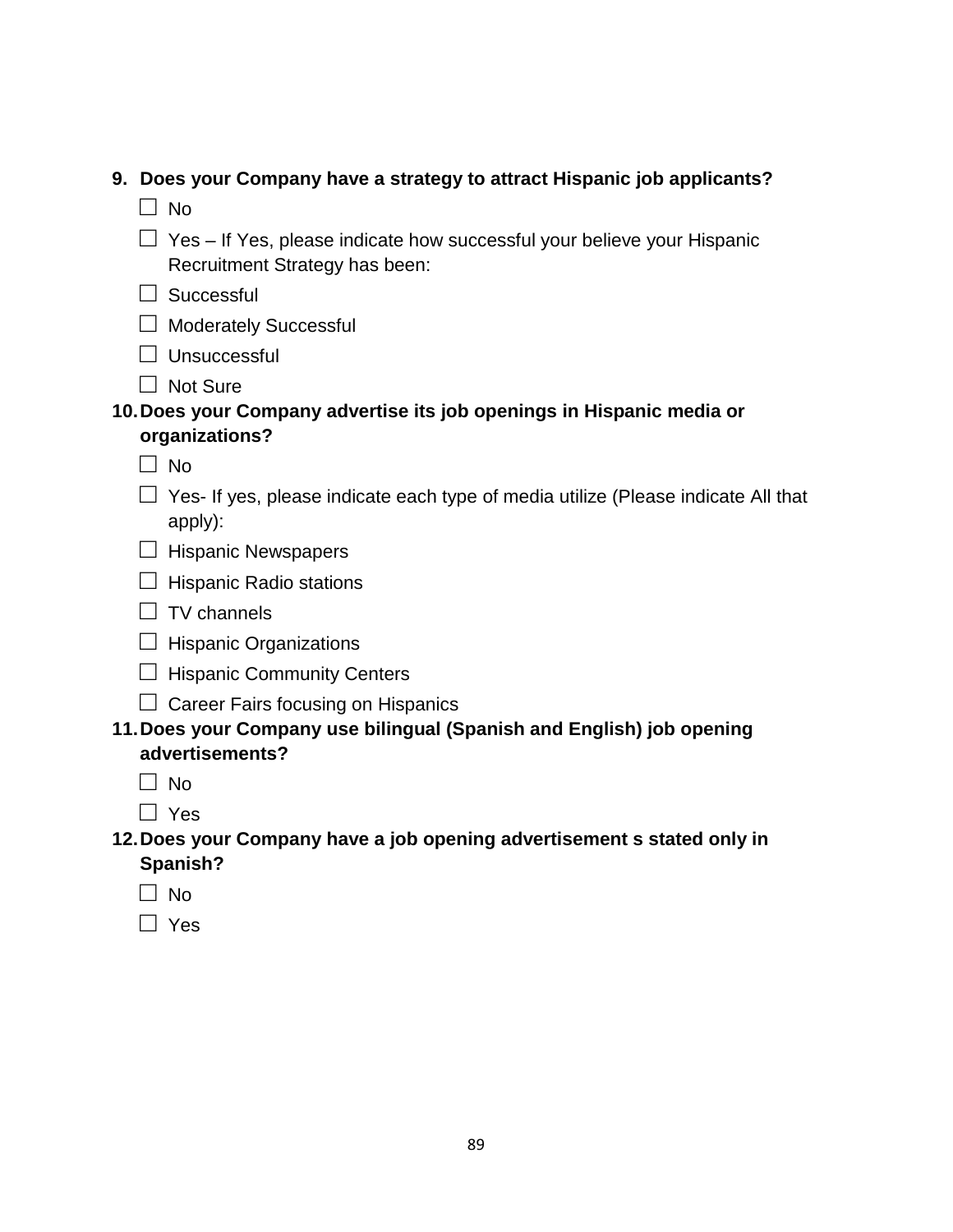#### **13.Does your Company have an employee applicant referral program?**

- □ No
- $\Box$  Yes- If yes, please indicate how active are Hispanics in this program:
- □ Not active
- □ Moderately active
- □ Active
- □ Very active

#### **14.Does your Company have an Affirmative Action program that affects its recruiting decisions?**

- □ No
- □ Yes
- □ Not Sure